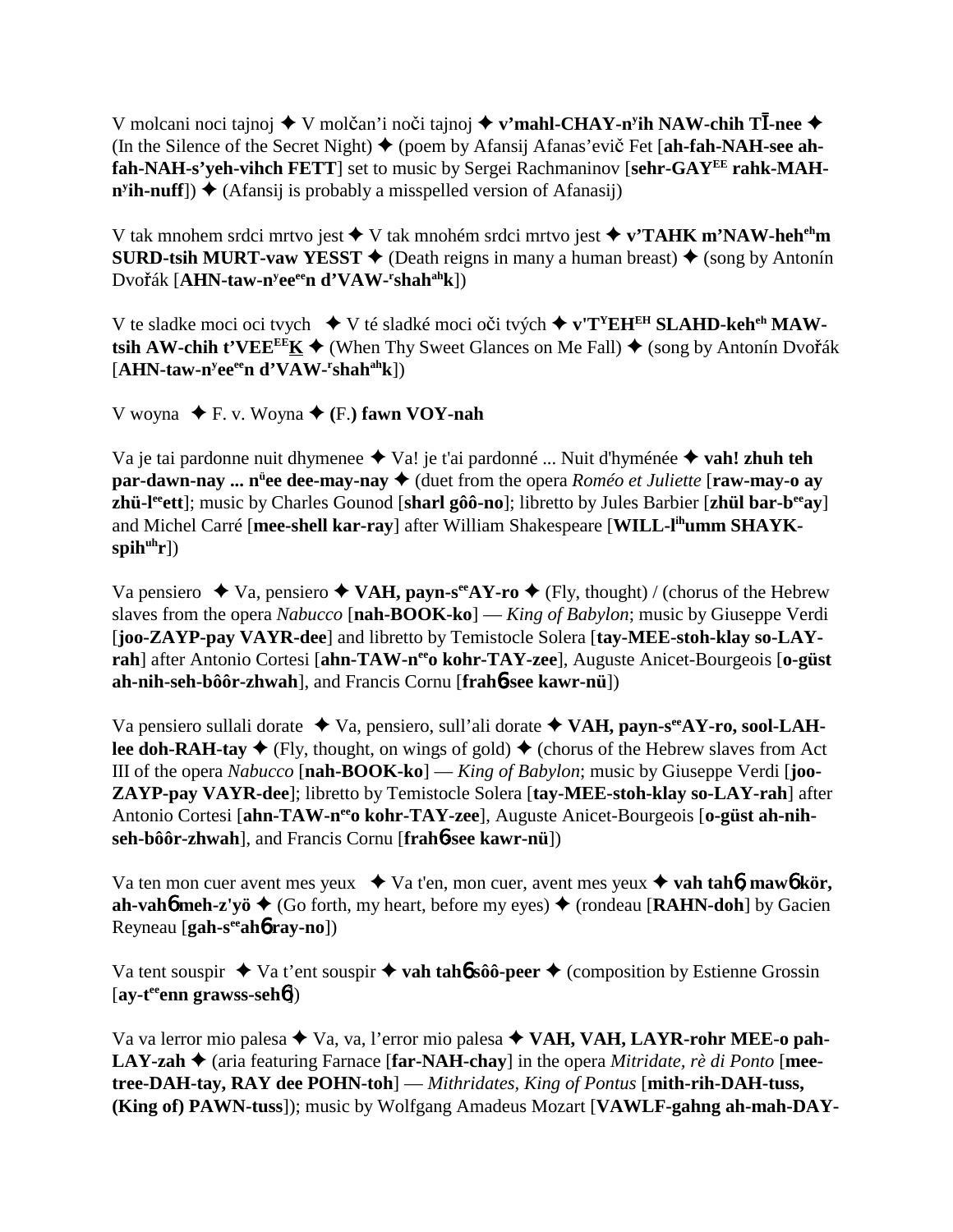ôôss MO-tsart]; libretto by Vittorio Amedeo Cigna-Santi [veet-TAW-r<sup>ee</sup>o ah-may-DAY-o **CHEE-n'yah-SAHN-tee**] after Giuseppe Parini [**joo-ZAYP-pay pah-REE-nee**] and Jean Racine [**zhah**6 **rah-seen**])

Vaccai **→** Nicola Vaccai → nee-KO-lah vahk-KAH<sup>ee</sup>

Vacek Miloš Vacek **MIH-lawsh VAH-tseck**

Vach **←** Ferdinand Vach ← FEHR-tee-nahnt VAHK

Vachon **←** Pierre Vachon ← peehr vah-shaw**6** 

Vacillantis trutine  $\rightarrow$  vuh-cheel-LAHN-tiss TRÔÔ-tih-neh  $\rightarrow$  (Hovering in a dangerously unsteady balance)  $\blacklozenge$  (excerpt from the 13th-century manuscript *Carmina Burana* [**kar-MEEnah boo-RAH-nah**])

Vackar ◆ Dalibor Cyril Vačkář ◆ DAH-lih-bawr TSIH-rill VAHCH-kah<sup>r</sup>zh

Vackar ◆ Tomáš Vačkář ◆ TAW-mah<sup>ah</sup>sh VAHCH-kah<sup>r</sup>zh

Vackar ◆ Václav Vačkář ◆ VAH<sup>AH</sup>TSS-lahf VAHCH-kah<sup>r</sup>zh

Vactor David Van Vactor **DAY-vudd vann VACK-tur**

Vade Jean-Joseph Vadé **zhah**6**-zho-zeff vah-day**

Vado ma dove oh dei  $\blacklozenge$  Vado, ma dove? oh Dei!  $\blacklozenge$  VAH-doh, mah DOH-vay? o DAY<sup>EE</sup>!  $\blacklozenge$ (I shall go, but where, oh gods!)  $\blacklozenge$  (an aria by Wolfgang Amadeus Mozart [**VAWLF-gahng ahmah-DAY-ôôss MO-tsart**] interpolated in the comic opera *Il burbero di buon core* [**eel boor-**BAY-ro dee b<sup>oo</sup>OHN KO-ray]; music by Vicente Martín y Soler [vee-THAYN-tay mar-TEEN **ee so-LEHR**]; libretto by Lorenzo da Ponte [**lo-RAYN-tso dah POHN-tay**] after Goldoni [**gohl-DOH-nee**])

Vadoro pupille  $\blacklozenge$  V'adoro, pupille  $\blacklozenge$  vah-DOH-ro poo-PEEL-lay  $\blacklozenge$  (I adore you, dear eyes) ◆ (aria from the opera *Giulio Cesare in Egitto* [**JOO-l<sup>ee</sup>o chay-ZAH-ray een ay-JEET-toh**] — *Julius Caesar in Egypt*; music by George Frideric Handel [**JAW-urj FRIH-duh-rick HANNd'l**]; libretto by Nicola Haym [**nee-KO-lah M**] after Giacomo Francesco Bussani [**JAH-ko-mo frahn-CHAY-sko booss-SAH-nee**])

Vaet Jacobus Vaet **yah-KO-büss VATT**

Vaez Gustave Vaëz **güss-tahv vah-ezz**

Vaga luna che inargenti **VAH-gah LOO-nah kay ee-nar-JAYN-tee** (composition by Vincenzo Bellini [**veen-CHAYN-tso bayl-LEE-nee**])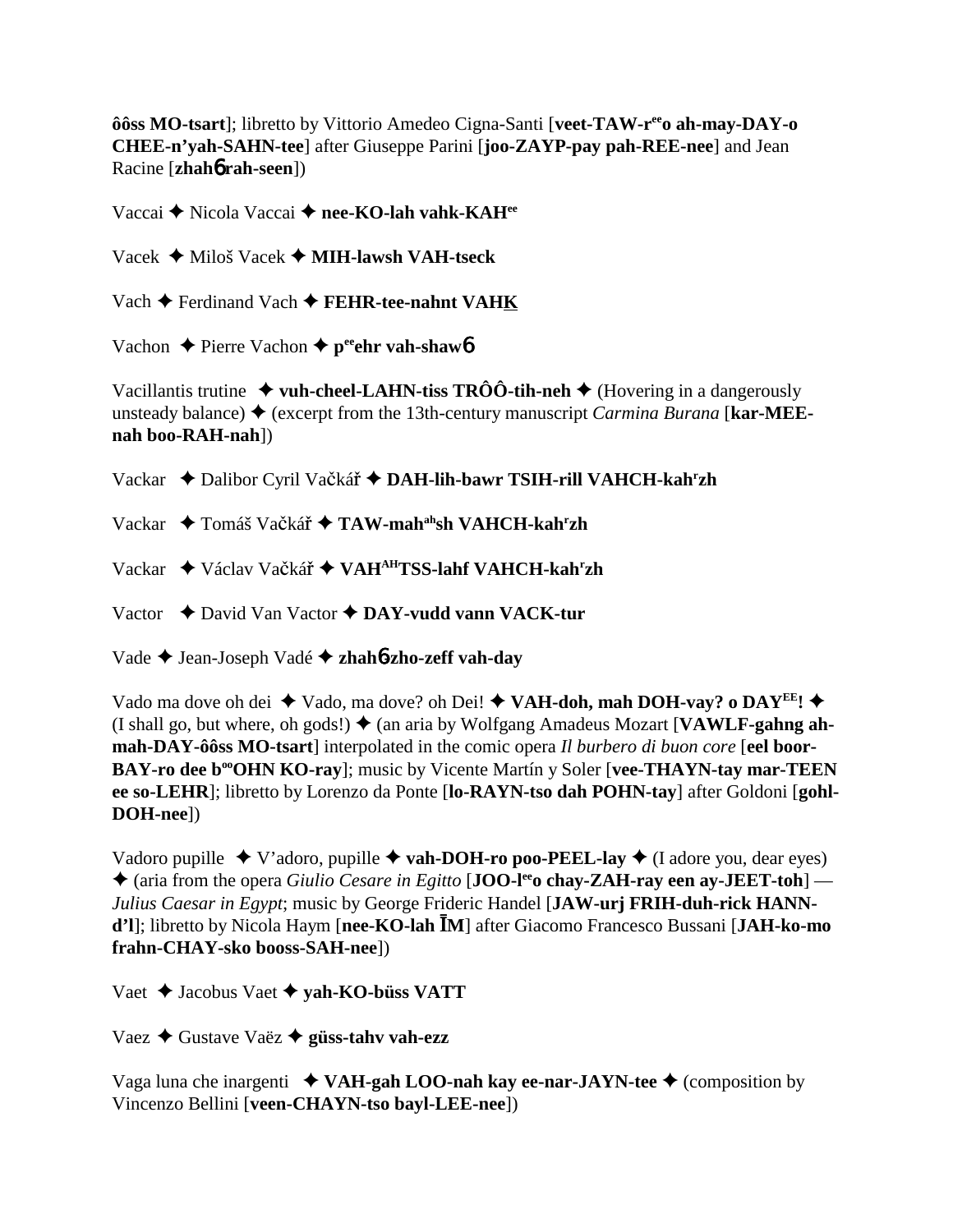### Vagans **VAH-gahnss**

Vaghissima sembianza ◆ vah-GHEESS-see-mah saym-b<sup>ee</sup>AHN-tsah ◆ (composition by Stefano Donaudy [**STEH-fah-no daw-no-dee**])

Vague et la cloche ◆ La vague et la cloche ◆ lah vahg ay lah klawsh ◆ (The Wave and the Bell) (poem by François Coppée [**frah**6**-swah kawp-pay**] set to music by Henri Duparc [**ah**6 **ree dü-park**])

Vainberg ◆ Moisei Vainberg ◆ MO<sup>EE</sup>-say VAH<sup>EE</sup>N-berk

Vaine vaine  $\triangle$  Vaine, vaine, vaine  $\triangle$  VAYN, VAYN, VAYN  $\triangle$  (16th-century English composition by John Sheppard [**JAHN SHEPP-purd**])

Vainement ma bien aimee ◆ Vainement, ma bien aimée ◆ veh-nuh-mah**ó**, mah b<sup>ee</sup>ahó-neh**may**  $\triangle$  (aria from the opera *Le Roi d'Ys* [luh r'wah deess] — *The King of Ys* [**EESS**]; music by Édouard Lalo [**ay-dôôar lah-lo**] and libretto by Édouard Blau [**ay-dôôar blo**])

Vaisseau fantome **↓** Le vaisseau fantôme **→ luh vess-so fah6-tohm →** (The Phantom Ship) ◆ (an opera, with music by Pierre-Louis Dietsch [peenr-l<sup>ôô</sup>ee DEETSH]; libretto by Paul Foucher [**pohl fôô-shay**] and Bénédict-Henry Révoil [**bay-nay-deekt-ah**6**-ree ray-v'wahl**] after various sources, including the original prose scenario by Richard Wagner [**RIH-hart VAHG-nur**] for his opera *Der Fliegende Holländer* [**dayr FLEE-gunn-tuh HAWL-lenn-tur**] — *The Flying Dutchman*)

Vajda ◆ János Vajda ◆ YAH<sup>AH</sup>-nawsh V**Ī-dah** 

Vajda Jaroslav Vajda **YAH-raw-slahf V-dah**

Vajda **→** Otto Vajda **→ AWT-toh VI-dah** 

Vajda pulmalaulud  $\blacklozenge$  Vajda Pulmalaulud  $\blacklozenge$  **V***V***T**-tah **PÔÔL-mah-lah<sup>ôô</sup>-lôôt**  $\blacklozenge$  Votic [**VO-tick**] Wedding Songs  $\triangle$  (cycle of Balto-Finnic folk songs arranged by Veljo Tormis [**VELL-yo**] **TOHR-miss**])

Valabrega Cesare Valabrega **chay-ZAH-ray vah-lah-BRAY-gah**

Valcarcel Edgar Valcárcel **EDD-gar vahl-KAR-sell**

Valcarcel Teodoro Valcárcel **tay-o-THO-ro vahl-KAR-sell**

Valdenassi ◆ Cecilia Valdenassi ◆ chay-CHEE-l<sup>ee</sup>ah vahl-day-NAHSS-see

Valdengo Giuseppe Valdengo **joo-ZAYP-pay vahl-DAYN-go**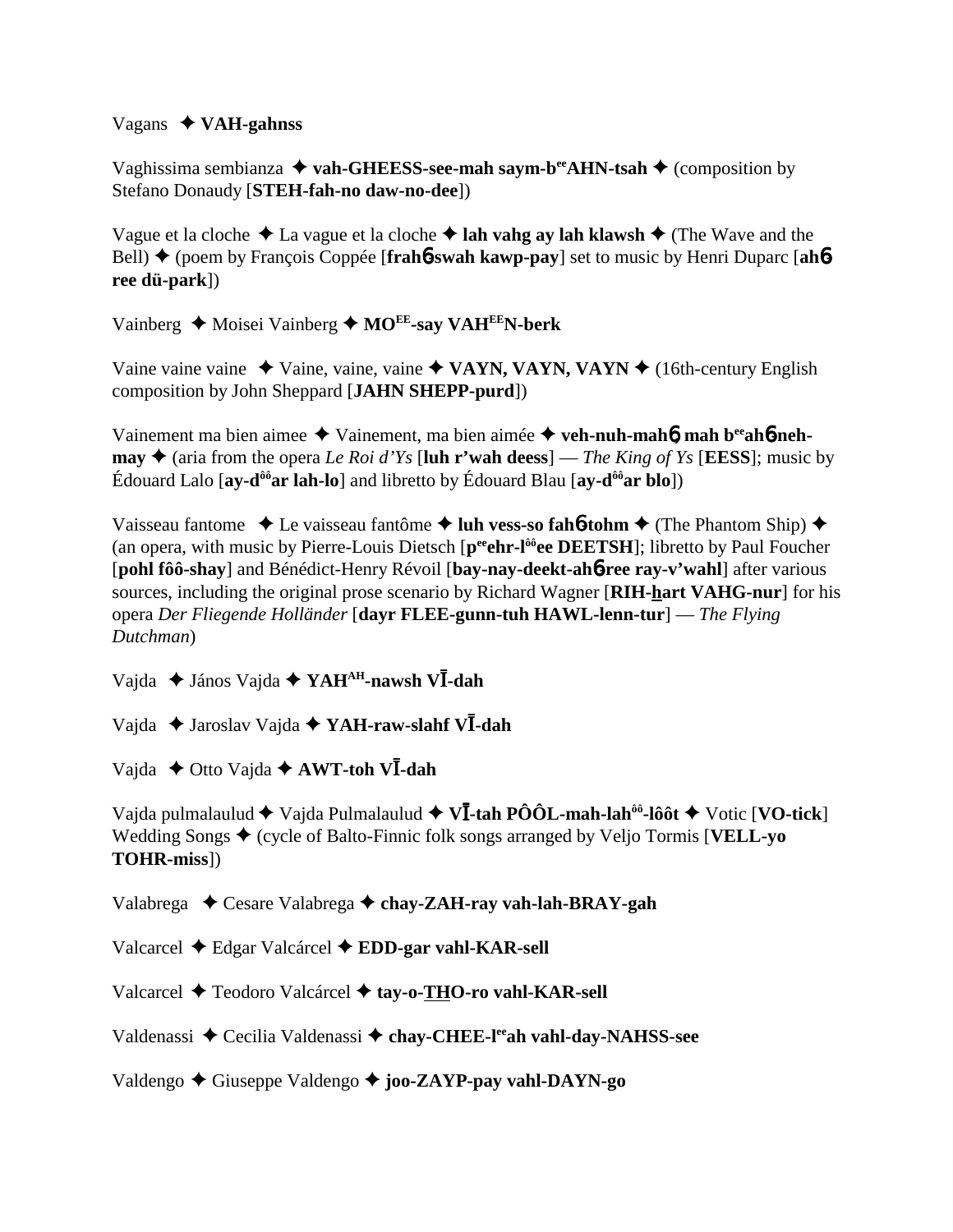Valderrama  $\triangle$  Carlos Valderrama  $\triangle$  KAR-lawss vahl-davr-RAH-mah

Valdes → Fernán Silva Valdés → fehr-NAHN SEEL-vah vahl-DAYSS

Valdes ← Pedro Valdés ← PAY-dro vahl-DAYSS

Valdrighi ♦ Count Luigi Francesco Valdrighi ♦ (Count) l<sup>oo</sup>EE-jee frahn-CHAY-sko vahl-**DREE-ghee** 

Valek ◆ Jiří Válek ◆ YIH-'shee<sup>ee</sup> VAH<sup>AH</sup>-leck

Valen → Fartein Valen → FAR-ta<sup>ih</sup>n VAH-lunn → (known also as Olav [OO-lahv] Fartein Valen)

Valencia → Antonio María Valencia → ahn-TOH-n<sup>ee</sup>o mah-REE-ah vah-LAYN-s<sup>ee</sup>ah

Valencienne ◆ vah-lahb-s<sup>ee</sup>enn ◆ (character in the operetta *Die lustige Witwe* [dee LOO-stihguh VITT-vuh] — The Merry Widow; music by Franz Lehár [FRAHNZ leh-HAH $^{AH}R$ ]; libretto by Victor Léon [veek-tawr lay-awo] and Leo Stein [LAY-o SHTIN] after Henri Meilhac [ahoree meh-yack])

Valente ◆ Antonio Valente ◆ ahn-TAW-n<sup>ee</sup>o vah-LAYN-tay

Valente  $\triangle$  Benita Valente  $\triangle$  buh-NEE-tah vuh-LENN-tee

Valente ◆ Giorgio Valente ◆ JOHR-j<sup>ih</sup>o vah-LENN-teh ◆ (Greek pronunciation of the pen name for George Vitalis [JAW-urj vi-TA-liss], a Greek-American who modified his first name of Georges [YOHR-guss] or Georgios [YOHR-gh<sup>ih</sup>uss or Y<sup>EH</sup>AWR-h<sup>ih</sup>uss] to the American equivalent)

Valente ◆ Vincenzo Valente ◆ veen-CHAYN-tso vah-LAYN-tay

Valenti ◆ Fernando Valenti ◆ fur-NANN-doh vuh-LENN-tee

Valentin  $\triangle$  Erich Valentin  $\triangle$  AY-rihh FAH<sup>AH</sup>-lenn-teen

Valentini ◆ Giovanni Valentini ◆ jo-VAHN-nee vah-layn-TEE-nee

Valentini  $\triangle$  Giuseppe Valentini  $\triangle$  joo-ZAYP-pay vah-layn-TEE-nee

Valentini  $\triangle$  Pier Francesco Valentini  $\triangle$  p<sup>ee</sup>AYR frahn-CHAY-sko vah-layn-TEE-nee  $\triangle$ (known also as Pietro [pee AY-tro] Francesco Valentini)

Valentini terrani ◆ Lucia Valentini-Terrani ◆ loo-CHEE-ah vah-layn-TEE-nee-tayr-RAHnee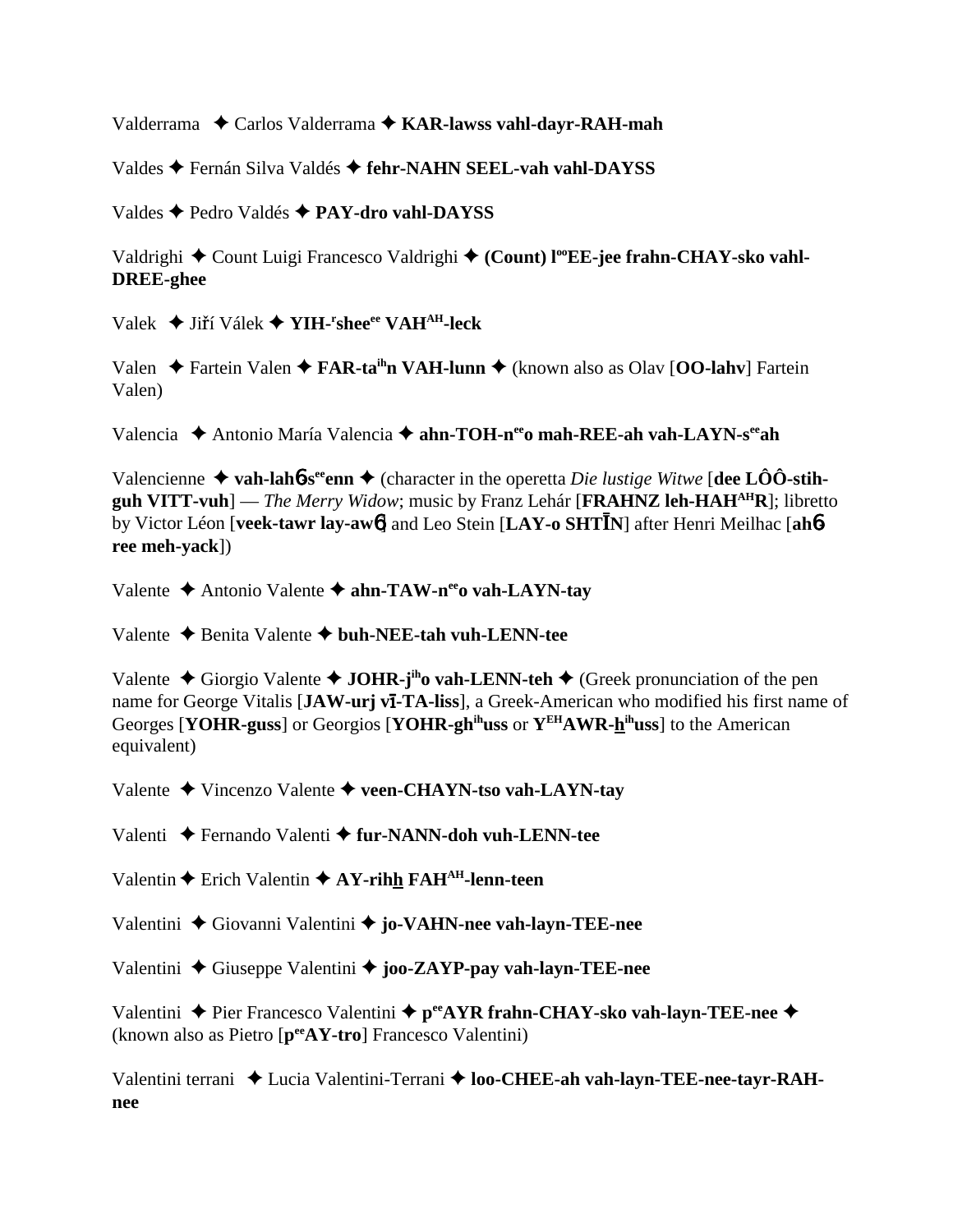Valentino Henri-Justin-Armand-Joseph Valentino **ah**6**-ree-zhüss-teh**6**-ar-mah**6**-zho-zeff vah-lah**6**-tee-no**

Valerianus maritus caecilia Valerianus, maritus Caecilia **vuh-leh-rih-AH-nôôss, muh-REE-tôôss chay-CHIH-l<sup>ih</sup>uh**  $\triangle$  (Cecilia's husband)  $\triangle$  (character in the oratorio *Caecilia, virgo et martyr* [**chay-CHIH-lihuh, VEER-go ett MAR-tür**] —*Cecilia, Virgin and Martyr* — by Marc Antoine Charpentier [**mark ah**6**-twahn shar-pah**6**-teeay**])

Valerius  $\triangle$  Adrianus Valerius  $\triangle$  ah-dr<sup>ih</sup>AH-nüss vah-LEH-r<sup>ih</sup>üss  $\triangle$  (the first name is known also as Adriaan [**ah-drihAHAHN**] and Adriaen [**ah-drihAHN**])

Valery  $\blacklozenge$  Violetta Valéry  $\blacklozenge$  v<sup>ee</sup> o-LAYT-tah vah-lay-ree  $\blacklozenge$  (character in the opera *La traviata* [**lah trah-veeAH-tah**] — *The Worldly Woman*; music by Giuseppe Verdi [**joo-ZAYP-pay VAYR-dee**]; libretto by Francesco Maria Piave [**frahn-CHAY-sko mah-REE-ah peeAH-vay**] after Alexandre Dumas [**ah-leck-sah**6**-dr' dü-mah**])

Valet  $\triangle$  Nicolas Valet  $\triangle$  nee-kaw-lah vah-leh  $\triangle$  (the last name is also spelled Vallet [vahl-leh])

Valis  $\triangle$  VA-luss  $\triangle$  (an opera, with music by Tod Machover [**TAHD MA-kuh-vur**]; libretto by Tod Machover and Patrick Mason [**PATT-rick MAY-sunn**] after a novel by Philip K. Dick [**FIH-lupp K. DICK**])

Valivan  $\triangleleft$  VAH-lee-vahn  $\triangleleft$  (a song about the knight Valivan)

Valk **→** Maarten van der Valk → MAH<sup>AH</sup>R-tenn funn der VAHLK

Valkare Gunnar Valkare **GÜN-nar VAL-ka-ruh**

Valkova **→** Mila Valková ◆ **MIH-luh VAHL-kaw-vah**<sup>ah</sup> ◆ (character in the opera *Osud* [AW**sôôt**] — *Destiny*; music by Leoš Janáček [LEH-awsh yah-NAH<sup>AH</sup>-check] and libretto by Fedora Bartšová [**FEH-daw-ruh BART-shaw-vahah**])

Valkyries ◆ va<sup>l</sup>-KIH-reez ◆ (anglicized version of *Walküren* [vahl-KÜ-runn]) ◆ (mythical maidens of Odin who choose the heroes to be slain in battle and who conduct their souls into the hall of Odin — characters in the opera *Die Walküre* [**dee vahl-KÜ-ruh**], music and libretto by Richard Wagner [**RIH-hart VAHG-nur**])

Valladolid  $\triangle$  Adolphe de Valladolid  $\triangle$  ah-dawlf day vah-l'yah-tho-LEED  $\triangle$  (character in *Les brigands* [**leh bree-gah**6] — *The Brigands* [**BRIH-gunndz**]; an opera, with music by Jacques Offenbach [**ZHACK AWF-funn-bahk**]; libretto by Henri Meilhac [**ah**6**-ree meh-yack**] and Ludovic Halévy [**lü-daw-veek ah-lay-vee**])

Vallas Léon Vallas **lay-aw**6 **vahl-lah**

Valle Pietro della Valle **peeAY-tro DAYL-lah VAHL-lay**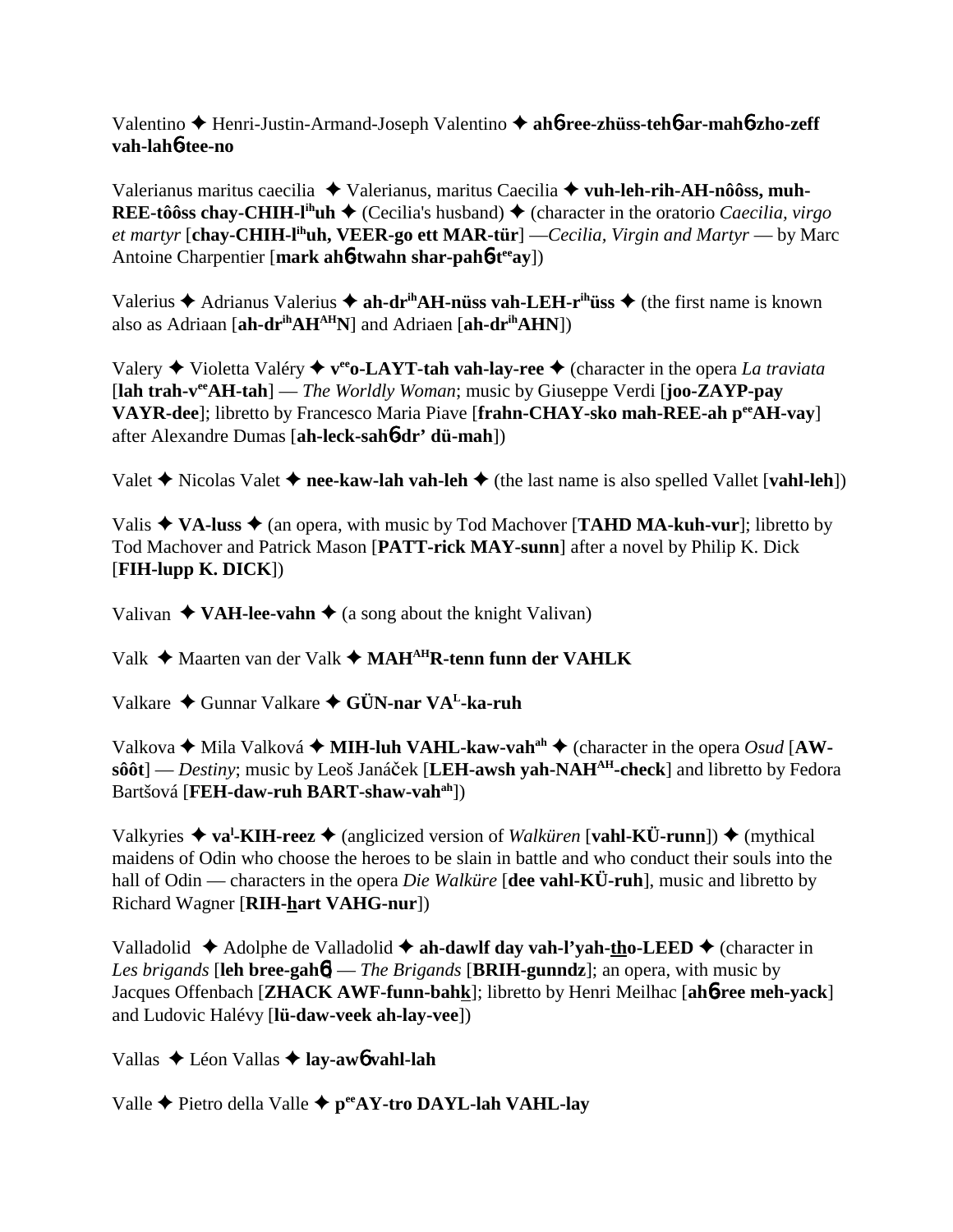Valle de paz Edgardo del Valle de Paz **edd-GAR-doh dell VAH-l'yay day PAHTH**

Valle riestra ◆ José María Valle-Riestra ◆ ho-SAY mah-REE-ah VAH-l'yay-r<sup>ee</sup>AYSS-trah

Vallecillo Irma Vallecillo **UR-mah vall-uh-CHILL-lo**

Vallee **← Rudy Vallee ← ROO-dee VA<sup>L</sup>-lee** 

Vallee des cloches  $\triangle$  La vallée des cloches  $\triangle$  lah vahl-lay day klawsh  $\triangle$  (The Valley of Bells) (excerpt from *Miroirs* [**mee-r'war**] — *Mirrors* — by Maurice Ravel [**mo-reess rah-vell**])

Vallee dobermann  $\triangle$  Vallée d'Obermann  $\triangle$  vahl-lay doh-bur-mahn  $\triangle$  (Obermann Valley)  $\triangle$ (excerpt from *Années de pèlerinage (première année — Suisse)* [**ahn-nay duh peh-l'ree-nahzh (pruh-m<sup>ee</sup>chr ahn-nay — s<sup>ü</sup>eess)**] — *Years of Pilgrimage (First Year — Switzerland)* — by Franz Liszt [**FRAHNZ LISST**])

Vallerand  $\blacklozenge$  Jean Vallerand  $\blacklozenge$  **zhahó vahl-l'rahó**  $\blacklozenge$  (known also as Jean d'Auray [**doh-rī**] Vallerand)

Valleria  $\triangle$  Alwina Valleria  $\triangle$  a<sup>1</sup>-WIH-nuh vahl-LEH-r<sup>ih</sup>ah

Vallet  $\triangle$  Nicolas Vallet  $\triangle$  nee-kaw-lah vahl-leh  $\triangle$  (the last name is also spelled Valet [vah**leh**])

Valletti Cesare Valletti **chay-ZAH-ray vahl-LAYT-tee**

Vallflickans dans  $\triangle$  VAHL-flee-kahnss DAHNSS  $\triangle$  (Herdsmaiden's dance)  $\triangle$  (composition by Hugo Emil Alfvén [**HÜ-go EHUH-mill AHLF-vayuhn**])

Vallin ◆ Marie-Claude Vallin ◆ mah-ree-klohd vahl-leh**6** 

Vallin **→** Ninon Vallin → nee-naw6 vahl-leh6

Vallon **←** Marc Vallon ← mark vahl-lawb

Vallotti Francesco Antonio Vallotti **frahn-CHAY-sko ahn-TAW-neeo vahl-LOHT-tee**

Valls ◆ Joaquín Cassadó Valls ◆ ho-ah-KEEN kahss-sah-THO VAHLSS ◆ (known also as Joaquín Cassadó])

Valmonta  $\blacklozenge$  K. Valmonta  $\blacklozenge$  (K.) vahl-MAWN-tuh

Valois Elisabeth de Valois **eh-lee-zah-bett duh vah-l'wah** (Elizabeth [**ih-LIH-zuhbuth**] of Valois)  $\triangle$  (character in the opera *Don Carlos* [**dohn KAR-lawss**]; music by Giuseppe Verdi [**joo-ZAYP-pay VAYR-dee**]; libretto by François Méry [**frah**6**-swah may-ree**] and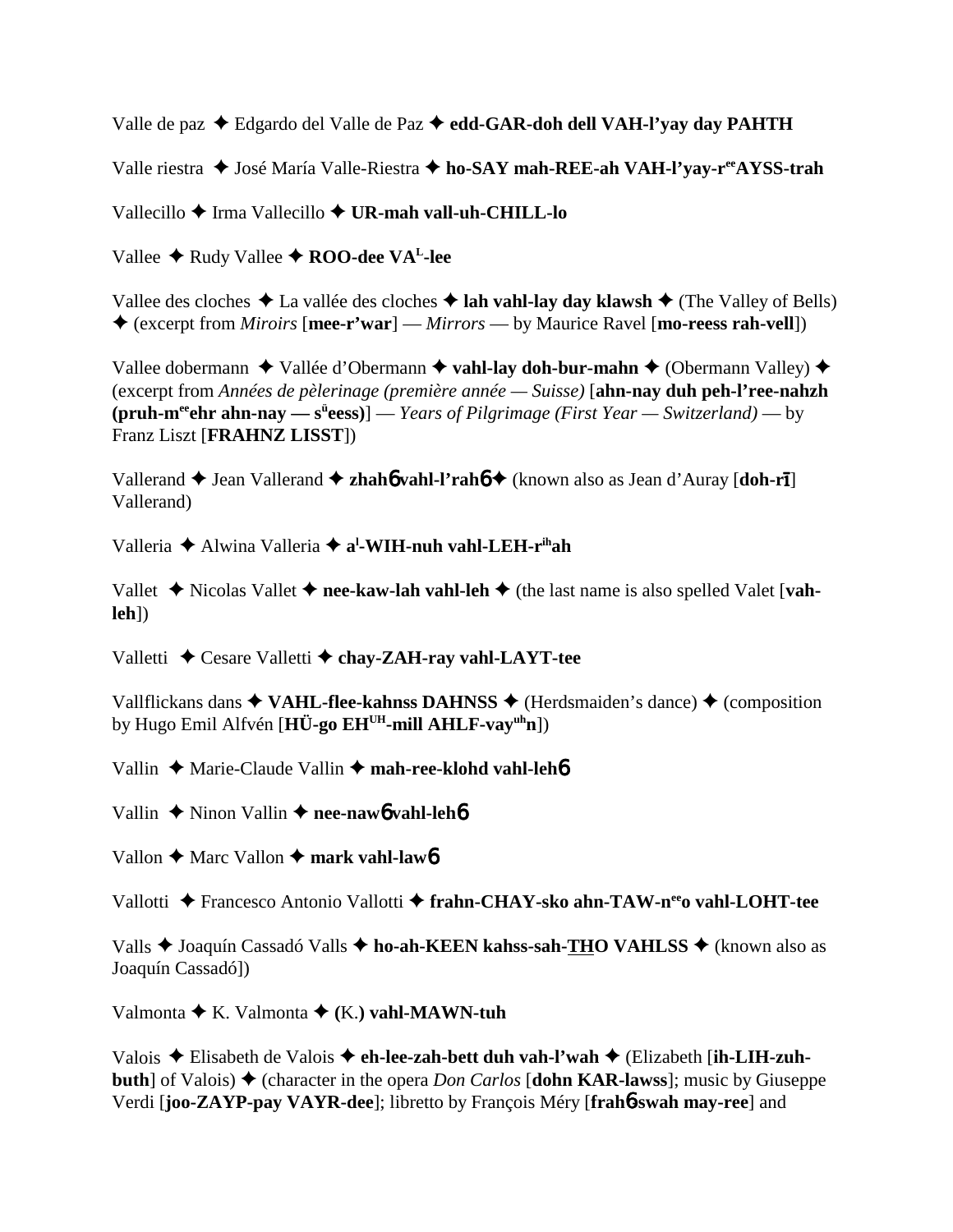Camille Du Locle [**{kah-meel dü law-kl'} kah-meey' dü law-kl'**] after Friedrich von Schiller [**FREET-rihh fawn SHILL-lur**])

Valois Elisabetta di Valois **ay-lee-zah-BAYT-tah dee vah-l'wah** (Elizabeth [**ih-LIHzuh-buth**] of Valois)  $\blacklozenge$  (character in the opera *Don Carlo* [**dohn KAR-lo**]; music by Giuseppe Verdi [**joo-ZAYP-pay VAYR-dee**]; libretto by François Méry [**frah**6**-swah may-ree**] and Camille Du Locle [**{kah-meel dü law-kl'} kah-meey' dü law-kl'**] after Friedrich von Schiller [**FREET-rihh fawn SHILL-lur**] — Italian translation of the original French opera)

Valse ◆ vahlss ◆ (Waltz) ◆ (choral excerpt from the opera *La damnation de Faust* [lah **dahm-nah-s<sup>ee</sup>aw<sub>0</sub> duh fah<sup>ôô</sup>st**] — *The damnation of Faust* [**FAH<sup>ôô</sup>ST**]; music by Hector Berlioz **[eck-tawr behr-l<sup>ee</sup>awz]**; libretto by Berlioz and Almire Gandonnière [ahl-meer gah6-dawnneehr] after Gérard de Nerval [zhay-rahr duh nehr-vahl] and Johann Wolfgang von Goethe  $[YO\text{-}hahn VAWLF\text{-}gahng fawn GÖ\text{-}tuh]$   $\blacklozenge$  (composition by Francis Poulenc [frah**6**-seess] **pôô-lah**6**k**])

Valse allemande  $\triangle$  vahlss ahl-l'mahod  $\triangle$  (excerpt from the suite *Carnaval* [kar-nah-vahl] — *Carnival* — by Robert Schuman [**ROH<sup>OH</sup>-bert SHOO-mahn**])

Valse de bravoure  $\triangleleft$  vahlss duh brah-vôôr  $\triangleleft$  (waltz by Franz Liszt [**FRAHNZ LISST**])

Valse impromptu Valse-impromptu **vahlss-eh**6**-praw**6**p-tü** (waltz by Franz Liszt [**FRAHNZ LISST**])

Valse melancolique  $\triangle$  Valse mélancolique  $\triangle$  vahlss may-lahn-kaw-leek  $\triangle$  (waltz by Franz Liszt [**FRAHNZ LISST**])

Valse noble **vahlss naw-bl'** (excerpt from the suite *Carnaval* [**kar-nah-vahl**] — *Carnival* — by Robert Schuman [**ROHOH-bert SHOO-mahn**])

Valse oubliee  $\triangle$  Valse oubliée  $\triangle$  **vahlss ôô-bl<sup>ee</sup>ay**  $\triangle$  (Forgotten Waltz)  $\triangle$  (composition by Franz Liszt [**FRAHNZ LISST**])

Valse sentimentale ◆ Valse sentimentále ◆ vahlss sah**6-tee-mah6-tahl** ◆ (Sentimental Waltz) (composition by Pyotr Ilyich Tchaikovsky [**p'YAW-t'r ill-YEECH {chahih-KAWF-skee} chay-KAWF-skee**])

Valses nobles et sentimentales **vahlss naw-bl' ay sah**6**-tee-mah**6**-tahl** (Noble and Sentimental Waltzes)  $\triangle$  (a group of seven waltzes composed by Maurice Ravel [**mo-reess rahvell**])

Valvasensi Lazaro Valvasensi **lah-TSAH-ro vahl-vah-ZAYN-see**

Valverde Joaquín Valverde **ho-ah-KEEN vahl-VEHR-day**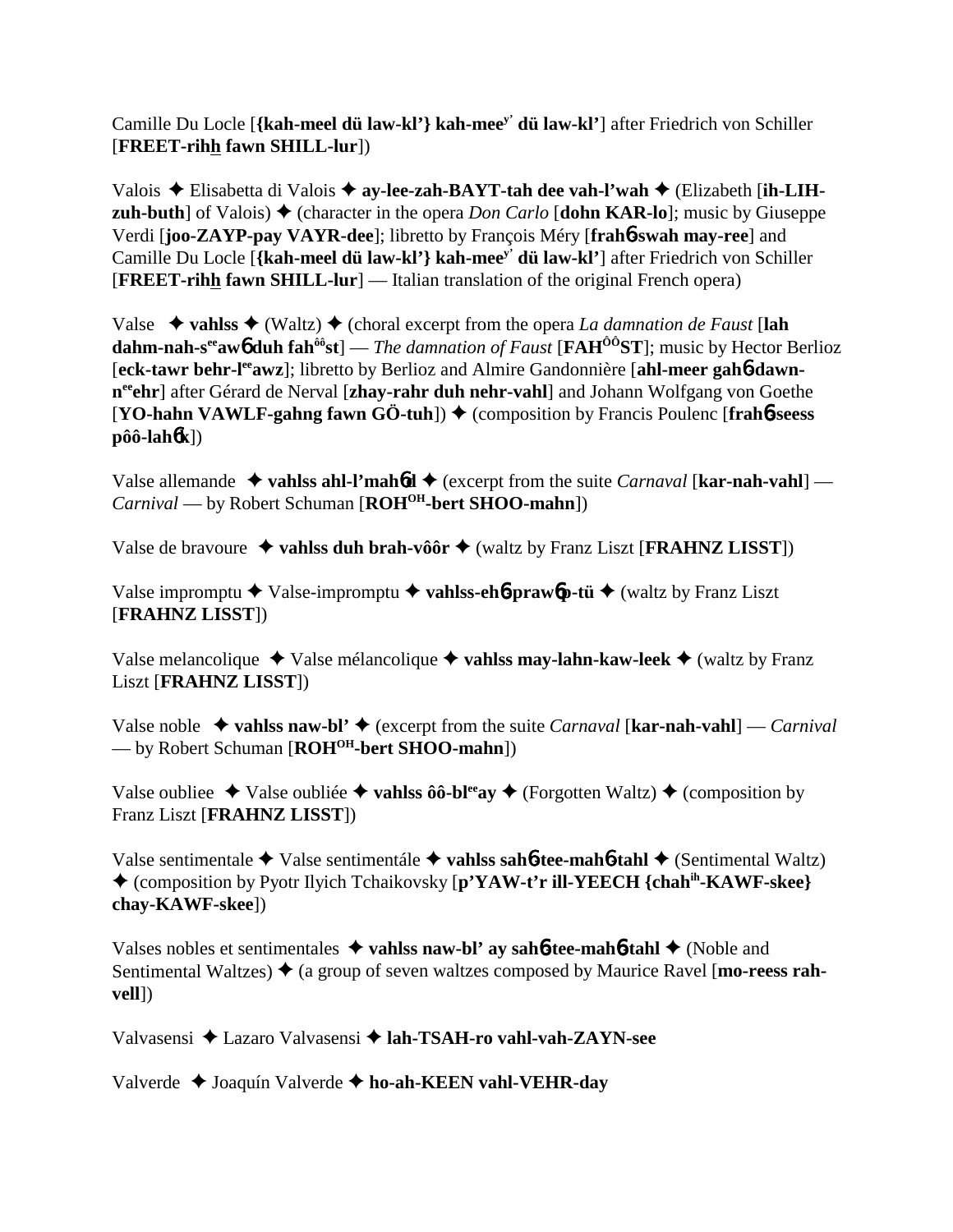Valzacchi **→ fahl-TSAHK-kee →** (character in the opera *Der Rosenkavalier* [**dayr RO-zunnkah-fah-leer**] — *The Knight of the Rose*; music by Richard Strauss [**RIH-hart SHTRAHÔÔSS**] and libretto by Hugo von Hofmannsthal [**HOO-go fawn HAWF-mahn-stahl**])

Vamuvamba **vah-moo-VAHM-bah** (Kenyan [**KENN-yunn**] folk melody)

Van aerde Raymond van Aerde **ray-moh**6 **vunn ar-duh** (known also as Raymond Joseph Justin [**zho-zeff zhüss-teh**] van Aerde)

Van altena **→** Marius van Altena → **MAH-r<sup>ih</sup>üss funn AHL-tuh-nah** 

Van anrooy ◆ Peter van Anrooy ◆ PAY-tur funn AHN-roh<sup>oh</sup>ee

Van appledorn ◆ Mary Jeanne van Appledorn ◆ MEH-uh-ree JEEN vann AP-p'l-dawrn

Van asperen **→** Bob van Asperen **→ BAHP funn AHSS-peh-runn** 

Van baaren ◆ Kees van Baaren ◆ KAY<sup>AY</sup>SS funn BAH<sup>AH</sup>-renn

Van beethoven  $\triangle$  Ludwig van Beethoven  $\triangle$  **LOOT-vihh funn BAY**<sup>AY</sup>-toh-funn

Van beinum ◆ Eduard van Beinum ◆ AY-d<sup>ü</sup>art funn BAY-nüm ◆ (known also as Eduard Alexander [**ah-leck-SAHN-dur**] van Beinum)

Van berne Harry van Berne **har -REE funn BEHR-neh**

Van blankenburg  $\triangleq$  Quirin van Blankenburg  $\triangleq$  K<sup>00</sup>IH-rinn funn BLANG-kenn-bürk  $\triangleq$ (known also as Quirinus Gerbrandszoon [k<sup>oo</sup>ih-REE-nôôss ghehr-BRAHNT-soh<sup>oh</sup>n] van Blankenburg)

Van bree  $\triangle$  Jean Bernard van Bree  $\triangle$  **ZHAH6** behr-NARD funn BRAY<sup>AY</sup>  $\triangle$  (known also as Johannes Bernardus [**yo-HAHN-nuss behr-NAR-düss**] van Bree)

Van campenhout François van Campenhout **frah**6**-SWAH vunn KAHM-penn-hoht**

Van croonenborgh **→** Dirk van Croonenborgh **→ DIHRK funn KROH<sup>OH</sup>-nunn-bawrk** 

Van dael  $\triangle$  Lucy van Dael  $\triangle$  L**Ü**-see funn DAHL

Van dam ◆ José van Dam **◆ zho-zay vunn DAHM** 

Van de griend  $\triangle$  Koos van de Griend  $\triangle$  KOH<sup>OH</sup>SS funn duh KREENT

Van de moortel  $\triangle$  Arie van de Moortel  $\triangle$  ah-REE vunn deh MOH<sup>OH</sup>R-tull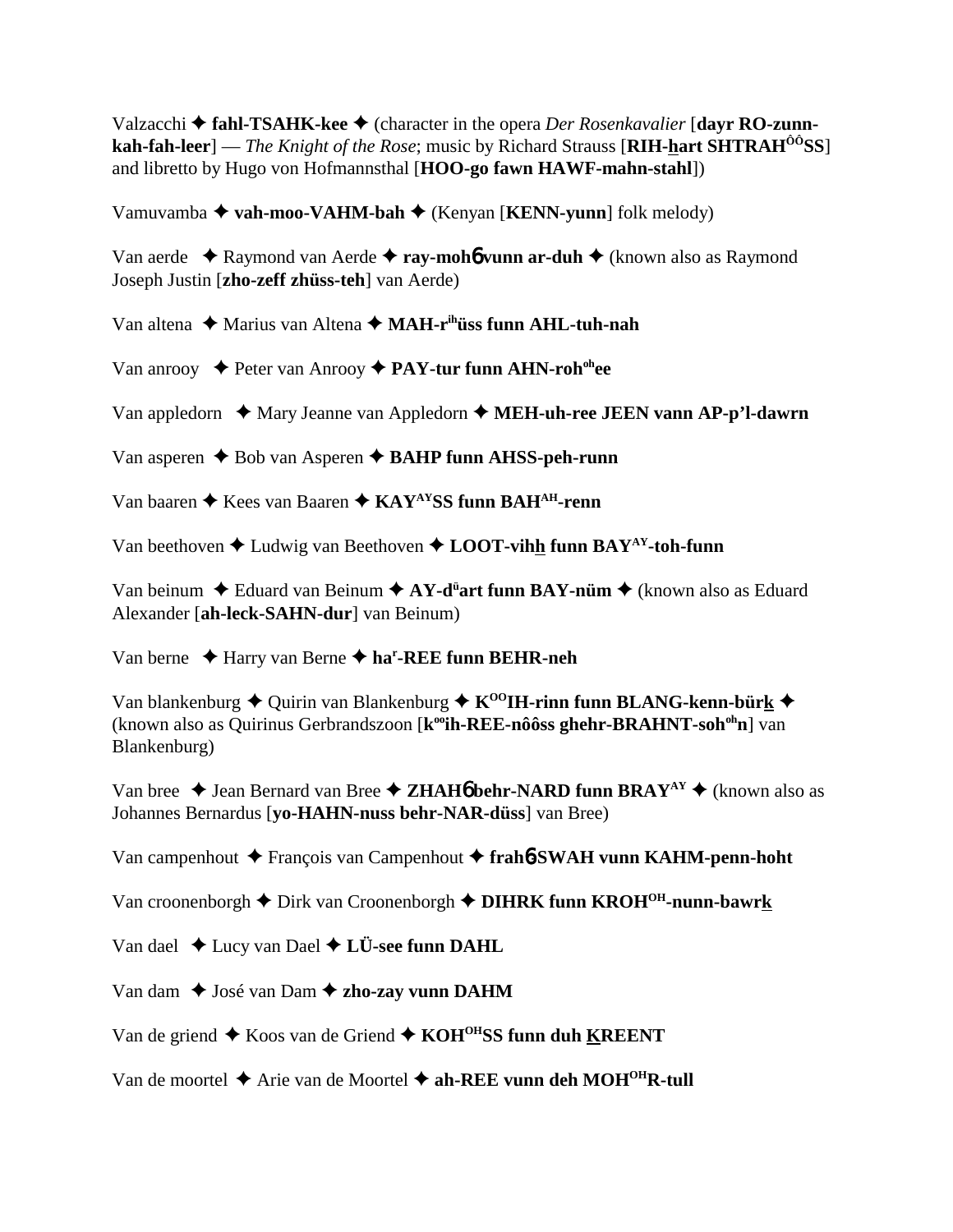Van de poel ◆ Karin van de Poel ◆ KAH-rinn funn duh POOL

Van de sandt ◆ Maximilian van de Sandt ◆ mahk-sih-mih-l<sup>ih</sup>AHN funn duh SAHNT

Van de vate Nancy Van de Vate **NANNT-see VANN duh VAYT**

Van de vyvere ◆ Godfried van de Vyvere ◆ GAWT-freet vunn deh VAY-vur

Van de woestijne **→** David van de Woestijne **→ DA-vitt vunn deh wooss-TAY-nuh** 

Van delden  $\triangle$  Lex van Delden  $\triangle$  LECKSS funn DELL-dunn

Van demark James van Demark **JAYMZ funn DAY-mark**

Van den booren **↓** Jo van den Booren **↓ YO funn denn BOH<sup>OH</sup>-renn** 

Van den boorn coclet ◆ Henriette van den Boorn-Coclet ◆ ah**6-r<sup>ih</sup>ett vunn denn BOH<sup>OH</sup>RNkaw-kleh**

Van den borren ◆ Charles van den Borren ◆ shar-luh vunn denn bawr-runn ◆ (known also as Charles-Jean-Eugène [**shar-luh-zhah**6**-nö-zhenn**] van den Borren)

Van den bosch Pieter Joseph van den Bosch **PEE-tur YO-zeff vunn denn BAWSS**

Van den brink ◆ Mechiel van den Brink ◆ meh-HEEL funn denn BRIHNGK

Van den doel Elma van den Doel **ELL-mah funn denn DOOL**

Van den gheyn ◆ Matthias van den Gheyn ◆ MAHT-t<sup>ih</sup>ahss vunn denn GAYN

Van den hombergh ◆ Antoinette van den Hombergh ◆ ahn-twah-NETT funn denn HAWM**berk**

Van den sigtenhorst meyer ◆ Bernhard van den Sigtenhorst-Meyer ◆ BEHRN-hart funn **denn SIHK-tunn-hawrst-MAY-ur**

Van der bilt Peter van der Bilt **PAY-ter funn der BILLT**

Van der horst **→** Anthon van der Horst **→ ahn-TOHN funn der HAWRST** 

Van der kamp ◆ Harry van der Kamp ◆ HA<sup>R</sup>-ree funn der KAHMP

Van der linden ◆ Cornelis van der Linden ◆ kawr-NAY-liss funn der LINN-dunn

Van der meel  $\blacklozenge$  Nico van der Meel  $\blacklozenge$  **NEE-ko funn der MAY**<sup>AY</sup>**L**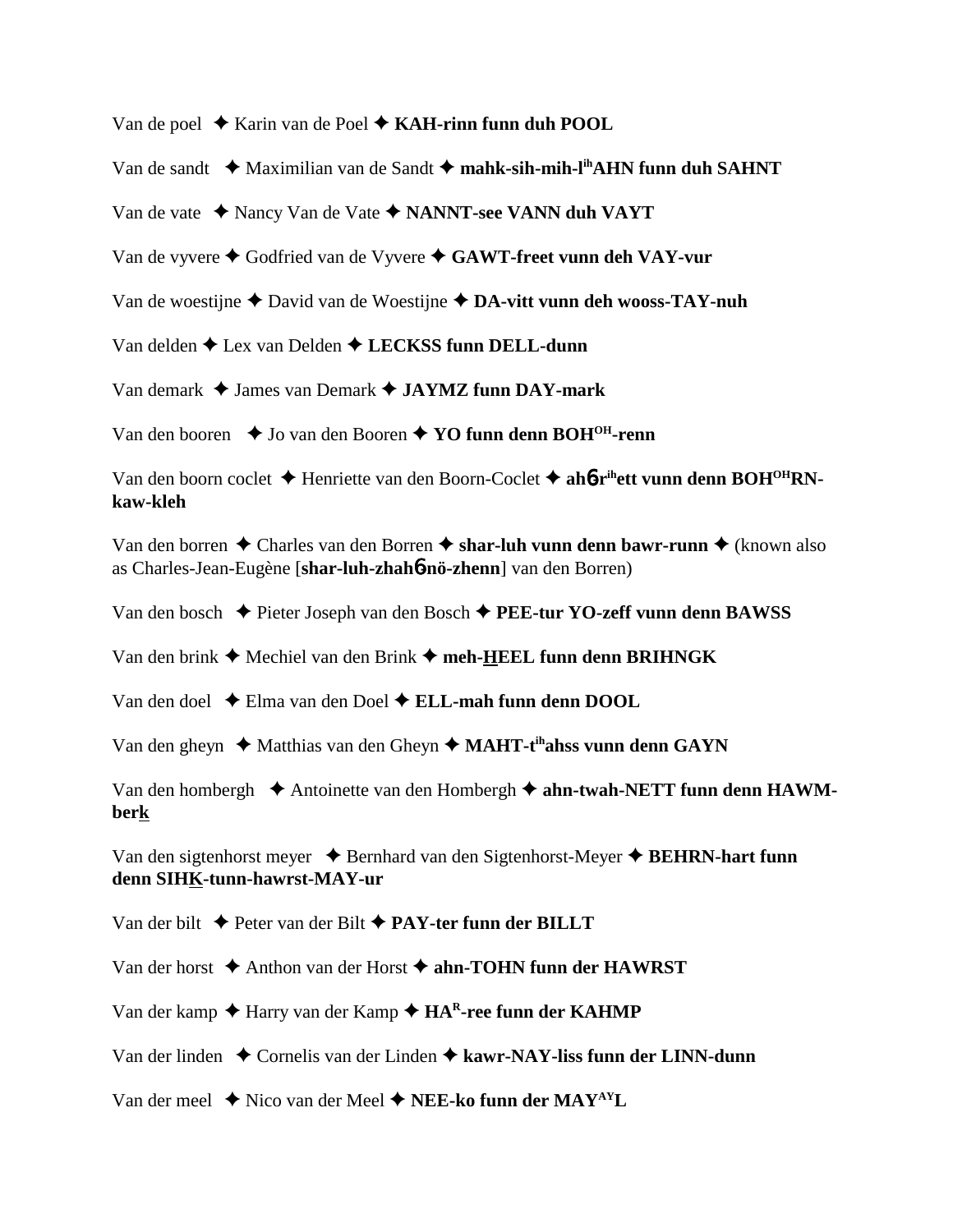Van der meer ◆ Jan van der Meer ◆ YAHN funn der MAY<sup>AY</sup>R

Van der meer  $\triangle$  Richte van der Meer  $\triangle$  RIHH-tuh funn der MAY<sup>AY</sup>R

Van der meulen **→** Henk van der Meulen **→ HEHNGK funn der MÖ-lunn** 

Van der slice ◆ John van der Slice ◆ **JAHN VANN dur SLISS** 

Van der sluis ◆ Mieke van der Sluis ◆ MEE-keh funn der SLÖ<sup>IH</sup>SS

Van der straeten  $\triangle$  Edmond van der Straeten  $\triangle$  EDD-mawnt vunn der STRA-tunn  $\triangle$ (Belgian music historian)

Van der straeten Edmund Sebastian Joseph van der Straeten **EDD-môônt zay-BAH**st<sup>ih</sup>ahn YOH<sup>OH</sup>-zeff fahn dayr SHTRAY-tunn ♦ (German cellist)

Van der stucken ◆ Frank van der Stucken ◆ (**FRANGK VANN dur STUH-kunn** ◆ (known also as Frank Valentin [**VA-lunn-tinn**] van der Stucken)

Van der valk ◆ Maarten van der Valk ◆ MAH<sup>AH</sup>R-tenn funn der VAHLK

Van der velden ◆ Renier van der Velden ◆ ruh-NEER vunn der VELL-dunn

Van der zeijst **→** Maarten van der Zeijst ◆ MAH<sup>AH</sup>R-tenn funn der ZAYST

Van dieren Bernard van Dieren **behr-NART funn DEE-renn**

Van dijk Jan van Dijk **YAHN funn DAYK**

Van doeselaar  $\triangle$  Leo van Doeselaar  $\triangle$  LAY-o funn DOO-suh-lah<sup>ah</sup>r

Van doorslaer  $\triangle$  Georges van Doorslaer  $\triangle$  **ZHAWR-zheh vunn DOH<sup>OH</sup>RSS-lar** 

Van dresser ◆ Marcia van Dresser ◆ MAR-shuh VANN DRESS-sur

Van durme ◆ Jef van Durme ◆ **ZHEFF vunn DÜR-meh** 

Van duyze Florimond van Duyze **FLAW-rih-mawnt vunn DÜEE-zeh**

Van dyck Ernest van Dyck **ehr-nesst vunn DAYK** (known also as Ernest Marie Hubert [**mah-ree ü-behr**] van Dyck)

Van dyck Stephen van Dyck **STEH-funn funn DAYK**

Van egmond  $\triangle$  Max van Egmond  $\triangle$  **MAHKSS funn EHK-mawnt**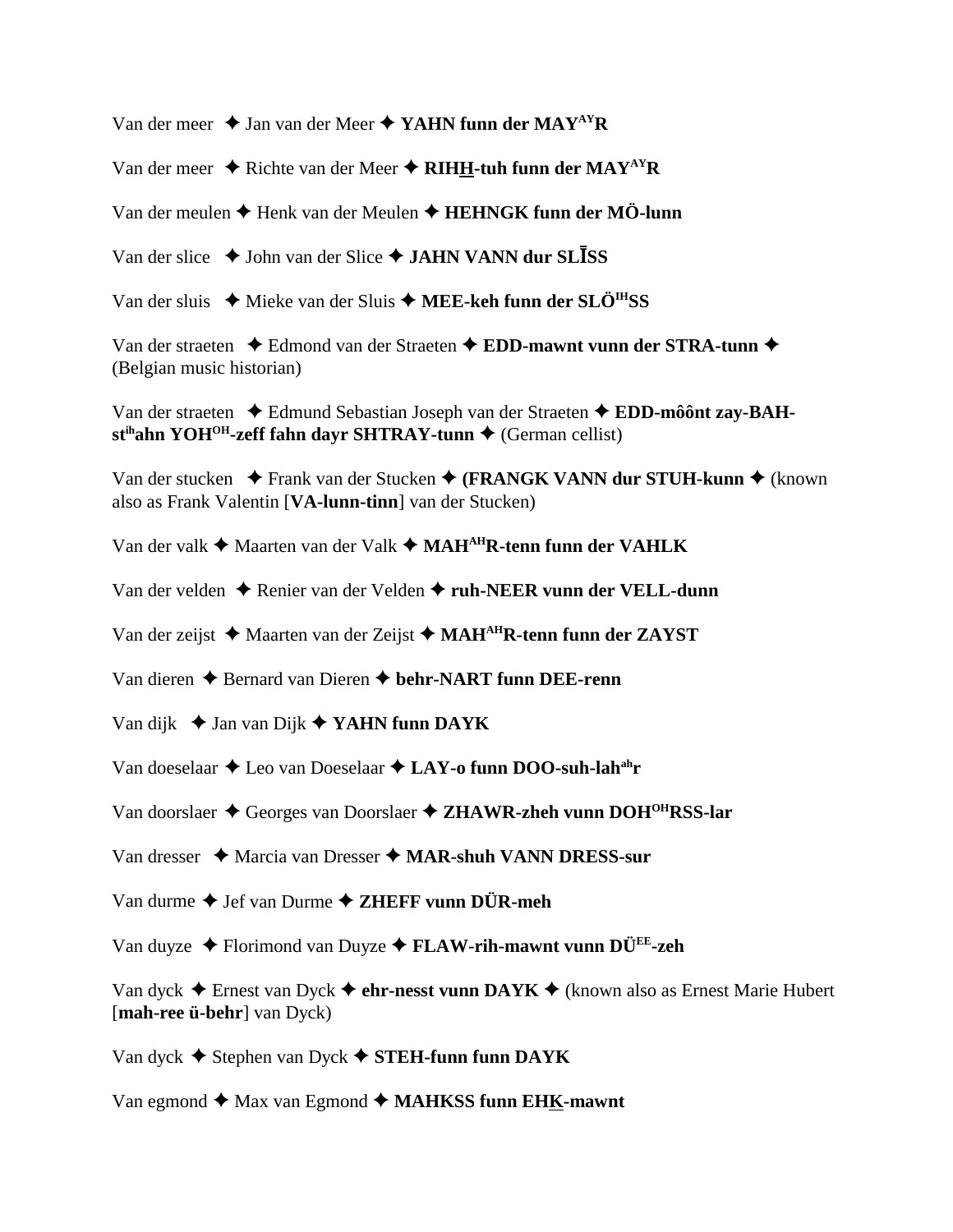Van eijken ◆ Jan Albert van Eijken ◆ **YAHN AHL-bert funn AY-kunn ◆** (known also as Jan Albert van Eyken [**AY-kunn**])

Van elsacker Jan van Elsacker **YAHN funn ELL-sah-kur**

Van evera Emily Van Evera **{EH-muh-lee vann EH-veh-rah} AY-mih-lee funn AYvuh-rah**

Van eyken ◆ Jan Albert van Eyken ◆ YAHN AHL-bert funn AY-kenn ◆ (known also as Jan Albert van Eijken [**AY-kenn**])

Van goudoever Henri Daniel van Goudoever **HENN-ree DA-nihull funn KO-doo-vur**

Van gent Willemijn van Gent **WILL-luh-mayn funn KENNT**

Van gheluwe Leon van Gheluwe **lay-oh**6 **vunn gay-lü-wuh**

Van gilse Jan van Gilse **YAHN funn KILL-suh**

Van groningen ◆ Stefan van Groningen ◆ steh-FAHN funn KRO-nihng-unn

Van hagen ◆ Peter Albrecht Van Hagen ◆ {PEE-tur AHL-breckt vann HAY-gunn} PAY**tur AHL-brehht funn HAH-kunn**

Van hauwe ◆ Walter van Hauwe ◆ WAHL-tur funn HAH<sup>ôô</sup>-weh

- Van hemel  $\triangle$  Oscar van Hemel  $\triangle$  **AWSS-kar funn HAY-mull**
- Van heusen **→** Jimmy Van Heusen → **JIMM-mee vann h'YOO-z'n**
- Van heyghen **→** Peter van Heyghen **→ PAY-tur funn HAY-kunn**
- Van hoboken ◆ Anthony van Hoboken ◆ **AHN-taw-nee funn HO-bo-kunn**
- Van hoof  $\blacklozenge$  Jef van Hoof  $\blacklozenge$  **ZHEFF vunn HOH<sup>OH</sup>F**
- Van hoogstraten  $\triangle$  Willem van Hoogstraten  $\triangle$  WILL-lumm funn HOH<sup>OH</sup>K-strah-tunn
- Van hoose Ellison Van Hoose **ELL-luh-sunn vann HOOSS**
- Van ingen **→** Ibb van Ingen **→ IPP funn IHNG-unn**
- Van kampen Christopher van Kampen **KRISS-taw-fur funn KAHM-punn**
- Van katwijk Paul Van Katwijk **{PAWL vann KATT-wick} PAHÔÔL funn KAHT-wayk**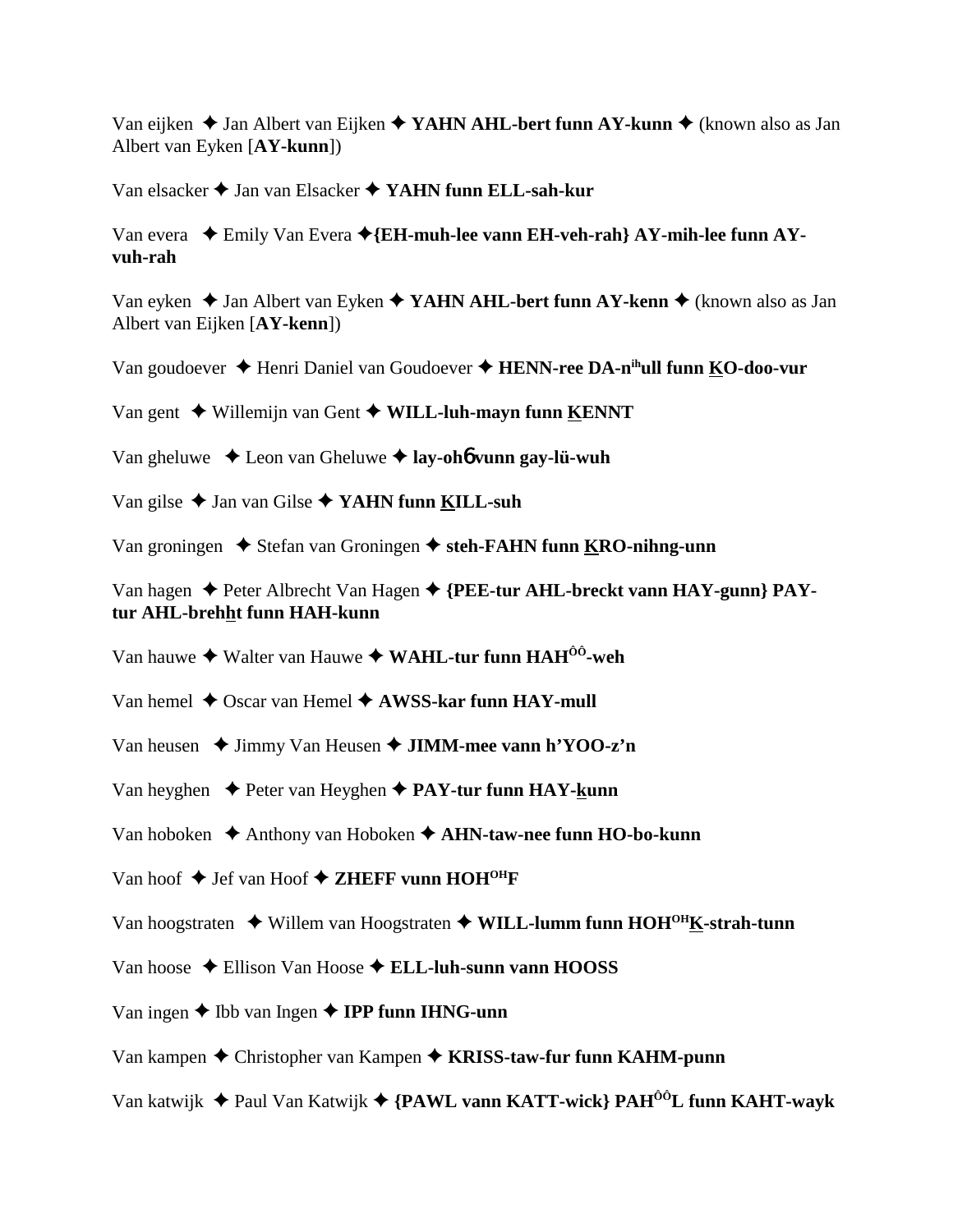Van kempen ◆ Paul van Kempen ◆ PAH<sup>ôô</sup>L funn KEMM-punn

Van keulen ◆ Geert van Keulen ◆ KAY<sup>AY</sup>RT funn KÖ-lunn

Van leer studebaker  $\triangleq$  Julia van Leer-Studebaker  $\triangleq$  YÜ-l<sup>ih</sup>ah funn LAY<sup>AY</sup>R-STÜ-duh-bah**kur**

Van lerberghe Charles van Lerberghe **SHAR-luh vunn LEHR-ber-guh** 

Van lier Bertus van Lier **BEHR-tüss funn LEER**

Van lier Jacques van Lier **ZHACK funn LEER**

Van maldeghem ◆ Robert Julien van Maldeghem ◆ ro-behr zhü-l<sup>ih</sup>eh**6** vunn MAHL-deh**ghemm**

Van maldere ◆ Pierre van Maldere ◆ p<sup>ee</sup>ehr funn MAHL-deh-ruh

Van nes  $\triangle$  Jard van Nes  $\triangle$  YART funn NESS

Van nevel  $\rightarrow$  Paul van Nevel  $\rightarrow$  PAH<sup>ôô</sup>L funn NAY-vull

Van nieukerken ◆ Marien van Nieukerken ◆ **MAH-r<sup>ih</sup>unn funn n<sup>ih</sup>Ü-ker-kunn** 

Van oosterzee **→** Cornelie van Oosterzee → kawr-NAY-lee funn OH<sup>OH</sup>-stur-zay<sup>ay</sup>

Van otterloo ◆ Willem van Otterloo ◆ W**ILL-lumm funn AWT-tur-loh<sup>oh</sup> ◆** (known also as Jan [**YAHN**] Willem van Otterloo)

Van overstraeten Hildegarde van Overstraeten **HILL-duh-gar-duh vunn O-vur-strahtunn**

Van paus Jachet van Paus **zhah-keh vunn pohss** (known also as Jacques Buus [**zhack BÜÜSS**], Jachet de Buus [**zhah-keh deh BÜÜSS**], Jachet de Paus [**zhah-keh deh pohss**], and Jacobus Bohusius [**yah-KO-büss bo-HÜ-sihüss**])

Van raalte Albert van Raalte **AHL-bert funn RAHAHL-tuh**

Van remoortel ◆ Edouard van Remoortel ◆ EH-d<sup>ôô</sup>ar vunn ray-MOH<sup>OH</sup>R-tull

Van rensselaer key  $\triangle$  Pierre van Rensselaer Key  $\triangle$  p<sup>ee</sup>ehr vann RENN-suh-lur KEE

Van rooy ◆ Anton van Rooy ◆ **ahn-TOHN funn ROH<sup>OH</sup>ee** ◆ (known also as Antonius Maria Josephus [**ahn-TOH-nihüss mah-REE-ah yo-ZEH-füss**] van Rooy)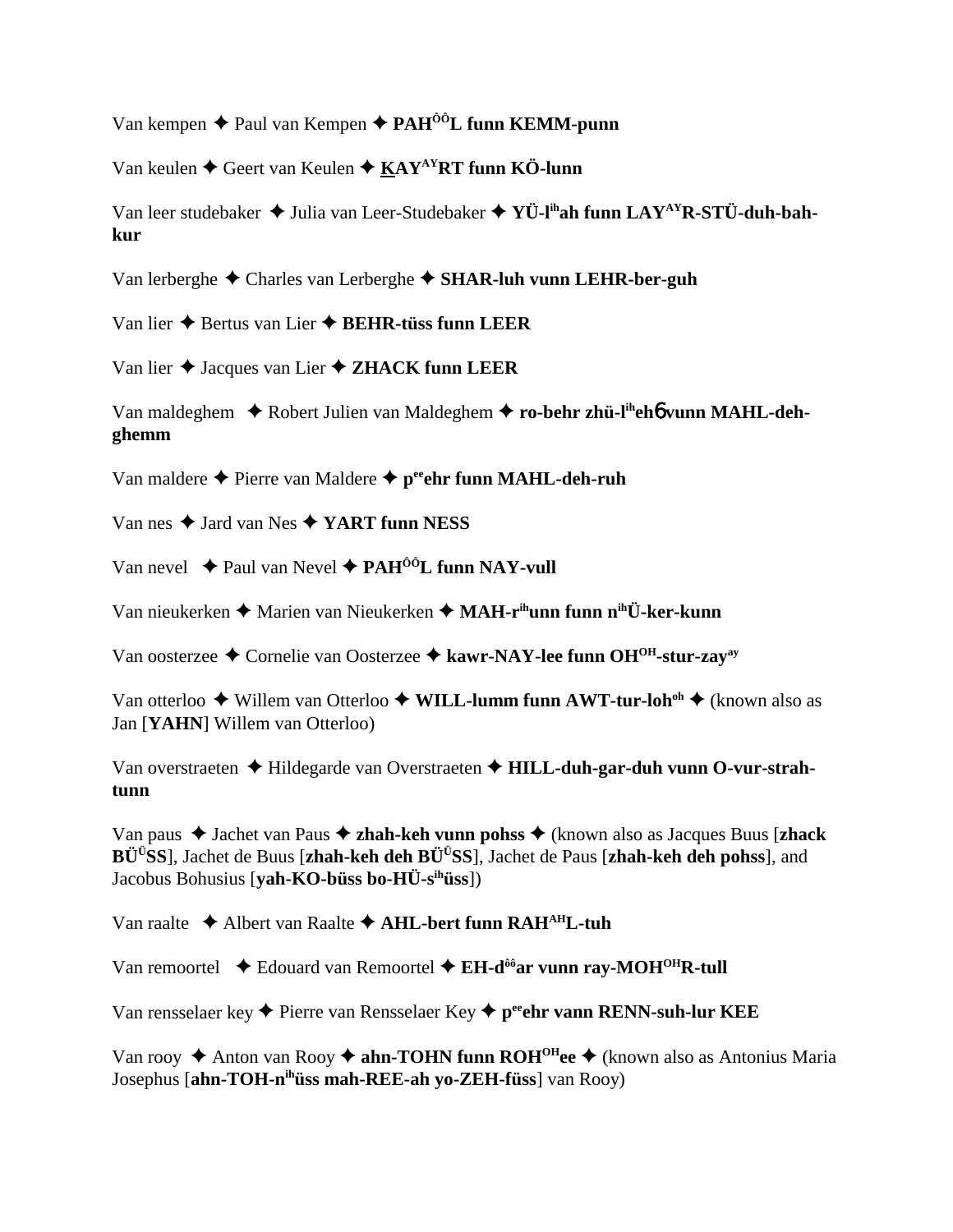Van rossum ◆ Frederik van Rossum ◆ FREH-deh-rick vunn RAWSS-summ ◆ (known also as Frederik Leon Hendrik [**LAY-awn HENN-drick**] van Rossum)

Van santen kolff J. van Santen Kolff **(**J.**) funn SAHN-tunn KAWLF**

Van slyck Nicholas Van Slyck **NIH-kuh-luss vann SLK**

Van steenhoven **→** Karel van Steenhoven **→ KAH-rell funn STAY<sup>AY</sup>N-ho-vunn** 

Van swieten ◆ Gottfried, Baron van Swieten ◆ GAWT-freet, bah-ROHN funn SVEE-tenn (known also as Gottfried Bernhard [**BEHRN-hart**], Baron van Swieten )

Van swol brouwenstijn ◆ Gré van Swol Brouwenstijn ◆ KRAY funn SWOHL BROW'n**stayn ♦** (known also as Gré Brouwenstijn)

Van thienen **→** Marcel van Thienen → mar-sell funn t<sup>ee</sup>ch-nah**6** 

Van tieghem David Van Tieghem **DAY-vudd vann TEE-gumm**

Van turnhout ◆ Gérard van Turnhout ◆ KAY-rart vunn TÜR-nah<sup>oo</sup>t ◆ (known also as Gérard de [**deh**] Turnhout)

Van vactor David Van Vactor **DAY-vudd vann VACK-tur**

Van vechten **→** Carl Van Vechten **→ KARL vann VECK-tunn** 

Van vleck Jacob Van Vleck **JAY-kubb vann VLECK**

Van vliet Cornelius van Vliet **kohr-NAY-lihôôss funn FLEET**

Van vlijmen **→** Jan van Vlijmen **→ YAHN funn VLAY-munn** 

Van waefelghem ◆ Louis van Waefelghem ◆ l<sup>ôô</sup>EE vunn WAH-fell-kemm

Van waesberghe  $\triangleq$  Jos Smits van Waesberghe  $\triangleq$  YOHSS SMITTSS funn WAHSS-behr-kuh (known also as Joseph Maria Antonius Franciscus [**YO-zeff mah-REE-ah ahn-TOH-nihüss frahn-SISS-küss**] Smits van Waesberghe)

Van wassenaer ◆ Count Unico Wilhelm van Wassenaer ◆ (Count) **ü-NEE-ko WILL-hellm funn WAHSS-suh-nar**  $\blacklozenge$  (the Dutch word for "Count" is "Graf" [GRAHF])

Van weerbeke  $\triangleleft$  Gaspar van Weerbeke  $\triangleleft$  kahss-PAR funn WAY<sup>AY</sup>R-bay-kuh  $\triangleleft$  (the last name is also spelled Weerbecke [**WAYAYR-beh-kuh**], Werbecke [**WEHR-beh-kuh**], Werbeke [**WEHR-bay-kuh**], and Werbeck [**WEHR-beck**])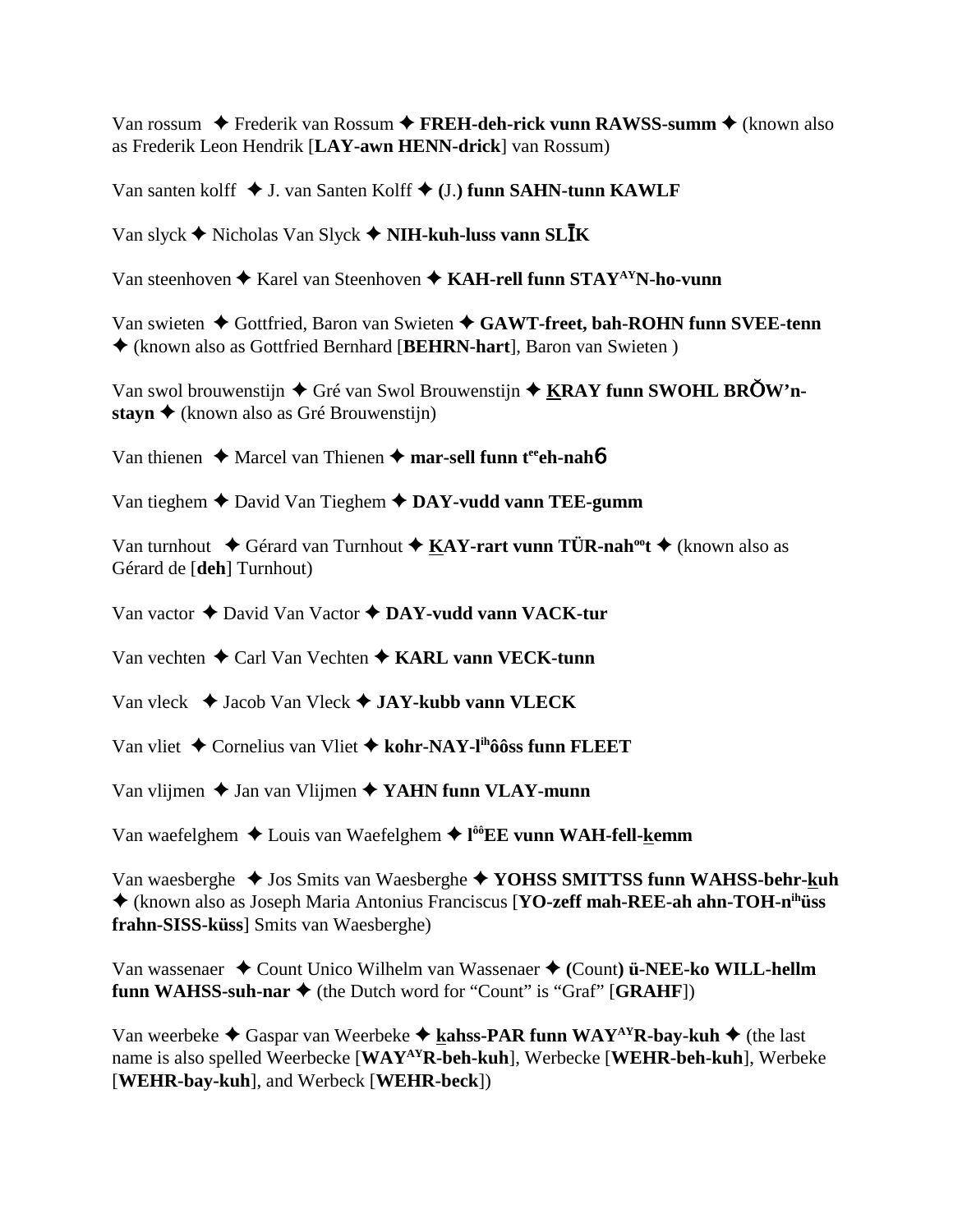Van werbeck  $\blacklozenge$  Gaspar van Werbeck  $\blacklozenge$  kahss-PAR funn WEHR-beck  $\blacklozenge$  (the last name is also spelled Weerbeke [**WAYAYR-bay-kuh**], Weerbecke [**WAYAYR-beh-kuh**], Werbecke [**WEHR-beh-kuh**], and Werbeke [**WEHR-bay-kuh**])

Van werbeke ◆ Gaspar van Werbeke ◆ kahss-PAR funn WEHR-bay-kuh ◆ (the last name is also spelled Weerbeke [**WAYAYR-bay-kuh**], Weerbecke [**WAYAYR-beh-kuh**], Werbecke [**WEHR-beh-kuh**], and Werbeck [**WEHR-beck**])

Van westerhout **◆** Nicola Van Westerhout ◆ NEE-ko-lah funn WESS-tur-hah<sup>oo</sup>t ◆ (the first name is also spelled Niccolò [**neek-ko-LO**])

Van wijk  $\triangle$  Arnold van Wijk  $\triangle$  ar-NOHLT funn WAYK  $\triangle$  (known also as Arnoldus Christian Vlok van Wijk [**ar-NOHL-düss KRISS-t<sup>ih</sup>ahn VLAWK funn WAYK**])  $\blacklozenge$  (the last name is also spelled Wyk [**WAYK**])

Van wilder Jérôme Albert Victor van Wilder **zhay-rohm ahl-behr veek-tawr vunn WILL-dur**  $\triangle$  known also as Victor Wilder)

Van wilder Philip van Wilder **{FIH-lupp vann WL-dur} fee-leep vunn WILL-dur**

Van woerden ◆ Machteld van Woerden ◆ MAHK-tullt funn WOOR-dunn

Van wyk  $\triangle$  Arnold van Wyk  $\triangle$  ar-NOHLT funn WAYK  $\triangle$  (known also as Arnoldus Christian Vlok van Wyk [**ar-NOHL-düss KRISS-t<sup>ih</sup>ahn VLAWK funn WAYK**])  $\blacklozenge$  (the last name is also spelled Wijk [**WAYK**])

Van zandt **→** Marie Van Zandt **→ muh-REE vann ZANNT** 

Van zanten Cornelie van Zanten **kawr-NAY-lee funn ZAHN-tunn**

Vanaud **→** Marcel Vanaud **→ mar-sell vah-no** 

Vancea ◆ Zeno Vancea ◆ ZEH-naw VAHN-chah ◆ (known also as Zeno Octavian Vancea [**ZEH-naw awk-tah-veeAHN VAHN-cheeah**])

Vandermaesbrugge ◆ Max Vandermaesbrugge ◆ MAHKSS VUNN-der-mahss-brük-kuh

Vandernoot  $\triangle$  André Vandernoot  $\triangle$  ahn-dray vahn-der-noh<sup>oh</sup>t

Vaness ◆ Carol Vaness ◆ KA-rull vuh-NESS ◆ (known also as Carol Theresa [tuh-REE**suh**] Vaness)

Vanessa ◆ vuh-NESS-suh ◆ (an opera, with music by Samuel Barber [SA-m'yuh-wull BAR**bur**] and libretto by Gian Carlo Menotti [**jahn KAR-lo may-NOHT-tee**])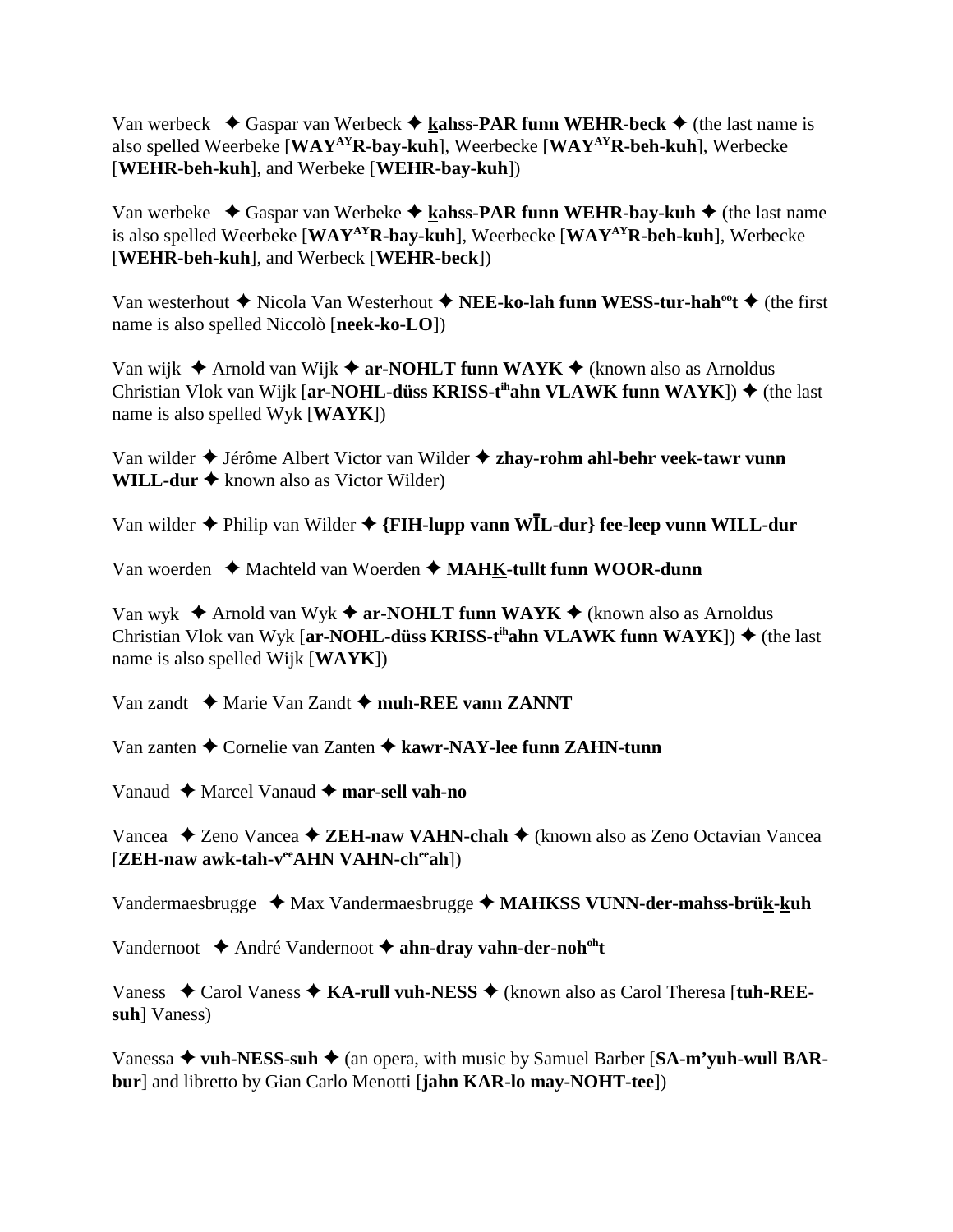Vanga yohana ◆ Vanga Yohana ◆ VAHN-gah yo-HAH-nah ◆ (Kenyan [KENN-yunn] folk melody)

Vangelis **vah**6**-zhuh-liss**

Vanhal  $\blacklozenge$  Johan Baptist Vanhal  $\blacklozenge$  **YO-hahn BAHP-tisst FAHN-hahl**  $\blacklozenge$  (the last name is also spelled van Hal, Vanhall, and Wanhal)  $\blacklozenge$  (Germanized version of the Czech name Jan Křtitel Vanhal [**YAHN KRSH-ty ih-tell VAHN-hahl**])

Vanitas vanitatum vanitas Vanitas! Vanitatum Vanitas **VAH-nih-tahss! vah-nih-TAHtôôm VAH-nih-tahss**  $\blacklozenge$  (Vanity! All is Vanity)  $\blacklozenge$  (poem by Johann Wolfgang von Goethe [**YO-hahn VAWLF-gahng fawn GÖ-tuh**] set to music by Ludwig Spohr [**LOOT-vihh SHPOHR**] — also known as Louis Spohr [**l ôôee spawr**])

Vanne credo in un dio crudel ◆ Vanne! ... Credo in un Dio crudel ◆ VA**HN-nay! ... KRAYdoh een oon DEE-o kroo-DAYL**  $\blacklozenge$  (excerpt from the opera *Otello* [**o-TAYL-lo**]; music by Giuseppe Verdi [**joo-ZAYP-pay VAYR-dee**]; libretto by Arrigo Boito [**ar-REE-go bo-EE-toh**] after William Shakespeare [**WILL-lihumm SHAYK-spihuhr**])

Vanne lasciami damor sullali rosee ◆ Vanne, lasciami; d'amor sull'ali rosee ◆ VA**HN-nay**, lah-**SHAH-mee; dah-MOHR sool-LAH-lee ro-ZAY**  $\blacklozenge$  (excerpt from the opera *Il trovatore* [eel] **tro-vah-TOH-ray**] — *The Troubadour*; music by Giuseppe Verdi [**joo-ZAYP-pay VAYR-dee**]; libretto by Salvadore Cammarano [**sahl-vah-DOH-ray kahm-mah-RAH-no**] and Leone Emanuele Bardare [lay-O-nay ay-mah-n<sup>oo</sup>AY-lay bar-DAH-ray] after Antonio García Gutiérrez [ahn-TOH-n<sup>ee</sup>o gar-THEE-ah goo-t<sup>ee</sup>AYR-rehth])

Vanni marcoux Vanni-Marcoux **vahn-nee-mar-kôô**

Vannuccini ◆ Luigi Vannuccini ◆ l<sup>oo</sup>EE-jee vahn-noo-CHEE-nee

Vant kruis  $\blacklozenge$  M. H. van't Kruis  $\blacklozenge$  (M. H.) funnt KRÜ<sup>R</sup>SS

Vantoni Carlotta Vantoni **kar-LOHT-tah vahn-TOH-nee**

Var det en drom **↓** Var det en dröm? ◆ **VAR DETT enn DRÖM? ◆** (Was It a Dream?) ◆ (poem by Josef Julius Wecksell [**YOO-seff YÜ-lihüss VECK-sell**] set to music by Jean Sibelius  $[\mathbf{zhah6\,sih\text{-}BAY\text{-}l\text{th}\hat{o}\hat{o}s\text{s}}]$ 

Varady Julia Varady **YÔÔ-lihah VAH-rah-dee**

Varangian merchants song ◆ The Varangian Merchant's song ◆ (The) vah-rahn-gh<sup>ih</sup>AHN **(Merchant's Song)**  $\blacklozenge$  (excerpt from the opera *Sadko* [saht-KAW]; music by Nikolai Rimsky-Korsakov [**ny ee-kah-LAHIH REEM-skee-KAWR-suh-kuff**]; libretto by Rimsky-Korsakov, Vladimir Stasov [**vlah-DYEE-mihr STAH-suff**], Vasily Yastrebtsev [**vah-SEE-lee YAHSStrupp-suff**], Nikolai Shtrup [**ny ee-kah-LAHIH SHTROOP**], Nikolay Findeyzen [**ny ee-kah-L**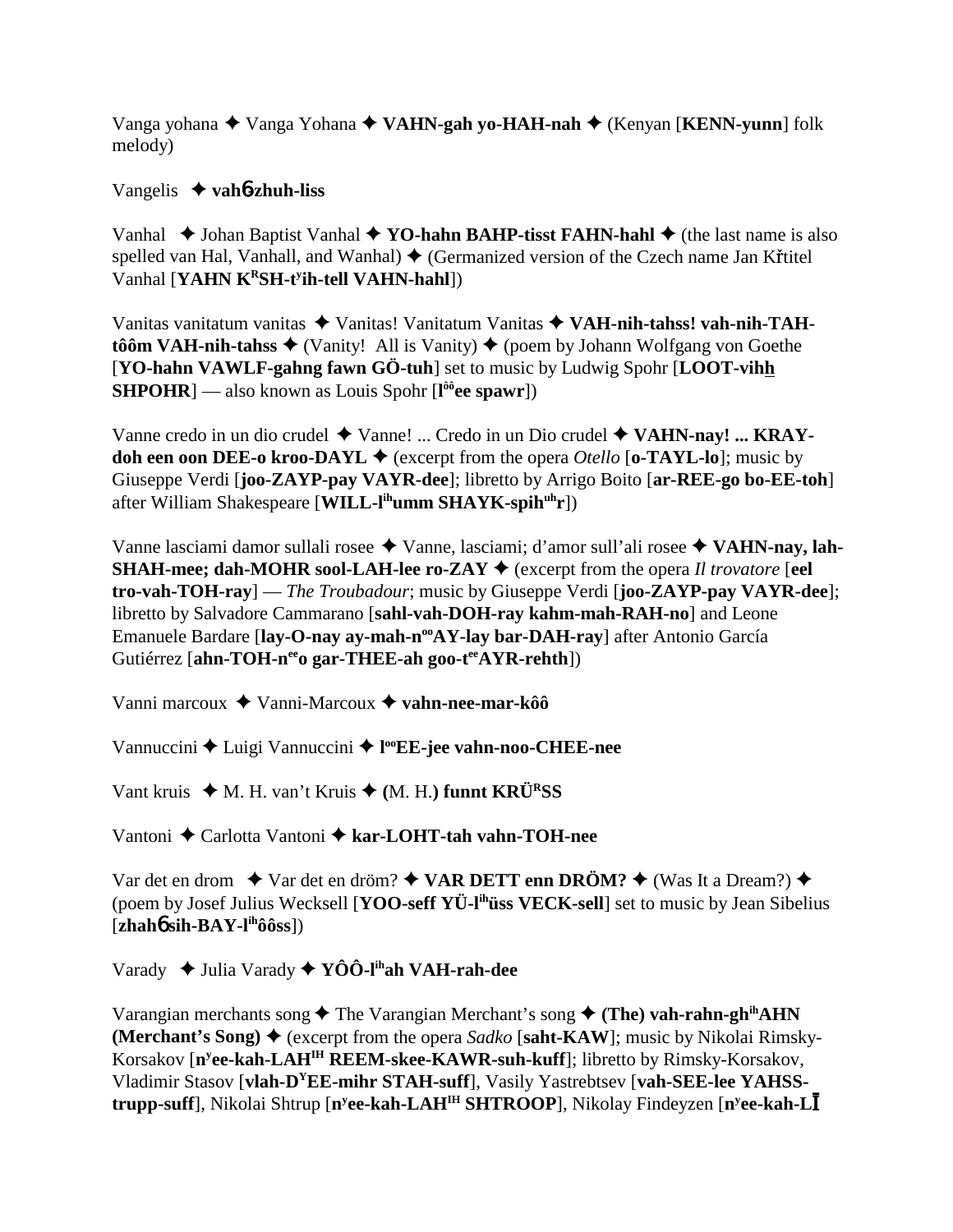**finn-DAY-zenn**], and Vladimir I. Bel'sky [**vlah-DYEE-mihr (**I.**) BELL-skee**])

Varcoe Stephen Varcoe **STEE-vunn VAR-ko**

Vardi Emanuel Vardi **{ih-MA-n'yuh-wull VAR-dee} eh-ma-n'yoo-ELL var-DEE**

Vareadores  $\triangle$  Los vareadores  $\triangle$  **lawss vah-ray-ah-THO-rayss**  $\triangle$  (The Beaters)  $\triangle$  (excerpt from the zarzuela [thar-th<sup>oo</sup>AY-lah] *Luisa Fernanda* [l<sup>oo</sup>EE-sah fehr-NAHN-dah] by Federico Moreno Torroba [**fay-thay-REE-ko mo-RAY-no tawr-RO-vah**])

Varen flyktar hastigt **→** Våren flyktar hastigt **→ VAW-renn FLÜK-tar HAHSS-tickt →** (Spring is Flying)  $\triangle$  (song by Jean Sibelius [**zhah<sup>6</sup> sih-BAY-l<sup>ih</sup>ôôss**])

Varesco **vah-RAY-sko**

Varese Edgard Varèse **{EDD-gard vah-RESS} edd-gar vah-ress** (known also as Edgard Victor Achille Charles Varèse [**edd-gar veek-tawr ah-sheel sharl vah-ress**])

Varesi Felice Varesi **fay-LEE-chay vah-RAY-zee**

Varga Ferenc Varga **FEH-renntss VAR-gah**

Varga ◆ Ovidiu Varga ◆ aw-VEE-d<sup>ee</sup>oo VAR-gah

Varga Tibor Varga **{TEE-bawr VAR-guh} TIH-bohr VAR-gah**

Vargas  $\rightarrow$  Don Carlo di Vargas  $\rightarrow$  dohn KAR-lo dee VAR-gahss  $\rightarrow$  (character in the opera *La forza del destino* [**lah FOHR-tsah dayl day-STEE-no**] — *The Force of Destiny*; music by Giuseppe Verdi [**joo-ZAYP-pay VAYR-dee**]; libretto by Francesco Maria Piave [**frahn-CHAYsko mah-REE-ah peeAH-vay**] after Angel P. De Saavedra [**ahn-HELL (**P.**) day sah-VAYdrah**])

Vargas Pedro Vargas **PAY-dro VAR-gahss**

Varhany solo  $\blacklozenge$  **VAR-hah-nih SAW-law**  $\blacklozenge$  (organ solo from the *Glagolitic* [**gla-go-LIH-tick**] *Mass* by Leoš Janáček [LEH-awsh yah-NAH<sup>AH</sup>-check])

Variante pour les paresseux ◆ Variante pour les paresseux! ◆ vah-r<sup>ee</sup>ah**6t pôôr leh pah-ress**sö! ♦ (excerpt from the suite *Prélude, Thème et Variations* [pray-lüd, temm ay vah-r<sup>ee</sup>ah**seeaw**6] by Gioacchino Rossini [**j ohahk-KEE-no rohss-SEE-nee**])

Variationen fur klavier ◆ Variationen für Klavier ◆ fah-r<sup>ih</sup>AH-ts<sup>ih</sup>o-nunn für klah-FEER ◆ (Variations for Piano)  $\blacklozenge$  (compositions by Anton Webern [A**HN-toh<sup>oh</sup>n VAY-bern**])

Variationen fur violine mit orchester begleitung  $\blacklozenge$  Variationen für Violine mit Orchester-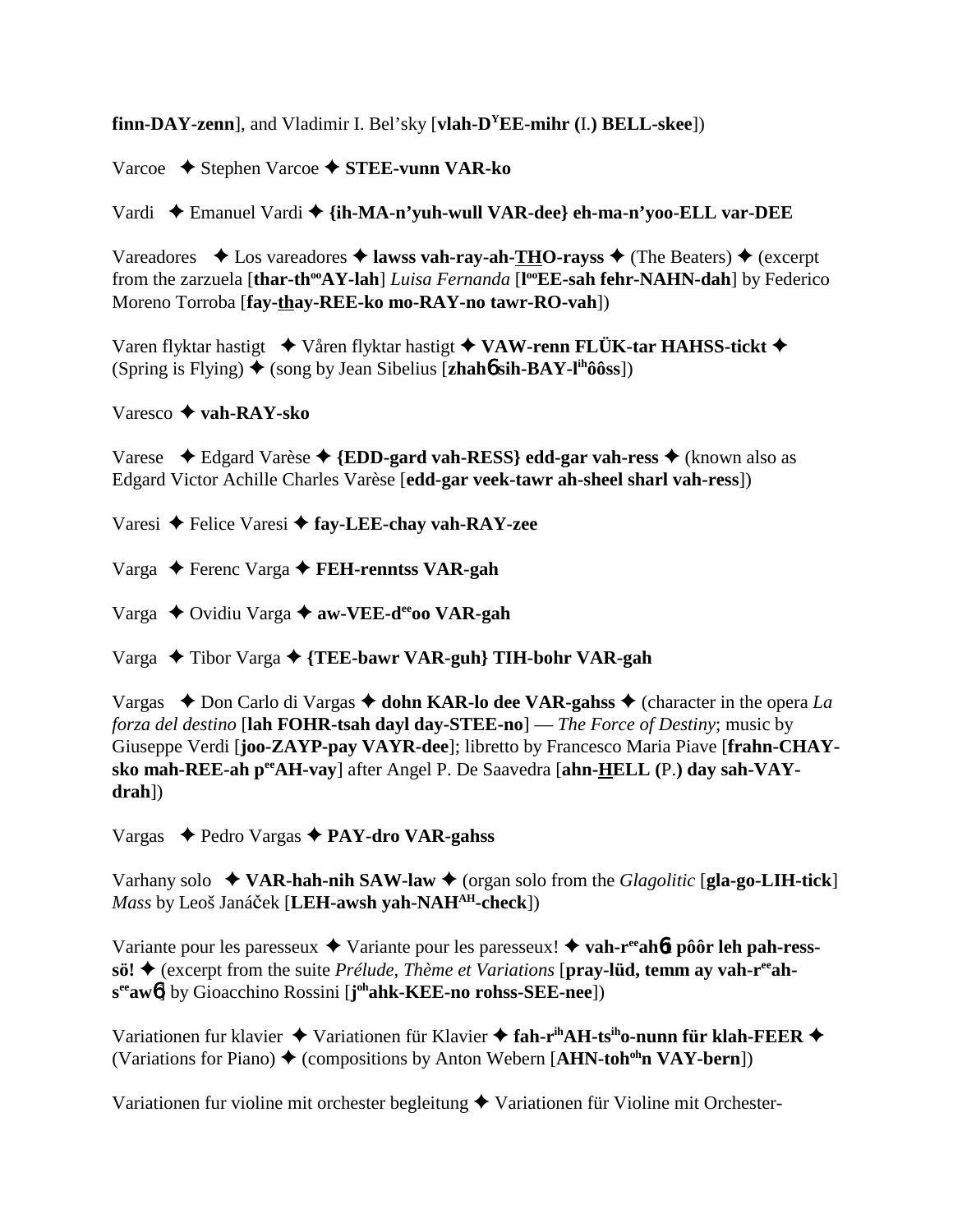begleitung  **fah-rihAH-tsiho-nunn für fee-o-LEE-nuh mitt awr-KEH-stur-buh-GL-tôông** (*Variations for Violin With Orchestral Accompaniment* by Joseph Joachim [**YOHOH-zeff** YOH<sup>OH</sup>-ah-kimm])

Variationen uber einen walzer von anton diabelli  $\blacklozenge$  Variationen über einen Walzer von Anton Diabelli  **fah-rihAH-tsiho-nunn Ü-ber -nunn VAHL-tsur fawn AHN-tohn dihah-BAYL-lee** (*Variations on an Anton Diabelli Waltz by* by various composers, including Leupold Eustache Czapek [**LOY-pawlt oyss-TAH-kuh CHAH-peck**] (variation 3), Carl Czerny [**KARL CHEHR-nee**] (variation 4 and Coda), Friedrich Kalkbrenner [**FREET-rihh KAHLK-brennnur**] (variation 18), Johann Nepomuk Hummel [**YO-hahn NAY-po-môôk HÔÔM-mull**] (variation 16), Franz Liszt [**FRAHNZ LISST**] (variation 24), Ignaz Moscheles [**IGG-nahtss MAW-shuh-luss**] (variation 26), Joseph Kerzkowsky [**YOHOH-zeff kehrtss-KAWV-skee**] (variation 20), Wolfgang Amadeus Mozart [**VAWLF-gahng ah-mah-DAY-ôôss MO-tsart**] (variation 28), Johann Peter Pixis [**YO-hahn PAY-tur PEEK-siss**] (variation 31), Wenzel Plachly [**VENN-tsell PLAHK-lee**] (variation 32), Philipp Jacob Riotte [**FEE-lipp YAHAH-kawp reeAWT-tuh**] (variation 34), Joseph Huglmann [**YO-zeff HÔÔ-g'l-mahn**] (variation 15), Franz Schubert [**FRAHNTSS SHOO-bert**] (variation 38), Abbé Maximilian Stadler [**AH-bay mahksih-MEE-lihahn SHTAHT-lur**] (variation 41), Wenzel Johann Tomaschek [**VENN-tsull YO**hahn TOH-mah<sup>ah</sup>-sheck] (variation 43), Johann Nepomuk August Wittassek [YO-hahn NAY**po-môôk AHÔÔ-gôôst VITT-tahss-seck**] (variation 49), and Jan Hugo Worzischek [**YAHN HOO-go VAWR-tsih-sheck**] (variation 50))  $\blacklozenge$  (Jan Hugo Worzischek is apparently a Germanized version of the Bohemian name Jan Václav Voříšek [YAHN VAH<sup>AH</sup>TSS-lahf VAW $r$ **zhee<sup>ee</sup>-sheck**])

Variations brillantes sur deux airs favoris connus **→ vah-r<sup>ee</sup>ah-s<sup>ee</sup>aw6 bree-vah6t sür dö ehr fahvaw-ree kawn-nü ♦** (Brilliant Variations on Two Well-Known Airs) ♦ (compositions by Joseph Fernando Macari Sor [**jo-SEFF fehr-NAHN-doh mah-KAH-ree SAWR**])

Variations on a tyrolean theme  $\blacklozenge$  Variations on a Tyrolean Theme  $\blacklozenge$  (Variations on a) tih-RO**lee-unn (Theme) ♦ (composition by Jean Baptiste Arban [zhah6 bah-teest ar-bah6])** 

Variations on les folies despagne  $\triangle$  Variations on 'Les Folies d'Espagne'  $\triangle$  (Variations on) **leh faw-lee dess-pahn<sup>y'</sup>**  $\blacklozenge$  **(compositions by Marin Marais [mah-reh<sup>6</sup> mah-reh])** 

Variazioni concertante on a theme of bellini  $\triangle$  Variazioni concertante on a theme of Bellini  $\triangle$ **vah-r<sup>ee</sup>ah-ts<sup>ee</sup>O-nee kohn-chayr-TAHN-tay (on a theme of Bellini [bayl-LEE-nee]) ◆** (Concert Variations on a Theme of Bellini) (composition by Otto Nicolai [**AWT-toh NEE-kolahih**])

Varium fortune lubricum **←** O varium Fortune lubricum **← O VUH-r<sup>ih</sup>ôôm fohr-TOO-neh LOO-brih-kôôm**  $\triangle$  (O dangerous, deceitful Lady Fortune)  $\triangle$  (excerpt from the 13th-century manuscript *Carmina Burana* [**kar-MEE-nah boo-RAH-nah**])

Vargas Pedro Vargas **PAY-dro VAR-gahss**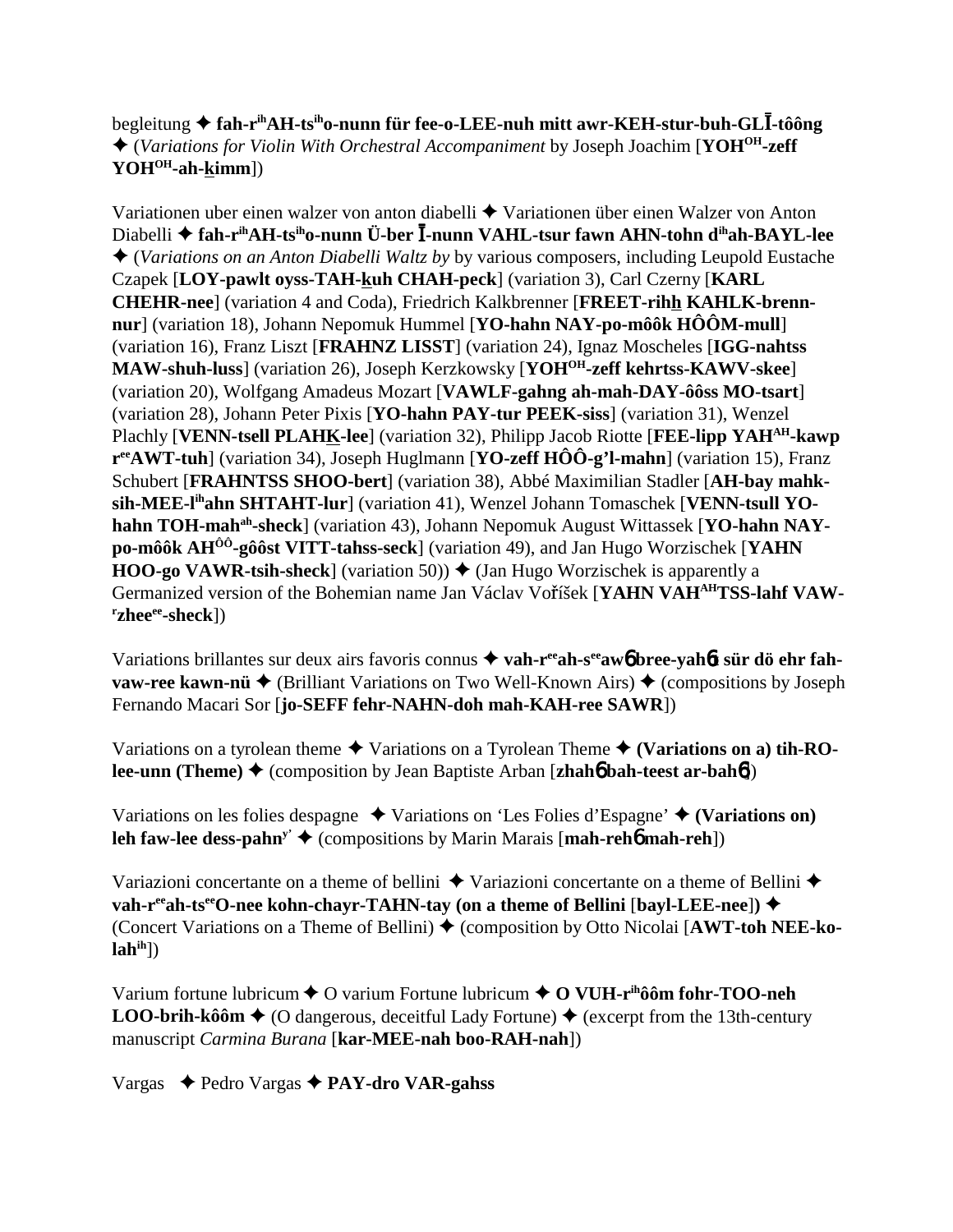Varkarolla ◆ Varkarólla ◆ **var-kah-ROHL-lah** ◆ (Barcarolle) ◆ (lyric by Vangelis Goufas [**vah**6**-GAY-liss GOO-fahss**] set to music by Stavros Xarhkakos [**STAHV-russ ksar-HAHkuss**])

Varkonyi Béla Varkonyi **BAY-lah VAR-kohn-yee**

Varlaams song  $\triangle$  Varlaam's Song  $\triangle$  var-LAHMZ (Song)  $\triangle$  (excerpt from the opera *Boris Godunov* [**{BAW-riss} bah-REESS gah-DOO-nuff**]; music and libretto by Modest Mussorgsky [mah-D<sup>Y</sup>ESST MOOSS-surk-skee]; libretto after Alexander Sergeyevich Pushkin [uh-l<sup>y</sup>ick-**SAHN-d'r sehr-GAY-yeh-vihch POOSH-kinn**])

Varlamov  $\triangle$  Alexander Egorovich Varlamov  $\triangle$  uh-l<sup>y</sup>ick-SAHN-d'r yeh-GAW-ruh-vihch var-**LAH-muff**

Varnai ◆ Péter Várnai ◆ PAY-tehr (P.) VAH<sup>AH</sup>R-nah<sup>ih</sup> ◆ (known also as Péter Pál [**PAHAHL**] Várnai)

Varnay Astrid Varnay  **ASS-tridd var-NAY** (known also as Astrid Ibolyka Maria [**eebo-LÜ-kah mah-REE-ah**] Varnay)

Varney Louis Varney **l ôôee var-nay**

Varney Pierre Joseph Alphonse Varney **peeehr zho-zeff ahl-faw**6**ss var-nay**

Varro Marie-Aimée Varro **mah-ree-eh-may var-ro**

Varviso Silvio Varviso **SEEL-veeo var-VEE-zo**

Varvoglis Mario Varvoglis **MAH-reeo VAR-vaw-gliss**

Vasary Tamás Vásáry **TAH-mahahsh VAHAH-shahah-ree**

Vasconcellos ◆ Joaquim de Vasconcellos ◆ zhôô-uh-KEE6 duh vahsh-koh6-SELL-lôôsh ◆ (known also as Joaquim António da Fonseca [**ah**6**-TOH-nihôô duh foh**6**-SAY-kuh**] de Vasconcellos)

Vasconcelos ◆ Jorge Croner de Vasconcelos ◆ ZHAWRZH KRAH-ner duh vahsh-koh**6 SEH-lôôsh**

Vasek Vašek **VAH-sheck** (character in the opera *Prodaná nevsta* [**PRAW-dah-nahah** NEH-v<sup>y</sup>ess-tah] — *The Bartered Bride*; music by Bedřich Smetana [BEDD-<sup>r</sup>shihk SMEH-tuh**nuh**] and libretto by Karel Sabina [**KA-rell SAH-bih-nah**])

Vasilenko  $\blacklozenge$  Sergei Vasilenko  $\blacklozenge$  sehr-GAY<sup>EE</sup> vah-sih-L<sup>Y</sup>ENN-kaw  $\blacklozenge$  (known also as Sergei Nikiforovich [**ny ih-KEE-faw-raw-vihch**] Vasilenko)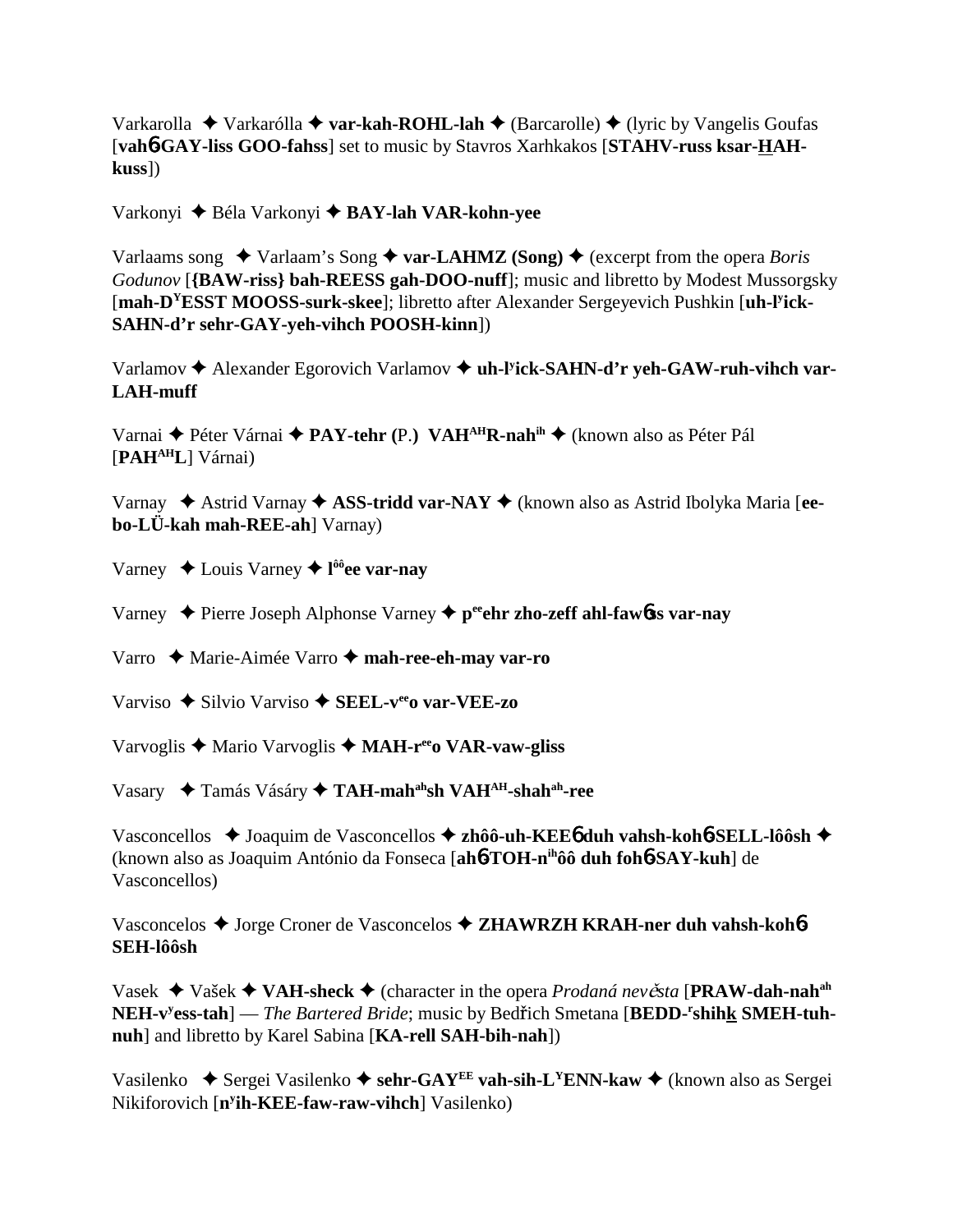Vasiliev buglay  $\triangle$  Dmitri Vasiliev-Buglay  $\triangle$  d'MEE-tree vah-SEE-l<sup>ih</sup>eff-bôô-GL

Vasquez  $\triangle$  Joen Vasquez  $\triangle$  JO<sup>UH</sup>N VAHSS-kezz

Vasquez ← Juan Vasquez ← h<sup>oo</sup>AHN vahss-KEHTH ← (the last name is also spelled Vázquez [VAHTH-kehth] and Vásquez [VAHSS-kehth])

Vassar ← Frédéric Vassar ← fray-day-reek vahss-sar

Vasseur ◆ Léon Vasseur ◆ lay-awb vahss-sör ◆ (known also as Léon Félix Augustin Joseph [fay-leeks o-güss-teho zho-zeff] Vasseur)

Vate ◆ Nancy Van de Vate ◆ NANNT-see VANN duh VAYT

Vatergruft  $\triangle$  Die Vätergruft  $\triangle$  dee FAY-tur-grôôft  $\triangle$  (The Ancestral Tomb)  $\triangle$  (poem by Ludwig Uhland [LOOT-vihh OO-lahnt] set to music by Franz Liszt [FRAHNZ LISST])

Vatielli ◆ Francesco Vatielli ◆ frahn-CHAY-sko vah-t<sup>ee</sup>AYL-lee

Vaucorbeil ◆ Auguste-Emmanuel Vaucorbeil ◆ o-güst-emm-mah-n<sup>u</sup>ell vo-kawr-beh<sup>y'</sup>

Vaughan  $\triangle$  Denis Vaughan  $\triangle$  DEH-nuss VAWN  $\triangle$  (known also as Denis Edward [EDDwurd] Vaughan)

Vaughan  $\triangle$  Henry Vaughan  $\triangle$  HENN-ree VAWN

Vaughan  $\triangle$  Sarah Vaughan  $\triangle$  SEH-ruh VAWN  $\triangle$  known also as Sarah Lois [LO-uss] Vaughan)

Vaughan williams  $\triangle$  Ralph Vaughan Williams  $\triangle$  RAYF VAWN WILL-l<sup>ih</sup>ummz

Vautor  $\triangle$  Thomas Vautor  $\triangle$  TAH-muss VAH<sup> $\hat{0}$ 0-tur</sup>

Vauxhall gardens  $\blacklozenge$  Vauxhall Gardens  $\blacklozenge$  VAHK-sawl (Gardens)

Vazquez → Juan Vázquez → h<sup>oo</sup>AHN VAHTH-kehth → (the last name is also spelled Vasquez [vahss-KEHTH] and Vásquez [VAHSS-kehth])

Vazsonyi ◆ Bálint Vázsonyi ◆ {BAH-linnt vah-ZOHN-yee} BAH<sup>AH</sup>-linnt VAH<sup>AH</sup>-zhohn-yee

Vazzana ◆ Anthony Vazzana ◆ ANN-thuh-nee vuzz-ZA-nuh

Vdol pa ulitse  $\blacklozenge$  Vdol' pa ulitse  $\blacklozenge$  v'DAWL pah OO-l'itt-seh  $\blacklozenge$  (A Snowstorm Blows)  $\blacklozenge$ (Russian folk song)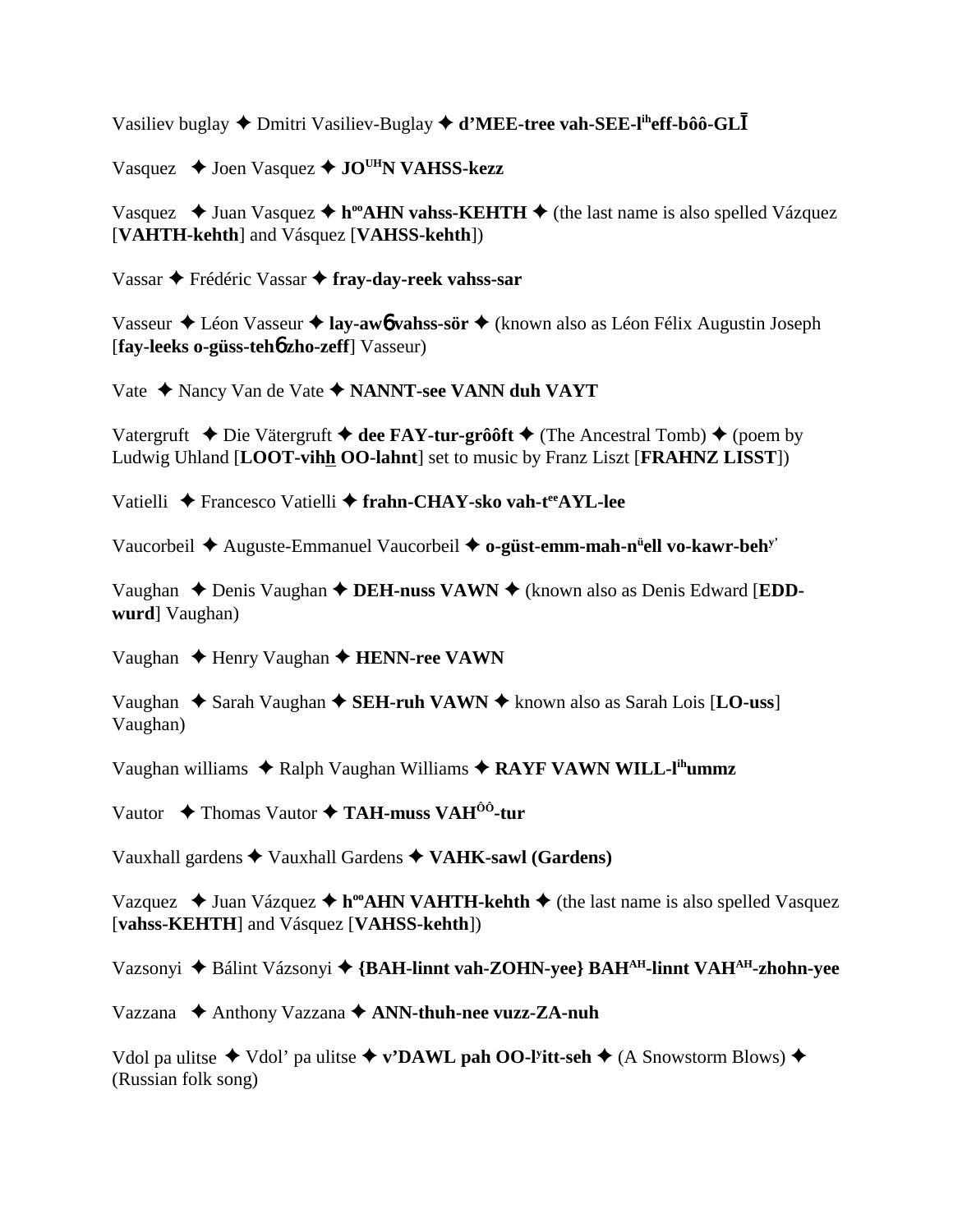Veasey Josephine Veasey **JO-zuh-feen VEE-zee**

Veau dor  $\triangle$  Le veau d'or  $\triangle$  luh vo dawr  $\triangle$  (aria with chorus from the opera *Faust* [**FAH**<sup>ôô</sup>**ST**] (French version); music by Charles Gounod [**sharl gôô-no**]; libretto by Jules Barbier [**zhül barbeeay**] and Michel Carré [**mee-shell kar-ray**] after Johann Wolfgang von Goethe [**YO-hahn VAWLF-gahng fawn GÖ-tuh**])

Vecchi **→** Horatio Vecchi **→ o-RAH-t<sup>ee</sup>o VAYK-kee** 

Vecchi **←** Orfeo Vecchi ← **OHR-fay-o VAYK-kee** 

Vecchia zimmara  $\triangleleft$  VAYK-k<sup>ee</sup>ah dzeem-MAH-rah  $\triangleq$  (Coat Song)  $\triangleq$  (excerpt from the opera *La bohème* [**lah baw-emm**] — *Bohemian Life*; music by Giacomo Puccini [**JAH-ko-mo poo-**CHEE-nee]; libretto by Luigi Illica [l<sup>oo</sup>EE-jee eel-LEE-kah] and Giuseppe Giacosa [joo-ZAYP**pay jah-KO-zah**] after Henri Murger [**ah**6**-ree mür-zhay**])

Vecchiotto cerca moglie **→** Il vecchiotto cerca moglie **→ eel vayk-k<sup>ee</sup>OHT-toh CHAYR-kah MO-l<sup>ee</sup>ay ♦** (excerpt from the opera *Il barbiere di Siviglia* [eel bar-beeAY-ray dee see-VEEl<sup>ee</sup>ah] — *The Barber of Seville* [suh-VILL]; music by Gioachino Rossini [j<sup>oh</sup>ah-KEE-no rohss-**SEE-nee**]; libretto by Cesare Sterbini [**chay-ZAH-ray stayr-BEE-nee**] after Pierre-Augustin Caron de Beaumarchais [p<sup>ee</sup>ehr-o-güss-teh**6** kah-raw**6** duh bo-mar-sheh] and Giuseppe Petrosellini [**joo-ZAYP-pay pay-tro-zayl-LEE-nee**])

Veccie letrose **→ VAY-chay lay-TRO-zay →** (song by Adrian Willaert [ah-dr<sup>ih</sup>AHN WILL**lart**])

Vechten **→** Carl Van Vechten **→ KARL vann VECK-tunn** 

Vecsei **→** Desider Josef Vecsei → DEH-sih-der YO-sheff VEH-chav

Vecsey Franz von Vecsey **FRAHNZ vawn VEH-chay**

Vecsey Jenö Vécsey **YEH-nö VAY-chay**

Vedernikov ◆ Alexander Vedernikov ◆ uh-l<sup>y</sup>ick-SAHN-d'r veh-d'YAWR-n<sup>y</sup>ih-kuff

Vedi il mio destino ◆ Ma vedi il mio destino! ◆ **mah VAY-dee eel MEE-o day-STEE-no ◆** (excerpt from the opera *Il barbiere di Siviglia* [**eel bar-beeAY-ray dee see-VEE-leeah**] — *The barber of Seville* [**suh-VILL**]; music by Gioachino Rossini [**j ohah-KEE-no rohss-SEE-nee**]; libretto by Cesare Sterbini [**chay-ZAH-ray stayr-BEE-nee**] after Pierre-Augustin Caron de Beaumarchais [peent-o-güss-teh bkah-raw bduh bo-mar-sheh] and Giuseppe Petrosellini [joo-**ZAYP-pay pay-tro-zayl-LEE-nee**])

Vedi le fosche notturne ◆ Vedi! Le fosche notturne ◆ VAY-dee! lay FO-skay noht-TOOR- $\mathbf{nav} \triangleleft (Gy \text{ is } Gy \text{ is } Gy \text{ is } Gy \text{ is } Gy \text{ is } Gy \text{ is } Gy \text{ is } Gy \text{ is } Gy \text{ is } Gy \text{ is } Gy \text{ is } Gy \text{ is } Gy \text{ is } Gy \text{ is } Gy \text{ is } Gy \text{ is } Gy \text{ is } Gy \text{ is } Gy \text{ is } Gy \text{ is } Gy \text{ is } Gy \text{ is } Gy \text{ is } Gy \text{ is } Gy \text{ is } Gy \text{ is } Gy \text{ is } Gy \text{ is } Gy \text{ is } Gy \text{ is }$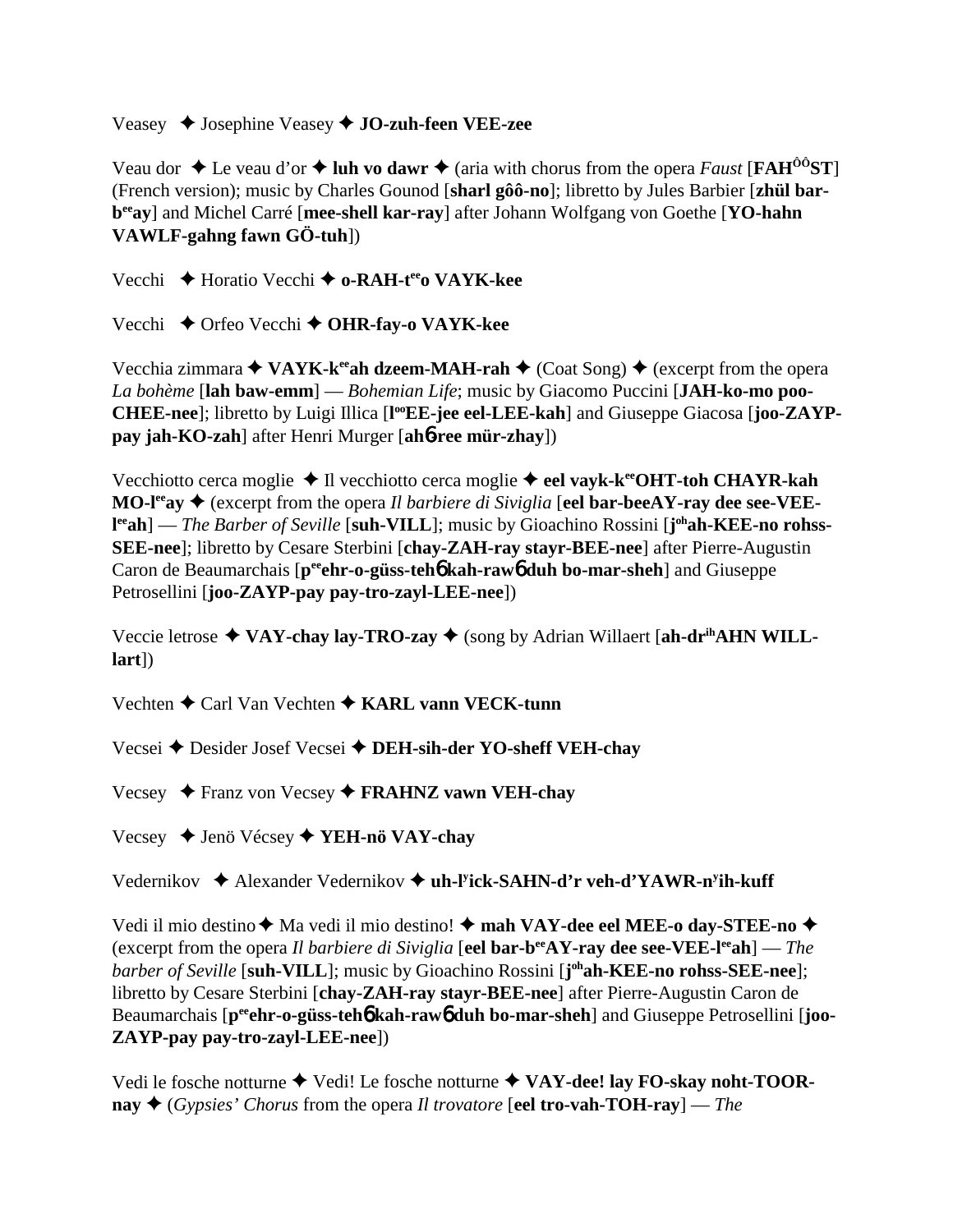*Troubadour*; music by Giuseppe Verdi [**joo-ZAYP-pay VAYR-dee**]; libretto by Salvadore Cammarano [**sahl-vah-DOH-ray kahm-mah-RAH-no**] and Leone Emanuele Bardare [**lay-O**nay ay-mah-n<sup>oo</sup>AY-lay bar-DAH-ray] after Antonio García Gutiérrez [ahn-TOH-n<sup>ee</sup>o gar-**THEE-ah goo-teeAYR-rehth**])

Vedi le fosche notturne spoglie ◆ Vedi! Le fosche notturne spoglie ◆ VAY-dee! lay FO-skay **noht-TOOR-nay SPO-l<sup>ee</sup>ay**  $\blacklozenge$  (See! The huge vaults of heaven)  $\blacklozenge$  (choral excerpt from Act II of the opera *Il trovatore* [**eel tro-vah-TOH-ray**] — *The Troubadour*; music by Giuseppe Verdi [**joo-ZAYP-pay VAYR-dee**]; libretto by Salvadore Cammarano [**sahl-vah-DOH-ray kah-mah-RAH-no**] and Leone Emanuele Bardare [lay-O-nay ay-mah-n<sup>oo</sup>AY-lay bar-DAH-ray] after Antonio García Gutiérrez [ahn-TOH-neeo gar-THEE-ah goo-teeAYR-rehth])

Vedi o madre tutto e sciolto  $\blacklozenge$  Vedi, o madre ... Tutto è sciolto  $\blacklozenge$  VAY-dee, o MAH-dray ... **TOOT-toh ay SHOHL-toh**  $\blacklozenge$  (aria from the opera *La sonnambula* [lah sohn-NAHM-boo-lah] — *The Sleepwalker*; music by Vincenzo Bellini [**veen-CHAYN-tso bayl-LEE-nee**] and libretto by Felice Romani [**fay-LEE-chay ro-MAH-nee**])

Vedi quanto adoro  $\triangleleft$  VAY-dee k<sup>oo</sup>AHN-toh ah-DOH-ro  $\triangleq$  (You see how I still love you)  $\triangleq$ (poem by Pietro Metastasio [ $p^{ee}AY$ -tro may-tah-STAH-z<sup>ee</sup>o] set to music by Franz Schubert [**FRAHNTSS SHOO-bert**])

Vedic hymns ◆ Vedic Hymns ◆ VAY-dick (Hymns) ◆ (music by Gustav Holst [GUSS-tuvv **HOHLST**] and words from an ancient Hindu text)

Vedrai carino  $\rightarrow$  Vedrai, carino  $\rightarrow$  vay-DRAH<sup>EE</sup>, kah-REE-no  $\rightarrow$  (You'll see, my dear)  $\rightarrow$  (aria from the opera *Don Giovanni* [**dohn jo-VAHN-nee**]; music by Wolfgang Amadeus Mozart [**VAWLF-gahng ah-mah-DAY-ôôss MO-tsart**] and libretto by Lorenzo da Ponte [**lo-RAYNtso dah POHN-tay**])

Vedrai piccolo amor ◆ Vedrai, piccolo amor ◆ vay-DRAH<sup>EE</sup>, PEEK-ko-lo ah-MOR ◆ (excerpt from the opera *Madama* [**mah-DAH-mah**] *Butterfly* — *Madam* [**MA-dumm**] *Butterfly*; music by Giacomo Puccini [JAH-ko-mo poo-CHEE-nee]; libretto by Luigi Illica [l<sup>oo</sup>EE-jee eel-**LEE-kah**] and Giuseppe Giacosa [**joo-ZAYP-pay jah-KO-zah**] after David Belasco [**DAYvudd buh-LASS-ko**] and John Luther Long [**JAHN LOO-thur LAWNG**])

Vedro mentrio sospiro ◆ Vedrò, mentr'io sospiro ◆ vay-DRO, MAYN-tr<sup>ee</sup>o so-SPEE-ro ◆ (aria from the opera *Le nozze di Figaro* [**lay NOHT-tsay dee FEE-gah-ro**]; music by Wolfgang Amadeus Mozart [**VAWLF-gahng ah-mah-DAY-ôôss MO-tsart**]; libretto by Lorenzo da Ponte [lo-RAYN-tso dah POHN-tay] after Pierre-Augustin Caron de Beaumarchais [p<sup>ee</sup>ehr-o-güss**teh**6 **kah-raw**6 **duh bo-mar-sheh**])

Vedrommi intorno  $\triangle$  vay-DROHM-mee een-TOHR-no  $\triangle$  (Idomeneo's aria from the opera *Idomeneo, rè di Creta* [**ee-doh-may-NAY-o, RAY dee KRAY-tah**] — *Idomeneo, King of Crete*; music by Wolfgang Amadeus Mozart [**VAWLF-gahng ah-mah-DAY-ôôss MO-tsart**]; libretto by Giovanni Battista Varesco [**jo-VAHN-nee baht-TEE-stah vah-RAY-sko**] after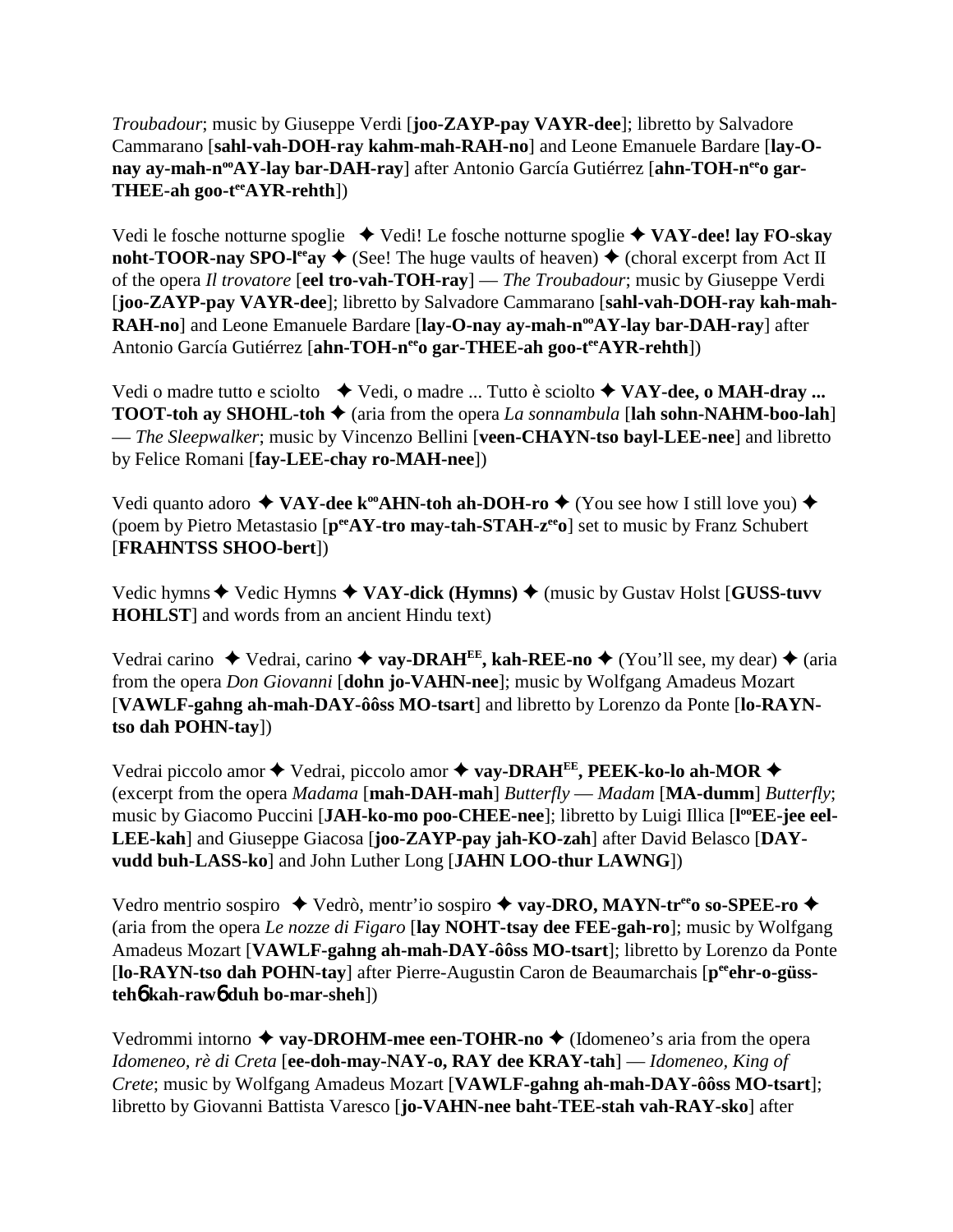Antoine Danchet [**ah**6**-twahn dah**6**-sheh**])

Veerhoff **→** Carlos Veerhoff ◆ **KAR-lawss FAYR-hawf** 

Veg ◆ Willem de Veg ◆ **WILL-lumm duh VAYG** ◆ (known also as Willem de Fesch [**FEHSH**], Willem Defesch [**duh-FEHSH**], Willem du Feche [**dü FEHSH**], and Willem de Feghe [**FAY-guh**])

Vega **→** Aurelio de la Vega → {aw-REE-l<sup>ih</sup>o day lah VAY-guh} ah<sup>oo</sup>-RAY-l<sup>ee</sup>o day lay VAY**gah**

Vega Carlos Vega **KAR-lawss VAY-gah**

Vega Lope de Vega **LO-pay day VAY-gah**

Vega **→** Suzanne Vega → soo-ZANN VAY-guh

Vega hall ◆ Vega Hall ◆ **VAY-guh (Hall)** 

Vegh ◆ Sándor Végh ◆ SHAH<sup>AH</sup>N-dohr VAYG ◆ (known also as Sándor Alexandre [ah**l y eck-SAHN-dr'**] Végh)

Veglia o donna questo fiore Veglia, o donna, questo fiore **VAY-leeah, o DOHN-nah,**  $k^{\omega}AY$ -stoh  $f^{\epsilon}O$ -ray  $\blacklozenge$  (excerpt from the opera *Rigoletto* [**ree-go-LAYT-toh**]; music by Giuseppe Verdi [**joo-ZAYP-pay VAYR-dee**]; libretto by Francesco Maria Piave [**frahn-CHAYsko mah-REE-ah peeAH-vay**] after Victor Hugo [**{VICK-tur h'YOO-go} veek-tawr ü-go**])

Veiga darneiro ◆ Ferreira Veiga d'Arneiro ◆ f'RAY-ruh VAY-guh dar-NAY-rôô ◆ (known also as José Augusto [**zhôô-ZAY ahôô-GÔÔSH-tôô**] Ferreira Veiga d'Arneiro)

Veiller sans cesse  $\blacklozenge$  veh-yay sah**6** sess  $\blacklozenge$  (aria from the opera *Le Comte Ory* [luh kaw6**t** awree]; music by Gioachino Rossini [johah-KEE-no rohss-SEE-nee]; libretto by Eugène Scribe [ö**zhenn skreeb**] and Charles-Gaspard Delestre-Poirson [**sharl-gahss-par d'less-tr'-p'war-saw**6])

Veilles tu ma senteur de soleil Veilles-tu, ma senteur de soleil  **vehy'-tu, mah sah**6**-tör duh**  $\textbf{saw-leh}^y$   $\blacklozenge$  (poem by Charles van Lerberghe [SHAR-luh vunn LEHR-ber-guh] set to music by Gabriel Fauré [gah-br<sup>ee</sup>ell fo-ray])

Veinus Abraham Veinus **AY-bruh-hamm V-nuss**

Veit  $\blacklozenge$  Wenzel Heinrich Veit  $\blacklozenge$  VENN-ts'l HIN-rihh FIT  $\blacklozenge$  (Germanized version of the Bohemian Václav Jindřich Veit [**VAH<sup>AH</sup>TSS-lahf YINN-dr'shih<u>k</u> VEH<sup>IH</sup>T**])

Vejvanovsky Pavel Josef Vejvanovský **PAH-vell YAW-seff VAYAY-vuh-nawv-skee**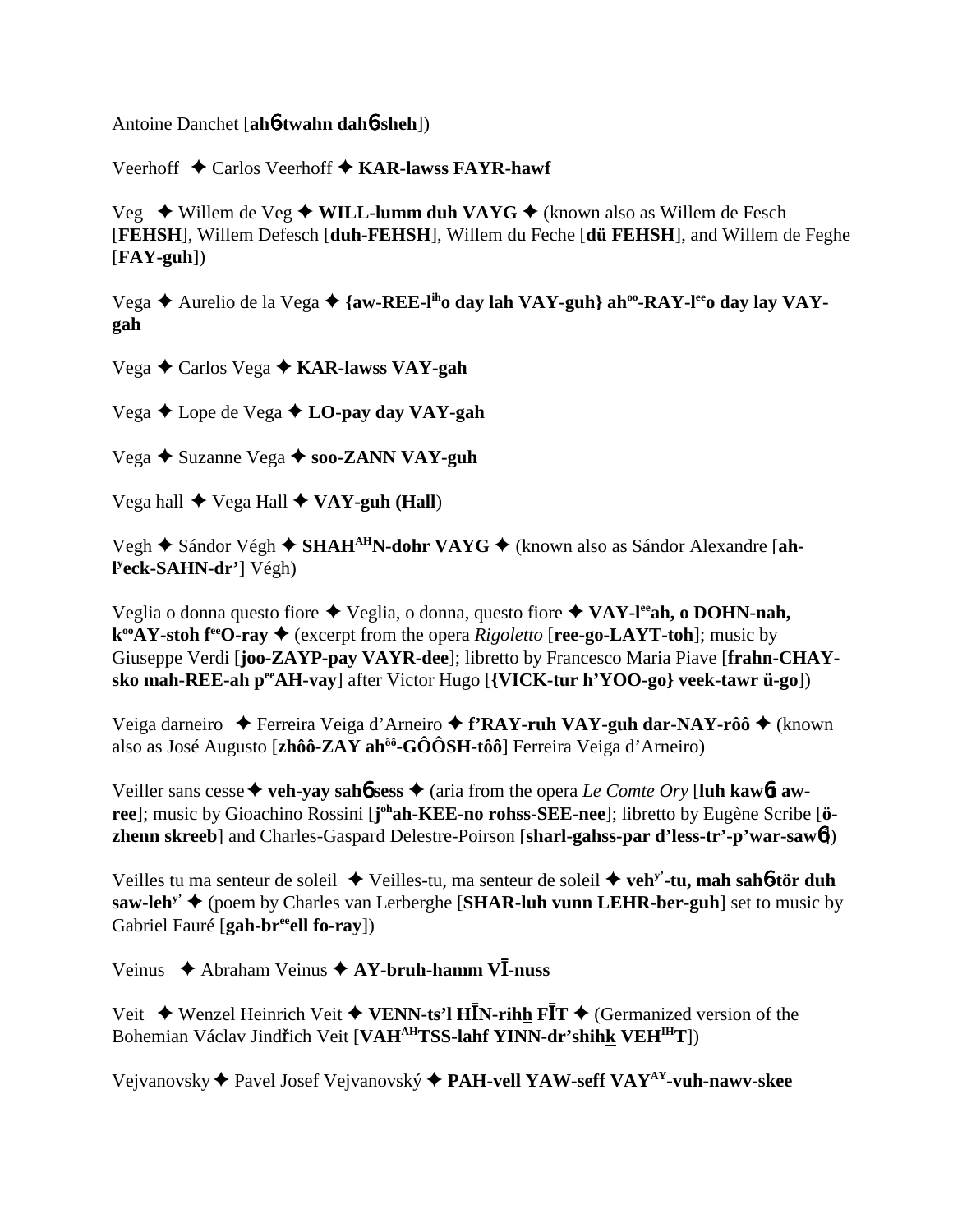Velasco llanos ◆ Santiago Velasco-Llanos ◆ sahn-t<sup>ee</sup>AH-go vav-LAHSS-ko-l'YAH-nawss

Velasco maidana ◆ José María Velasco Maidana ◆ ho-SAY mah-REE-ah vay-LAHSS-ko **mahee-THAH-nah**

Velazquez Consuelo Velázquez **kawn-sooAY-lo vay-LAHSS-kess**

Velazquez Fernando Méndez Velázquez **fehr-NAHN-doh MAYN-dess vay-LAHSS-kess**

Velazquez Higinio Velázquez **ee-HEE-neeo vay-LAHSS-kess**

Velden ◆ Renier Van der Velden ◆ ruh-NEER vunn der VELL-dunn

Velimirovic ◆ Miloš Velimirović ◆ {M**I**-lohss veh-lih-MIH-raw-vich} MEE-lawsh veh-lih-**MIH-raw-vihch**

Vell cavall  $\blacklozenge$  I el vell cavall  $\blacklozenge$  **ee ell VAYL kah-VAHL<sup>Y</sup>**  $\blacklozenge$  (And the Old Horse)  $\blacklozenge$  (excerpt from the suite *Suburbis* [**soo-BÔÔR-biss**] — *Suburbs* — by Federico Mompou [**feh-theh-REE**ko mawm-PO<sup>OO</sup>])

Velluti Giovanni Battista Velluti **jo-VAHN-nee baht-TEE-stah vayl-LOO-tee**

Vels **→ Henk Vels → HEHNGK VELLSS** 

Veltri ◆ Michelangelo Veltri ◆ mee-kay-LAHN-jay-lo VAYL-tree

Velum templi scissum est  $\blacklozenge$  VAY-lôôm TAYM-plee SHEESS-sôôm ayst  $\blacklozenge$  (The Veil of the Temple Is Torn)  $\blacklozenge$  (madrigal [MADD-rih-gull] by Carlo Gesualdo [KAR-lo jay-z<sup>oo</sup>AHL-doh])

Vendedor  $\triangle$  vayn-day-DAWR  $\triangle$  (character in the opera *El gato montés* [ell GAH-toh mawn-**TAYSS**] — *The Wildcat*; music and libretto by Manuel Penella [**mah-n<sup>oo</sup>ELL pay-NAY-l'yah**])

Vendetta oh la vendetta La vendetta, oh, la vendetta **lah vayn-DAYT-tah, o, lah vayn-DAYT-tah**  $\triangle$  (aria from the opera *Le nozze di Figaro* [lay NOHT-tsay dee FEE-gah-ro]; music by Wolfgang Amadeus Mozart [**VAWLF-gahng ah-mah-DAY-ôôss MO-tsart**]; libretto by Lorenzo da Ponte [**lo-RAYN-tso dah POHN-tay**] after Pierre-Augustin Caron de Beaumarchais [**peeehr-o-güss-teh**6 **kah-raw**6 **duh bo-mar-sheh**])

Venditori ambulanti **↓ vayn-dee-TOH-ree ahm-boo-LAHN-tee →** (street vendors) ◆ (characters in the opera *La bohème* [**lah baw-emm**] — *Bohemian Life*; music by Giacomo Puccini [JAH-ko-mo poo-CHEE-nee]; libretto by Luigi Illica [l<sup>oo</sup>EE-jee eel-LEE-kah] and Giuseppe Giacosa [**joo-ZAYP-pay jah-KO-zah**] after Henri Murger [**ah**6**-ree mür-zhay**])

Venegas de henestrosa ◆ Luis Venegas de Henestrosa ◆ l<sup>oo</sup>EESS vay-NAY-gahss day ay**nayss-TRO-sah**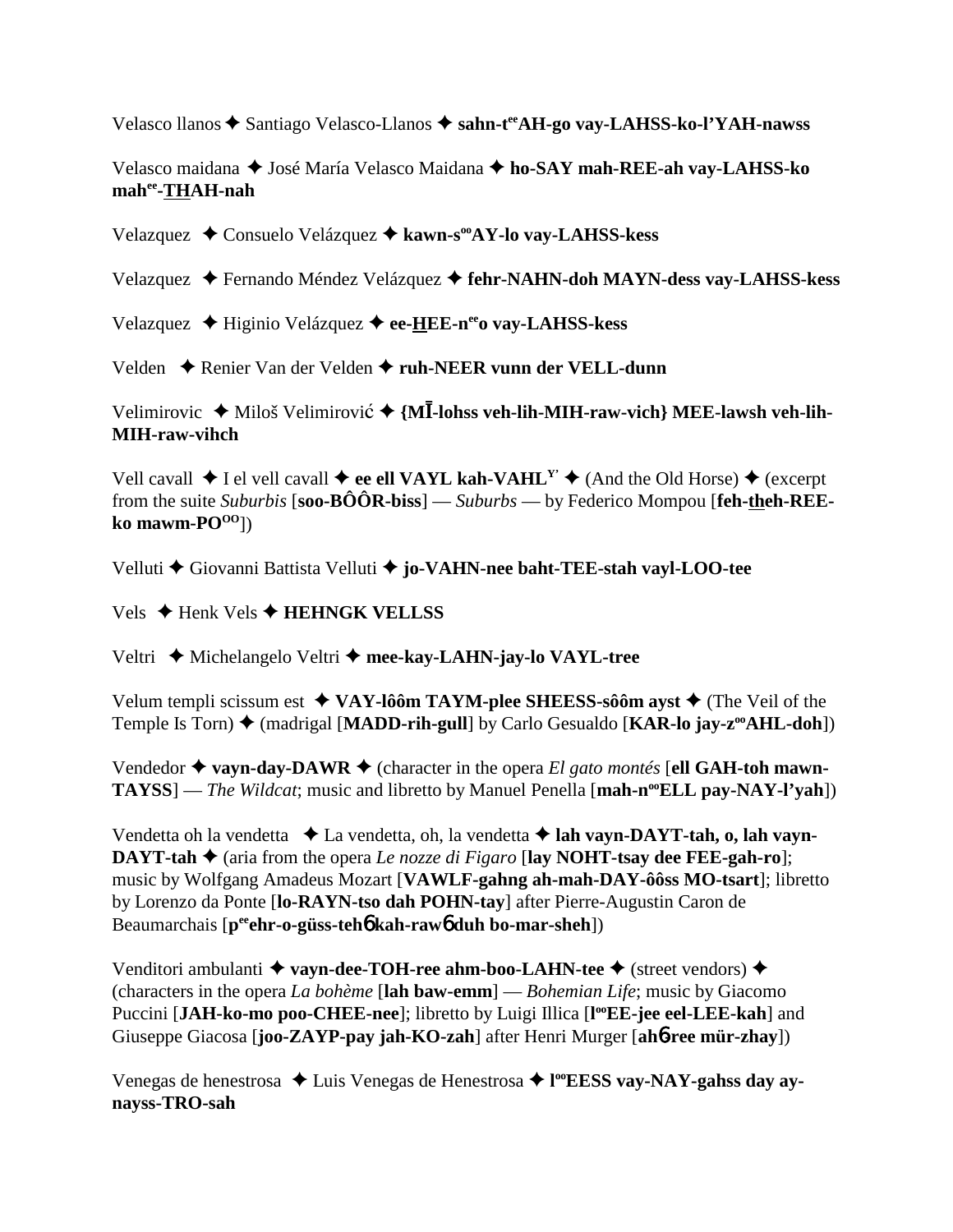Venerabile o padre  $\triangle$  Venerabile, o padre  $\triangle$  vay-nay-RAH-bee-lay, o PAH-dray  $\triangle$  (excerpt from the opera *I masnadieri* [**ee mahss-nah-deeAY-ree**] — *The Bandits*; music by Giuseppe Verdi [**joo-ZAY-pay VAYR-dee**]; libretto by Andrea Maffei [**ahn-DRAY-ah mahf-FAYEE**] after Friedrich von Schiller [**FREET-rihh fawn SHILL-lur**])

Venerabile o padre lo sguardo avea degli angeli Venerabile, o padre — Lo sguardo avea degli angeli **vay-nay-RAH-bee-lay, o PAH-dray** — **lo zgooAR-doh ah-VAY-ah DAY-l'yee ahn-JAY-lee ♦** (excerpt from the opera *I masnadieri* [ee mahss-nah-d<sup>ee</sup>AY-ree] — *The Bandits*; music by Giuseppe Verdi [**joo-ZAY-pay VAYR-dee**]; libretto by Andrea Maffei [**ahn-DRAY-ah mahf-FAYEE**] after Friedrich von Schiller [**FREET-rihh fawn SHILL-lur**])

Venetianisches gondellied ◆ Venetianisches Gondellied ◆ fay-nay-ts<sup>ee</sup>AH-nih-shuss GAWN**tull-leet ♦** (Venetian Gondola Song) ♦ (composition by Felix Mendelssohn [{FEE-lickss **MENN-dull-sunn} FAY-lickss MENN-t'llss-zohohn**])

Venetsianskaya noch ◆ Venetsianskaya noch' ◆ v<sup>y</sup>eh-n<sup>y</sup>ett-sih-AHN-skuh-yuh NAWCH ◆ (Venetian Night) (composition by Mikhail Ivanovich Glinka [**mee-kahEEL ee-VAH-nuhvihch GLYINN-kuh**])

Venetsiya noch yu ◆ Venetsiya noch'yu ◆ v<sup>y</sup>**eh-N<sup>Y</sup>ETT-sih-yuh NAWCH-yôô ◆** (Venice at Night) ◆ (composition by Alexander Sergeievich Taneyev [**uh-l<sup>y</sup>ick SAHN-d'r sehr-GAY<sup>EE</sup>-eh**vihch  $\text{tah-N}^{Y}AY\text{-}y\text{-}eff$ ])

Venetus ◆ Andreas de Antiquiis Venetus ◆ ahn-DRAY-ahss day ahn-TEE-koo<sup>ih</sup>iss VEH**neh-tôôss**

Venezia chansons en dialecte venitien Venezia — chansons en dialecte vénitien **veh-nehz<sup>ee</sup>ah** — shah**6**-saw**6** ah**6** d<sup>ee</sup>ah-leckt vay-nee-s<sup>ee</sup>ah**6** ♦ (compositions by Reynaldo Hahn [ray-**NAHL-doh HAHN**])

Veneziani **◆** Vittore Veneziani ◆ veet-TOH-ray vay-nay-ts<sup>ee</sup>AH-nee

Venga pur minacci e frema ◆ Venga pur, minacci e frema ◆ VAYN-gah poor, mee-NAH-chee **ay FRAY-mah** (aria featuring Fernace [**fayr-NAH-chay**] in the opera *Mitridate, rè di Ponto* [**mee-tree-DAH-tay, RAY dee POHN-toh**] — *Mithridates, King of Pontus* [**mith-rih-DAHtuss, (King of) PAWN-tuss**]); music by Wolfgang Amadeus Mozart [**VAWLF-gahng ah-mah-**DAY-ôôss MO-tsart]; libretto by Vittorio Amedeo Cigna-Santi [veet-TOH-r<sup>ee</sup>o ah-may-DAY-o **CHEE-n'yah-SAHN-tee**] after Giuseppe Parini [**joo-ZAYP-pay pah-REE-nee**] and Jean Racine [**zhah**6 **rah-seen**])

Vengeance  $\triangle$  La vengeance  $\triangle$  **lah vah<sup>6</sup>-zhah<sup>6</sup>ss**  $\triangle$  (Vengeance)  $\triangle$  (character in the opera *Médée* [**may-day**]; music by Marc Antoine Charpentier [**mark ah6-twahn shar-pah6-t<sup>ee</sup>ay**] and libretto by Pierre Corneille [peehr kawr-neh<sup>y'</sup>])

Vengerova **→** Isabelle Vengerova → {IH-zah-bell venn-guh-RO-vuh} ih-sah-BELL-luh venn-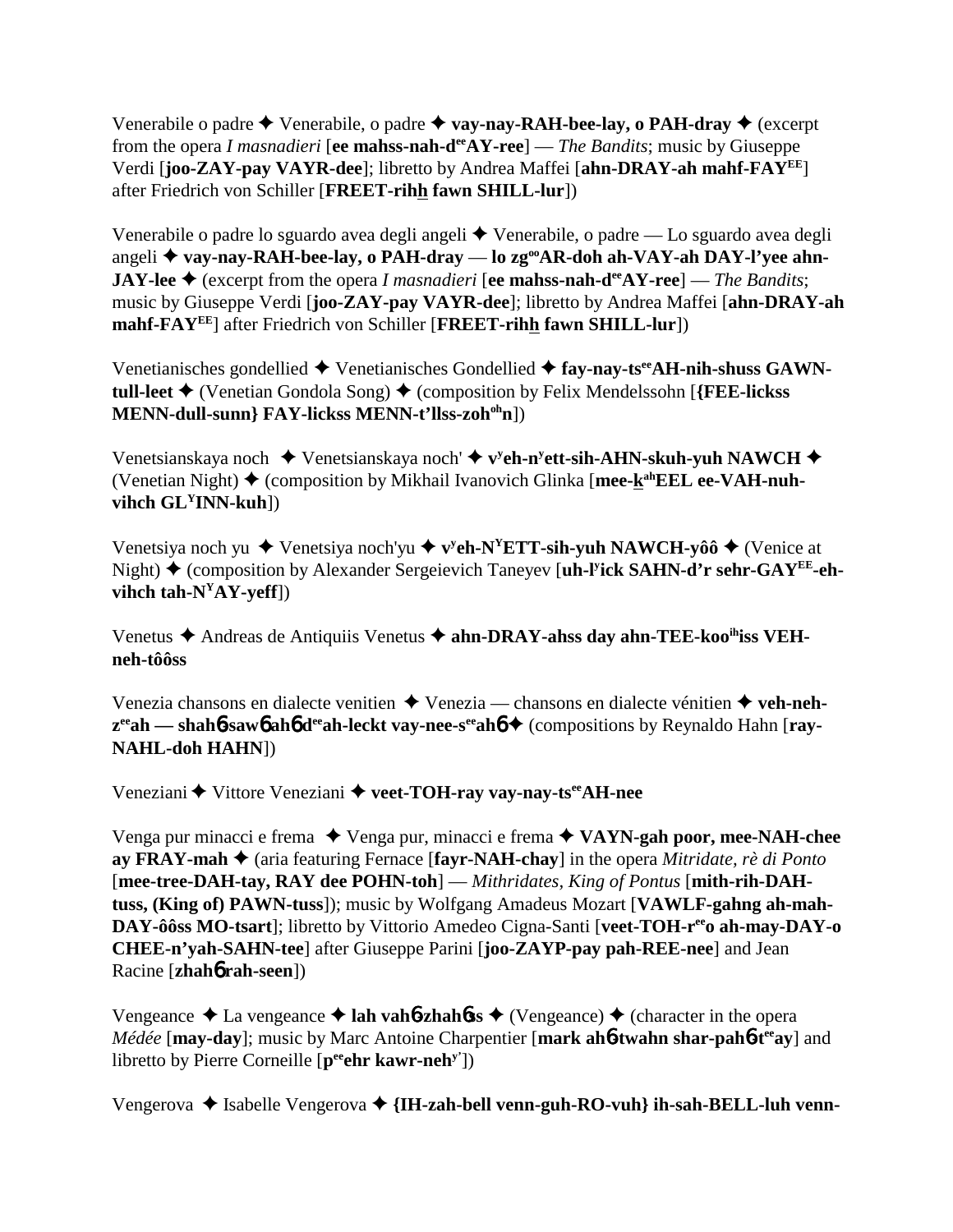# **GHEH-ruh-vuh**

Veni creator **VEH-nih kreh-AH-tawr** (sacred music by Alonso de Alba [**ah-LAWN-so day AHL-vah**])

Veni creator spiritus **◆ VEH-nih kreh-AH-tawr SPEE-rih-tôôss ◆** (Gregorian chant) ◆ (cantata [**kunn-TAH-tuh**] by Carl Orff [**KARL AWRF**])

Veni dilecte me  $\blacklozenge$  Veni, dilecte me  $\blacklozenge$  **VEH-nih, dee-LAYK-tay may**  $\blacklozenge$  (motet [**mo-TETT**] by Giovanni da Palestrina [**jo-VAHN-nee dah pah-lay-STREE-nah**])

Veni sancte spiritus  $\blacklozenge$  VEH-nih SAHNK-tay SPEE-rih-tôôss  $\blacklozenge$  (motet [mo-TETT] by William Byrd [WILL-l<sup>ih</sup>umm BURD])  $\blacklozenge$  (sacred music, title used by various composers)

Veni veni venias ◆ Veni, veni, venias ◆ VEH-nih, VEH-nih, VEH-nih-uss ◆ (Come, come, oh come) (excerpt from *Cour d'amours* [**kôôr dah-môôr**] — *The Court of Love* — a group of poems from the 13th-century manuscript *Carmina Burana* [**kar-MEE-nah boo-RAH-nah**] set to music by Carl Orff [**KARL AWRF**])

Venise  $\triangle$  vuh-neez  $\triangle$  (Venice)  $\triangle$  (composition by Charles Gounod [sharl goo-no])

Venite ad me omnes  $\blacklozenge$  **VEH-nih-tay udd may OHM-ness**  $\blacklozenge$  (Come Unto Me, All Ye)  $\blacklozenge$ (composition by Felice Anerio [**fay-LEE-chay ah-NAY-reeo**])

Venite exultemus ◆ Venite exultemus ◆ VEH-nih-tay ayk-sôôl-TAY-môôss ◆ (motet [mo-**TETT**] by Jean-Joseph Cassanéa de Mondonville [**zhah**6**-zho-zeff kah-sah-nay-ah duh maw**6 **daw**6**-veel**])

Venite inginocchiatevi **→** Venite ... inginocchiatevi ◆ **vay-NEE-tay ... een-jee-nohk-k<sup>ee</sup>ah-TAY-vee**  $\blacklozenge$  (excerpt from the opera *Le nozze di Figaro* [lay NOHT-tsay dee FEE-gah-ro] – *The Marriage of Figaro;* music by Wolfgang Amadeus Mozart [**VAWLF-gahng ah-mah-DAYôôss MO-tsart**]; libretto by Lorenzo da Ponte [**lo-RAYN-tso dah POHN-tay**] after Pierre-Augustin Caron de Beaumarchais [p<sup>ee</sup>ehr-o-güss-teh**o kah-rawo duh bo-mar-sheh**])

Venite inginocchiatevi Venite inginocchiatevi **vay-NEE-tay een-jee-nohk-keeah-TAY-vee** (arrangement for woodwinds and string bass by Johann Nepomuk Wendt [**YO-hahn NAY-pomôôk VENNT**] of an excerpt from the opera *Le nozze di Figaro* [**lay NOHT-tsay dee FEEgah-ro**] — *The Marriage of Figaro*; music by Wolfgang Amadeus Mozart [**VAWLF-gahng ahmah-DAY-ôôss MO-tsart**]; libretto by Lorenzo da Ponte [**lo-RAYN-tso dah POHN-tay**] after Pierre-Augustin Caron de Beaumarchais [p<sup>ee</sup>ehr-o-güss-teh**6** kah-raw6 duh bo-mar-sheh])

Venite populi ◆ VEH-nih-tay PAW-pôô-lih ◆ (sacred music by Wolfgang Amadeus Mozart [**VAWLF-gahng ah-mah-DAY-ôôss MO-tsart**])

Venite signorina  $\triangle$  Venite, signorina  $\triangle$  vay-NEE-tay, see-n'yo-REE-nah  $\triangle$  (excerpt from the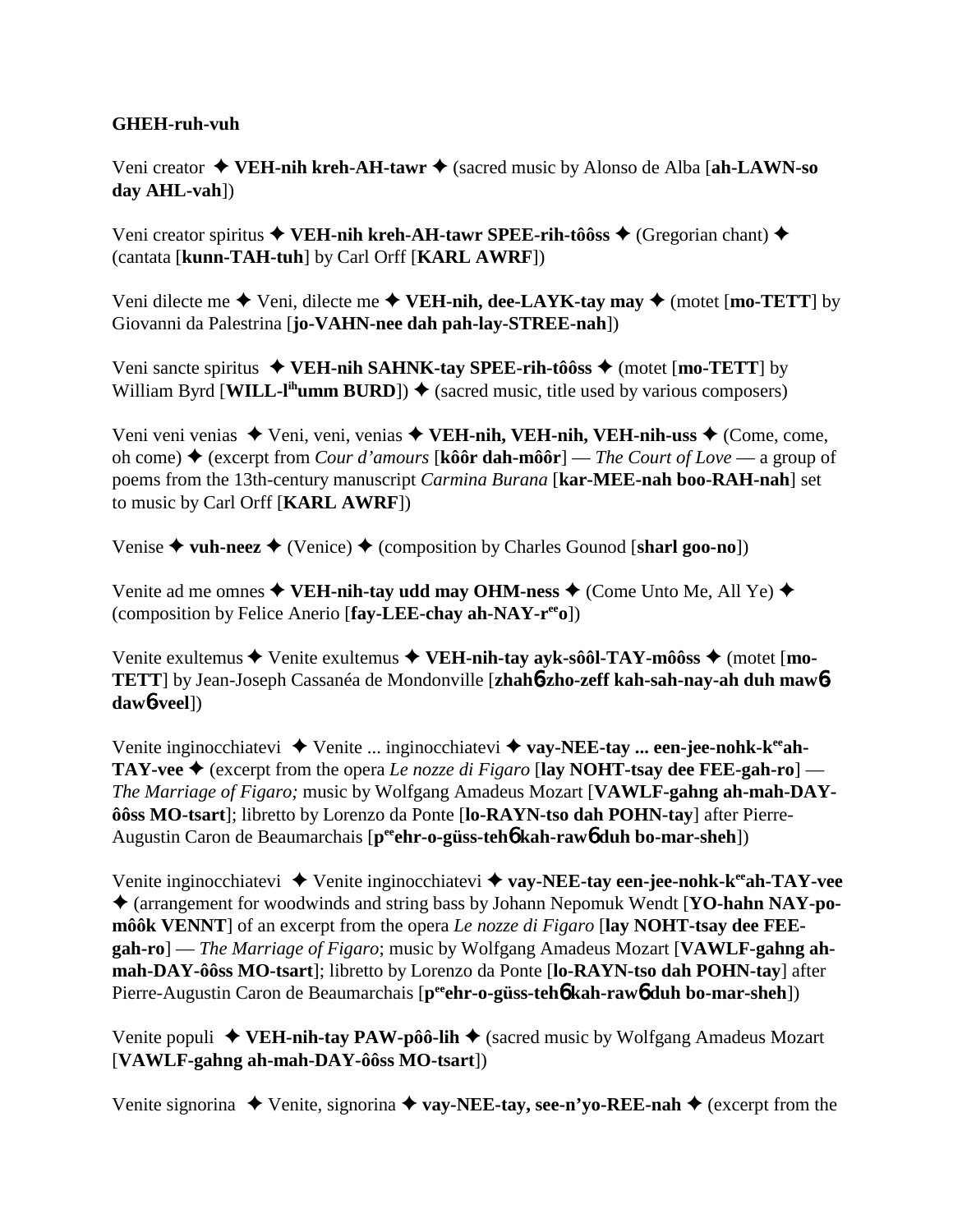opera *Il barbiere di Siviglia* [**eel bar-beeAY-ray dee see-VEE-leeah**] — *The Barber of Seville* [suh-VILL]; music by Gioachino Rossini [johah-KEE-no rohss-SEE-nee]; libretto by Cesare Sterbini [chay-ZAH-ray stayr-BEE-nee] after Pierre-Augustin Caron de Beaumarchais [p<sup>ee</sup>ehr**o-güss-teh**6 **kah-raw**6 **duh bo-mar-sheh**] and Giuseppe Petrosellini [**joo-ZAYP-pay pay-trozayl-LEE-nee**])

Ventadorn **→** Bernart de Ventadorn **→ bur-nar duh vah6-tah-dawrn →** (known also as Bernard de Ventadour [**vah**6**-tah-dôôr**])

Ventadour ◆ Bernard de Ventadour ◆ bur-nar duh vah**6-tah-dôôr** ◆ (known also as Bernart de Ventadorn [**vah**6**-tah-dawrn**])

Venth **←** Carl Venth ← {KARL VENNTH} KARL VENNT

Venti scudi **VAYN-tee SKOO-dee** (excerpt from Act II of the opera *L'elisir d'amore* [**laylee-ZEER dah-MO-ray**] — *The Elixir of Love*; music by Gaetano Donizetti [**gahay-TAH-no doh-nee-TSAYT-tee**]; libretto by Felice Romani [**fay-LEE-chay ro-MAH-nee**] after Eugène Scribe [**ö-zhenn skreeb**])

Vento **→** Ivo de Vento **→ EE-vo day VAYN-toh** 

Ventura ◆ Ray Ventura ◆ **ray vah<sup>6</sup>-tü-rah** ◆ (known also as Raymond [**reh-maw**<sup>6</sup>] Ventura)

Venuti **→** Joe Venuti **→ JO vuh-NOO-tee** → (known also as Giuseppe Venuti [**joo-ZAYP-pay vay-NOO-tee**])

Venuti ◆ Maria Venuti ◆ mah-REE-ah vay-NOO-tee

Venzano Luigi Venzano **l ooEE-jee vayn-TSAH-no**

Vepres  $\leftrightarrow$  Vêpres  $\leftrightarrow$  **veh-pr'**  $\leftrightarrow$  (Vespers)

Vepres siciliennes ◆ Les vêpres siciliennes ◆ leh veh-pr' see-see-l<sup>ee</sup>enn ◆ The Sicilian Vespers (an opera, with music by Giuseppe Verdi [**joo-ZAYP-pay VAYR-dee**]; libretto by Eugène Scribe [**ö-zhenn skreeb**] and Charles Duveyrier [**sharl dü-vay-r<sup>ee</sup>ay**])  $\blacklozenge$  (the Italian version of the opera is known as *I vespri siciliani* [**ee VAY-spree see-chee-leeAH-nee**])

Veprik Alexander Veprik **uh-ly ick-SAHN-d'r VEH-prick** (known also as Alexander Moiseievich [**mahih-SAYEE-eh-vihch**] Veprik)

Vepsa rajad ◆ **VEPP-sah RAH-yaht** ◆ Vepsian [**VEPP-s<sup>ih</sup>unn**] Paths ◆ (cycle of Balto-Finnic folk songs arranged by Veljo Tormis [**VELL-yo TOHR-miss**])

Ver pacis apperit  $\triangleq$  vayr PUH-chiss AHP-peh-ritt  $\triangleq$  (The Springtime of Peace)  $\triangleq$ (anonymous composition)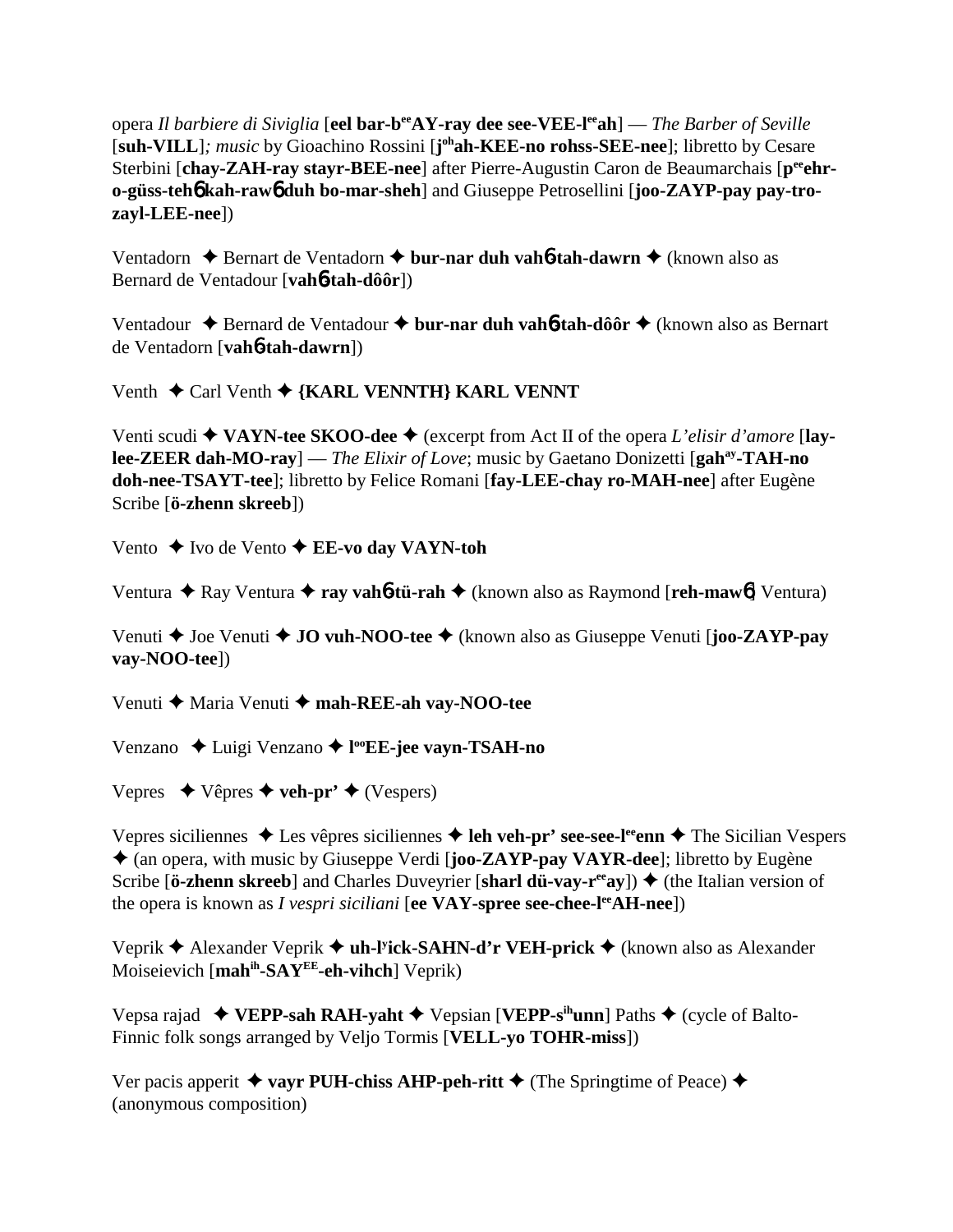Vera sophia  $\triangleleft$  VAY-rah SO-f<sup>re</sup>ah  $\triangleleft$  (chant from the *Cancionero de Segovia* [kahn-th<sup>ee</sup>o-NAY-ro day say-GO-verah  $\sim$  Songbook of Segovia — containing liturgical music from Spain at the time of Christopher Columbus)

Veracini ← Antonio Veracini ← ahn-TAW-n<sup>ee</sup>o vay-rah-CHEE-nee

Veracini ← Francesco Maria Veracini ← frahn-CHAY-sko mah-REE-ah vay-rah-CHEE-nee

Verandan vid havet  $\triangleq$  På verandan vid havet  $\triangleq$  PAW veh-RAHN-dahn vidd HAH-vutt  $\triangleq$ (On a Balcony by the Sea)  $\blacklozenge$  (song by Jean Sibelius [zhahb sih-BAY-l<sup>ih</sup>ôôss])

Verbesselt  $\triangle$  August Verbesselt  $\triangle$  o-güst ver-BESS-sullt

Verborgenheit  $\triangle$  fehr-PAWR-gunn-hit  $\triangle$  (Seclusion)  $\triangle$  (poem by Eduard Mörike [AY-d<sup>oo</sup>art MÖ-rih-kuh] set to music by Hugo Wolf [HOO-go VAWLF])

Verbrugghen  $\rightarrow$  Henri Verbrugghen  $\rightarrow$  ahb-ree ver-brüg-gunn

Verbum caro factum est  $\triangleleft$  VAYR-bôôm KUH-ro FAHK-tôôm esst  $\triangleq$  (sacred music, title used by various composers)

Verbum patris  $\triangle$  VAYR-bôôm PAH-triss  $\triangle$  (monophonic sacred composition from Las cantigas de Santa Maria [lahss kahn-TEE-gahss day SAHN-tah mah-REE-ah] — The Songs of Saint Mary)

Vercoe  $\triangle$  Barry Vercoe  $\triangle$  BA<sup>R</sup>-ree vur-KO

Vercoe  $\div$  Elizabeth Vercoe  $\div$  ih-LIH-zuh-buth vur-KO

Verd anni miei  $\triangle$  O! de' verd' anni miei  $\triangle$  O! day vayrd AHN-nee m<sup>ee</sup>AY<sup>EE</sup>  $\triangle$  (excerpt from the opera *Ernani* [ayr-NAH-nee]; music by Giuseppe Verdi [joo-ZAYP-pay VAYR-dee] and libretto by Francesco Maria Piave [frahn-CHAY-sko mah-REE-ah peeAH-vay])

Verdelot  $\triangle$  Philippe Verdelot  $\triangle$  fee-leep ver-duh-lo

Verdi  $\triangle$  Giuseppe Verdi  $\triangle$  joo-ZAYP-pay VAYR-dee  $\triangle$  (known also as Giuseppe Fortunino Francesco [fohr-too-NEE-no frahn-CHAY-sko] Verdi)

Verdonck  $\triangle$  Cornelis Verdonck  $\triangle$  kawr-NAY-liss ver-DAWNK

Vere ◆ Clémentine Duchene de Vere ◆ klay-m'n-teen dü-shenn duh vehr

Vere  $\triangle$  Edward Fairfax Vere  $\triangle$  EDD-wurd FEH<sup>UH</sup>R-fackss VEH<sup>UH</sup>R  $\triangle$  (character in the opera Billy Budd: music by Benjamin Britten [BENN-juh-munn BRITT-tunn]: libretto by E. M. Forster [E. M. FAWRSS-tur] and Eric Crozier [EH-rick KRO<sup>ôô</sup>-z<sup>ih</sup>ur] after Herman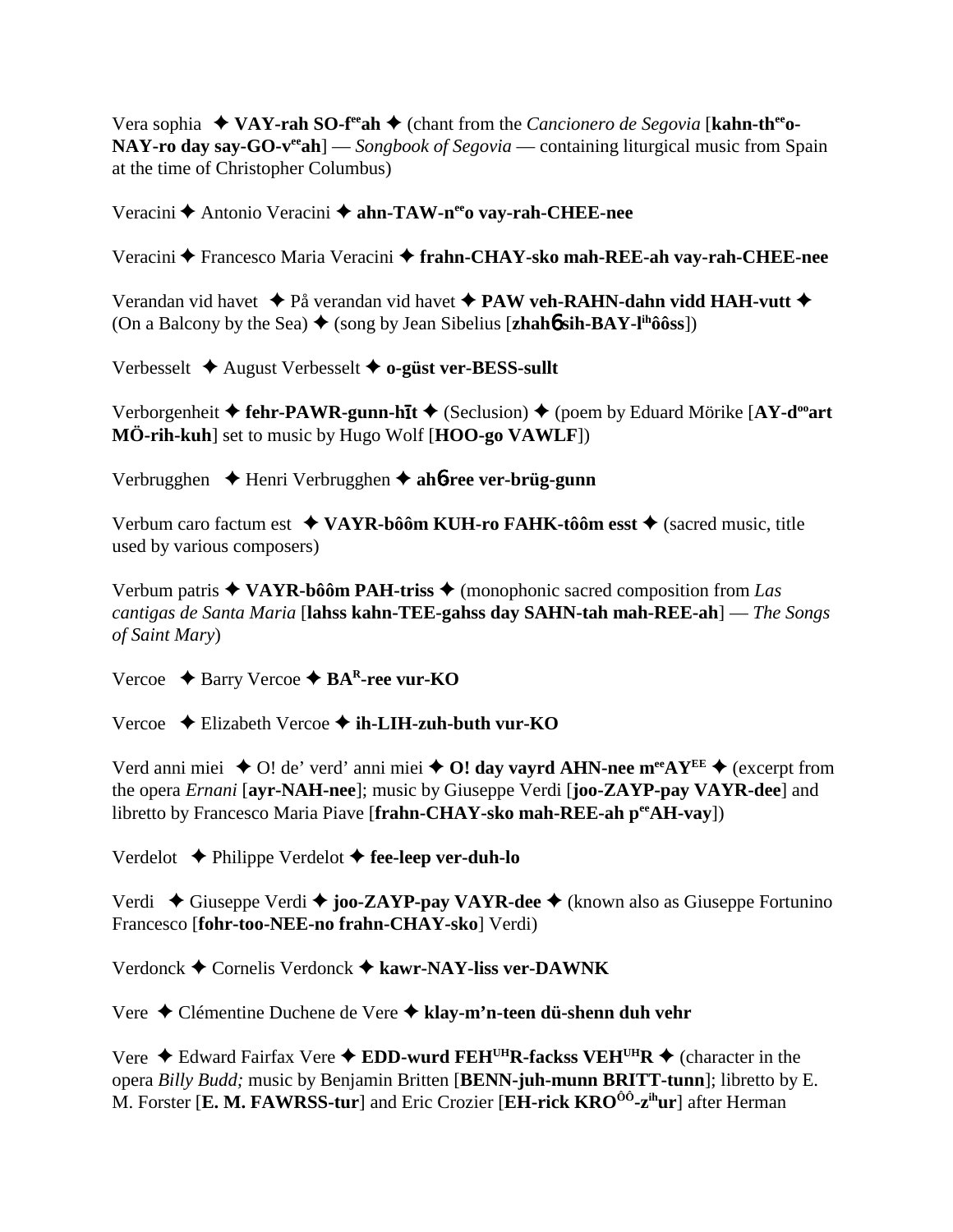## Melville [**HUR-munn MELL-vill**])

Vere o bone  $\triangle$  O vere, o bone  $\triangle$  **o VAY-ray, o BAW-neh**  $\triangle$  (O True, O Good)  $\triangle$  (motet [**mo-TETT**] by Marc Antoine Charpentier [**mark ah**6**-twahn shar-pah**6**-teeay**])

Verecundia ◆ veh-ray-KOON-d<sup>ih</sup>uh ◆ (character in *Ordo virtutum* [OHR-doh veer-TOO**tôôm**], a musical drama by Hildegard von Bingen [**HILL-tuh-gart fawn BIHNG-unn**])

Vered ◆ Ilana Vered ◆ ee-LAH-nah VEH-redd

Vereen  $\triangle$  Ben Vereen  $\triangle$  **BENN veh-REEN**  $\triangle$  (known also as Benjamin Augustus Vereen [**BENN-juh-munn aw-GUSS-tuss veh-REEN**])

Verekore Matthias Hermann Verrecore **MAHT-tihahss HEHR-mahn VEH-ruh-ko-ruh** (the last name is also spelled Vercore [**VEHR-ko-ruh**], Verrechore [**VEHR-ruh-ko-ruh**], Werrecore [**WEHR-ruh-ko-ruh**], and Werrekoren [**WEHR-ruh-ko-runn**])

Veremans ◆ Renaat Veremans ◆ ruh-NAH<sup>AH</sup>T VEH-ruh-mahnss

Veress ◆ Sándor Veress ◆ SHAH<sup>AH</sup>N-dawr VEH-rehsh<sup>sh</sup>

Verestaghin ◆ Vassili V. Verestaghin ◆ vahss-SEE-l<sup>y</sup>ee (V.) v<sup>y</sup>eh-ress-T<sup>Y</sup>AH-ghinn

Veretti Antonio Veretti **ahn-TAW-neeo vay-RAYT-tee**

Verevka ◆ Grigori Verevka ◆ grih-GO-rih v<sup>y</sup>eh-RAWF-kuh

Verfallene muhle **→** Die verfallene Mühle **→ dee fehr-FAHL-luh-nuh MÜ-luh →** (The Dilapidated Mill) (composition by Carl Loewe [**KARL LÖ-vuh**])

Verfehlte liebe ◆ Verfehlte Liebe ◆ fehr-FAYL-tuh LEE-buh ◆ (Mistaken Love) ◆ (song by Hanns Eisler [**HAHNSS SS-lur**])

Vergara Victoria Vergara **veek-TOH-reeah vehr-GAH-rah**

Vergebliches standchen ◆ Vergebliches Ständchen ◆ fehr-GAY-plih-huss SHTENNT-hunn ◆ (Profitless Serenade) (folksong arranged by Johannes Brahms [**yo-HAHN-nuss {BRAHMZ} BRAHAHMSS**])

Vergiftet sind meine lieder ♦ Vergiftet sind meine Lieder ♦ fehr-GHIFF-tutt zinnt mī-nuh **LEE-dur**  $\triangle$  (Poisoned Are My Songs)  $\triangle$  (poem by Heinrich Heine [H**I**N-rihh H**I**-nuh] set to music by Franz Liszt [**FRAHNZ LISST**])  $\blacklozenge$  (song by Miriam Gideon [**MIH-r<sup>ih</sup>ahm GHEEdawn**])

Vergine un angel di dio ◆ Una vergine, un angel di Dio ◆ **OO-nah VAYR-jee-nay, oon AHN-**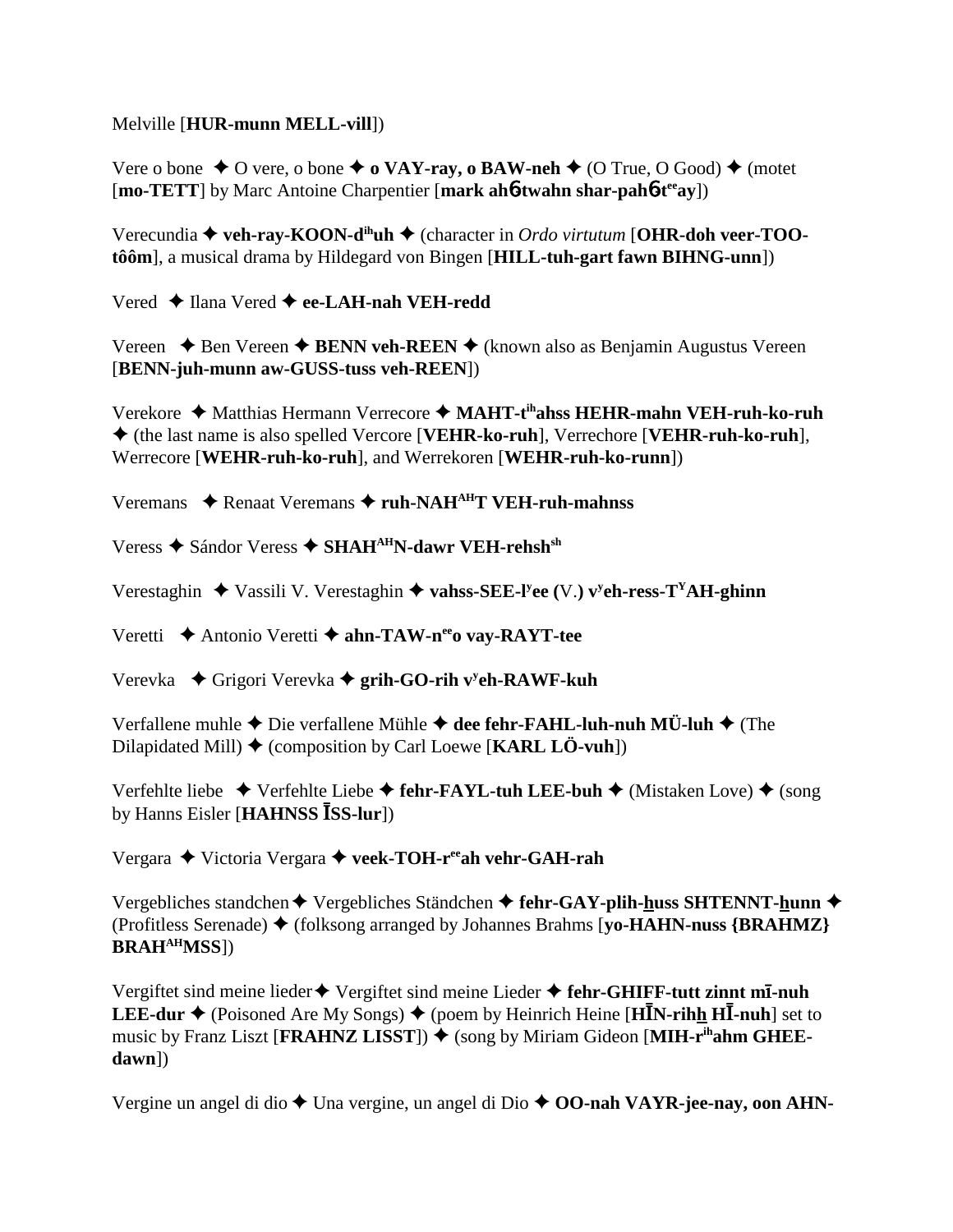**jayl dee DEE-o**  $\blacklozenge$  (aria from the opera *La favorita* [lah fah-vo-REE-tah] — *The Favored One*; music by Gaetano Donizetti [gah<sup>ay</sup>-TAH-no doh-nee-TSAYT-tee]; libretto by Alphonse Rover [ahl-fawbss r'wah-yay] and Gustave Vaëz [güss-tahv vah-ezz], with additions by Eugene Scribe  $\ddot{\text{o}}$ -zhenn skreeb])

Vergnet ◆ Edmond-Alphonse-Jean Vergnet ◆ edd-maw6-ahl-faw6ss-zhah6 ver-n'yeh

Vergnugen und lust  $\triangle$  Vergnügen und Lust  $\triangle$  fehr-g'NÜ-gunn ôônt LÔÔST  $\triangle$  (Pleasure and delight)  $\triangle$  (aria from the cantata [kunn-TAH-tuh] *Gott ist unsre Zuversicht* [GAWT isst  $\hat{O}\hat{O}N$ sruh TSOO-fehr-zihht] by Johann Sebastian Bach [YO-hahn {suh-BASS-t<sup>ih</sup>unn BAHK} zay-**BAH-st<sup>ih</sup>ahn BAHK**])

Vergnugte ruh beliebte seelenlust  $\triangle$  Vergnügte Ruh', beliebte Seelenlust  $\triangle$  fehr-g'NÜK-tuh ROO, buh-LEEP-tuh ZAY-lunn-lôôst  $\triangle$  (Oh Blessed Rest, Oh Welcome Heart's Delight)  $\triangle$ (cantata [kunn-TAH-tuh] by Johann Sebastian Bach [YO-hahn {suh-BASS-t<sup>ih</sup>unn BAHK} zay-BAH-stihahn BAHK])

Vergnugungszug  $\blacklozenge$  Vergnügungszug  $\blacklozenge$  fehr-g'NÜ-gôôngss-tsôôk  $\blacklozenge$  (Excursion Train)  $\blacklozenge$ (music by Johann Strauss II [YO-hahn SHTRAH<sup>ÔÔ</sup>SS II] and lyric by Walter Brandin [WAWLtur BRANN-dunn])

Verhagen ◆ Reine-Marie Verhagen ◆ RAYN-mah-REE ver-HAH-kunn

Verheul  $\triangle$  Koos Verheul  $\triangle$  KOH<sup>OH</sup>SS ver-HÖL

Verheyden ♦ Edward Verheyden ♦ edd-WART ver-HAY-dunn

Verhoeff  $\triangle$  Marcel Verhoeff  $\triangle$  mar-SELL ver-HOOF

Verhulst ◆ Johannes Verhulst ◆ yo-HAHN-nuss ver-HÜLST

Veriash a la rana  $\bullet$  Si veriash a la rana  $\bullet$  see vav-r<sup>ee</sup> AH-shah lah RAH-nah  $\bullet$  (a medieval children's song of the Jews who were expelled from Spain in 1492 and who settled in Bulgaria)

Veris dulcis in tempore  $\triangle$  VAY-riss DOOL-chiss inn TAYM-paw-ray  $\triangle$  (In the season of sweet spring)  $\blacklozenge$  (excerpt from the 13th-century manuscript *Carmina Burana* [**kar-MEE-nah**] boo-RAH-nah])

Veris leta facies  $\triangle$  VAY-riss LAY-tah FUH-sih-ayss  $\triangle$  (The merry face of spring)  $\triangle$  (excerpt from Primo Vere [PREE-mo VAY-ray] — Spring — a group of poems from the 13th-century manuscript Carmina Burana [kar-MEE-nah boo-RAH-nah] set to music by Carl Orff [KARL  $AWRF$ ]

Veritas equitas  $\leftrightarrow$  Veritas, equitas  $\leftrightarrow$  VAY-rih-tahss, EH-k<sup>oo</sup>ih-tahss  $\leftrightarrow$  (Truth, Fairness)  $\leftrightarrow$ (composition by Philippe le Chancelier [fee-leep luh shah6-s'l<sup>ee</sup>ay])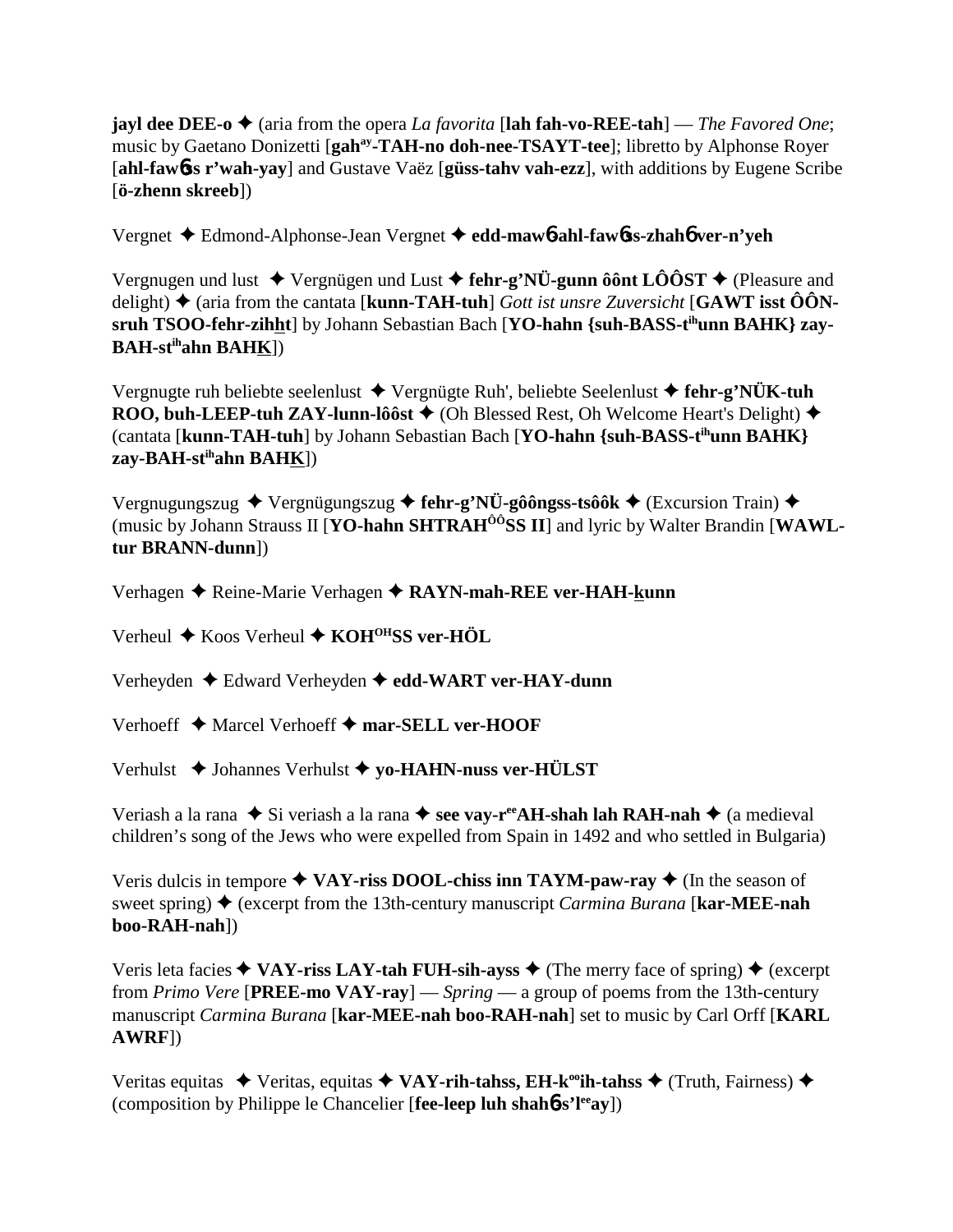Veritas veritatum VAY-rih-tahss vay-rih-TAH-tôôm  $\triangle$  (Thou Truth of Truths)  $\triangle$  (excerpt from the 13th-century manuscript *Carmina Burana* [kar-MEE-nah boo-RAH-nah])

Veritch  $\triangle$  Alan de Veritch  $\triangle$  A-lunn duh VEH-rihch

Verlaine  $\blacklozenge$  Paul Verlaine  $\blacklozenge$  pohl vehr-lenn

Verlassene magdlein ← Das verlassene Mägdlein ← dahss fehr-LAHSS-suh-nuh MEHKT-lin  $\triangle$  (The Forsaken Maidservant)  $\triangle$  (poem by Eduard Mörike [AY-d<sup>oo</sup>art MÖ-rih-kuh] set to music by Hugo Wolf [HOO-go VAWLF])

Verlorene jugend  $\blacklozenge$  Verlorene Jugend  $\blacklozenge$  fehr-LO-ruh-nuh YOO-gunnt  $\blacklozenge$  (Lost Youth)  $\blacklozenge$ (Bohemian poem translated to German by Josef Wenzig [YOH<sup>OH</sup>-zeff VENN-tsihh] and set to music by Johannes Brahms [yo-HAHN-nuss {BRAHMZ} BRAH<sup>AH</sup>MSS])

Verlorne muh  $\blacklozenge$  Verlorne Müh' $\blacklozenge$  fehr-LAWR-nuh MÜ  $\blacklozenge$  (Trouble for Nothing)  $\blacklozenge$  (poem from Des Knaben Wunderhorn [dess k'NAH<sup>AH</sup>-bunn VÔÔN-tur-hawrn] — The Youth's Magic *Horn* — set to music by Gustav Mahler [G $\hat{O}\hat{O}$ -stahf MAH<sup>AH</sup>-lur])

Vermeulen  $\triangle$  Matthijs Vermeulen  $\triangle$  maht-TAYSS ver-MÖ-lunn

Verne  $\triangle$  Adela Verne  $\triangle$  ah-DEH-lah VURN

Verne  $\triangle$  Mathilde Verne  $\triangle$  muh-TILL-duh VURN

Verne bredt  $\blacklozenge$  Alice Verne Bredt  $\blacklozenge$  A-luss VURN BRETT

Verneuil  $\rightarrow$  Raoul de Verneuil  $\rightarrow$  rah-ôôl duh ver-nö<sup>y</sup>

Verney  $\blacklozenge$  Giuseppe Ippolito Franchi-Verney  $\blacklozenge$  joo-ZAYP-pay eep-po-LEE-toh FRAHNkee-VAYR-nay ♦ (known also as Giuseppe Ippolito Franchi-Verney, Conte della Valetta [KOHN-tay DAYL-lah vah-LAYT-tah])

Vernoy de saint georges et bayard ↓ Jules-Henri Vernoy de Saint-Georges [zhül-ahb-ree vehrn'wah duh sehb-zhawrzh] and Jean-François-Alfred Bayard [zhahb-frahb-swah-ahl-fredd bah- $\textbf{var}$   $\blacklozenge$  (authors of the book on which the opera *La fille du régiment* [lah fee<sup>y'</sup> dü ray-zhee- $\text{mah6}$ ] — The Daughter of the Regiment — is based)

Vero non e anima mia ◆ Vero non è, anima mia ◆ VAY-ro NOHN ay, UH-nih-muh MEE-uh ◆ (madrigal [MADD-rih-gull] by Johann Grabbe [YO-hahn GRAHB-buh])

Veronika der lenz ist da  $\blacklozenge$  Veronika, der Lenz ist da  $\blacklozenge$  fay-RO-nee-kah, dayr LENNTSS isst **DAH**  $\blacklozenge$  (Veronica, Spring Has Come)  $\blacklozenge$  (composition by Walter Jurmann [VAHL-tur YOORmahn] and Fritz Rotter [FRITTSS RAWT-tur])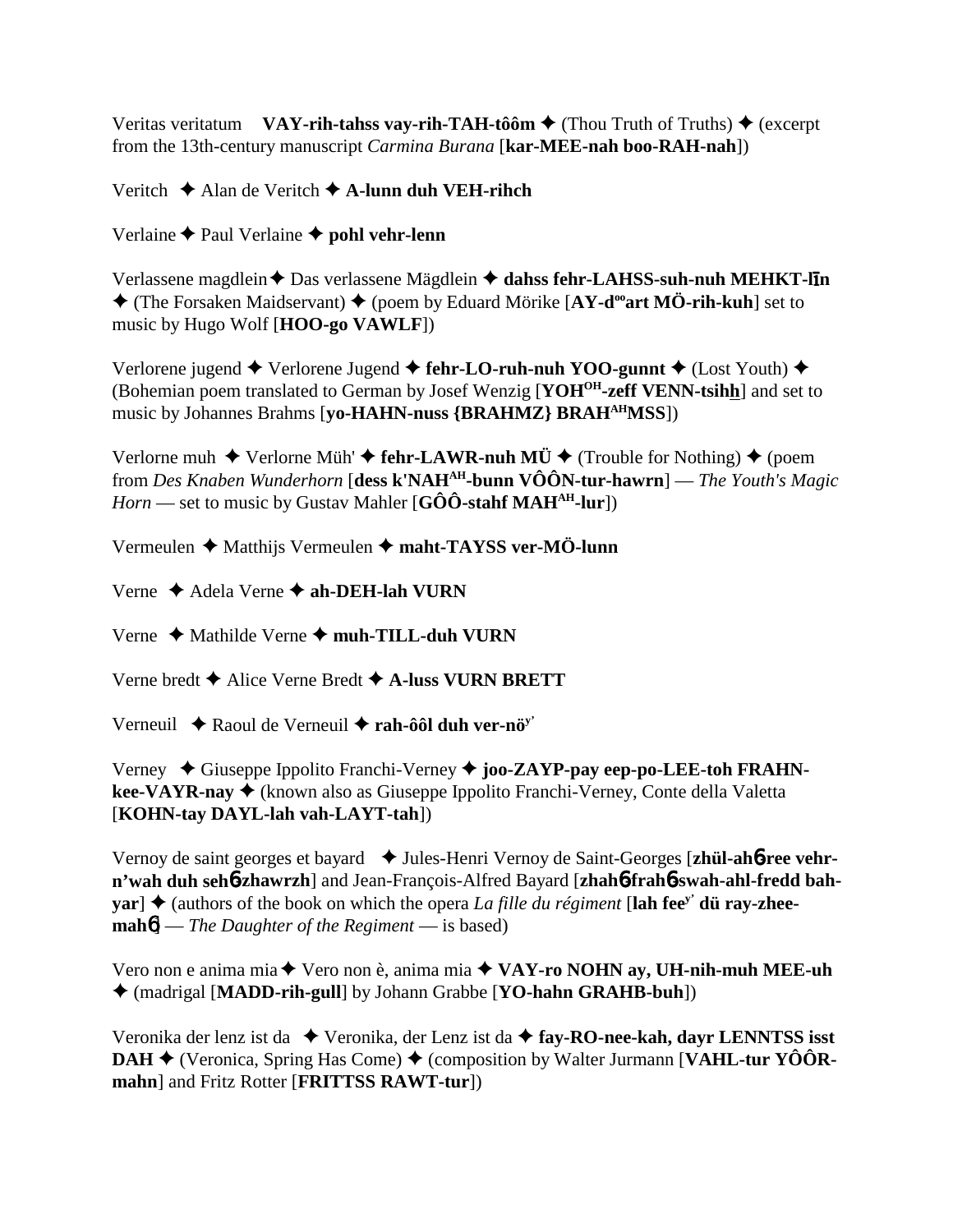Veronique  $\rightarrow$  Véronique  $\rightarrow$  vay-raw-neek  $\rightarrow$  (an operetta, with music by André Messager [ahndray mess-sah-zhay]; lyrics by Vanloo [vahn-lo] and Duval [dü-vahl])

Verrall  $\blacklozenge$  John Verrall  $\blacklozenge$  JAHN VEHR-rull  $\blacklozenge$  (known also as John Weedon [WEE-d'n] Verrall)

Verranno a te sull aure  $\triangle$  Verranno a te sull' aure  $\triangle$  vayr-RAHN-no ah tay sool AH<sup>00</sup>-ray  $\triangle$ (aria from the opera Lucia di Lammermoor [loo-CHEE-ah]

dee LAHM-mer-môô<sup>uh</sup>r] — Lucy of Lammermoor [LOO-see of LAMM-mur-môô<sup>uh</sup>r]; music by Gaetano Donizetti [gah<sup>ay</sup>-TAH-no doh-nee-TSAYT-tee]; libretto by Salvadore Cammarano [sahl-vah-DOH-ray kahm-mah-RAH-no] based on the novel The Bride of Lammermoor by Sir Walter Scott [WAWL-tur SKAHT])

Verraten von euch verraten die macht des zepters ◆ Verraten! Von euch verraten ... Die macht des Zepters ◆ fehr-RAH-tunn! fawn oyh fehr-RAH-tunn ... dee MAHKT dess TSEPP-turss  $\triangle$  (The Tsar's Song)  $\triangle$  (aria from the opera Zar und Zimmermann [TSAR ôônt TSIMM-mur- $\mathbf{mahn}$ ] — Tsar and Carpenter; music by Albert Lortzing [AHL-pert LAWRT-tsihng]; libretto by Lortzing after Georg Christian Römer [GAY-awrk KRIH-st<sup>ih</sup>ahn RÖ-mur], E. C. de Boirie  $[(E, C.)$  duh bwah-ree] and J. T. Merle  $[(J, T.)$  mehrl])

Verrechore ◆ Matthias Hermann Verrecore ◆ MAHT-t<sup>ih</sup>ahss HEHR-mahn VEHR-ruh-ko- $\mathbf{ruh} \triangleq$  (the last name is also spelled Vercore [VEHR-ko-ruh], Verechore [VEH-ruh-ko-ruh], Werrecore [WEHR-ruh-ko-ruh], and Werrekoren [WEHR-ruh-ko-runn])

Verrett  $\blacklozenge$  Shirley Verrett  $\blacklozenge$  SHUR-lee VEHR-rutt

Versa est in luctum  $\rightarrow$  VAYR-sah esst inn LOOK-tôôm  $\rightarrow$  (section of the *Missa 'O quam* gloriosum' [MEESS-sah o k<sup>ôô</sup>ahm glo-r<sup>ih</sup>O-sôôm] set to music by Tomás Luis de Victoria [toh-MAHSS l<sup>oo</sup>EESS day veek-TOH-r<sup>ee</sup>ah])

Versailles  $\blacklozenge$  ver-sah<sup>y'</sup>

Verschaeve  $\rightarrow M$ . Verschaeve  $\rightarrow$  mee-shell vur-shevv

Verschweigung  $\triangle$  Die Verschweigung  $\triangle$  dee fehr-SHV**I**-gôông  $\triangle$  (Nothing Said)  $\triangle$  (poem by Christian Felix Weisse [KRIH-st<sup>ih</sup>ahn FAY-lickss VISS-suh] set to music by Wolfgang Amadeus Mozart [VAWLF-gahng ah-mah-DAY-ôôss MO-tsart])

Verschwiegene liebe  $\triangleq$  Verschwiegene Liebe  $\triangleq$  fehr-SHVEE-guh-nuh LEE-buh  $\triangleq$  (Love That Keeps its Secret)  $\blacklozenge$  (poem by Joseph von Eichendorff [YOH<sup>OH</sup>-zeff fawn  $\bar{I}$ -hunn-tawrf] set to music by Hugo Wolf [HOO-go VAWLF])

Versicle and response deus in adjutorium domine ad adjuvandum  $\triangle$  Versicle & Response: Deus in adiutorium/Domine ad adiuvandum  $\blacklozenge$  (Versicle [VUR-sih-k'l] (and Response): DEH-ôôss inn ah-d<sup>ih</sup>oo-TOH-r<sup>ih</sup>ôôm/DAW-mih-neh ahd ah-d<sup>ih</sup>oo-VAHN-dôôm  $\blacklozenge$  (section of the *First*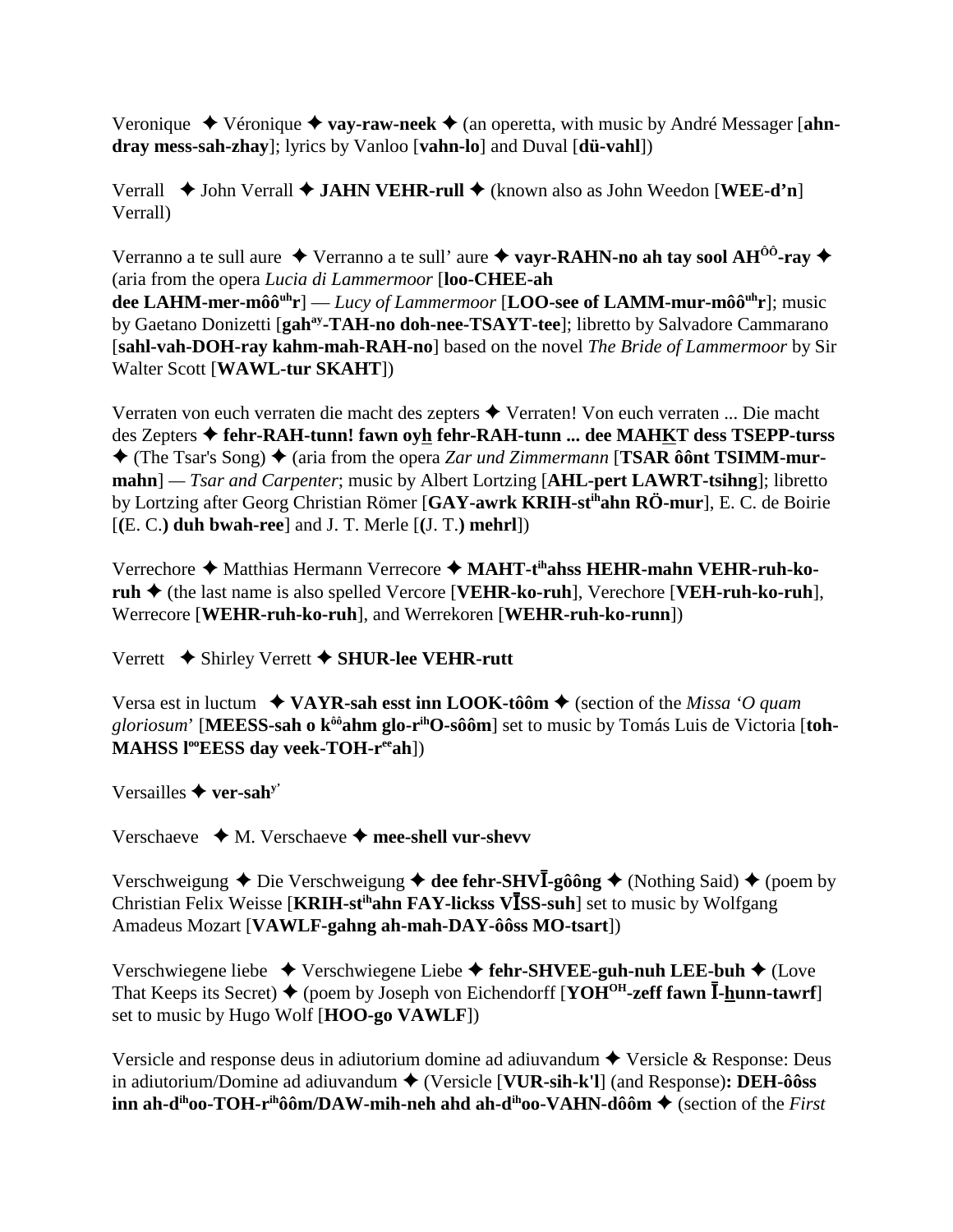*Vespers of the Annunciation of the Blessed Virgin* after Giovanni Gabrieli [**jo-VAHN-nee gahbreeAY-lee**])

Versiculus and responsorium **→** Versiculus & Responsorium → vayr-SIH-kôô-lôôss & ray**spohn-SAW-rihôôm** (excerpt from *Vespro della beata Vergine* [**VAY-spro DAYL-lah bay-AH-tah VAYR-jee-nay**] — *Vespers of the Blessed Virgin* — by Claudio Monteverdi [**KLAHÔÔdeeo mohn-tay-VAYR-dee**])

Versiculus antiphona ad magnificat Versiculus — Antiphona ad Magnificat **vayr-SIH-kôôlôôss** — ahn-tih-FO-nuh ahd mah-n'YIH-fih-kaht ♦ (antiphon [ANN-tuh-funn] by Claudio Monteverdi [**KLAHÔÔ-deeo mohn-tay-VAYR-dee**])

Versiculus et responsorium Versiculus et Responsorium **vayr-SIH-kôô-lôôss ett rayspohn-SAW-rihôôm** (excerpt from *Vespro della Beata Vergine* [**VAY-spro DAYL-lah bay-AH-tah VAYR-jee-nay**] — *Vespers of the Blessed Virgin* — by Claudio Monteverdi [**KLAHÔÔdeeo mohn-tay-VAYR-dee**])

Verstovsky Alexei Verstovsky **ah-ly ick-SAYEE vy ehr-STAWF-skee** (known also as Alexei Nikolaievich [**ny ee-kah-LAHIH-eh-vihch**] Verstovsky)

Versuchung ◆ fehr-ZOO-koong ◆ (Temptation) ◆ (poem by Hans Kaltneker [**HAHNSS KAHLT-neh-kur**] set to music by Erich Wolfgang Korngold [**{EH-rick WÔÔLF-gang KAWRN-gohld} AY-rihh VAWLF-gahng KAWRN-gawlt**] in *Drei Gesänge* [**DR guh-ZEHNG-uh**] — *Three Songs*)

Versunken  $\triangleleft$  fehr-ZÔÔNG-kunn  $\triangleleft$  (Absorbed)  $\triangleleft$  (poem by Johann Wolfgang von Goethe [**YO-hahn VAWLF-gahng fawn GÖ-tuh**] set to music by Franz Schubert [**FRAHNTSS SHOO-bert**])

Versus responsorium iste puer magnus nam et manus  $\triangle$  Versus/Responsorium: Iste puer magnus - Nam et manus **VAYR-sôôss/ ray-spohn-SAW-rihôôm: EE-steh PÔÔ-ehr MAH-n'yôôss - NAHM ett MUH-nôôss ♦** (composition by Claudio Monteverdi [KLAH<sup>ôô</sup>-d<sup>ee</sup>o mohn-tay-**VAYR-dee**])

Vert **→** Juan Vert **→ h<sup>oo</sup>AHN VEHRT** 

Vert carbonell ◆ Juan Vert Carbonell ◆ h<sup>oo</sup>AHN VEHRT kar-vo-NELL

Veruju  $\blacklozenge$  Věruju  $\blacklozenge$  V<sup>Y</sup>EH-rôô-vôô  $\blacklozenge$  (*Credo* [KRAY-doh] from the *Glagolitic* [**gla-go-LIHtick**] *Mass* by Leoš Janáek [**LEH-awsh yah-NAHAH-check**])

Verva  $\blacklozenge$  **VEHR-vuh**  $\blacklozenge$  (character in the opera *Osud* [AW-sôôt] — *Destiny*; music by Leoš Janáek [**LEH-awsh yah-NAHAH-check**] and libretto by Fedora Bartšová [**FEH-daw-ruh BART-shaw-vahah**])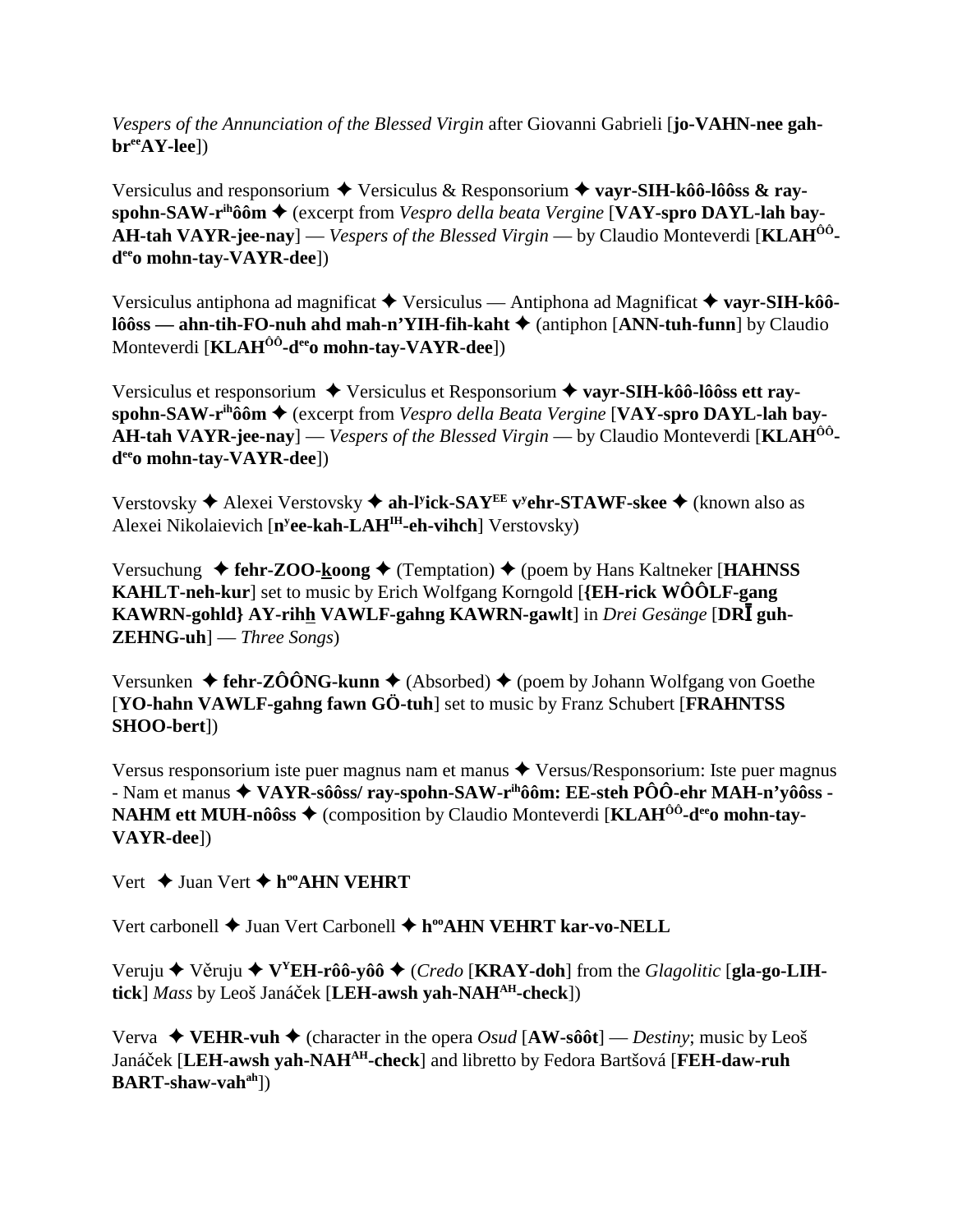Verzagen **→ fehr-TSAH-gunn →** (Despair) ◆ (poem by Karl von Lemcke [**KARL fawn LEMM-kuh**] set to music by Johannes Brahms [**yo-HAHN-nuss {BRAHMZ} BRAHAHMSS**])

Verzweiflung  $\triangleq$  fehr-ts'V**I**F-lôông  $\triangleq$  (Desperation)  $\triangleq$  (poem by Johann Ludwig Tieck [YO**hahn LOOT-vihh TEEK**] set to music by Johannes Brahms [**yo-HAHN-nuss {BRAHMZ} BRAHAHMSS**] in the song cycle *Die schöne Magelone* [**dee SHÖ-nuh mah-guh-LO-nuh**] — *The Beautiful Magelone*)

Vescovo **→** Pierre del Vescovo → p<sup>ee</sup>ehr dayl vess-KO-vo

Vesela ◆ Marie Veselá ◆ MAH-rih-eh VEH-seh-lah<sup>ah</sup>

Veselka Josef Veselka **YO-seff VEH-sell-kuh**

Vesperae de domenica Vesperae de Domenica **VAY-speh-ray day daw-MEH-nih-kuh** (vespers composed by Wolfgang Amadeus Mozart [**VAWLF-gahng ah-mah-DAY-ôôss MOtsart**])

Vesperae solennes de confessore **VAY-speh-ray so-LAYN-ness day kohn-FAY-saw-reh** (vespers by Wolfgang Amadeus Mozart [**VAWLF-gahng ah-mah-DAY-ôôss MO-tsart**])

Vespetta  $\rightarrow$  vay-SPAYT-tah  $\rightarrow$  (character in the opera *Pimpinone* [peem-pee-NO-nay]; music by Georg Philipp Telemann [**GAY-awrk FEE-lipp TAY-luh-mahn**] and libretto by Johann Philipp Praetorius [**YO-hahn FEE-lipp pray-TOH-r<sup>ih</sup>ôôss**] after Pietro Pariati [ $p^{ee}AY$ -tro pah**reeAH-tee**])

Vespri di s giovanni battista ◆ Vespri di S. Giovanni Battista ◆ VAY-spree dee SAHN-toh jo-**VAHN-nee baht-TEE-stah**  $\blacklozenge$  (Vespers of St. John the Baptist)  $\blacklozenge$  (compositions by Claudio Monteverdi [**KLAHÔÔ-deeo mohn-tay-VAYR-dee**])

Vespri siciliani **→** I vespri siciliani **→ ee VAY-spree see-chee-l<sup>ee</sup>AH-nee →** (The Sicilian Vespers)  $\triangle$  (an opera, with music by Giuseppe Verdi [**joo-ZAYP-pay VAYR-dee**]; libretto by Eugène Scribe [**ö-zhenn skreeb**] and Charles Duveyrier [**sharl dü-vay-r<sup>ee</sup>ay**])  $\blacklozenge$  (Italian version of the opera known in French as *Les vepres siciliennes* [**leh veh-pr' see-see-leeenn**])

Vespro della beata vergine Vespro della beata Vergine **VAY-spro DAYL-lah bay-AHtah VAYR-jee-nay**  $\blacklozenge$  (Vespers of the Blessed Virgin)  $\blacklozenge$  (vespers by Claudio Monteverdi [**KLAHÔÔ-deeo mohn-tay-VAYR-dee**])

Vespro della beata vergine marienvesper ◆ Vespro della beata Vergine/Marienvesper ◆ VAYspro DAYL-lah bay-AH-tah VAYR-jee-nay/MAH-r<sup>ee</sup>ayn-vay-spayr ◆ (vespers by Claudio Monteverdi [**KLAHÔÔ-deeo mohn-tay-VAYR-dee**])

Vesque von puttlingen ◆ Johann Vesque von Püttlingen ◆ YO-hahn fessk fawn PÜT-lihng**unn**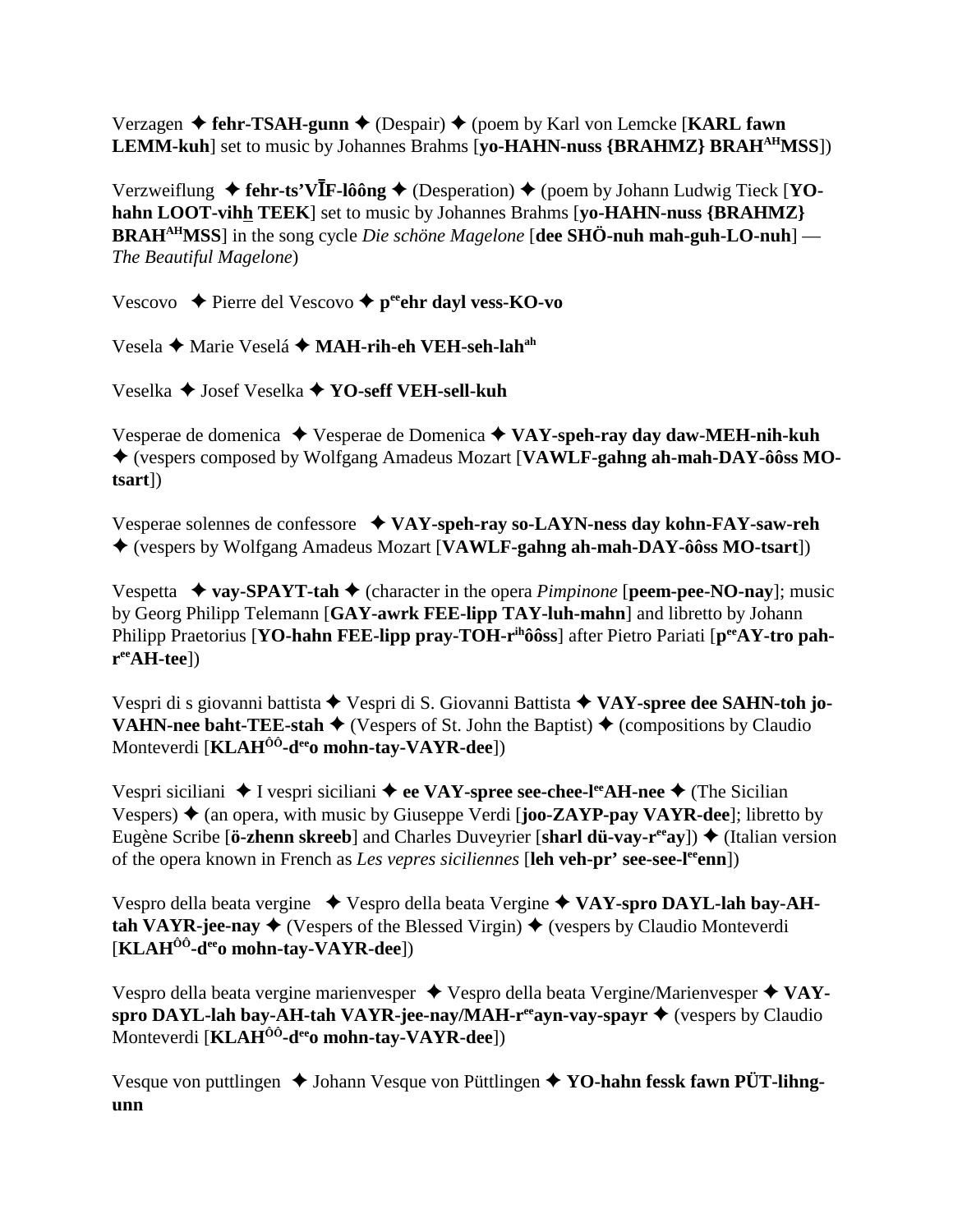Vessieres **→** André Vessieres → ahn-dray vess-s<sup>ee</sup>ehr

Vesta was  $\star$  As Vesta Was  $\star$  (As) VAY-stah (was)  $\star$  (madrigal [MADD-rih-gull] by Thomas Weelkes [**WILLKSS**])

Vestale  $\triangle$  La vestale  $\triangle$  lah vay-STAH-lay  $\triangle$  (The Vestal Virgin)  $\triangle$  (an opera, with music by Gaspare Spontini [**gah-SPAH-ray spohn-TEE-nee**] and libretto by Victor Joseph Étienne de Jouy [**veek-tawr zho-zeff ay-t<sup>ee</sup>enn duh zhôô<sup>ee</sup>])** 

Vesti la giubba  $\blacklozenge$  VAY-stee lah JOOB-bah  $\blacklozenge$  (aria from the opera *Pagliacci* [pah-l<sup>ee</sup>AH**chee**]; music and libretto by Ruggiero Leoncavallo [**rood-JAY-ro lay-ohn-kah-VAHL-lo**])

Veto Tamás Vetö **TAH-mahahsh VEH-tö**

Vetter ◆ Michael Vetter ◆ **MIH-hah-ell VETT-tur** 

Vetter ◆ Walther Vetter **◆ VAHL-tur VETT-tur** 

Vetus abit littera ◆ VEH-tôôss UH-bitt LEET-teh-ruh ◆ (The Old Law Passes Away) ◆ (anonymous composition)

Veuve andalouse chanson espagnole La veuve andalouse (chanson espagnole) **lah vöv ah**6 dah-lôôz (shah6-saw6 ess-pah-n'yawl) ♦ (song by Gioachino Rossini [j<sup>oh</sup>ah-KEE-no rohss-**SEE-nee**])

Vexilla regis  $\triangle$  vayk-SEEL-luh RAY-jiss  $\triangle$  (sacred music, title used by various composers)

Veyron lacroix Robert Veyron-Lacroix **ro-behr vay-raw**6**-lah-kr'wah**

Vezzosi augelli ◆ vayt-TSO-zee ah<sup>ôô</sup>-JAYL-lee ◆ (Lovely Birds) ◆ (madrigal [MADD-rih**gull**] with music by Giaches de Wert [**ZHAHSH deh VEHRT**] and lyric by Torquato Tasso [tohr-k<sup>oo</sup>AH-toh TAHSS-so])

Vhi sheomdo  $\blacklozenge$  V'hi Sheomdo  $\blacklozenge$  vuh-HEE sheh-AHM-dah  $\blacklozenge$  (a prayer said at Passover)

Viadana Lodovico Viadana **lo-doh-VEE-ko veeah-DAH-nah**

Viaggio a reims  $\triangle$  Il viaggio a Reims  $\triangle$  eel v<sup>ee</sup>AHD-jo ah rehoss  $\triangle$  (The Journey to Rheims  $[REEMZ]$ )  $\blacklozenge$  (stage cantata [**kunn-TAH-tuh**] with ballet  $[BA<sup>L</sup>-lay]$ ; music by Gioachino Rossini [j<sup>oh</sup>ah-KEE-no rohss-SEE-nee] and libretto by Luigi Balocchi [l<sup>oo</sup>EE-jee bah-LOHK**kee**])

Viala Jean-Luc Viala **zhah**6**-lük vee-ah-lah**

Viana ◆ Frutuoso de Lima Viana ◆ froo-too-O-zôô jee LEE-muh v<sup>ee</sup>A-nuh ◆ (known also as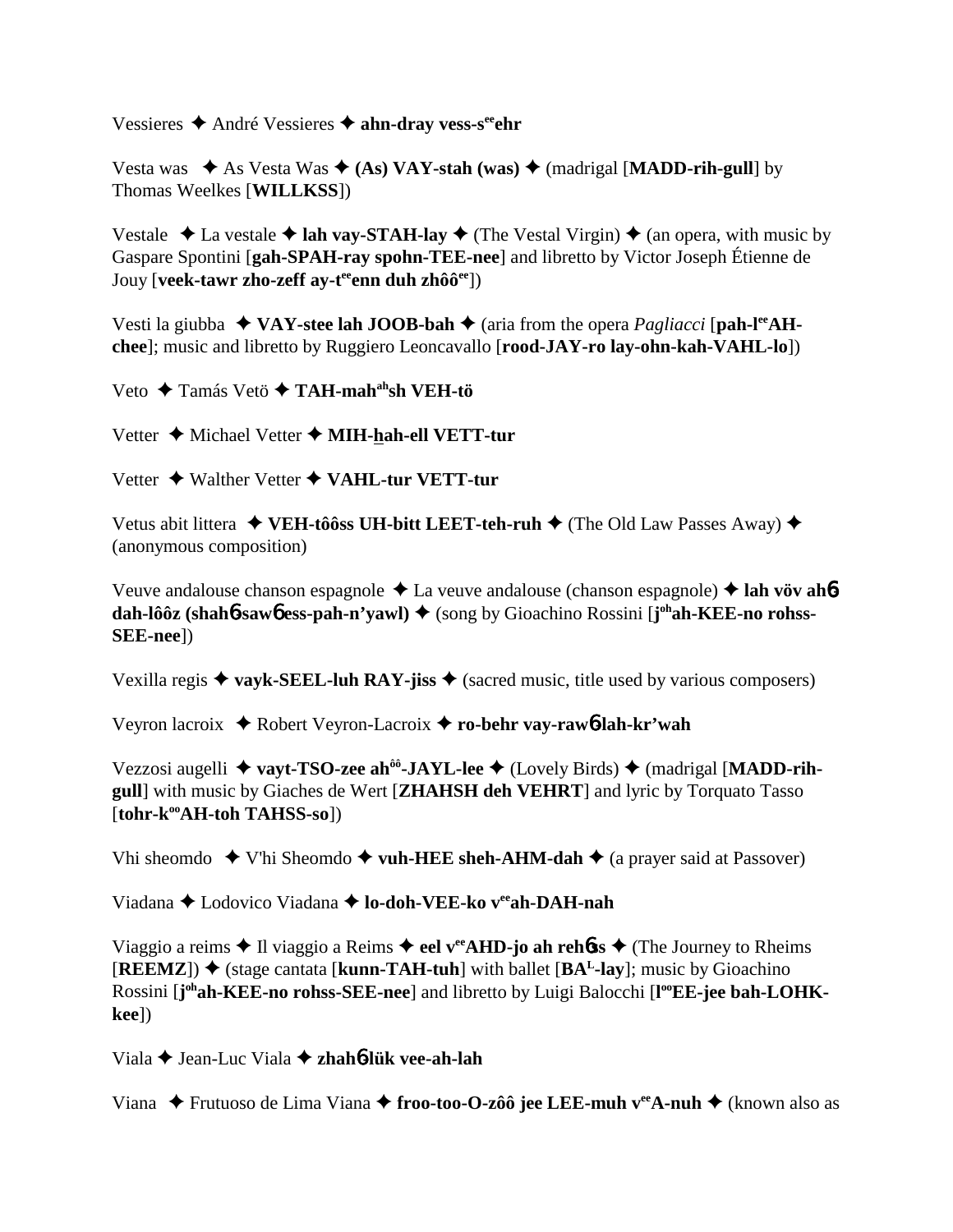Fructuoso Vianna [**froo-too-O-zôô** v<sup>ee</sup>**ANN-nuh**])

Vianesi Auguste-Charles-Léonard-François Vianesi **o-güst-sharl-lay-aw-nar-frah**6**-swah veeah-NAY-zee**

Vianna ◆ Fructuoso Vianna ◆ **froo-too-O-zôô v<sup>ee</sup>ANN-nuh ◆** (known also as Frutuoso de Lima Viana [**froo-too-O-zôô jee LEE-muh veeA-nuh**])

Vianna da motta ◆ José Vianna da Motta ◆ zhôô-ZAY v<sup>ee</sup>ANN-nuh duh MAHT-tuh

Viardot  $\triangle$  Louise-Pauline-Marie Héritte-Viardot  $\triangle$  l<sup>ôô</sup>eez-po-leen-mah-ree ay-reet-v<sup>ee</sup>ar-doh

Viardot garcia Pauline Viardot-García **po-leen veear-doh-gar-THEE-ah** (known also as Michelle Ferdinande [**mee-shell fehr-dee-nah**6**d**] Pauline Viardot-García)

Viau Théophile de Viau **tay-aw-feel duh veeo**

Vicari ◆ Luciano Vicari ◆ **loo-CHAH-no vee-KAH-ree** 

Vicentino Nicola Vicentino **nee-KO-lah vee-chayn-TEE-no**

Victimae paschali laudes  $\blacklozenge$  VEEK-tih-may pah-SKAH-lih LAH<sup>00</sup>-dess  $\blacklozenge$  (Gregorian [greh-**GO-r<sup>ih</sup>unn**] chant, Easter service) ◆ (chant used by Steven Sametz [STEE-vunn SA-mittss] in a setting of Ave Maria [**AH-vay mah-REE-ah**])

Victime pascali  $\blacklozenge$  **VEEK-tih-meh pah-SKAH-lih**  $\blacklozenge$  (Easter sequence by Antoine Busnoys [**ah**6**-twahn bü-n'wah**])

Victoire  $\triangle$  La Victoire  $\triangle$  lah veek-twar  $\triangle$  (Victory)  $\triangle$  (character in the opera *Médée* [**mayday**]; music by Marc Antoine Charpentier [mark ah**6**-twahn shar-pah**6**-t<sup>ee</sup>ay] and libretto by Pierre Corneille [p<sup>ee</sup>ehr kawr-neh<sup>y'</sup>])

Victor Adam de St. Victor **ah-dah**6 **duh seh**6 **veek-tawr**

Victor Marie Alexis Castillon de Saint-Victor **mah-ree ah-leck-see kahss-tee-yaw**6 **duh seh6-veek-tawr ♦** (known also as Alexis Castillon)

Victoria ◆ Tomás Luis de Victoria ◆ toh-MAHSS l<sup>oo</sup>EESS day veek-TOH-r<sup>ee</sup>ah ◆ (Italianized to Tommaso Luigi da Vittoria [tohm-MAH-zo l<sup>oo</sup>EE-jee dah veet-TOH-r<sup>ee</sup>ah])

Victoria **veek-TOH-rihah** (character in *Ordo virtutum* [**OHR-doh veer-TOO-tôôm**], a musical drama by Hildegard von Bingen [**HILL-tuh-gart fawn BIHNG-unn**])

Victoriano ◆ César Victoriano ◆ CHAY-zar veek-toh-r<sup>ee</sup>AH-no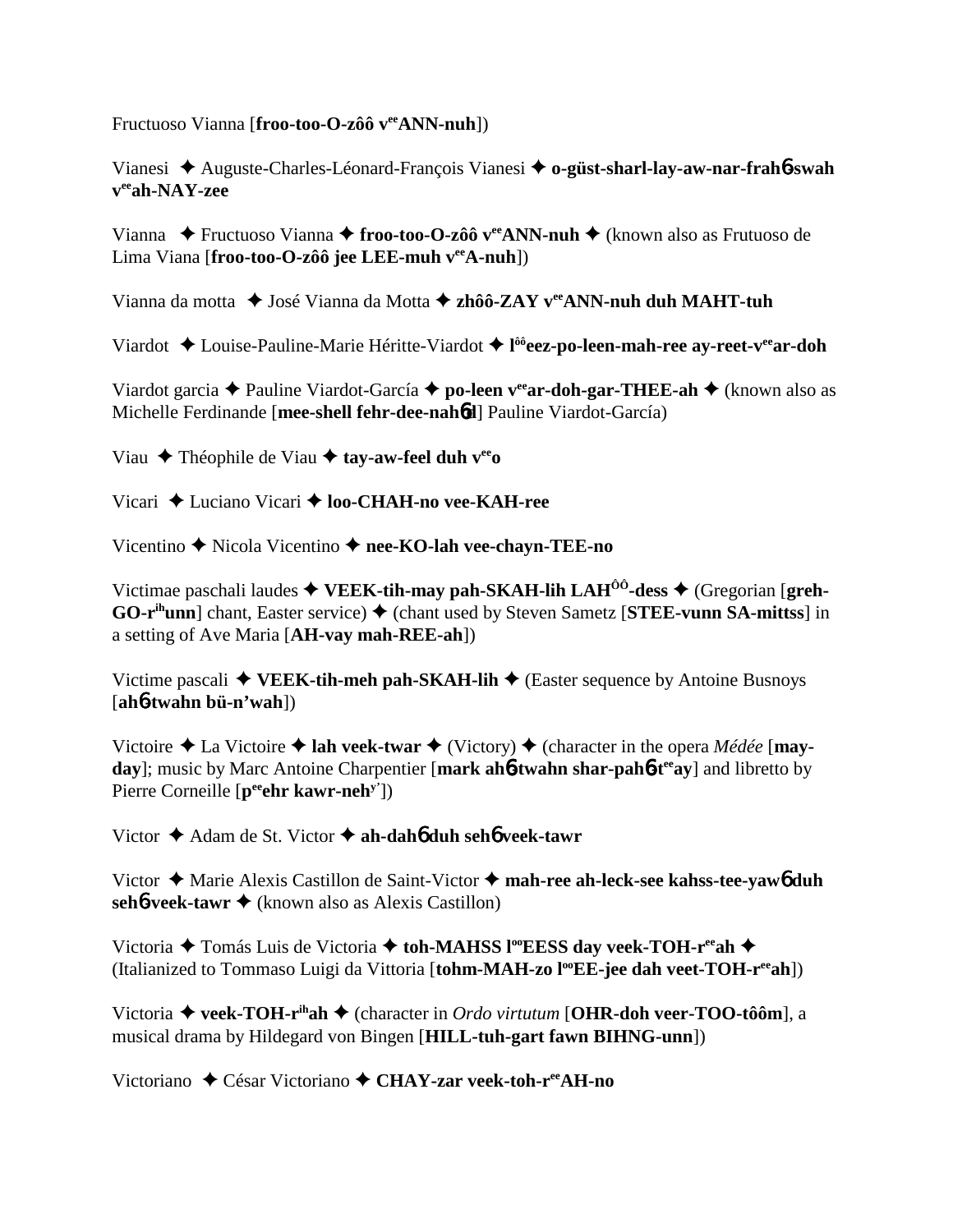Victory Gerard Victory **JEH-rard VICK-t'ree**

Vida mia  $\blacklozenge$  Vida mía  $\blacklozenge$  VEE-thah MEE-ah  $\blacklozenge$  (composition by O. Fresedo [(O.) fray-SAY**thoh**] and E. Fresedo [**(**E.**) fray-SAY-tho**])

Vidal Elizabeth Vidal **eh-lee-zah-bett vee-dahl**

Vidal **→** Joseph Bernard Vidal **→ zho-zeff behr-nar vee-dahl** 

Vidal Louis-Antoine Vidal **l ôôee-ah**6**-twahn vee-dahl**

Vidal **→** Paul Vidal ◆ **pohl vee-dahl** ◆ (known also as Paul Antonin [**ah6-taw-neh6**] Vidal)

Vide homo quae pro te patior  $\rightarrow$  Vide, homo, quae pro te patior  $\rightarrow$  VIH-deh, HAW-mo, k<sup>oo</sup>ay **pro tay PUH-tih-awr ♦** (composition by Jan Pieterszoon Sweelinck [**YAHN PEE-turss-zoh<sup>oh</sup>n SWAYAY-lihngk**])

Videntes stellam  $\triangle$  vih-DAYN-tess STAYL-lumm  $\triangle$  (motet [mo-TETT] by Francis Poulenc [**frah**6**-seess pôô-lah**6**k**])

Viderkehr **→** Jacques Viderkehr **→ zhack VEE-dur-kehr →** (known also as Jacques-Christian-Michel Viderkehr [zhack-kreess-t<sup>ee</sup>ahn-mee-shell VEE-dur-kehr]  $\triangleq$  (the last name is also spelled Widerkehr [**VEE-dur-kehr**] and Wiederkehr [**VEE-dur-kehr**])

Videro Finn Viderø **FINN VEE-duh-rö**

Viderunt omnes  $\blacklozenge$  Viderunt Omnes  $\blacklozenge$  VIH-deh-rôônt OHM-ness  $\blacklozenge$  (sacred composition by Leoninus [**leh-o-NEE-nôôss**])

Videte miraculum ◆ VIH-deh-teh mee-RAH-kôô-lôôm ◆ (composition by Thomas Tallis  $[TA<sup>LL</sup>$ -liss])

Vidi aquam ◆ **VIH-dih UH-k<sup>ôô</sup>umm ◆** (antiphon [ANN-tuh-funn] by Cristóbal de Morales [**kreess-TOH-vahl day mo-RAH-layss**])

Vidi speciosam  $\triangle$  VIH-dih speh-chih-O-summ  $\triangle$  (sacred composition by Tomás Luis de Victoria [toh-MAHSS l<sup>oo</sup>EESS day veek-TOH-r<sup>ee</sup>ah])

Vidit suum ◆ VIH-ditt SÔÔ-ôôm ◆ (section of the Latin hymn *Stabat Mater* [STAH-baht **MAH-tehr**] set to music by Francis Poulenc [frah**6**-seess  $\hat{p}$   $\hat{o}$  $\hat{o}$ -lah $\hat{o}$ **k**])  $\blacklozenge$  (section of the Latin hymn *Stabat Mater* [**STAH-baht MAH-tehr**] set to music by Franz Joseph Haydn [**FRAHNTSS YOHOH-zeff H-d'n**])

Vidu **← Ion Vidu ← y<sup>ee</sup>AWN VEE-doo**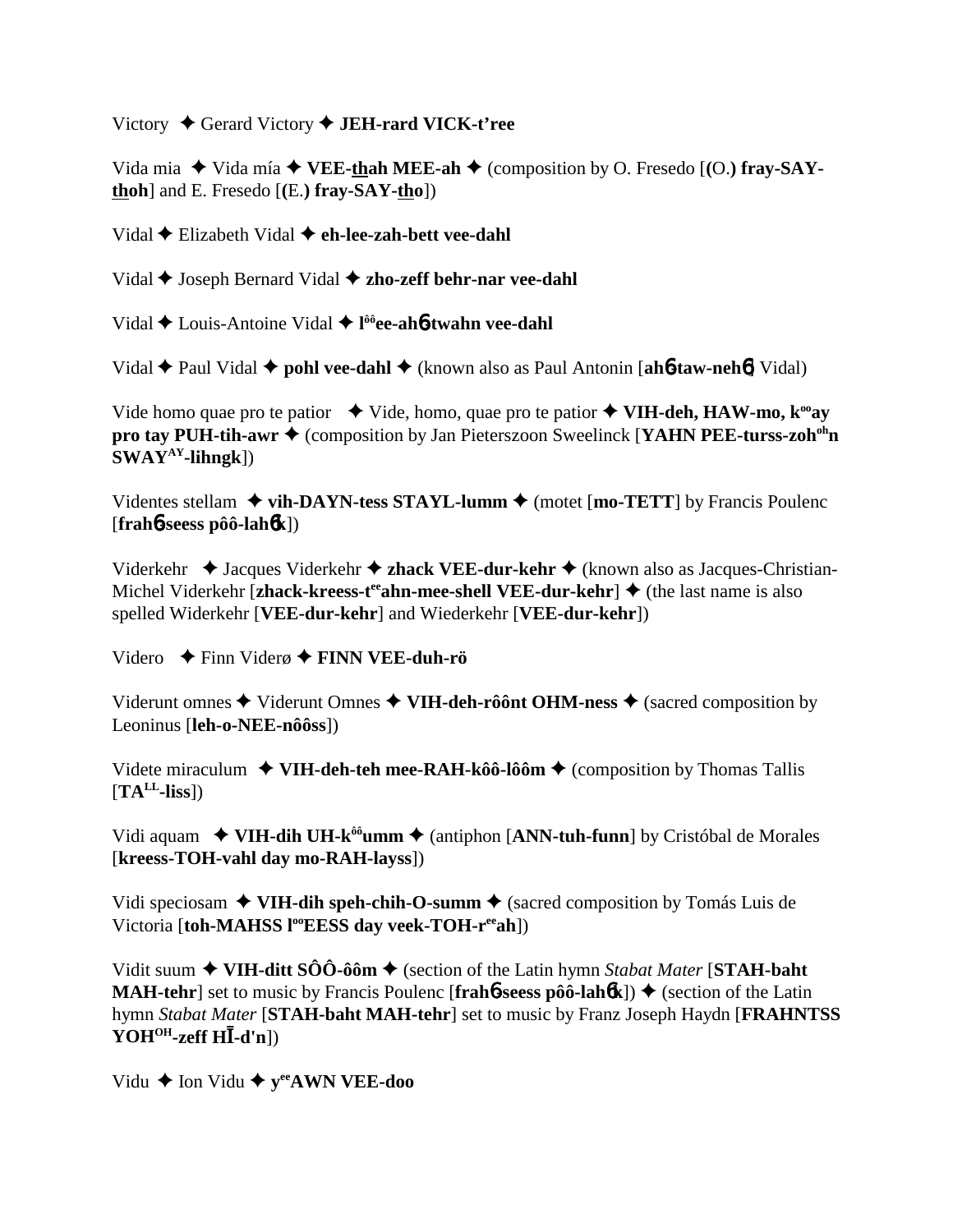Vie anterieure **→** La vie antérieure **→ lah vee ah6-tay-r<sup>ee</sup>ör →** (poem by Charles Baudelaire [**sharl bo-duh-lehr**] set to music by Henri Duparc [**ah**6**-ree dü-park**])

Vie en rose  $\triangle$  La vie en rose  $\triangle$  lah vee ah**6** rawz  $\triangle$  (song by Louiguy [l<sup>ôô</sup>ee-ghee], Edith Piaf [**{EE-duth PEE-ahf} ay-deet peeahf**], and David [**dah-veed**])

Vie est belle  $\triangle$  La vie est belle  $\triangle$  lah vee eh bell  $\triangle$  (Life is Beautiful)  $\triangle$  (song by Reynaldo Hahn [**ray-NAHL-doh HAHN**])

Vieira Ernesto Vieira **ehr-NEHSHT' vee-AY-ruh**

Vielle  $\blacklozenge$  **v<sup>ee</sup>chl**  $\blacklozenge$  (hurdy gurdy)

Vien con nuova orribil guerra **→ v<sup>ee</sup>ENN kohn n<sup>oo</sup>O-vah ohr-REE-beel g<sup>oo</sup>AYR-rah → (With** Renewed and Fearsome Strife) (song by Tommaso Albinoni [**tohm-MAH-zo ahl-bee-NOnee**])

Vien leonora a piedi tuoi ◆ Vien, Leonora, a piedi tuoi ◆ v<sup>ee</sup>AYN, lay-o-NO-rah, ah p<sup>ee</sup>AY**dee t<sup>oo</sup>O<sup>EE</sup>**  $\blacklozenge$  (excerpt from the opera *La favorita* [**lah fah-vo-REE-tah**] — *The Favorite*; music by Gaetano Donizetti [**gahay-TAH-no doh-nee-TSAYT-tee**]; libretto by Alphonse Royer [**ahlfaw**6**ss r'wah-yay**] and Gustave Vaëz [**güss-tahv vah-ezz**], with additions by Eugene Scribe [**özhenn skreeb**])

Viene la sera  $\triangleleft$  v<sup>ee</sup>AY-nay lah SAY-rah  $\triangleleft$  (excerpt from the opera *Madama Butterfly* [mah-**DAH-mah (Butterfly)**] — *Madam* [**MA-dumm**] *Butterfly*; music by Giacomo Puccini [**JAH**ko-mo poo-CHEE-nee]; libretto by Luigi Illica [l<sup>oo</sup>EE-jee eel-LEE-kah] and Giuseppe Giacosa [**joo-ZAYP-pay jah-KO-zah**] after David Belasco [**DAY-vudd buh-LASS-ko**] and John Luther Long [**JAHN LOO-thur LAWNG**])

Vieni a regni del riposo  $\blacklozenge$  Vieni a' regni del riposo  $\blacklozenge$  v<sup>ee</sup>AY-nee ah RAY-n'yee dayl ree-PO-zo (excerpt from the opera *Orfeo ed Euridice* [**ohr-FAY-o ayd ayoo-ree-DEE-chay**]; music by Christoph Willibald von Gluck [**KRIH-stawf VILL-lee-bahlt fawn GLÔÔK**] and libretto by Ranieri de' Calzabigi [rah-n<sup>ee</sup>AY-ree day kahl-tsah-BEE-jee])

Vieni appaga il tuo consorte  $\rightarrow$  Vieni, appaga il tuo consorte!  $\rightarrow$  v<sup>ee</sup>AY-nee, ahp-PAH-gah eel **TOO-o kohn-SOHR-tay! ♦** (excerpt from the opera *Orfeo ed Euridice* [**ohr-FAY-o ayd ay<sup>oo</sup>ree-DEE-chay**]; music by Christoph Willibald von Gluck [**KRIH-stawf VILL-lee-bahlt fawn GLÔÔK**] and libretto by Ranieri de' Calzabigi [rah-n<sup>ee</sup>AY-ree day kahl-tsah-BEE-jee])

Vieni la mia vendetta Vieni: la mia vendetta **veeAY-nee: lah MEE-ah vayn-DAYT-tah** (aria from the opera *Lucrezia Borgia* [**loo-KRAY-tseeah BOR-jah**]; music by Gaetano Donizetti [**gahay-TAH-no doh-nee-TSAYT-tee**]; libretto by Felice Romani [**fay-LEE-chay ro-MAH-nee**] after Victor Hugo [**{VICK-tur h'YOO-go} veek-tawr ü-go**)

Vieni non tardar  $\triangle$  Deh vieni, non tardar  $\triangle$  day v<sup>ee</sup>AY-nee, nohn tar-DAR  $\triangle$  (excerpt from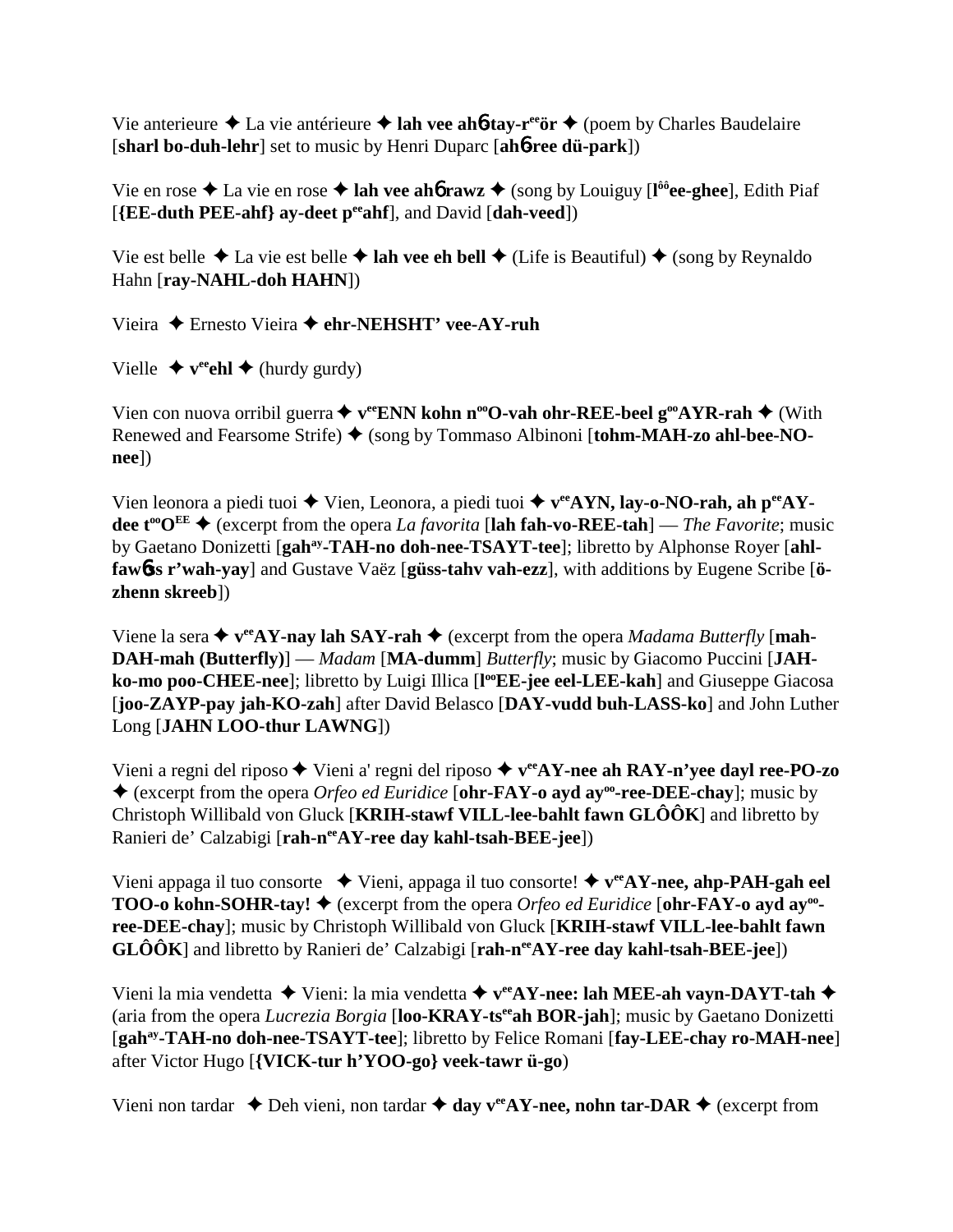the opera *Le nozze di Figaro* [**lay NOHT-tsay dee FEE-gah-ro**] — *The Marriage of Figaro*; music by Wolfgang Amadeus Mozart [**VAWLF-gahng ah-mah-DAY-ôôss MO-tsart**]; libretto by Lorenzo da Ponte [**lo-RAYN-tso dah POHN-tay**] after Pierre-Augustin Caron de Beaumarchais [**peeehr-o-güss-teh**6 **kah-raw**6 **duh bo-mar-sheh**])

Vieni non tardar  $\triangle$  Deh vieni non tardar  $\triangle$  day v<sup>ee</sup>AY-nee nohn tar-DAR  $\triangle$  (arrangement for woodwinds and string bass by Johann Nepomuk Wendt [**YO-hahn NAY-po-môôk VENNT**] of an excerpt from *Le nozze di Figaro* [**lay NOHT-tsay dee FEE-gah-ro**] — *The Marriage of Figaro*; music by Wolfgang Amadeus Mozart [**VAWLF-gahng ah-mah-DAY-ôôss MO-tsart**]; libretto by Lorenzo da Ponte [**lo-RAYN-tso dah POHN-tay**] after Pierre-Augustin Caron de Beaumarchais [**peeehr-o-güss-teh**6 **kah-raw**6 **duh bo-mar-sheh**])

Vieni segui i miei passi  $\blacklozenge$  Vieni, segui i miei passi  $\blacklozenge$  v<sup>ee</sup>AY-nee, say-g<sup>oo</sup>EE ee m<sup>ee</sup>AY<sup>EE</sup> **PAHSS-see ♦** (excerpt from the opera *Orfeo ed Euridice* [**ohr-FAY-o ayd ay<sup>oo</sup>-ree-DEEchay**]; music by Christoph Willibald von Gluck [**KRIH-stawf VILL-lee-bahlt fawn GLÔÔK**] and libretto by Ranieri de' Calzabigi [rah-n<sup>ee</sup>AY-ree day kahl-tsah-BEE-jee])

Vieni sul mar  $\leftrightarrow$  v<sup>ee</sup>AY-nee sool MAR  $\leftrightarrow$  (anonymous composition)

Vieni taffretta  $\blacklozenge$  Vieni t'affretta  $\blacklozenge$  v<sup>ee</sup>AY-nee tahf-FRAYT-tah  $\blacklozenge$  (aria from the opera *Macbeth* [**muck-BEHTH**]*;* music by Giuseppe Verdi [**joo-ZAYP-pay VAYR-dee**]; libretto by Francesco Maria Piave [**frahn-CHAY-sko mah-REE-ah peeAH-vay**] after William Shakespeare [**WILL-lihumm SHAYK-spihuhr**])

Vienna volksoper ◆ Vienna Volksoper ◆ (Vienna [veeRN-nuh]) FAWLKSS-o-pur ◆ (Vienna Folk Opera)

Vienna volksoper orchestra Vienna Volksoper Orchestra **(Vienna** [**veeENN-nuh**]**) FAWLKSS-o-pur (Orchestra) ♦ (Vienna Folk Opera Orchestra)** 

Viennese rhapsodic fantasietta ◆ Viennese Rhapsodic Fantasietta ◆ v<sup>ee</sup>uh-NEEZ rapp-SAH**dick fann-tuh-s<sup>ih</sup>ETT-tuh**  $\blacklozenge$  (composition by Fritz Kreisler [**FRITTSS KRISS-lur**])

Viens cher amant  $\triangle$  v<sup>ee</sup> ah**6** shehr ah-mah**6**  $\triangle$  (excerpt from the opera *Le nozze di Figaro* [lay **NOHT-tsay dee FEE-gah-ro**] — *The Marriage of Figaro; music* by Wolfgang Amadeus Mozart [**VAWLF-gahng ah-mah-DAY-ôôss MO-tsart**]; libretto by Lorenzo da Ponte [**lo-RAYN-tso dah POHN-tay**] after Pierre-Augustin Caron de Beaumarchais [peen o-güss-teho kah-rawo **duh bo-mar-sheh**])

Viens les gazons sont verts  $\blacklozenge$  Viens! Les gazons sont verts!  $\blacklozenge$  **v<sup>ee</sup>ah6! leh gah-zaw6** saw6 vehr!  $\triangleleft$  (Come! The Grass is Green)  $\triangleleft$  (song by Charles Gounod [sharl gôô-no])

Vier doppelchorige gesange Vier doppelchörige Gesänge **FEER DAWP-puhl-kö-rih-guh guh-ZEHNG-uh** (*Four Songs for Double Choir* by Robert Schumann [**ROHOH-bert SHOOmahn**])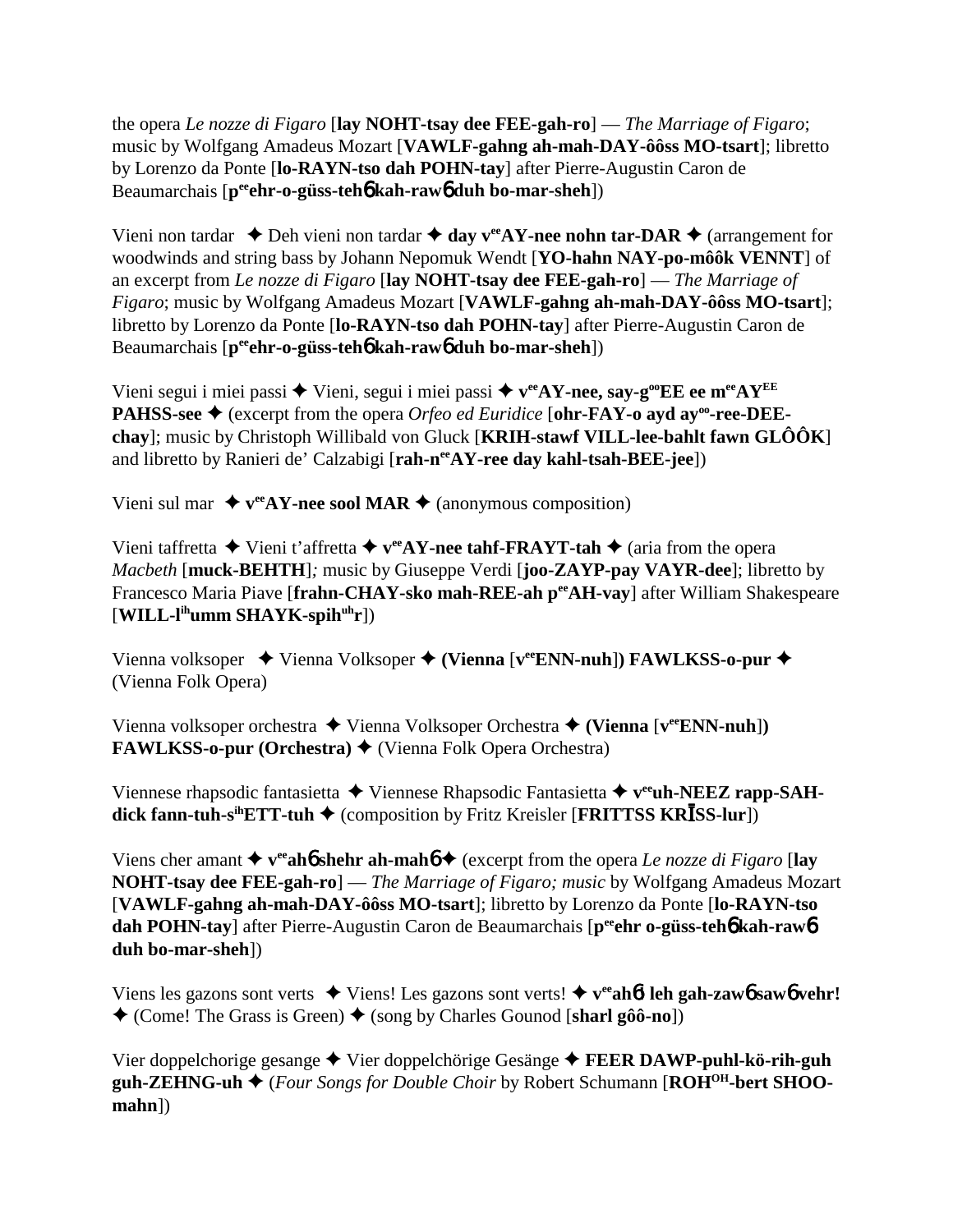Vier kellner  $\blacklozenge$  Vier Kellner  $\blacklozenge$  **FEER KELL-nur**  $\blacklozenge$  (four waiters)  $\blacklozenge$  (characters in the opera *Der Rosenkavalier* [**dayr RO-zunn-kah-fah-leer**] — *The Knight of the Rose*; music by Richard Strauss [**RIH-hart SHTRAHÔÔSS**] and libretto by Hugo von Hofmannsthal [**HOO-go fawn HAWF-mahn-stahl**])

Vier lakaien der marschallin ◆ Vier Lakaien der Marschallin ◆ FEER lah-KAH<sup>IH</sup>-unn dayr **MAR-shahl-linn**  $\blacklozenge$  (four footmen of the Marschallin [**MAR-shahl-linn**]  $\blacklozenge$  (characters in the opera *Der Rosenkavalier* [**dayr RO-zunn-kah-fah-leer**] — *The Knight of the Rose*; music by Richard Strauss [**RIH-hart SHTRAHÔÔSS**] and libretto by Hugo von Hofmannsthal [**HOO-go fawn HAWF-mahn-stahl**])

Vier letzte lieder Vier letzte Lieder **FEER LETTSS-tuh LEE-dur** (Four Last Songs) (compositions by Richard Strauss [**RIH-hart SHTRAHÔÔSS**])

Vier lieder  $\blacklozenge$  Vier Lieder  $\blacklozenge$  **FEER LEE-dur**  $\blacklozenge$  (Four Songs)  $\blacklozenge$  (compositions by Richard Strauss [**RIH-hart SHTRAHÔÔSS**])

Vier lieder aus dem jungbrunnen **→** Vier Lieder aus dem Jungbrunnen → **FEER LEE-dur ah<sup>ôô</sup>ss daym YÔÔNG-brôôn-nunn**  $\blacklozenge$  (*Four Songs From The Well of Youth* for female voices by Johannes Brahms [**yo-HAHN-nuss {BRAHMZ} BRAHAHMSS**])

Vier lieder nach gedichten von johann gabriel seidl Vier Lieder nach Gedichten von Johann Gabriel Seidl  **FEER LEE-dur nahk guh-DIHH-tunn fawn YO-hahn GAHP-reeayl Z-t'l** (*Four Songs With Words by Johann Gabriel Seidl* set to music by Franz Schubert [**FRAHNTSS SHOO-bert**])

Vier quartette fur vier singstimmen und klavier  $\blacklozenge$  Vier Quartette für vier Singstimmen und Klavier **FEER kvar-TETT-tuh für FEER ZIHNG-shtimm-munn ôônt klah-FEER** (*Four Quartettes for Four Voices and Piano* by Johannes Brahms [**yo-HAHN-nuss {BRAHMZ} BRAHAHMSS**])

Vierdanck Johann Vierdanck **YO-hahn FEER-tahngk**

Vierk Lois V Vierk **LO-uss V VEERK**

Vierling ♦ Georg Vierling ♦ GAY-awrk FEER-lihng

Vierling ◆ Johann Gottfried Vierling ◆ YO-hahn GAWT-freet FEER-lihng

Vierne ◆ Louis Vierne ◆ l<sup>ôô</sup>ee v<sup>ee</sup>ehrn

Vieru Anatol Vieru **ah-nah-TAWL veeEH-roo**

Vietinghoff scheel  $\blacklozenge$  Boris Vietinghoff-Scheel  $\blacklozenge$  **bah-REESS v<sup>ih</sup>eh-t<sup>y</sup>ihng-HAWF-SHAYL**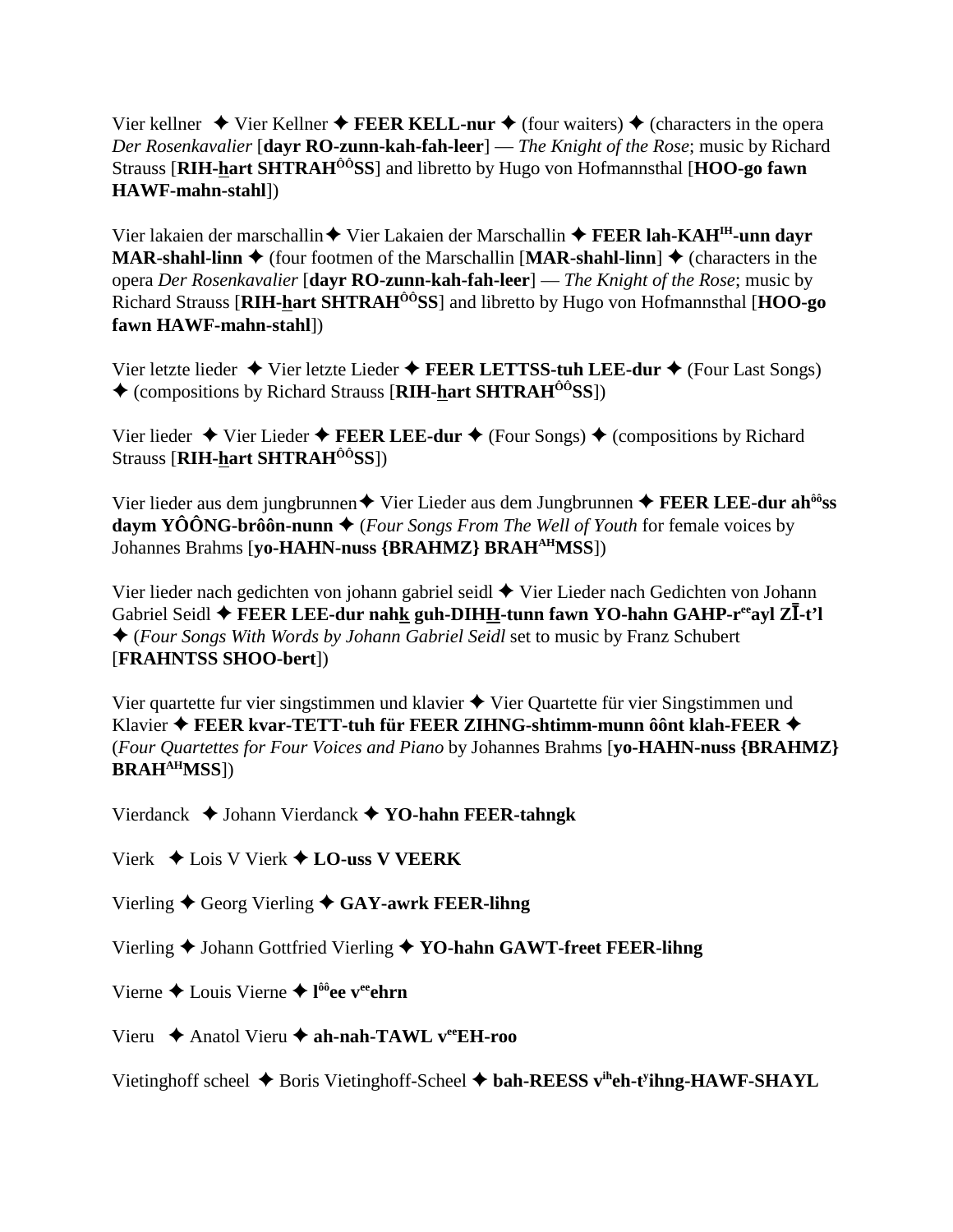Vieuille Félix Vieuille **fay-leekss veeyöy'**

Vieuxtemps Ernest Vieuxtemps **ehr-nusst veeö-tah**6 (known also as Jules-Joseph-Ernest Vieuxtemps [**zhül-zho-zeff-ehr-nusst veeö-tah**6])

Vieuxtemps Henri Vieuxtemps **ah**6**-ree veeö-tah**6

Vieuxtemps Lucien Vieuxtemps **lü-seeah**6 **veeö-tah**6 (known also as Jean-Joseph-Lucien Vieuxtemps [**zhah**6**-zho-zeff-lü-seeah**6 **veeö-tah**6])

Vigano ◆ Salvatore Viganò ◆ sahl-vah-TOH-ray vee-gah-NO

Vigay  $\triangle$  Denis Vigay  $\triangle$  **DEH-nuss vih-GAY** 

Vigilance ◆ La vigilance ◆ lah vee-zhee-lahbss ◆ (march by Georg Philipp Telemann [GAY**awrk FEE-lipp TAY-luh-mahn**])

Viglione borghese Domenico Viglione-Borghese **doh-MAY-nee-ko vee-leeO-nay-bohr-GAY-zay**

Vignas Francisco Vignas **frahn-THEESS-ko VEE-n'yahss**

Vignoles ◆ Roger Vignoles ◆ RAH-jur vih-n'YOHLZ

Vignon vignon ◆ Vignon, vignon ◆ vee-n'yaw**6, vee-n'yaw6** ◆ (Vine, Vine, Little Vine) ◆ (composition by Orlando de Lassus [**awr-lah**6**-doh duh lahss-sü**])

Vihuela  $\blacklozenge$  vee-<sup>oo</sup>AY-lah  $\blacklozenge$  (plucked member of the viol family)

Viig  $\blacklozenge$  Kjell Viig  $\blacklozenge$  **HELL VEE<sup>EE</sup>G** 

Vila Pedro Alberto Vila **PAY-dro ahl-BEHR-toh VEE-lah**

Vilback Renaud de Vilback **reh-no duh veel-bahk** (known also as Alfonse Charles Renaud de Vilback [**ahl-faw**6**ss sharl reh-no duh veel-bahk**])

Vilboa  $\triangle$  Konstantin Vilboa  $\triangle$  kahn-stahn-T<sup>Y</sup>EEN vill-BAW-uh  $\triangle$  (the last name is a Russianized version of the French name Villebois [**veel-bwah**])

Vilhar  $\triangle$  Franz Vilhar  $\triangle$  **FRAHNTSS VILL-har** 

Vilia  $\blacklozenge$  VEE-l<sup>ih</sup>ah  $\blacklozenge$  (excerpt from the operetta *Die lustige Witwe* [dee LÔÔ-stih-guh VITT**vuh**] — *The Merry Widow*; music by Franz Lehár [**FRAHNZ leh-HAH**<sup>AH</sup>**R**]; libretto by Victor Léon [**veek-tawr lay-aw**6] and Leo Stein [**LAY-o SHTN**] after Henri Meilhac [**ah**6**-ree mehyack**])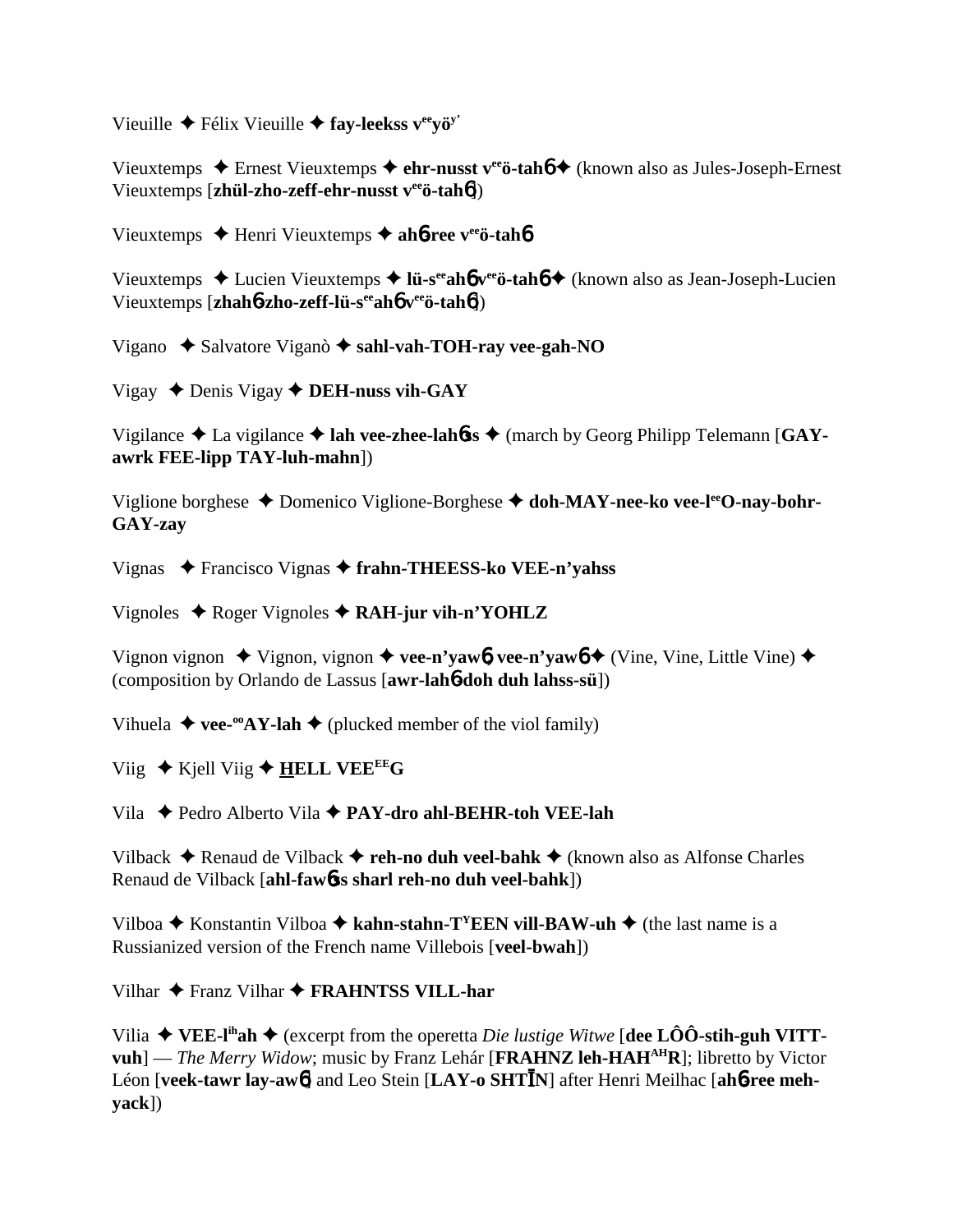Vilia lied  $\blacklozenge$  Vilia-Lied  $\blacklozenge$  **VEE-l<sup>ih</sup>ah-LEET**  $\blacklozenge$  (excerpt from the operetta *Die lustige Witwe* [**dee LÔÔ-stih-guh VITT-vuh**] — *The Merry Widow*; music by Franz Lehár [**FRAHNZ leh-HAHAHR**]; libretto by Victor Léon [**veek-tawr lay-aw**6] and Leo Stein [**LAY-o SHTN**] after Henri Meilhac [**ah**6**-ree meh-yack**])

Vilja (*see* Vilia)

Viljalied (*see* Vilia lied)

Villa **→** Eduardo Villa ◆ ay-th<sup>oo</sup>AR-doh VEE-l'yah

Villa ◆ José Garcia Villa ◆ <sup>h</sup>o-SAY gar-THEE-ah VEE-l'yah

Villa **→** Joseph Villa **→ JO-zuff VILL-luh** 

Villa Luisa Villa **l ooEE-zah VEEL-lah**

Villa Ricardo Villa **ree-KAR-doh VEE-l'yah**

Villa lobos Heitor Villa-Lobos  **ay-TAWR VEEL-luh-LO-bôôsh**

Villageoise  $\triangle$  La villageoise  $\triangle$  **lah vee-lah-zh'wahz**  $\triangle$  (The Village Girl)  $\triangle$  (excerpt from the *Suite en mi mineur* [s<sup>ü</sup>eet ah6 mee mee-nör] — *Suite in e Minor* — by Jean-Philippe Rameau [**zhah**6**-fee-leep rah-mo**])

Villageoise rondeau La villageoise. Rondeau **lah vee-lah-zh'wahz. raw**6**-doh** (The Village Girl. Rondo [RAHN-doh]) ♦ (excerpt from the *Suite en mi mineur* [s<sup>ü</sup>eet ah**6** mee mee**nör**] — *Suite in e Minor* — by Jean-Philippe Rameau [**zhah**6**-fee-leep rah-mo**])

Villalba munoz ◆ Padre Luis Villalba Muñoz ◆ PAH-dray l<sup>oo</sup>EESS vee-l'YAHL-vah MOO**n'yawth**

Villancico  **vee-l'yahn-THEE-ko** (Christmas carol)

Villanella  $\blacklozenge$  O villanella  $\blacklozenge$  **o veel-lah-nell-lah**  $\blacklozenge$  (composition by Hubert Waelrant [**HÜ-behrt WAHL-rahnt**])

Villanelle  $\triangle$  La villanelle  $\triangle$  **lah vee-lah-nell**  $\triangle$  (Rustic Song)  $\triangle$  (poem by Théophile Gautier [**tay-aw-feel go-teeay**] set to music in *Les nuits d'été* [**leh nü ee day-tay**] — *Summer Nights* — by Hector Berlioz [**eck-tawr behr-leeawz**])

Villanelle  $\triangle$  **veel-lah-nell**  $\triangle$  (song by Eva Dell' Acqua [AY-vah dayl AH-k<sup>oo</sup>ah])

Villanelle for horn and orchestra  $\blacklozenge$  **veel-lah-nell (for Horn and Orchestra)**  $\blacklozenge$  (composition by Paul Dukas [**pohl dü-kah**])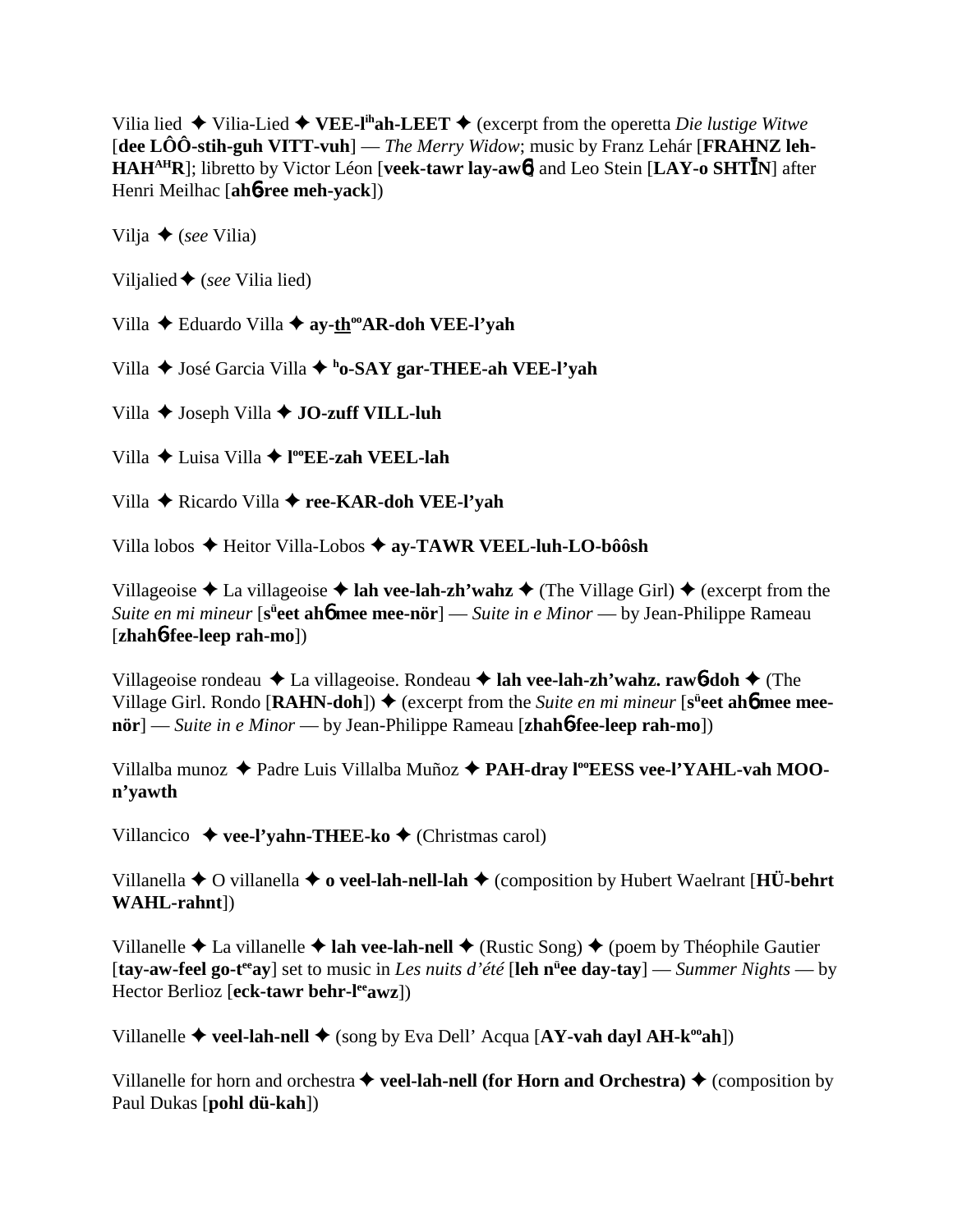Villanis Luigi Alberto Villanis **l ooEE-jee ahl-BAYR-toh veel-LAH-neess**

Villano ◆ vee-l'YAH-no ◆ (composition by Francisco Guerau [frahn-THEESS-ko gay-**RAHOO**])

Villano ricercare  $\triangle$  Villano Ricercare  $\triangle$  vee-l'yah-no ree-thehr-KAH-ray  $\triangle$  (excerpt from the *Fantasia para un Gentilhombre* [**fahn-tah-SEE-ah PAH-rah oon hayn-tee-LAWM-bray**] by Joaquín Rodrigo [**ho-ah-KEEN rohd-REE-go**])

Villano y ricercare **vee-l'yah-no ee ree-thehr-KAH-ray** (excerpt from *Fantasía para un gentilhombre* [**fahn-tah-SEE-ah PAH-rah oon hayn-tee-LAWM-bray**] by Joaquín Rodrigo [**ho-ah-KEEN rohd-REE-go**])

Villar ◆ Rogelio del Villar ◆ ro-HAY-l<sup>ee</sup>o dayl vee-l'YAHR

Villarroel ◆ Verónica Villarroel ◆ vay-RO-nee-kah vee-l'yah-r<sup>o</sup>ELL

Ville rose  $\triangle$  La ville rose  $\triangle$  lah veel rawz  $\triangle$  (The Pink City)  $\triangle$  (composition by Albert Roussel [**ahl-ber rôôss-sell**])

Villebois  $\triangle$  Konstantin Villebois  $\triangle$  kahn-stahn-T<sup>Y</sup>EEN veel-bwah  $\triangle$  (the last name has been Russianized to Vilboa [**vill-BAW-uh**])

Villemann og magnhild  $\blacklozenge$  Villemann og Magnhild  $\blacklozenge$  **VILL-luh-mahn aw MAHNG-nill**  $\blacklozenge$  (a medieval song about Villemann and Magnhild, the Norwegian version of the Greek legend of Orpheus and Euridice)

Villette  $\triangle$  Pierre Villette  $\triangle$  p<sup>ee</sup>ehr veel-lett

Villisech Jacques Villisech **zhack veel-lee-zehsh**

Villoing ◆ Alexander Villoing ◆ uh-l<sup>y</sup>ick-SAHN-d'r vill-LAW<sup>IH</sup>NG

Villoing ◆ Vasili Villoing ◆ vah-SEE-l<sup>y</sup>ee vill-LAW<sup>IH</sup>NG

Villoteau Guillaume-André Villoteau **ghee-yohm-ah**6**-dray vee-law-toh**

Vilse **VILL-suh** (Vilse) (poem by K.A.Tavaststjerna [**(**K. A.**) TAH-vahst-hah-nah**] set to music by Jean Sibelius [**zhah**6 **sih-BAY-lihôôss**])

Vin discaccia la tristezza **→** O vin, discaccia la tristezza ◆ **o VEEN, deess-KAH-chah lah tree-STAYT-tsah**  $\blacklozenge$  (excerpt from the opera *Amleto* [**ahm-LAY-toh**] — *Hamlet* [**HAMM-lutt**]; music by Ambroise Thomas [**ah**6**-br'wahz taw-mah**]; libretto by Jules Barbier [**zhül bar-beeay**] and Michel Carré [**mee-shell kar-ray**] after William Shakespeare [**WILL-lihumm SHAYKspih<sup>uh</sup>r**])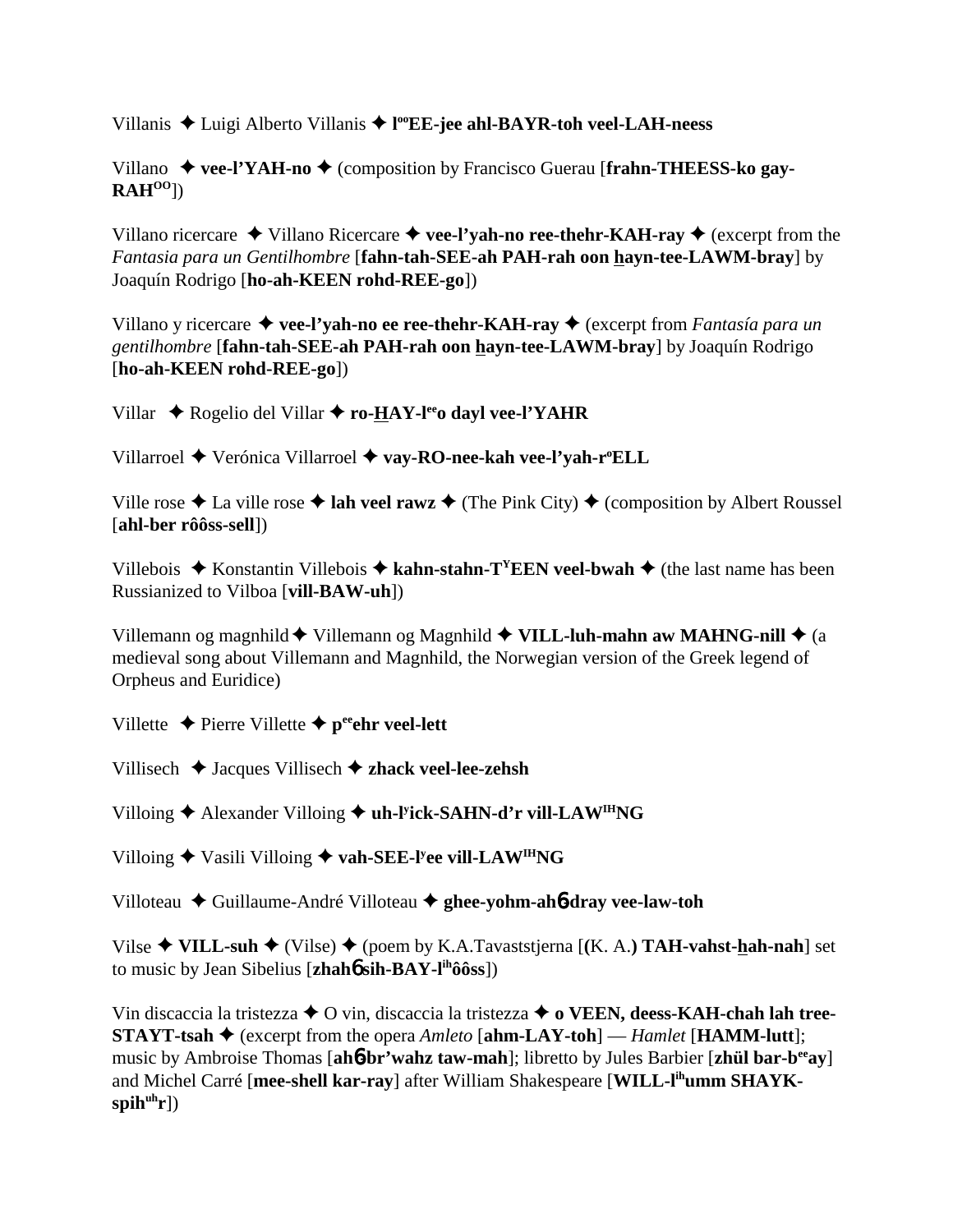Vin en vigne  $\triangle$  O vin en vigne  $\triangle$  o veho a hove  $\mathbf{v}^{\mathbf{y}} \triangleq$  (O Wine on the Vine)  $\triangleq$  (composition by Orlando de Lassus [awr-lah**6-doh duh lahss-sü**])

Vina  $\triangle$  Facundo de la Viña  $\triangle$  fah-KOON-doh day lah VEE-n'yah  $\triangle$  (known also as Facundo de la Viña Manteola [fah-KOON-doh day lah VEE-n'yah mahn-tay-O-lah])

Vina manteola ← Facundo de la Viña Manteola ← fah-KOON-doh day lah VEE-n'yah mahn $tav-O-lah$  (known also as Facundo de la Viña)

Vinas ◆ José Viñas ◆ ho-SAY VEE-n'yahss

Vinay ◆ Ramón Vinay ◆ rah-MOHN vee-nah<sup>ee</sup>

Vincent  $\triangle$  Alexandre-Joseph Hydulphe Vincent  $\triangle$  ah-leck-sahb-dr'-zho-zeff ee-dülf vehb-sahb

Vincent  $\triangle$  Heinrich Joseph Vincent  $\triangle$  HIN-rihh YOH<sup>OH</sup>-zeff FINN-tsennt

Vinci ♦ Leonardo Vinci ♦ lay-o-NAR-doh VEEN-chee

Vinci ← Pietro Vinci ←  $p^{ee}AY$ -tro VEEN-chee

Vinco  $\blacklozenge$  Ivo Vinco  $\blacklozenge$  EE-vo VEEN-ko

Vincze  $\triangle$  Imre Vincze  $\triangle$  IMM-reh VINN-tseh

Vindexs epithalamium  $\triangle$  Vindex's Epithalamium  $\triangle$  WEEN-deckss yeh-pih-tah-LAH-mih**umm**  $\triangle$  (excerpt from the opera *Néron* [nay-rawb] — *Nero*, with music by Anton Rubinstein [ahn-TAWN rôô-binn-SHTAYN] and libretto by Jules Barbier [zhül bar-b<sup>ee</sup>ay])  $\blacklozenge$  (only the excerpt has survived on the Russian recital stage — hence, the Russian pronunciation)

Vine a este mundo con ojos y me voy sin ellos  $\triangle$  VEE-nay ah AYSS-tay MOON-doh kohn Ohohss ee may VOY seen AY-l'yohss  $\triangle$  (I came into this world with eyes, and depart without them)  $\blacklozenge$  (excerpt from the *Concerto pour violoncelle et orchestre N° 2* [**kaw6-sehr-toh poor**  ${\bf v}^{\rm ee}$ aw-lawb-sell av awr-kess-tr' N° 2] — Concerto for violoncello and orchestra No. 2 — by Cristóbal Halffter [kreess-TOH-vahl ahlf-TEHR])

Vinea mea electa  $\triangleleft$  VEE-neh-uh MAY-ah ay-LAYK-tah  $\triangleleft$  (motet [mo-TETT] by Francis Poulenc [frah6-seess pôô-lah6k])

Vineam meam non custodivi  $\triangleq$  VEE-neh-umm MEH-umm nohn kooss-toh-DEE-vih  $\triangleq$ (motet [mo-TETT] by Giovanni da Palestrina [jo-VAHN-nee dah pah-lay-STREE-nah])

Vines  $\triangle$  Ricardo Viñes  $\triangle$  ree-KAR-doh VEE-n'yayss

Vineta  $\blacklozenge$  vee-NAY-tah  $\blacklozenge$  (poem by Wilhelm Müller [VILL-hellm MÜL-lur] set to music by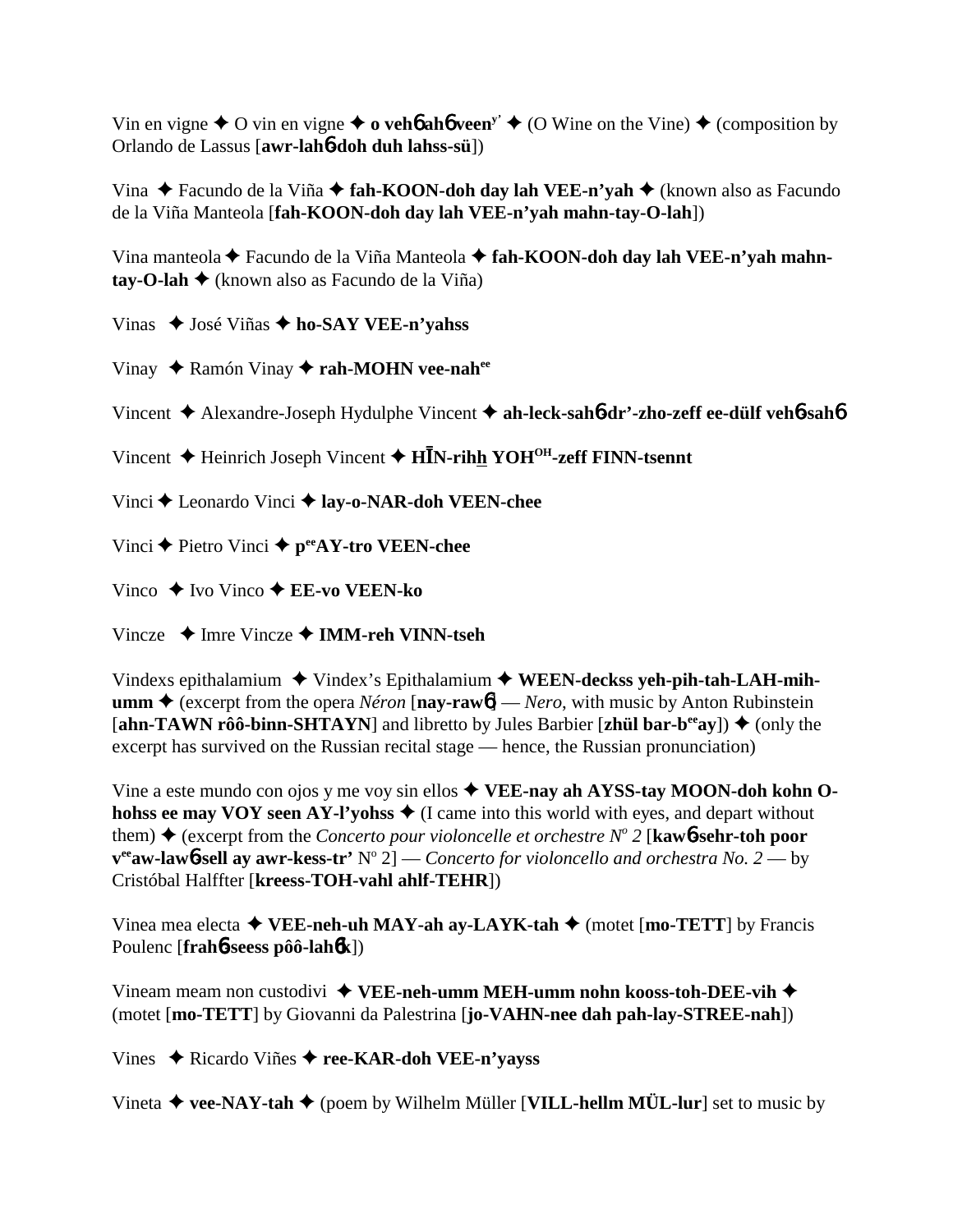Johannes Brahms [vo-HAHN-nuss {BRAHMZ} BRAH<sup>AH</sup>MSS])

Viniendo de chilecito  $\blacklozenge$  Viniendo de Chilecito  $\blacklozenge$  vee-n<sup>ee</sup>AYN-doh day chee-lay-SEE-toh  $\blacklozenge$ (traditional Argentinian poem set to music by Carlos Guastavino [KAR-lawss g<sup>oo</sup>ahss-tah-VEE- $\mathbf{no}$ ])

Vining  $\triangle$  David Vining  $\triangle$  DAY-vudd V $\overline{I}$ -nihng

Vinko zganec ◆ Vinko-Žganec ◆ VEEN-kaw-zh'GAH-nettss

Vinogradsky  $\triangle$  Alexander Vinogradsky  $\triangle$  uh-l<sup>y</sup>ick-SAHN-d'r vih-nah-GRAHD-skee

Vinzing  $\blacklozenge$  Ute Vinzing  $\blacklozenge$  OO-tuh FINN-tsihng

Viol  $\blacklozenge$  V**I**-ull  $\blacklozenge$  (American pronunciation)

Viola → Francesco dalla Viola → frahn-CHAY-sko DAHL-lah v<sup>ec</sup>O-lah

Viola  $\blacklozenge$  P. Anselm Viola  $\blacklozenge$  (P.) ahn-SELLM v<sup>ee</sup>O-lah

Viola da braccio  $\rightarrow$  v<sup>ee</sup>O-lah dah BRAH-cho  $\rightarrow$  (a 16th- and 17th-century term for a bowed string instrument played on the arm)

Viola da gamba  $\blacklozenge$  v<sup>ee</sup>O-lah dah GAHM-bah  $\blacklozenge$  (a 16th- and 17th-century term for a bowed string instrument played on or betwen the knees)

Viola damore  $\rightarrow$  viola d'amore  $\rightarrow$  v<sup>ee</sup>O-lah dah-MO-ray

Viola dbraccio  $\blacklozenge$  Viola d'braccio  $\blacklozenge$  vee-o-lah dah BRAH-cho  $\blacklozenge$  (a 16th- and 17th-century term for a bowed string instrument played on the arm)

Viola quebrada  $\blacklozenge$  v<sup>ee</sup>O-lah kay-BRAH-duh  $\blacklozenge$  (Broken guitar)  $\blacklozenge$  (song by Heitor Villa-Lobos  $[ay-TAWR VEEL-luh-LO-bôôsh])$ 

Violanta  $\blacklozenge$  v<sup>ee</sup> o-LAHN-tah  $\blacklozenge$  (an opera, with music by Erich Wolfgang Korngold [{EH-rick WÔÔLF-gang KAWRN-gohld} AY-rihh VAWLF-gahng KAWRN-gawlt] and libretto by Hans Müller [HAHNSS MÜL-lur])

Viole  $\triangle$  Rudolf Viole  $\triangle$  ROO-dawlf f<sup>re</sup>O-luh

Viole damore  $\rightarrow$  Viole d'amore  $\rightarrow$  v<sup>ee</sup> awl dah-mawr

Violetta  $\blacklozenge$  v<sup>ee</sup> o-LAYT-tah  $\blacklozenge$  character in the opera *La traviata* [lah trah-v<sup>ee</sup>AH-tah] — *The* Worldly Woman; music by Giuseppe Verdi [joo-ZAYP-pay VAYR-dee]; libretto by Francesco Maria Piave [frahn-CHAY-sko mah-REE-ah perAH-vay] after Alexandre Dumas [ah-leck-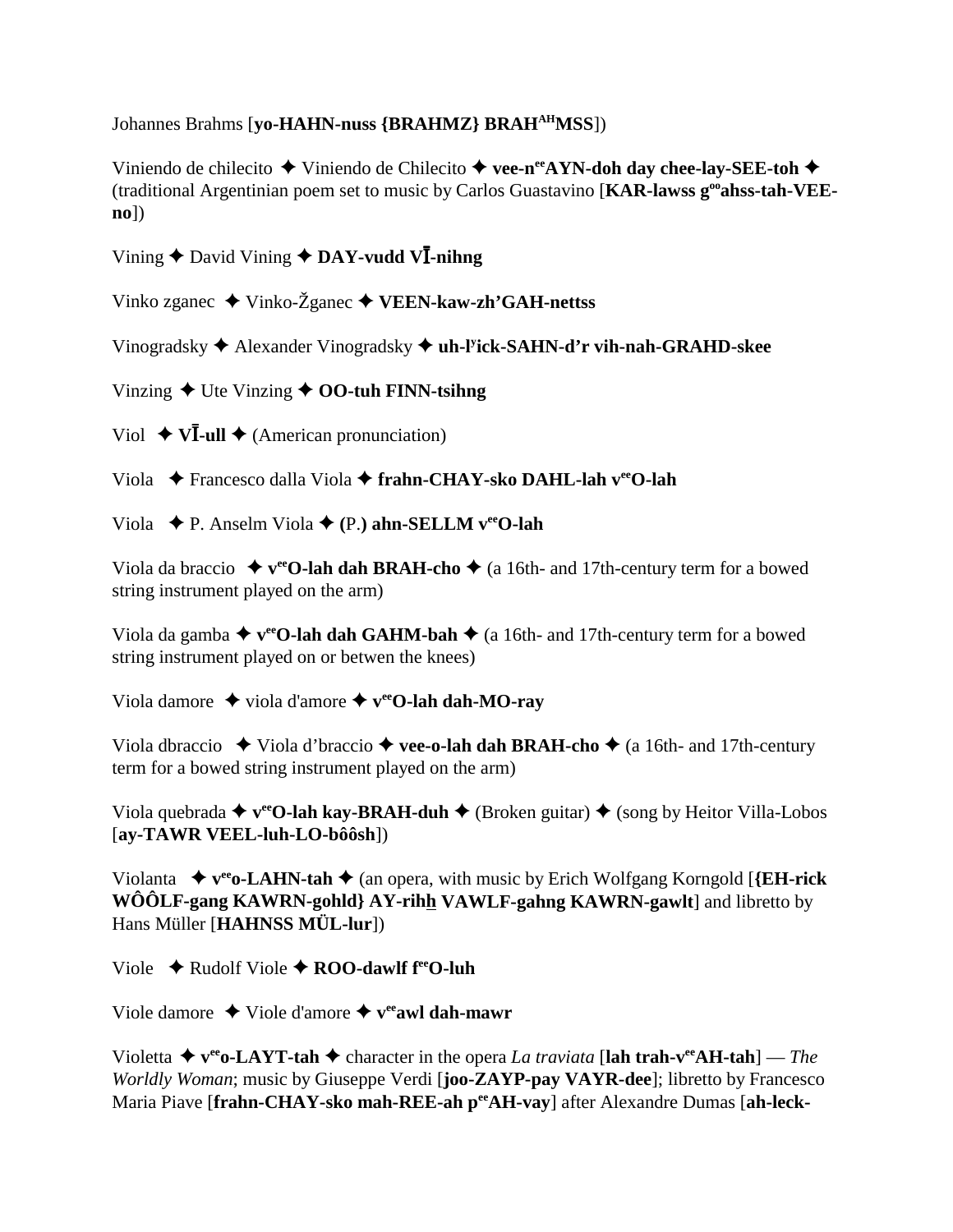### **sah**6**-dr' dü-mah**])

Violetta voi signor prendi queste limmagine Ah, Violetta! / Voi? Signor? / Prendi, quest'è l'immagine ◆ ah, v<sup>ee</sup>o-LAYT-tah! / vo<sup>ee</sup>? see-n'YOHR? / PRAYN-dee k<sup>oo</sup>AY-stay leem-**MAH-jee-nay**  $\blacklozenge$  (excerpt from the opera *La traviata* [lah trah-v<sup>ee</sup>AH-tah] — *The Worldly Woman*; music by Giuseppe Verdi [**joo-ZAYP-pay VAYR-dee**]; libretto by Francesco Maria Piave [frahn-CHAY-sko mah-REE-ah peeAH-vay] after Alexandre Dumas [ah-leck-sah6-dr' **dü-mah**])

Violette Wesley la Violette **WESS-lee lah veeo-LETT**

Violinkonzert a moll ◆ Violinkonzert a-moll ◆ f<sup>ee</sup>o-LEEN-kawn-tsehrt ah-MAWL ◆ (Violin Concerto in *a* Minor)  $\triangle$  (composition by Johann Sebastian Bach [**YO-hahn** {suh-BASS-t<sup>ih</sup>unn **BAHK} zay-BAH-stihahn BAHK**])

Violinkonzert e dur ◆ Violinkonzert E-dur ◆ f<sup>ee</sup>o-LEEN-kawn-tsehrt ay- DOOR ◆ (Violin Concerto in E Major) ♦ (composition by Johann Sebastian Bach [**YO-hahn** {suh-BASS-t<sup>ih</sup>unn **BAHK} zay-BAH-stihahn BAHK**])

Violinkonzert nr two  $\blacklozenge$  Violinkonzert Nr. 2  $\blacklozenge$  f<sup>ee</sup>o-LEEN-kawn-tsehrt Nr. 2  $\blacklozenge$  (Violin Concerto No. 2)  $\blacklozenge$  (composition by Wolfgang Amadeus Mozart [**VAWLF-gahng ah-mah-DAY-ôôss MO-tsart**])

Violon  $\blacklozenge$  **v<sup>ee</sup>aw-law** $\blacklozenge$  (violin)

Violon baroque  $\triangleleft$  v<sup>ee</sup>aw-law<sub>6</sub> bah-rawk  $\triangleleft$  (baroque violin)

Violon per eco in lontano  $\blacklozenge$  Violon "per eco in lontano"  $\blacklozenge$  v<sup>ee</sup>aw-law<sub>6</sub> payr AY-ko een lohn-**TAH-no**  $\triangle$  (violin for echo in the distance)

Violon principale  $\blacklozenge$  Violon "Principale"  $\blacklozenge$  **v<sup>ee</sup>aw-law<sub>6</sub>** preh**6**-see-pahl  $\blacklozenge$  (principal violin)

Violoncelle  $\blacklozenge$  **v<sup>ee</sup>aw-law**6**-sell**  $\blacklozenge$  (cello) (French spelling and pronunciation)

Violoncellokonzert **→ f<sup>ee</sup>o-lawn-TSELL-lo-kawn-tsehrt →** (cello concerto)

Violons du roy  $\triangle$  Les Violons du Roy  $\triangle$  leh v<sup>ee</sup>aw-lawb dü r'wah  $\triangle$  (The King's Violins)

Viotta **→** Henri Viotta → **HENN-ree v<sup>ih</sup>OHT-tah** → (known also as Henricus Anastasius [**henn-REE-küss ah-nahss-TAH-zihüss**] Viotta)

Viotta **→** Johannes Josephus Viotta → yo-HAHN-nuss yo-ZEH-füss v<sup>ih</sup>OHT-tah

Viotti Giovanni Battista Viotti **jo-VAHN-nee baht-TEE-stah veeOHT-tee**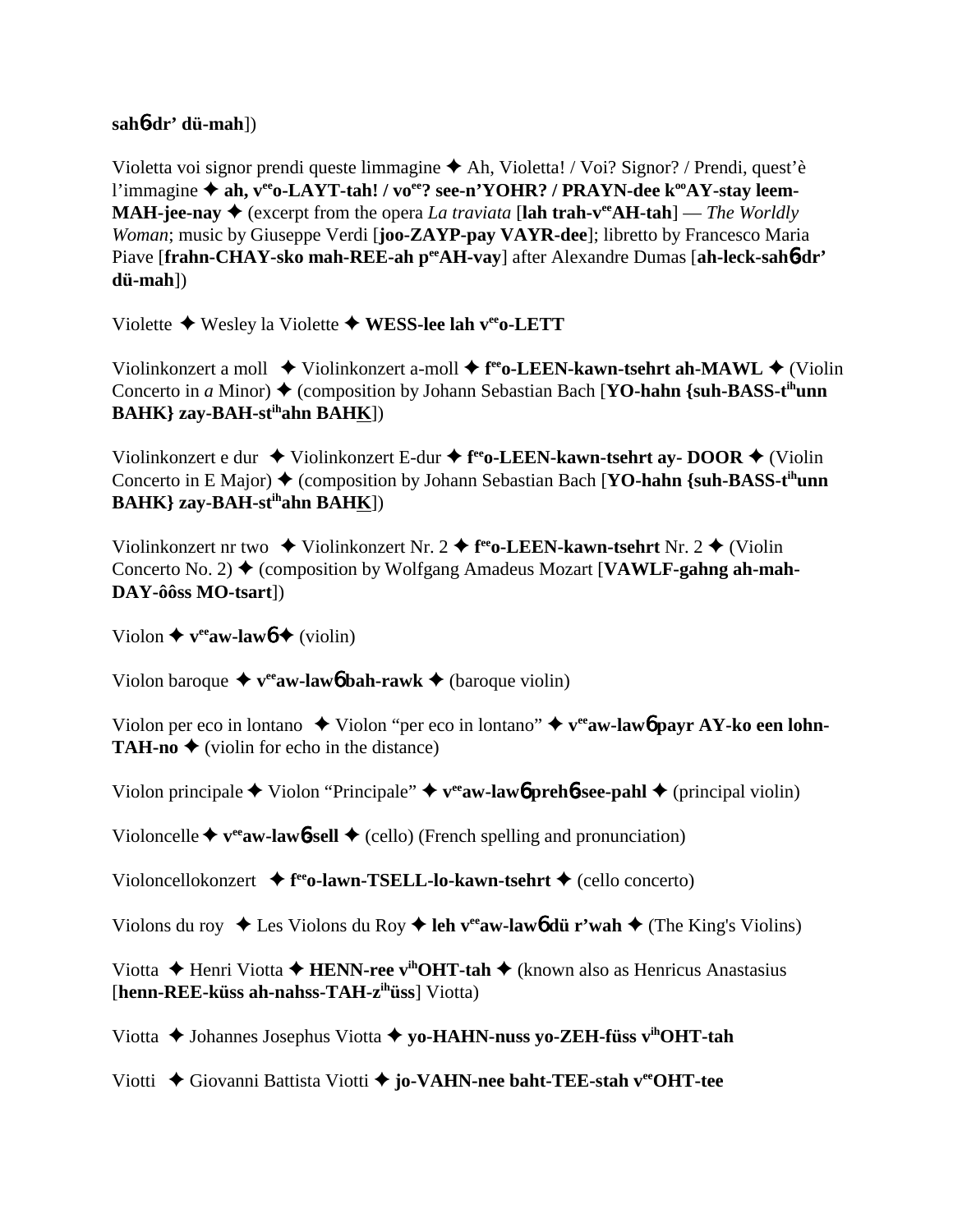# Virdung **→** Sebastian Virdung → zay-BAH-st<sup>ih</sup>ahn FIHR-tôông

Virent prata hiemata **◆ VIH-raynt PRAH-tuh h<sup>ih</sup>eh-MAH-tuh ◆** (Bleak fields grow green) ◆ (excerpt from the 13th-century manuscript *Carmina Burana* [**kar-MEE-nah boo-RAH-nah**])

Virga jesse Virga Jesse **VEER-guh EEAYSS-say** (motet [**mo-TETT**] by Anton Bruckner [**AHN-tohohn BRÔÔK-nur**])

Virgam virtutis tuae  $\triangle$  **VEER-gumm veer-TOO-tiss TOO-ay**  $\triangle$  (section of the *Dixit Dominus* [**DEEK-sitt DAW-mih-nôôss**] set to music by George Frideric Handel [**JAW-urj FRIH-duhrick HANN-d'l**])

Virginie les larm aux yeux  $\blacklozenge$  Virginie, les larm' aux yeux  $\blacklozenge$  veer-zhee-nee, leh larm o yö $\blacklozenge$ (Virginia, With Tears in My Eyes) (song by Joseph Canteloube [**zho-zeff kah**6**-t'lôôb**])

Virgo prudentissima  $\triangle$  O virgo prudentissima  $\triangle$  o VEER-go proo-dayn-TEESS-sih-muh  $\triangle$ (O most wise Virgin) ♦ (six-voice song from Medieval France by Josquin Despréz [zhawss-keh**6**] **day-pray**])

Virgo splendens  $\triangle$  O Virgo splendens  $\triangle$  o **VEER-go SPLAYN-dennz**  $\triangle$  (excerpt from the *Llibre vermell of Montserrat* [**l'YEE-vray vehr-MELL (of) mawnt-sayr-RAHT**] — pilgrim songs and dances associated with the Shrine to the Virgin at Montserrat [**mahnt-sehr-RAHT**])

Virgo virginum  $\triangle$  O virgo virginum  $\triangle$  **o VEER-go VEER-jih-nôôm**  $\triangle$  (O Virgin of Virgins) (six-voice song from Medieval France by Josquin Despréz [**zhawss-keh**6 **day-pray**]) (anonymous antiphon [**ANN-tuh-funn**] from Medieval Cyprus)

Virgo virginum ◆ VEER-go VEER-jih-nôôm ◆ (section of *Stabat Mater* [STAH-baht MAH**tehr** set to music by Franz Joseph Haydn [**FRAHNTSS YOH<sup>OH</sup>-zeff HI-d'n**])

Virizlay  $\blacklozenge$  Mihály Virizlay  $\blacklozenge$  {mih-HAH-lee v'RIZZ-lay} MIH-hah<sup>ah</sup>-yee VIH-rizz-l**i** 

Virtute numinis  $\triangle$  veer-TOO-teh NÔÔ-mih-niss  $\triangle$  (the Agnus Dei [AH-n'yôôss DAY<sup>EE</sup>] section from the Latin mass by an anonymous 13th- or 14th-century composer)

Virumbrales ◆ Luis Lozano Virumbrales ◆ l<sup>oo</sup>EESS lo-THAH-no vee-room-VRAH-laysss

Viscarra monje Humberto Viscarra Monje **oom-VEHR-toh veess-KAR-rah MAWN-hay**

Visconti Alessandra Visconti **a-luss-SANN-druh viss-KAHN-tee**

Visconti ◆ Count Luchino Visconti ◆ (Count) loo-KEE-no vee-SKOHN-tee ◆ (known also as Count Luchino Visconti di Modrone [**dee mo-DRO-nay**])

Visee Robert de Visée **ro-behr duh vee-zay**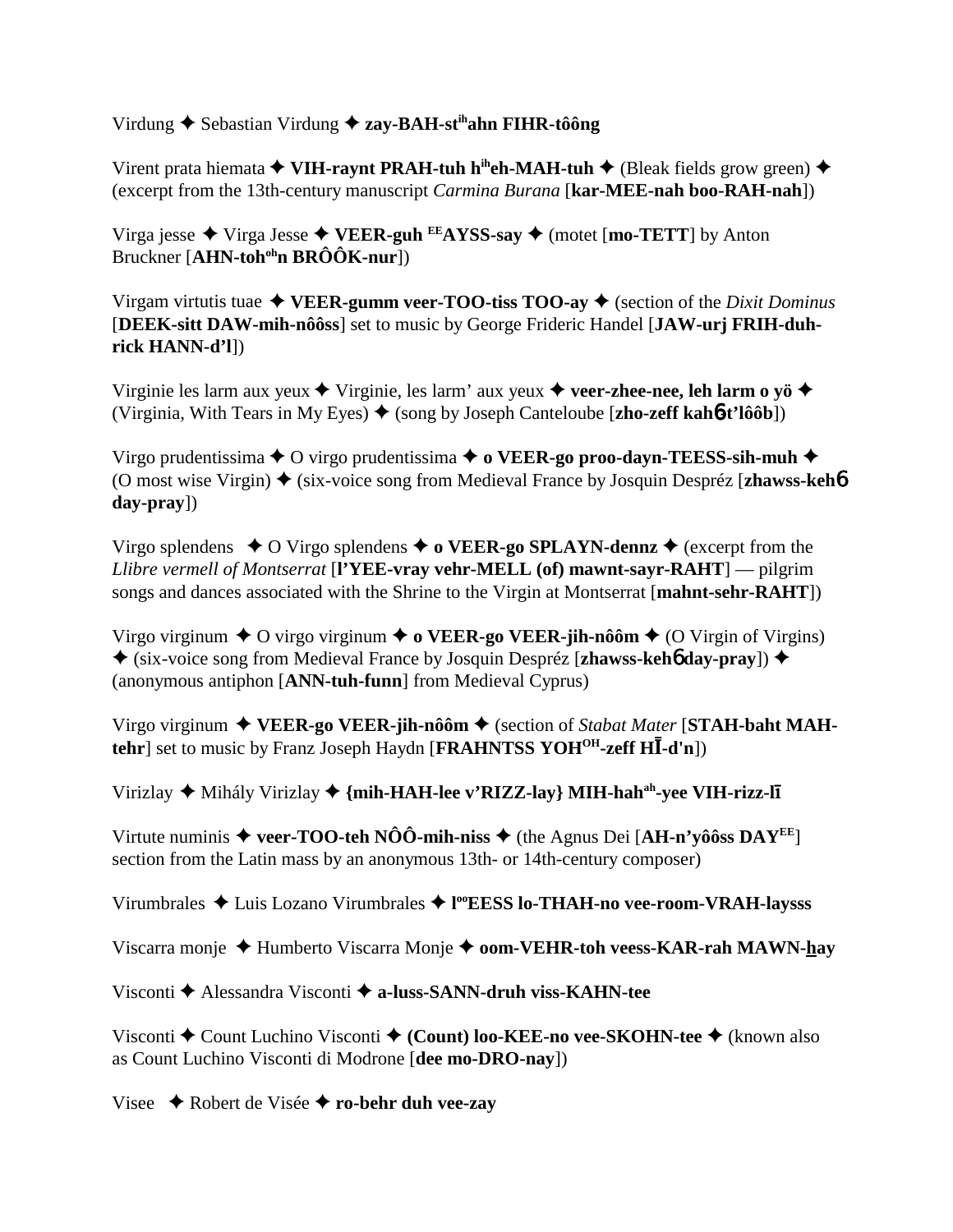Visetti **→** Alberto Antonio Visetti ◆ ahl-BAYR-toh ahn-TAW-n<sup>ee</sup>o vee-ZAYT-tee

Vishnevskaya ◆ Galina Vishnevskaya ◆ gah-L<sup>Y</sup>EE-nuh vihsh-N<sup>Y</sup>EFF-skuh-yuh ◆ (known also as Galina Pavlovna [**PAHF-luff-nuh**] Vishnevskaya)

Visions fugitives  $\blacklozenge$  vee-z<sup>ee</sup>aw**6** fü-zhee-teev  $\blacklozenge$  (composition by Serge Prokofiev [sehr-GAY **prah-KAW-fiheff**])

Visita quaesumus domine ◆ Visita, quaesumus Domine ◆ VEE-zih-tah, k<sup>oo</sup>ay-ZOO-môôss **DAW-mih-neh**  $\blacklozenge$  (motet [**mo-TETT**] by William Byrd [**WILL-l<sup>ih</sup>umm BURD**])

Viski János Viski **YAHAH-nawsh VIHSH-kee**

Visnapuu Henrik Visnapuu **HENN-rick VISS-nah-poooo**

Vissi darte  $\blacklozenge$  Vissi d'arte  $\blacklozenge$  **VEESS-see DAR-tay**  $\blacklozenge$  (excerpt from the opera *Tosca* [**TOHskah**]; music by Giacomo Puccini [**jah-ko-mo poo-CHEE-nee**]; libretto by Luigi Illica [**l ooEE-jee eel-LEE-kah**] and Giuseppe Giacosa [**joo-ZAYP-pay jah-KO-zah**] after Henri Murger [**ah**6**-ree mür-zhay**])

Vita de la mia vita  $\blacklozenge$  **VEE-tah day lah MEE-ah VEE-tah**  $\blacklozenge$  (madrigal [**MADD-rih-gull**] by William Hawley [**WILL-lihumm HAW-lee**])

Vitali Filippo Vitali **fee-LEEP-po vee-TAH-lee**

Vitali Giovanni Battista Vitali **jo-VAHN-nee baht-TEE-stah vee-TAH-lee**

Vitalini Alberico Vitalini **ahl-bay-REE-ko vee-tah-LEE-nee**

Vitalis  $\triangle$  George Vitalis  $\triangle$  **JAW-urj vī-TA-liss**  $\triangle$  (a Greek-American who modified his original name of Georges [**YOHR-guss**] or Georgios [**YOHR-ghihuss** or **YEHAWR-hihuss**] to the American equivalent)

Vitam ◆ Et Vitam ◆ ett VEE-tahm ◆ (section of the *Messa Solenne* [MAYSS-sah so-**LAYN-nay**] — *Solemn Mass* — set to music by Giovanni Baptista Pergolesi [**jo-VAHN-nee bahp-TEE-stah payr-go-LAY-zee**])

Vite perdite  $\blacklozenge$  **VEE-teh PAYR-dih-tay**  $\blacklozenge$  (Once I lived according to the law of depravity)  $\blacklozenge$ (excerpt from the 13th-century manuscript *Carmina Burana* [**kar-MEE-nah boo-RAH-nah**])

Vitellia ◆ vee-TAYL-l<sup>ee</sup>ah ◆ (character in the opera *La clemenza di Tito* [lah klay-MAYN**tsah dee TEE-toh**] — *The Clemency of Titus*; music by Wolfgang Amadeus Mozart [**VAWLFgahng ah-mah-DAY-ôôss MO-tsart**]; libretto by Caterino Mazzolà [**kah-tay-REE-no mahttso-LAH**] after Metastasio [may-tah-STAH-z<sup>ee</sup>o])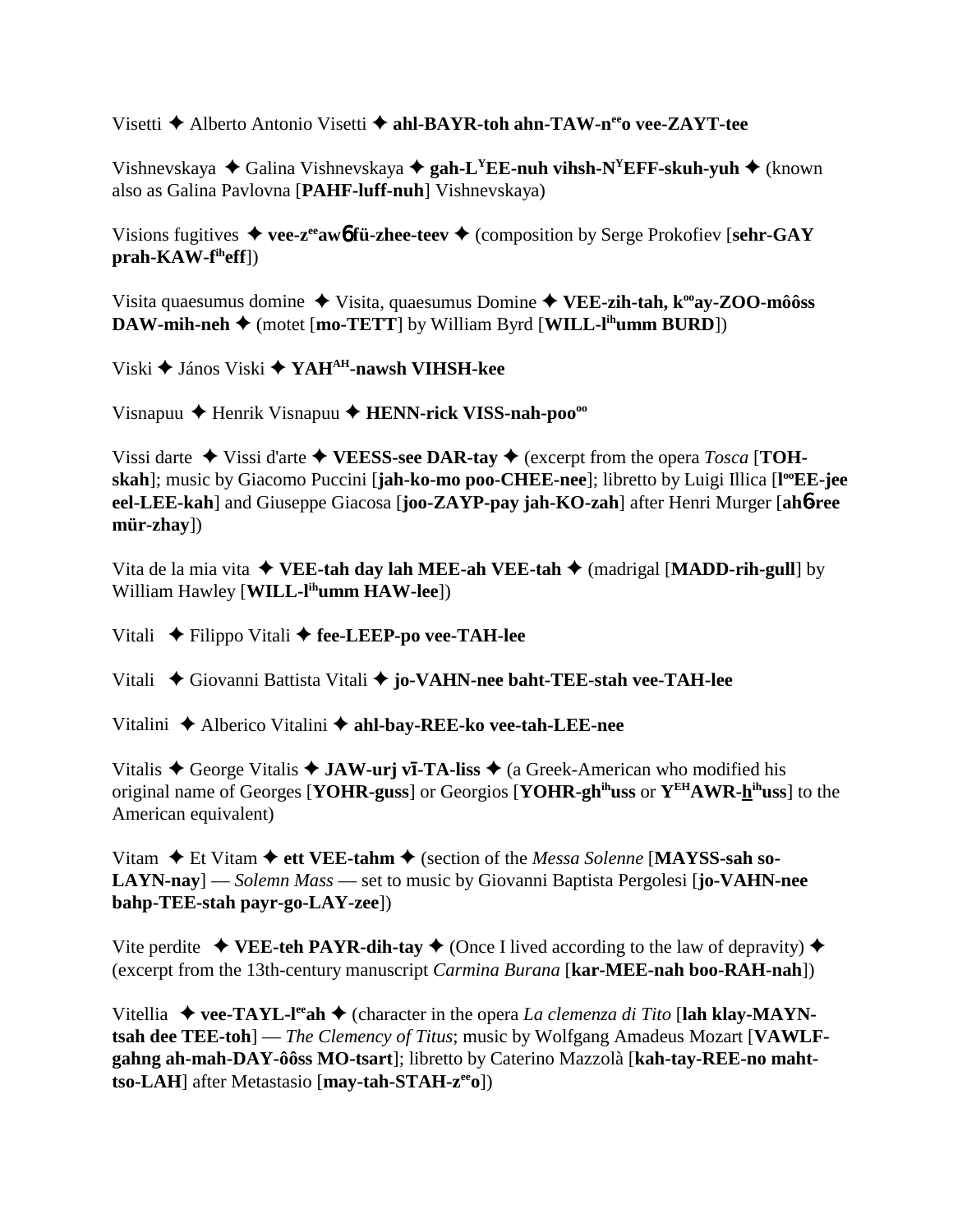Vito **→** El Vito **→ ell VEE-toh →** (song by Fernando J. Obradors [**fehr-NAHN-doh (J.)** o-**VRAH-thawrss**])

Vito Gioconda de Vito **jo-KOHN-dah day VEE-toh**

Vitolins ◆ Jēkab Vītoliņš ◆ YEH<sup>EH</sup>-kahb VEE-toh-lih**ósh** ◆ (in Latvia, this Latvian National would be known as Jēkabs Vītoliņš [YEH<sup>EH</sup>-kahbss VEE-toh-lih6sh])

Vitols  $\triangle$  Jāzeps Vitols  $\triangle$  YAH<sup>AH</sup>-zeppss VIH-t<sup>ôô</sup>ohlss  $\triangle$  (in Latvia, this Latvian National would be known as Jāzeps Vītols [**YAH<sup>AH</sup>-zeppss VEE-t<sup>ôo</sup>ohlss**])

Vitre Jacques Colebault de Vitré **zhack kaw-luh-bo duh vee-tray** (known also as Jachet di Mantua [**zhah-keh dee mah**6**-tü ah**])

Vitry Philippe de Vitry **fee-leep duh vee-tree** (known also as Philippus de Vitriaco [**fih-LEE-pôôss day vee-trih-AH-ko**])

Vitsippan  $\blacklozenge$  **VITT-seep-pahn**  $\blacklozenge$  (The White Anemone)  $\blacklozenge$  (poem by F. M. Franzén [(F. M.) **FRAHN-see<sup>uh</sup>n**] set to music by Jean Sibelius [**zhah6** sih-BAY-l<sup>ih</sup>ôôss])

Vittadini Franco Vittadini **FRAHN-ko veet-tah-DEE-nee**

Vittorelli Jacopo Vittorelli **YAH-ko-po veet-toh-RAYL-lee**

Vittori Loreto Vittori **lo-RAY-toh veet-TOH-ree**

Vittoria ◆ Tommaso Luigi da Vittoria ◆ tohm-MAH-zo l<sup>oo</sup>EE-jee dah veet-TOH-r<sup>ee</sup>ah ◆ (known also as Tomás Luis de Victoria [toh-MAHSS l<sup>oo</sup>EESS day veek-TOH-r<sup>ee</sup>ah])

Vittoria vittoria ◆ Vittoria, vittoria! ◆ veet-TOH-r<sup>ee</sup>ah, veet-TOH-r<sup>ee</sup>ah! ◆ (Victory, victory!) song by Giacomo Carissimi [**JAH-ko-mo kah-REESS-see-mee**])

Vittoria vittoria  $\blacklozenge$  Vittoria! Vittoria!  $\blacklozenge$  **veet-TOH-r<sup>ee</sup>ah! veet-TOH-r<sup>ee</sup>ah!**  $\blacklozenge$  (excerpt from the opera *Tosca* [**TOH-skah**]; music by Giacomo Puccini [**JAH-ko-mo poo-CHEE-nee**]; libretto by Luigi Illica [**l ooEE-jee eel-LEE-kah**] and Giuseppe Giacosa [**joo-ZAYP-pay jah-KO-zah**] after Henri Murger [**ah**6**-ree mür-zhay**])

Viu Vicente Salas Viú **vee-SAYN-tay SAH-lahss veeOO**

Viva fiamma del seno ◆ VEE-vah f<sup>ee</sup>AH-mah dayl SAY-no ◆ (madrigal [MADD-rih-gull] by Johann Grabbe [**YO-hahn GRAHB-buh**])

Viva il vino  $\blacklozenge$  **VEE-vah eel VEE-no**  $\blacklozenge$  (excerpt from the opera *Cavalleria rusticana* [**kahvahl-lay-REE-ah roo-stee-KAH-nah**] — *Rustic Chivalry*; music by Pietro Mascagni [**peeAY-tro** mah-SKAH-n'yee]; libretto by Guido Menasci [g<sup>oo</sup>EE-doh may-NAH-shee] and Giovanni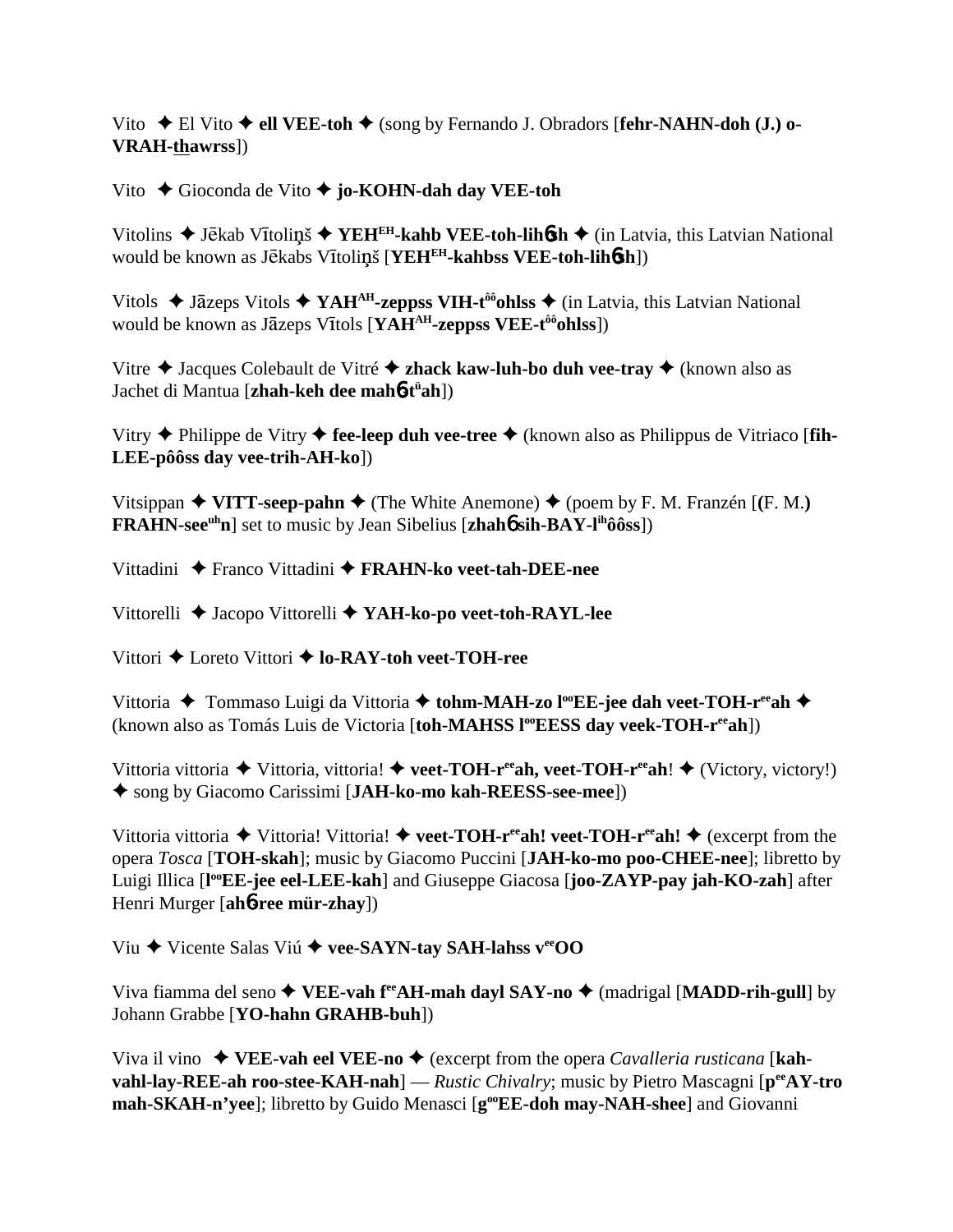Targioni-Tozzetti [**jo-VAHN-nee tar-JO-nee-toht-TSAYT-tee**] after Giovanni Verga [**jo-VAHN-nee VAYR-gah**])

Viva il vino spumeggiante  $\blacklozenge$  **VEE-vah eel VEE-no spoo-mayd-JAHN-tay**  $\blacklozenge$  (excerpt from the opera *Cavalleria rusticana* [**kah-vahl-lay-REE-ah roo-stee-KAH-nah**] — *Rustic Chivalry*; music by Pietro Mascagni [ $p^{ee}AY$ -tro mah-SKAH-n'yee]; libretto by Guido Menasci [ $g^{oo}EE$ **doh may-NAH-shee**] and Giovanni Targioni-Tozzetti [**jo-VAHN-nee tar-JO-nee-toht-TSAYtee**] after Giovanni Verga [**jo-VAHN-nee VAYR-gah**])

Viva la mancha ◆ Viva la Mancha! ◆ VEE-vah lah MAHN-chah! ◆ (song by José Maria Artes [**ho-SAY mah-REE-ah AR-tayss**])

Viva orduena  $\blacklozenge$  Viva Ordueña  $\blacklozenge$  **VEE-vah awr-d<sup>oo</sup>AY-n'yah**  $\blacklozenge$  (a medieval dance song of the Jews who were expelled from Spain in 1492 and who settled in Morocco)

Viva tutte and dolci momenti  $\blacklozenge$  Viva tutte & dolci momenti  $\blacklozenge$  VEE-vah TOOT-tay (and) **DOHL-chee mo-MAYN-tee ♦** (composition by Antonio Sacchini [ahn-TAW-n<sup>ee</sup>o sahk-KEE**nee**] and William Shield [**WILL-lihumm SHEELD**])

Vivace alla zingarese Vivace alla Zingarese **vee-VAH-chay AHL-lah dzeen-gah-RAYzay**

Vivace e fantastico **vee-VAH-chay ay fahn-tah-STEE-ko**

Vivace non troppo **vee-VAH-chay nohn TROHP-po**

Vivaci ma ritmico **vee-VAH-chee mah REET-mee-ko**

Vivacissimamente **vee-vah-cheess-see-mah-MAYN-tay**

Vivaldi Antonio Vivaldi **ahn-TAW-neeo vee-VAHL-dee** (known also as Antonio Lucio [**LOO-cho**] Vivaldi)

Vivave ma non troppo **→** Vivave, ma non troppo ◆ vee-VAH-vay, mah nohn TROHP-po

Vivell Cölestin Vivell **KÖ-luh-stinn VEE-vull**

Vives Amadeo Vives **ah-mah-THAY-o VEE-vayss**

Vives Rafael Benedito y Vives **rah-fah-ELL bay-nay-THEE-toh ee VEE-vayss**

Vivi ingrato a lei daccanto  $\blacklozenge$  Vivi, ingrato, a lei d'accanto  $\blacklozenge$  **VEE-vee, een-GRAH-toh, a LAY<sup>EE</sup>** dahk-KAHN-toh  $\blacklozenge$  (aria from the opera *Roberto Devereux* [raw-behr-toh deh-v'rö]; music by Gaetano Donizetti [**gahay-TAH-no doh-nee-TSAYT-tee**]; libretto by Salvadore Cammarano [**sahl-vah-DOH-ray kahm-mah-RAH-no**] after François Ancelot [**frah**6**-swah ah**6**-**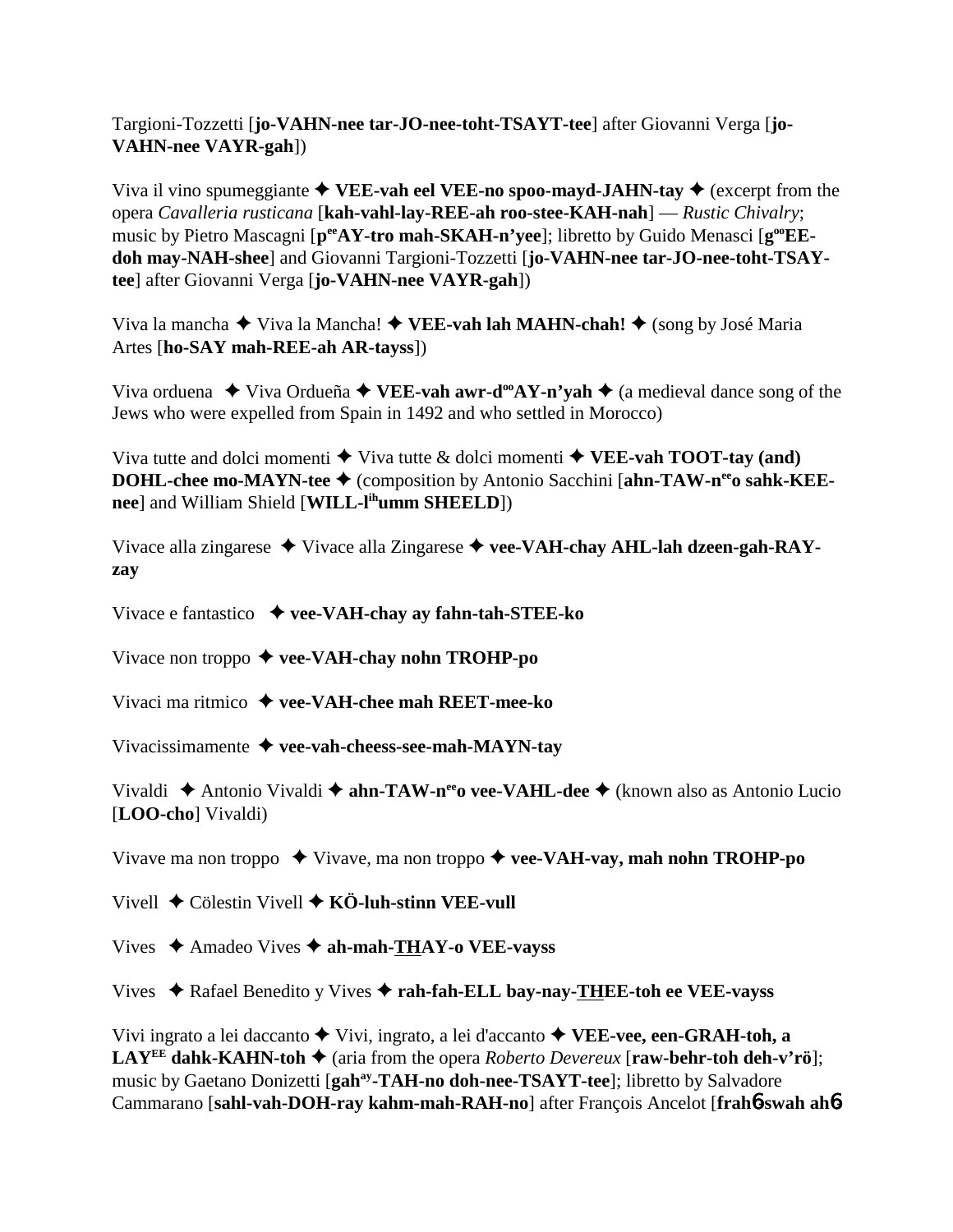**s'lo**])

Vivier Albert-Joseph Vivier **ahl-behr-zho-zeff vee-veeay**

Vivier Claude Vivier **klohd vee-veeay**

Vivier Eugène Vivier **ö-zhenn vee-veeay** (known also as Eugène-Léon [**ö-zhenn-layaw**6] Vivier)

Vivo **VEE-vo**

 $Vix \triangleleft$  Geneviève Vix  $\triangleleft$  zheh-nuh-v<sup>ee</sup> evv vee

Vlad ◆ Roman Vlad **◆ raw-MAHN VLAHD** 

Vladigerov Alexander Vladigerov **ah-leck-SAHN-der vlah-dih-GHEH-rawf**

Vladigerov Pantcho Vladigerov **PAHN-cho vlah-dih-GHEH-rawf**

Vladimirs recitative and cavatina  $\blacklozenge$  Vladimir's Recitative and Cavatina  $\blacklozenge$  **vlah-D<sup>Y</sup>EE-mihrz reh-suh-tuh-TEEV (and) ka-vuh-TEE-nuh**  $\blacklozenge$  (excerpt from the opera *Prince Igor* [(**Prince**) **EE-gur**]; music by Alexander Borodin [**uh-ly ick-SAHN-d'r buh-rah-DYEEN**] and libretto by Borodin after Vladimir Stasov [**vlah-DYEE-mihr STAH-suff**])

Vlasov  $\blacklozenge$  Vladimir Vlasov  $\blacklozenge$  **vlah-D<sup>Y</sup>EE-mihr VLAH-suff**  $\blacklozenge$  (known also as Vladimir Alexandrovich [**uh-ly ick-SAHN-druh-vihch**] Vlasov)

Vlatkovic Radovan Vlatkovi **RAH-daw-vahn VLAHT-kaw-vihch**

Vlazinskaya Valeria Vlazinskaya **vah-LAY-rihuh vlah-ZINN-skuh-yuh**

Vleck Jacob Van Vleck **JAY-kubb vann VLECK**

Vliet Cornelius Van Vliet  **kawr-NAY-lihüss funn VLEET**

Vlijmen Jan van Vlijmen **YAHN funn VLAY-munn**

Vltava ◆ VULL-tuh-vuh ◆ (composition by Bedřich Smetana [BEDD-<sup>r</sup>shihk SMEH-tuhnuh]  $\blacklozenge$  (*Vltava* is the Czech title for the composition known in English as *The Moldau* [MOHL**dahôô**] and in German as *Die Moldau* [**dee MAWL-dahôô**])

Vocalise  $\rightarrow$  vo-kah-LEEZ  $\rightarrow$  (excerpt from *Vox balaenae* [**VOHKSS bah-LAH<sup>AY</sup>-nah**<sup>ay</sup>] — *The Voice of the Whale* — by George Crumb [JAW-urj KRUMM])  $\triangle$  (composition by Sergei) Rachmaninov [**sehr-GAYEE rahk-MAH-ny ih-nuff**])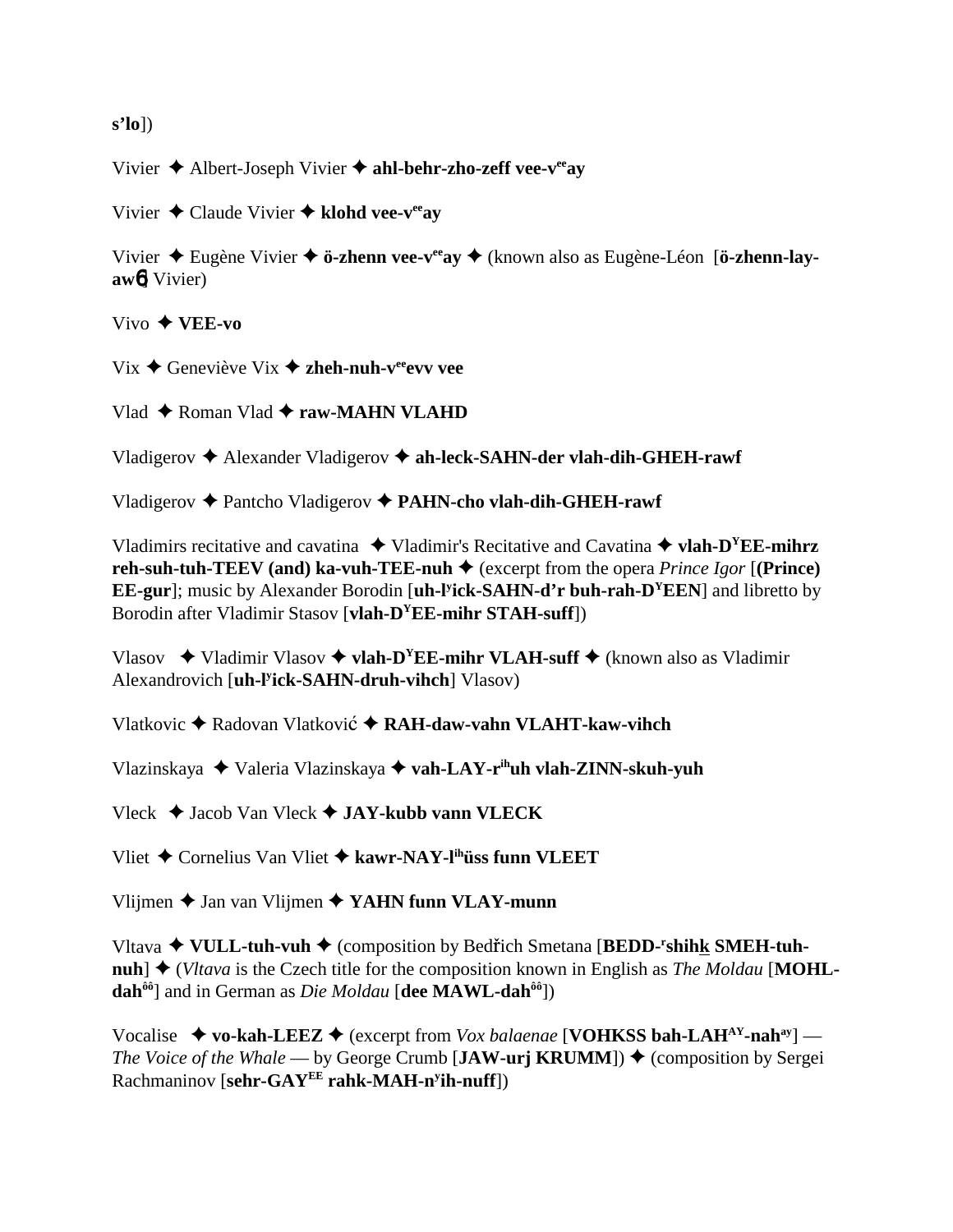Vocalise etude en forme de habanera Vocalise-étude (en forme de habanera) **vaw-kah-leezay-tüd (ah6 fawrm duh ah-bah-neh-rah) ♦ (composition by Maurice Ravel [mo-reess rahvell**])

Voce dal cielo **→** Una voce dal cielo **→ OO-nah vo-chay dahl CHAY-lo →** (celestial voice) ◆ (character in the opera *Don Carlo* [**dohn KAR-lo**] by Giuseppe Verdi [**joo-ZAYP-pay VAYRdee**]; libretto by François Méry [**frah**6**-swah may-ree**] and Camille Du Locle [**{kah-meel dü lawkl'} kah-meey' dü law-kl'**] after Friedrich von Schiller [**FREET-rihh fawn SHILL-lur**])

Voce festiva **←** Con voce festiva **← kohn vo-chay fay-STEE-vah** ← (With Festive Voice) ← (aria with solo trumpet from *7 Arie con tromba sola* [7 **AH-reeay kohn TROHM-bah SO-lah**] — *Seven Arias With Solo Trumpet* — by Alessandro Scarlatti [**ah-layss-SAHN-dro skar-LAHT-tee**])

Voce poco fa  $\triangle$  Una voce poco fa  $\triangle$  **OO-nah VO-chay PO-ko FAH**  $\triangle$  (aria featuring Rosina [**ro-ZEE-nah**] in the opera *Il barbiere di Siviglia* [**eel bar-beeAY-ray dee see-VEE-leeah**] *— The Barber of Seville* [**suh-VILL**]; music by Gioachino Rossini [**j ohah-KEE-no rohss-SEE-nee**]; libretto by Cesare Sterbini [**chay-ZAH-ray stayr-BEE-nee**] after Pierre-Augustin Caron de Beaumarchais  $[p^{ee}$ **chr-o-güss-teh6** kah-raw**6** duh bo-mar-sheh and Giuseppe Petrosellini [joo-**ZAYP-pay pay-tro-zayl-LEE-nee**])

Vocem incunditatis  $\triangleleft$  VO-chemm een-kôôn-dih-TAH-tiss  $\triangleq$  (Gregorian chant)

Vocht Lodewijk de Vocht **LO-duh-wayk deh VAWKT**

Vockerodt Gottfried Vockerodt **GAWT-freet FAW-kuh-rawt**

Vockner ◆ Josef Vockner ◆ YOH<sup>OH</sup>-zeff FAWK-nur

Vodicka **→** Leo Marian Vodička → LEH-aw MAH-r<sup>ih</sup>ahn VAW-dihch-kuh

Vodrazka Jaroslav Vodrážka **YAH-raw-slahf VAW-drahahzh-kuh**

Vodusek Valens Vodušek **VAH-lennss VAW-doo-sheck**

Vogel **→** Adolf Vogel **→ AH<sup>AH</sup>-dawlf FO-gull** 

Vogel ◆ Charles Louis Adolphe Vogel ◆ sharl l<sup>ôô</sup>ee ah-dawlf **FO-gull** 

Vogel  $\triangle$  Die Vögel  $\triangle$  dee FÖ-gull  $\triangle$  (The Birds)  $\triangle$  (poem by Friedrich von Schlegel [**FREET-rihh fawn SHLAY-gull**] set to music by Franz Schubert [**FRAHNTSS SHOO-bert**])

Vogel Emil Vogel **AY-mill FO-gull** (known also as Johannes Emil Eduard Bernhard Vogel [**yo-HAHN-nuss AY-mill AY-dôôart BEHRN-hart FO-gull**])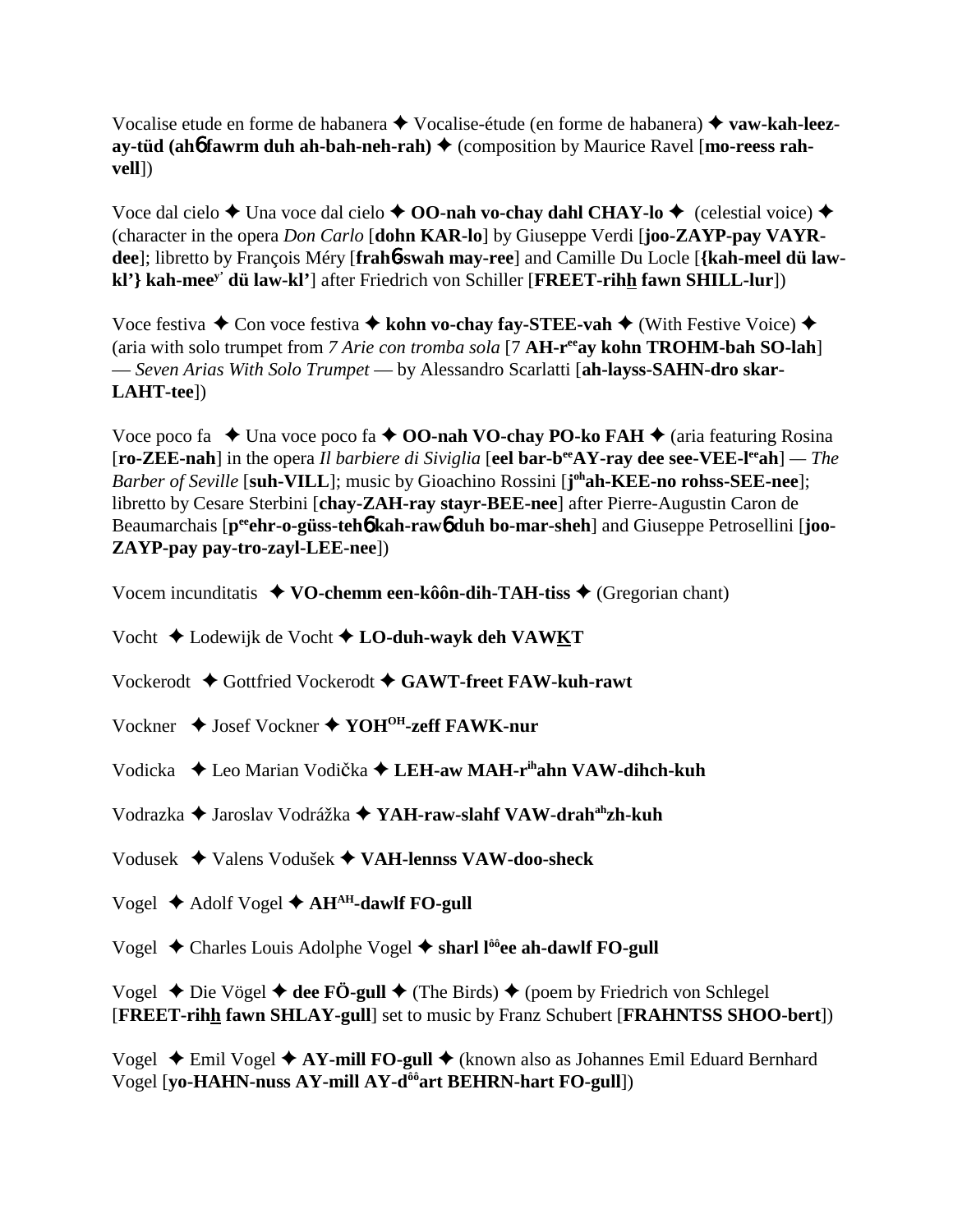Vogel Friedrich Wilhelm Ferdinand Vogel **FREET-rihh VILL-hellm FEHR-tee-nahnt FO-gull**

Vogel Jaroslav Vogel **YAH-raw-slahf FO-gull**

Vogel ♦ Johann Christoph Vogel ♦ YO-hahn KRIH-stawf FO-gull

Vogel ♦ Wilhelm Moritz Vogel ♦ VILL-hellm MO-rittss FO-gull

Vogel ◆ Wladimir Vogel ◆ vlah-D<sup>Y</sup>EE-mihr VAW-ghell ◆ (known also as Wladimir Rudolfovich [**rôô-DAWL-fuh-vihch**] Vogel)

Vogeleis ♦ Martin Vogeleis ♦ MAR-teen FO-guh-liss

Vogelfanger bin ich ja **→** Der Vogelfänger bin ich ja **→ dayr FO-gull-fehng-ur binn ihh YAH**  (aria featuring Papageno [**pah-pah-GAY-no**] in the opera *Die Zauberflöte* [**dee tSAHÔÔ-burflö-tuh**] *— The Magic Flute*; music by Wolfgang Amadeus Mozart [**VAWLF-gahng ah-mah-**DAY-ôôss MO-tsart] and libretto by Emanuel Schikaneder [ay-MAH<sup>AH</sup>-n<sup>oo</sup>ayl SHEE-kah-nay**dur**])

Vogelhandler **→** Der Vogelhändler **→ dayr FO-gull-hennt-lur →** (The Bird Merchant) → (an operetta, with music by Karl Zeller [**KARL TSELL-lur**]; libretto by Moritz West [**MO-rittss VESST**] and Ludvig Held [**LOOT-vihh HELLT**] after Varin [**vah-reh**6] and Biéville [**beeayveel**])

Vogelsang ◆ Monsieur Vogelsang ◆ muh-s<sup>ee</sup>ö **FO-gull-zahng ◆** (character in the opera *Der Schauspieldirektor* [**dayr SHAHÔÔ-shpeel-tih-reck-tawr**] — *The Play Director;* a one-act comedy, with music by Wolfgang Amadeus Mozart [**VAWLF-gahng ah-mah-DAY-ôôss MOtsart**] and libretto by Gottlieb Stephanie [**GAWT-leep SHTEH-fah-nee**])

Vogelweide  $\triangleleft$  Walther von der Vogelweide  $\triangleleft$  VAHL-tur fawn dayr FO-gull-vi-duh

Vogl **→** Heinrich Vogl **→ H<sup>I</sup>N-rihh FAW-g'l** 

Vogl **→** Johann Michael Vogl **→ YO-hahn MIH-hah-ell FAW-g'l** 

Vogl Johann Nepomuk Vogl  **YO-hahn NAY-po-môôk FO-g'l**

Vogler ◆ Georg Joseph Vogler ◆ GAY-awrk YOH<sup>OH</sup>-zeff FAWK-lur

Voglio di vita uscir  $\blacklozenge$  VO-l<sup>ee</sup>o dee VEE-tah oo-SHEER  $\blacklozenge$  (vocal composition by Claudio Monteverdi [**KLAH<sup>ôô</sup>-d<sup>ee</sup>o mohn-tay-VAYR-dee**])

Vogrich **→** Max Vogrich **→ {MACKSS VO-grihch} MAHKSS FAWK-rihh →** (known also as Max Wilhelm Karl Vogrich [**MAHKSS VILL-hellm KARL FAWK-rihh**])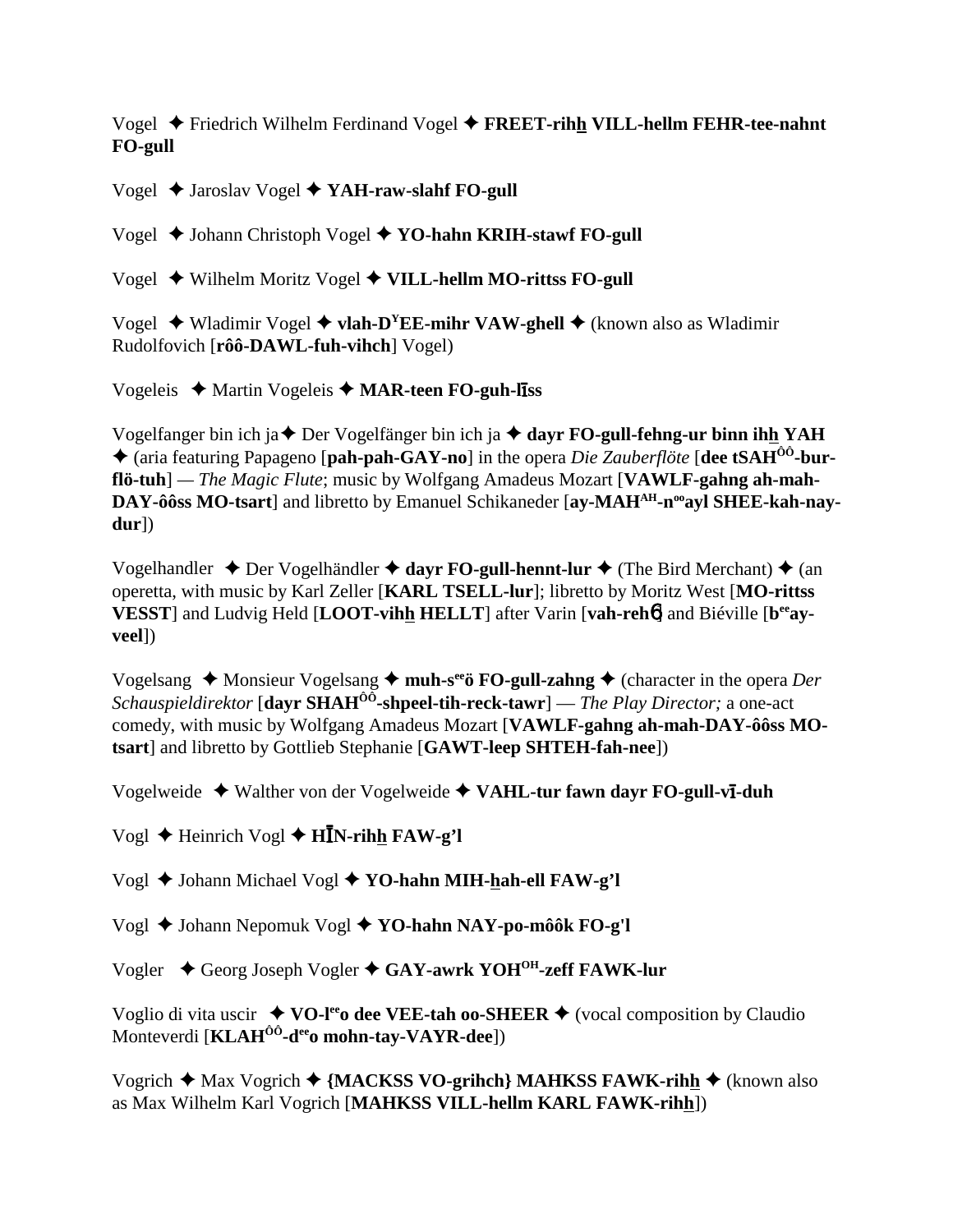Vogt Augustus Stephen Vogt **aw-GUSS-tuss STEE-vunn VOHT**

Vogt  $\triangle$  Gustave Vogt  $\triangle$  GÔÔSS-tahf FAWT  $\triangle$  (French pronunciation güs-tahv vawt)

Vogt ◆ Hans Vogt ◆ **HAHNSS FAWT** 

Vogt Johann Vogt **YO-hahn FAWT**

Voi che del dio vivante  $\blacklozenge$  Voi che del Dio vivante  $\blacklozenge$  vo<sup>ee</sup> kay dayl DEE-o vee-VAHN-tay  $\blacklozenge$ (aria from the opera *La* Juive [lah zh<sup>ü</sup>eev] — *The Jewess*; music by Fromental Halévy [fraw**mah**6**-tahl ah-lay-vee**] and libretto by Eugène Scribe [**ö-zhenn skreeb**])

Voi che sapete  $\blacklozenge$  Voi, che sapete  $\blacklozenge$  VO<sup>EE</sup>, kay sah-PAY-tay  $\blacklozenge$  (aria from the opera *Le nozze di Figaro* [**lay NOHT-tsay dee FEE-gah-ro**] — *The Marriage of Figaro*; music by Wolfgang Amadeus Mozart [**VAWLF-gahng ah-mah-DAY-ôôss MO-tsart**] and libretto by Lorenzo da Ponte [lo-RAYN-tso dah POHN-tay] after Pierre-Augustin Caron de Beaumarchais [p<sup>ee</sup>ehr-o**güss-teh**6 **kah-raw**6 **duh bo-mar-sheh**])

Voi che sapete che cosa e amor  $\leftrightarrow$  VO<sup>EE</sup> kay sah-PAY-tay kay KO-zah ay ah-MOHR  $\leftrightarrow$ (arrangement for woodwinds and string bass by Johann Nepomuk Wendt [**YO-hahn NAY-pomôôk VENNT**] of an excerpt from the opera *Le nozze di Figaro* [**lay NOHT-tsay dee FEEgah-ro**] — *The Marriage of Figaro*; music by Wolfgang Amadeus Mozart [**VAWLF-gahng ahmah-DAY-ôôss MO-tsart**]; libretto by Lorenzo da Ponte [**lo-RAYN-tso dah POHN-tay**] after Pierre-Augustin Caron de Beaumarchais [p<sup>ee</sup>ehr-o-güss-teh**6** kah-raw6 duh bo-mar-sheh])

Voi lo sapete  $\rightarrow$  VO<sup>EE</sup> lo sah-PAY-tay  $\rightarrow$  (aria from the opera *Cavalleria rusticana* [kah-vahl**lay-REE-ah roo-stee-KAH-nah**] — *Rustic Chivalry*; music by Pietro Mascagni [**peeAY-tro mah-SKAH-n'yee**]; libretto by Guido Menasci [**g**<sup>oo</sup>**EE-doh may-NAH-shee**] and Giovanni Targioni-Tozzetti [**jo-VAHN-nee tar-JO-nee-toht-TSAYT-tee**] after Giovanni Verga [**jo-VAHN-nee VAYR-gah**])

Voi lo sapete o mamma  $\blacklozenge$  Voi lo sapete, o mamma  $\blacklozenge$  VO<sup>EE</sup> lo sah-PAY-tay, o MAHM-mah (quartet from the opera *Cavalleria rusticana* [**kah-vahl-lay-REE-ah roo-stee-KAH-nah**] — *Rustic Chivalry*; music by Pietro Mascagni [ $p^{ee}AY$ -tro mah-SKAH-n'yee]; libretto by Guido Menasci [g<sup>oo</sup>EE-doh may-NAH-shee] and Giovanni Targioni-Tozzetti [jo-VAHN-nee tar-JO**nee-toht-TSAYT-tee**] after Giovanni Verga [**jo-VAHN-nee VAYR-gah**])

Voi nemico crudele  $\triangle$  Voi, nemico crudele  $\triangle$  VO<sup>EE</sup>, nay-MEE-ko kroo-DAY-lay  $\triangle$  (Because of You, Cruel Enemy) (madrigal [**MADD-rih-gull**] by Giaches de Wert [**ZHAHSH deh VEHRT**])

Voici  $\blacklozenge$  Les voici!  $\blacklozenge$  **leh vwah-see!**  $\blacklozenge$  (choral excerpt from the opera *Carmen* [**KAR-m'n**]; music by Georges Bizet [**zhawrzh bee-zay**]; libretto by Henri Meilhac [**ah**6**-ree meh-yack**] and Ludovic Halévy [**lü-daw-veek ah-lay-vee**])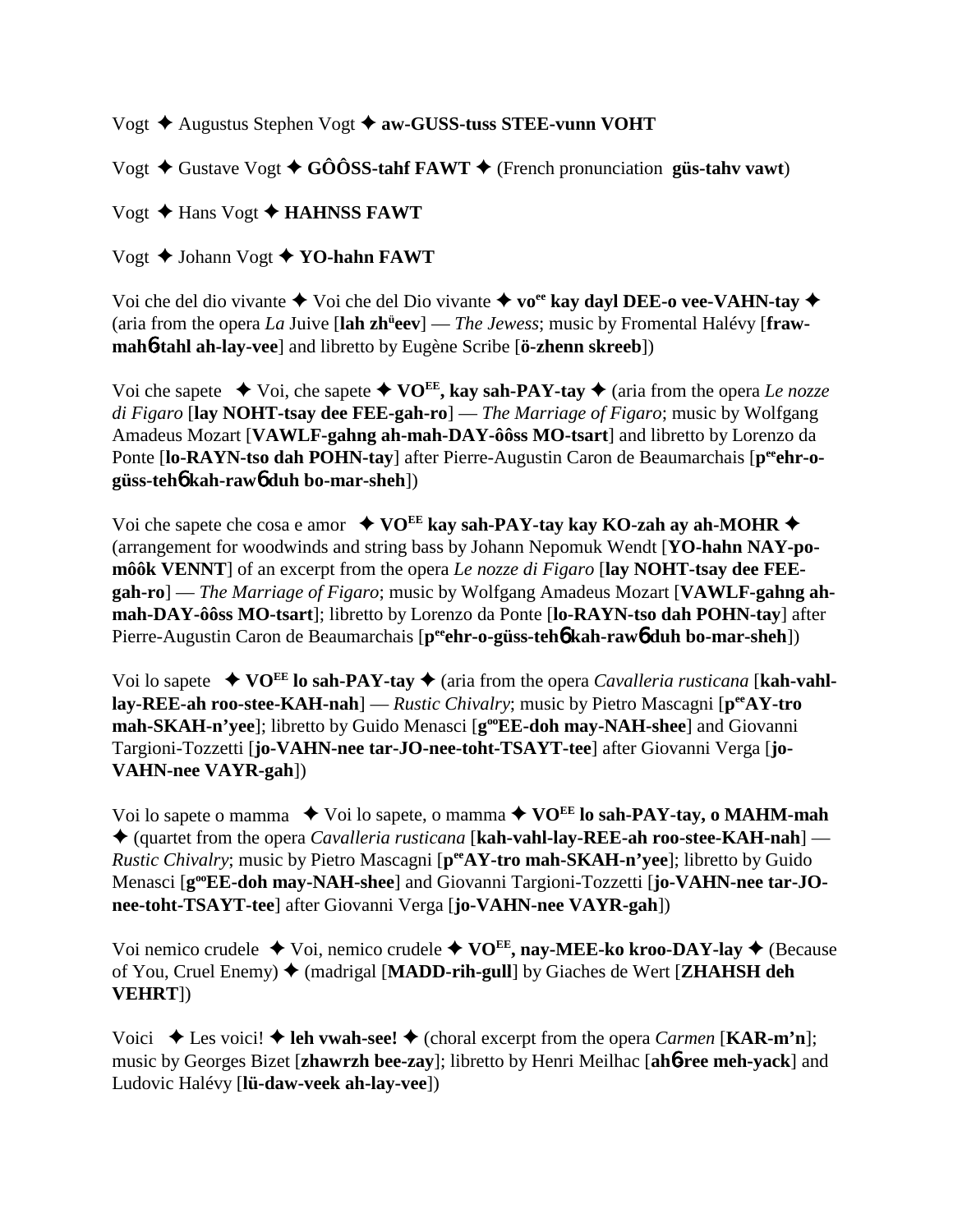Voici donc les debris ◆ Voici donc les débris ◆ **vwah-see daw6k leh day-bree** ◆ (aria from the opera *Robert le diable* [**ro-behr luh d<sup>ee</sup>ah-bl'**] — *Robert the Devil*; music by Giacomo Meyerbeer [**JAH-ko-mo M-ur-bayr**] and libretto by Eugène Scribe [**ö-zhenn skreeb**])

Voici voici la jardiniere ◆ Voici voici la jardinière ◆ vwah-see vwah-see lah zhar-dee-n<sup>ee</sup>ehr ◆ (excerpt from *Choix d'airs de l'opéra "Zanetta"* [**shwah dehr duh law-pay-rah zah-nett-tah**] — *Selected Airs From the Opera Zanetta)* — by Daniel-François-Esprit Auber [**dah-neeell-frah**6 **swah ess-pree o-bay**])

Voicu **→** Ion Voicu **→** y<sup>ee</sup>AWN VAW<sup>IH</sup>-koo

Voigt Henriette Voigt **henn-ree-ETT-tuh FAWIHT**

Voigt ◆ Johann Georg Hermann Voigt ◆ YO-hahn GAY-awrk HEHR-mahn FAW<sup>IH</sup>T

Voila cest linfant **→** Le voilà! C'est l'Infant! **→ luh v'wah-lah! sesst lehb-fahb! →** (excerpt from the opera *Don Carlos* [**dohn KAR-lohss**]; music by Giuseppe Verdi [**joo-ZAYP-pay VAYRdee**]; libretto by François Méry [**frah**6**-swah may-ree**] and Camille Du Locle [**{kah-meel dü lawkl'} kah-meey' dü law-kl'**] after Friedrich von Schiller [**FREET-rihh fawn SHILL-lur**])

Voisin ◆ Roger Voisin ◆ RAH-jur VAW<sup>IH</sup>-s'n ◆ (known also as Roger Louis Voisin [raw**zhay lôôee vwah-zeh**6])

Voix de basse  $\triangle$  **vwah duh bahss**  $\triangle$  (bass voice)  $\triangle$  (character in the opera *Les contes d'Hoffmann* [**leh kaw**6**t dawf-mahn**] — *The Tales of Hoffmann*; music by Jacques Offenbach [**ZHACK AWF-funn-bahk**]; libretto by Jules Barbier [**zhül bar-beeay**] and Michel Carré [**meeshell kar-ray**])

Voix de femmes des choeurs de toulouse midi pyrenees  $\triangle$  Voix de femmes des Chœurs de Toulouse-Midi-Pyrénées **vwah duh femm day kör duh tôô-lôôz-mee-dee-pee-ray-nay** (Chorus of Central Toulouse-Pyrenee [**PIH-ruh-nee**] Women)

Vokalise ◆ vo-ka-LEEZ ◆ (Vocalise) ◆ (song by Sergei Rachmaninov [sehr-GAY<sup>EE</sup> rahk-**MAH-ny ih-nuff**])

Volans ◆ Kevin Volans ◆ **KEH-vunn VO-lunnz** 

Volant  $\triangle$  Le volant  $\triangle$  luh vaw-lah $6 \triangle$  (the shuttlecock)  $\triangle$  (excerpt from the suite *Jeux d'enfants* [**zhö dah**6**-fah**6] — *Children's Games* — by Georges Bizet [**zhawrzh bee-zay**])

Volare  $\blacklozenge$  **vo-LAH-ray**  $\blacklozenge$  (song by Migliacci [mee-l<sup>ee</sup>AH-chee] and D. Modugno [(D.) mo-**DOO-n'yo**])

Volbach Fritz Volbach **FRITTSS FAWL-pahk**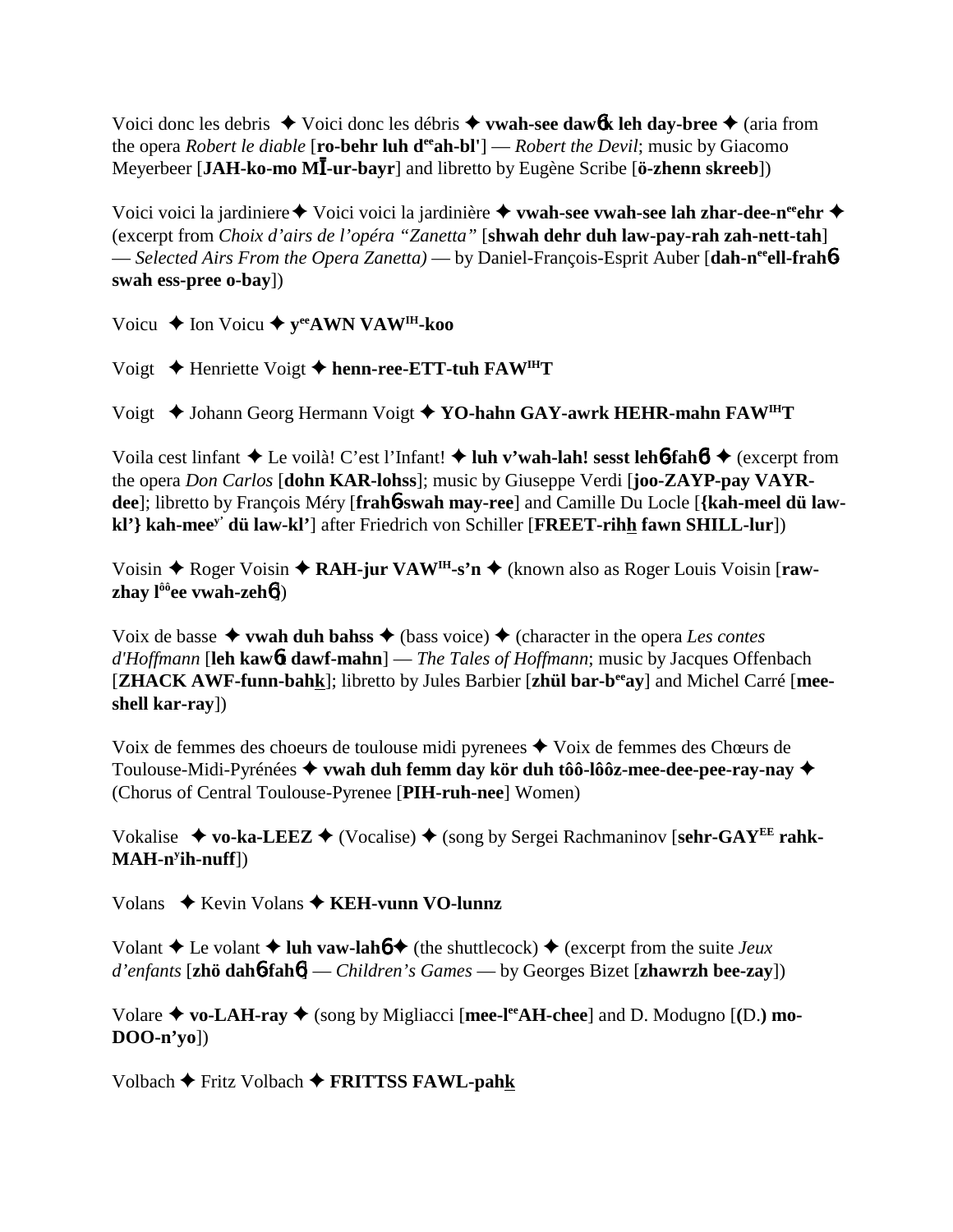Volckmar ◆ Wilhelm Volckmar ◆ **VILL-hellm FAWLK-mar** ◆ (known also as Wilhelm Adam Valentin [AH<sup>AH</sup>-dahm FAH<sup>AH</sup>-lenn-teen] Volckmar)

Voldemar  $\triangle$  Michel Woldemar  $\triangle$  mee-shell vawl-duh-mar

Volek Jaroslav Volek **YAH-raw-slahf VAW-leck**

Volker Franz Völker **FRAHNTSS FÖL-kur**

Volkert **←** Franz Volkert **← FRAHNTSS FAWL-kert ←** (known also as Franz Joseph Volkert [**FRAHNTSS YOHOH-zeff FAWL-kert**])

Volkmann **→** Robert Volkmann → ROH<sup>OH</sup>-bert FAWLK-mahn → (known also as Friedrich [**FREET-rihh**] Robert Volkmann)

Volkonsky Andrei Volkonsky **ahn-DRAYEE vahl-KAWN-skee** (known also as Andrei Mikhailovich [**mee-KAHIH-luh-vihch**] Volkonsky)

Volkov ◆ Feodor Volkov ◆ f<sup>eh</sup>AW-dur VAWL-kuff ◆ (known also as Feodor Grigorievich [**gree-GAW-riheh-vihch**] Volkov)

Volkston  $\triangle$  Im Volkston  $\triangle$  **imm FAWLKSS-tawn**  $\triangle$  (composition by Amo Holz [**AH-mo HAWLTSS**])

Vollenweider  $\triangle$  Andreas Vollenweider  $\triangle$  ahn-DRAY-ahss FAWL-lunn-v**ī**-dur

Vollerthun **←** Georg Vollerthun ← GAY-awrk FAWL-lur-tôôn

Voloshinov **→** Victor Voloshinov ◆ VEEK-tur vah-lah-SHEE-nuff

Volpe Arnold Volpe **AR-nulld VAWL-pee** (known also as Arnold David [**DAY-vudd**] Volpe)

Volpe ◆ Stefan Volpe ◆ {**STEH-funn VAWL-pee**} **SHTEH-fahn VAWL-puh** 

Volpi Giacomo Lauri-Volpi **JAH-ko-mo LAHÔÔ-ree-VOHL-pee**

Volta Jean-Marc Volta **zhah**6**-mark vawl-tah**

Volta **VOHL-tah** (composition by Michelangelo Galilei [**mee-kay-LAHN-jay-lo gah-lee-LAY-ee**])

Voltaire **vawl-tehr**

Volte  $\leftrightarrow$  VAWL-tuh  $\leftrightarrow$  (song by Michael Praetorius [MIH-hah-ell prah<sup>ih</sup>-TOH-r<sup>ih</sup>ôôss])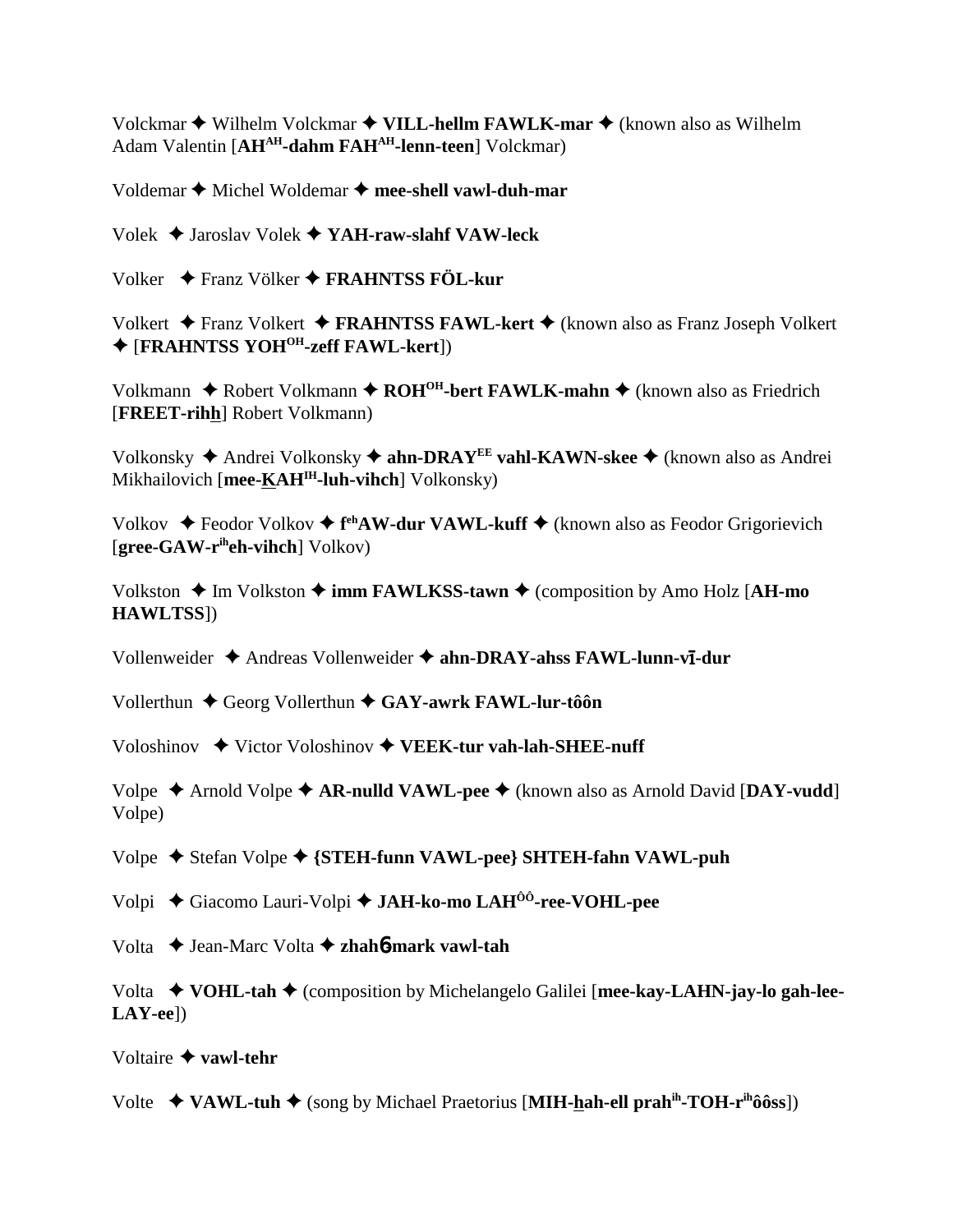Volver  $\triangle$  A qué volver  $\triangle$  ah KAY vawl-VEHR  $\triangle$  (Why Come Back)  $\triangle$  (a zamba [SAHM**bah**]-style song)  $\triangle$  (poem by Marta Mendicute [MAR-tah mayn-dee-KOO-tay] set to music by Eduardo Falú [ay-th<sup>oo</sup>AR-doh fah-LOO])

Volver **vawl-VEHR** (tango by Carlos Gardel [**KAR-lawss gar-DELL**] and A. Le Pera [**(**A.**) lay PAY-rah**])

Vom brandt ◆ Jobst vom Brandt ◆ YAWPST fawm BRAHNT ◆ (known also as Jodocus de Brant [**YO-doh-kôôss duh BRAHNT**])

Vom strande  $\triangle$  fohm SHTRAHN-tuh  $\triangle$  (From the Shore)  $\triangle$  (Spanish poem translated to German by Joseph von Eichendorff [**YOH<sup>OH</sup>-zeff fawn I-hunn-tawrf**] and set to music by Johannes Brahms [**yo-HAHN-nuss {BRAHMZ} BRAHAHMSS**])

Vomacka ◆ Boleslav Vomáčka ◆ BAW-leh-slahf VAW-mah<sup>ah</sup>ch-kah

Von adelburg ◆ August, Ritter von Adelburg ◆ AH<sup>ôô</sup>-gôôst, RITT-tur fawn AH-dull-pôôrk

Von alpenheim  $\triangle$  Ilse von Alpenheim  $\triangle$  ILL-zuh fawn AHL-punn-h**im** 

Von apfelbluten einen kranz◆ Von Apfelblüten einen Kranz ◆ fawn AHP-full-blü-tunn  $\overline{I}$ **nunn KRAHNTSS ♦** (excerpt from the operetta *Das Land des Lächelns* [**dahss LAHNT dess LEH-hullnss**] —*The Land of Smiles*; music by Franz Lehár [**FRAHNZ leh-HAHAHR**]; lyrics by Victor Léon [**veek-tawr lay-aw**6], Ludwig Herzer [**LOOT-vihh HEHR-tsur**], and Fritz Löhner [**FRITTSS LÖ-nur**])

Von arnim  $\triangle$  Achim von Arnim  $\triangle$  AH-kimm fawn AR-nimm

Von asow  $\blacklozenge$  Erich H. Mueller von Asow  $\blacklozenge$  AY-rihh (H.) MÜL-lur fawn AH-zawv  $\blacklozenge$ (known also as Erich Hermann [**HEHR-mahn**] Mueller von Asow)  $\triangle$  (Mueller is also spelled Müller [**MÜL-lur**])

Von bartels Wolfgang von Bartels **VAWLF-gahng fawn BAR-tullss**

Von bary ◆ Alfred von Bary ◆ **AHL-frayt fawn BAH-ree** ◆ (known also as Alfred Erwin [**EHR-vinn**] von Bary)

Von bausznern ◆ Waldemar von Bausznern ◆ VAHL-tuh-mar fawn BAH<sup>ôô</sup>SS-nern ◆ (the last name is also spelled Baussnern)

Von beecke ◆ Ignaz von Beecke ◆ IGG-nahtss fawn BAY-kuh ◆ (known also as Notger Ignaz Franz [**NAWT-gur IGG-nahtss FRAHNTSS**] von Beecke)

Von beliczay ◆ Julius von Beliczay ◆ YÔÔ-l<sup>ih</sup>ôôsh fawn BEH-lih-tsī ◆ (known also as Gyula von Beliczay [**JÔÔ-lah fawn BEH-lih-ts**-])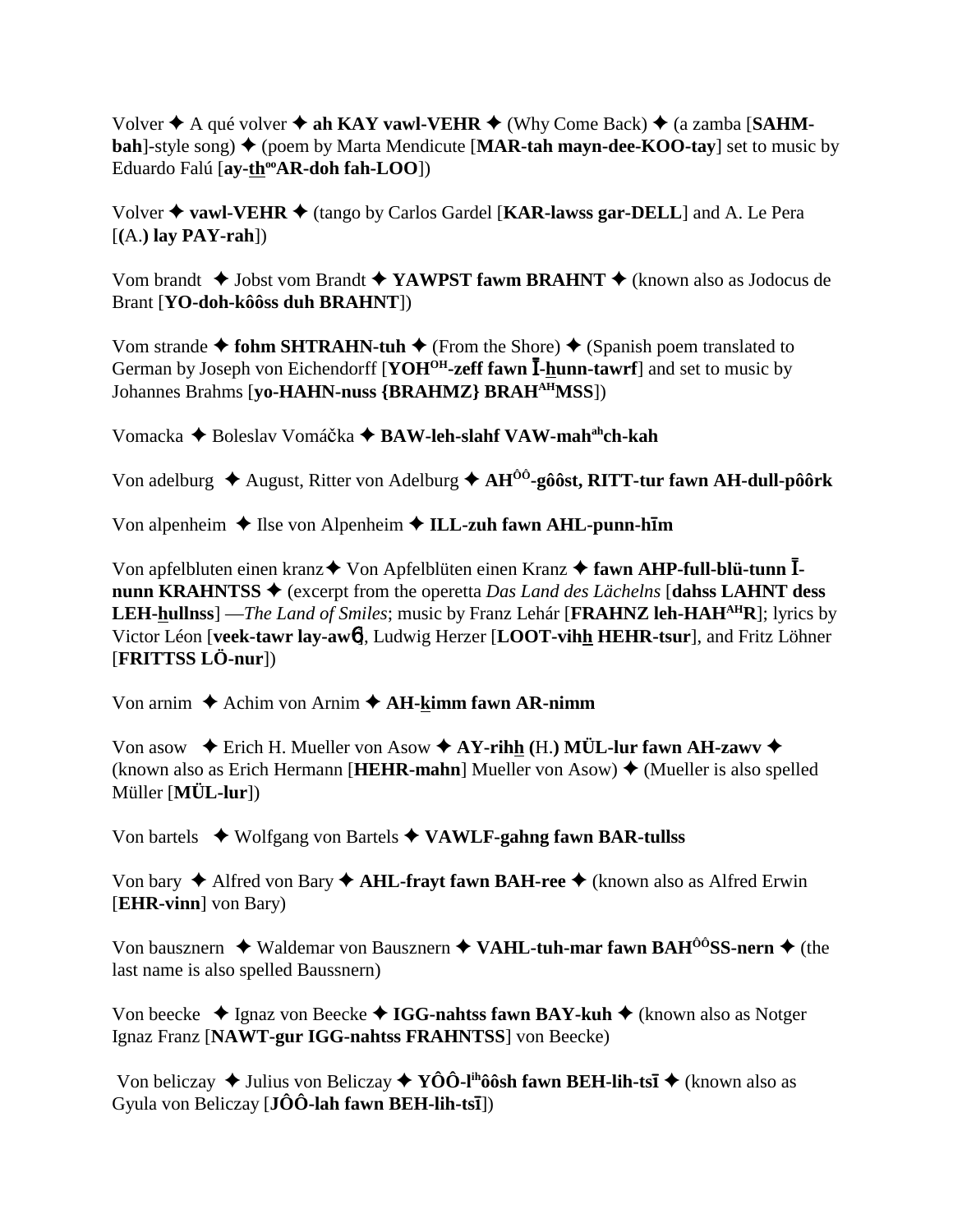Von benda ◆ Hans von Benda **→ HAHNSS fawn BENN-tah** 

Von berg ◆ Johann von Berg ◆ YO-hahn vunn BEHRK

Von bernuth  $\blacklozenge$  Julius von Bernuth  $\blacklozenge$  **YOO-l<sup>ih</sup>ôôss fawn BEHR-nôôt** 

Von biber ◆ Heinrich Ignaz Franz von Biber ◆ H**I**N-rihh IGG-nahtss FRAHNTSS fawn **BEE-bur** (known also as Heinrich Biber [**HN-rihh BEE-bur**])

Von bingen Hildegard von Bingen **HILL-tuh-gart fawn BIHNG-unn**

Von binzer  $\triangle$  Kim von Binzer  $\triangle$  KIMM fawn BINN-tsuh

Von blon **→** Franz von Blon **→ FRAHNTSS fawn BLOHN** 

Von bodman  $\triangle$  Emanuel von Bodman  $\triangle$  ay-MAH<sup>AH</sup>-n<sup>oo</sup>ayl fawn BAWT-mahn

Von bose Hans-Jürgen von Bose **HAHNSS-YÜR-gunn fawn BO-zuh**

Von brouck  $\triangle$  Arnold von Brouck  $\triangle$  ar-NOHLT vunn BRÔÔK  $\triangle$  (known also as Arnold von Bruck [**BRÜK**], Arnold de Bruges [**ar-NOHL deh brüzh**], and Arnoldo Flamengo [**ar-NOHL-doh flah-MAYN-go**])

Von bruck ◆ Arnold von Bruck ◆ ar-NOHLT vunn BRÜK ◆ (known also as Arnold von Brouck [**BRÔÔK**], Arnold de Bruges [**deh brüzh**], and Arnoldo Flamengo [**ar-NOHL-doh flah-MAYN-go**])

Von brucken fock Emil von Brucken-Fock **ay-MEEL funn BRÜ-kenn-FAWK**

Von brucken fock **→** Gerard von Brucken-Fock **→ heh-RART funn BRÜ-kenn-FAWK** 

Von bulow  $\triangle$  Hans von Bülow  $\triangle$  **HAHNSS fawn BÜ-lawv**  $\triangle$  (known also as Hans Guido von Bülow [**HAHNSS gooEE-doh fawn BÜ-lawv**])

Von carolsfeld ◆ Ludwig Schnorr von Carolsfeld ◆ LOOT-vihh SHNAWR fawn KAH**rawlss-fellt**

Von carolsfeld ◆ Malvina Schnorr von Carolsfeld ◆ mahl-FEE-nah SHNAWR fawn KAH**rawlss-fellt**

Von chamisso ◆ Adalbert von Chamisso ◆ AH<sup>AH</sup>-dahl-pert fawn kah-MISS-so

Von collin ◆ Matthäus von Collin ◆ maht-TAY-ôôss fawn KAWL-linn

Von dadelsen ◆ Georg von Dadelsen ◆ GAY-awrk fawn DAH-dull-sunn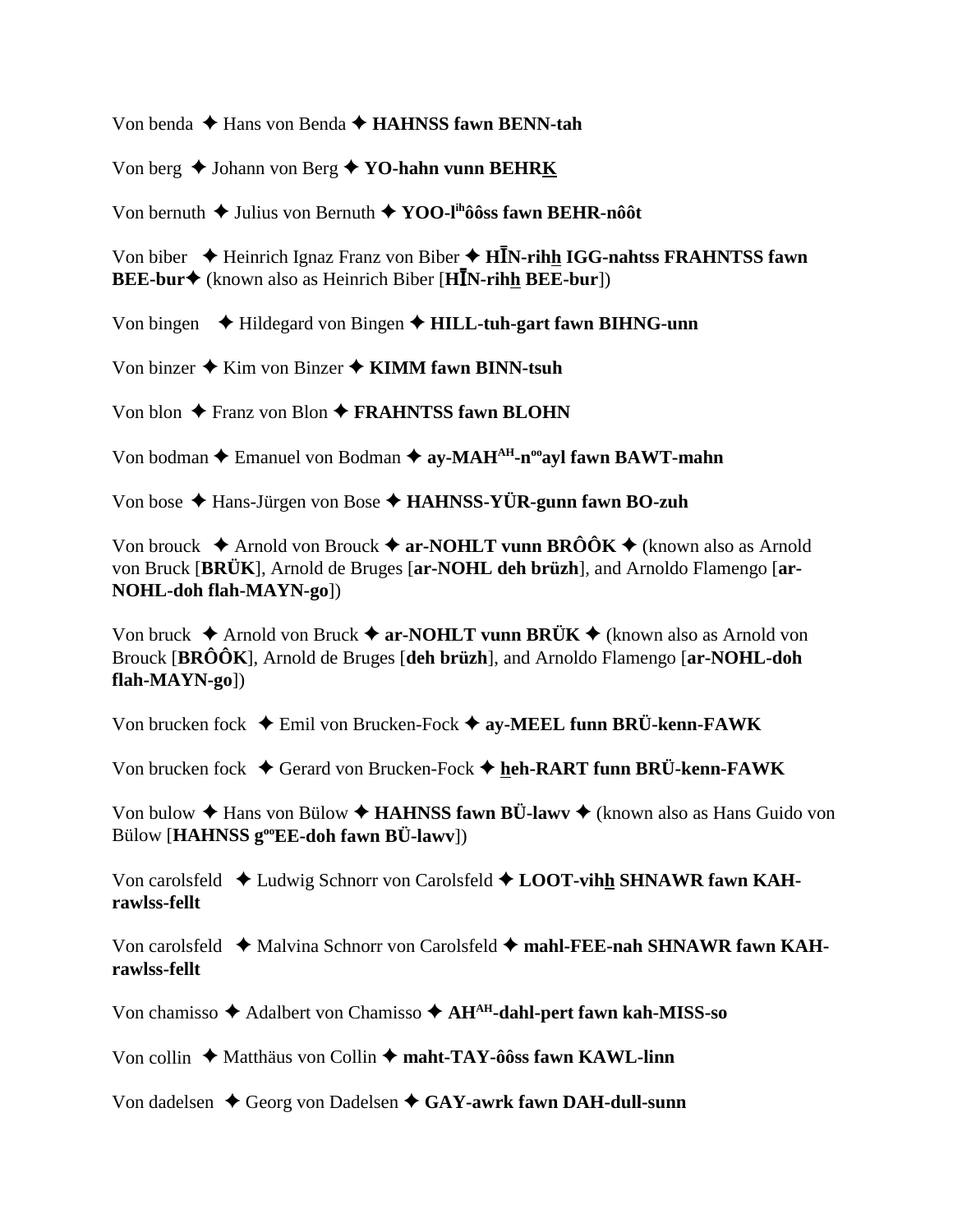Von daumer **→** Hafis von Daumer ◆ HAH-fiss fawn DAH<sup>00</sup>-mur

Von der goltz ◆ Joachim Freiherr von der Goltz ◆ YOH<sup>OH</sup>-ah-kimm FR**I**-hehr fawn dayr **GAWLTSS**

Von der hagen **→** Friedrich Heinrich von der Hagen → **FREET-rihh H<sup>I</sup>N-rihh fawn der HAH-gunn**

Von der hoya **→** Amadeo von der Hoya → ah-mah-DAY-o vahn der HO-vah

Von der jugend  $\blacklozenge$  Von der Jugend  $\blacklozenge$  **fawn dayr YOO-gunnt**  $\blacklozenge$  (Of Youth)  $\blacklozenge$  (excerpt from *Das Lied von der Erde* [**dahss LEET fawn dayr EHR-tuh**] — *The Song of the Earth* — a symphonic song cycle by Gustav Mahler [**GÔÔ-stahf MAHAH-lur**])

Von der schonheit ◆ Von der Schönheit ◆ fawn dayr SHÖN-hīt ◆ (Of Beauty) ◆ (excerpt from *Das Lied von der Erde* [**dahss LEET fawn dayr EHR-tuh**] *— The Song of the Earth* — a symphonic song cycle by Gustav Mahler [**GÔÔ-stahf MAH<sup>AH</sup>-lur**])

Von der vogelweide  $\blacklozenge$  Walther von der Vogelweide  $\blacklozenge$  VAHL-tur fawn dayr FO-gull-vi-duh

Von der vogelweide  $\blacklozenge$  Walther von der Vogelweide  $\blacklozenge$  VAHL-tur fawn dayr FO-gull-vi-duh

Von destouches **→** Franz von Destouches → FRAHNTSS fawn deh-tôôsh → (known also as Franz Seraph von Destouches [**FRAHNTSS SAY-rahf fawn deh-tôôsh**])

Von dohnanyi ◆ Christoph von dohnányi ◆ KRISS-tawf fawn dohk-NAH<sup>AH</sup>N-yee

Von dohnanyi ◆ Ernst von Dohnányi ◆ EHRNST fawn dohk-NAH<sup>AH</sup>N-yee ◆ (known also as Ernö [**EHR-nö**] von Dohnányi)

Von domanovecz ◆ Nikolaus Zmeskall, Edler von Domanovecz ◆ NIH-kaw-lah<sup>ôô</sup>sh **ZMEHSH-kahl, EDD-lehr vohn DOH-mah-naw-vettss ♦** (known also as Nikolaus Paul [**PAHÔÔL**] Zmeskall, Edler von Domanovecz)

Von egmond  $\triangleleft$  Max van Egmond  $\triangleleft$  **MAHKSS funn EHK-mawnt** 

Von eichendorff **→** Joseph von Eichendorff **→ YOH<sup>OH</sup>-zeff fawn <sup>***I***</sup>-hunn-tawrf** 

Von erbach ◆ Amalia Catharina von Erbach ◆ ah-MAH<sup>AH</sup>-l<sup>ee</sup>ah kah-tah-REE-nah fawn **EHR-pahk**

Von ewiger liebe  $\triangle$  Von ewiger Liebe  $\triangle$  fawn AY-vih-gur LEE-buh  $\triangle$  (On Everlasting Love) (Wendish poem translated to German by Josef Wenzig [**YOHOH-zeff VENN-tsihh**] and set to music by Johannes Brahms [**yo-HAHN-nuss {BRAHMZ} BRAHAHMSS**])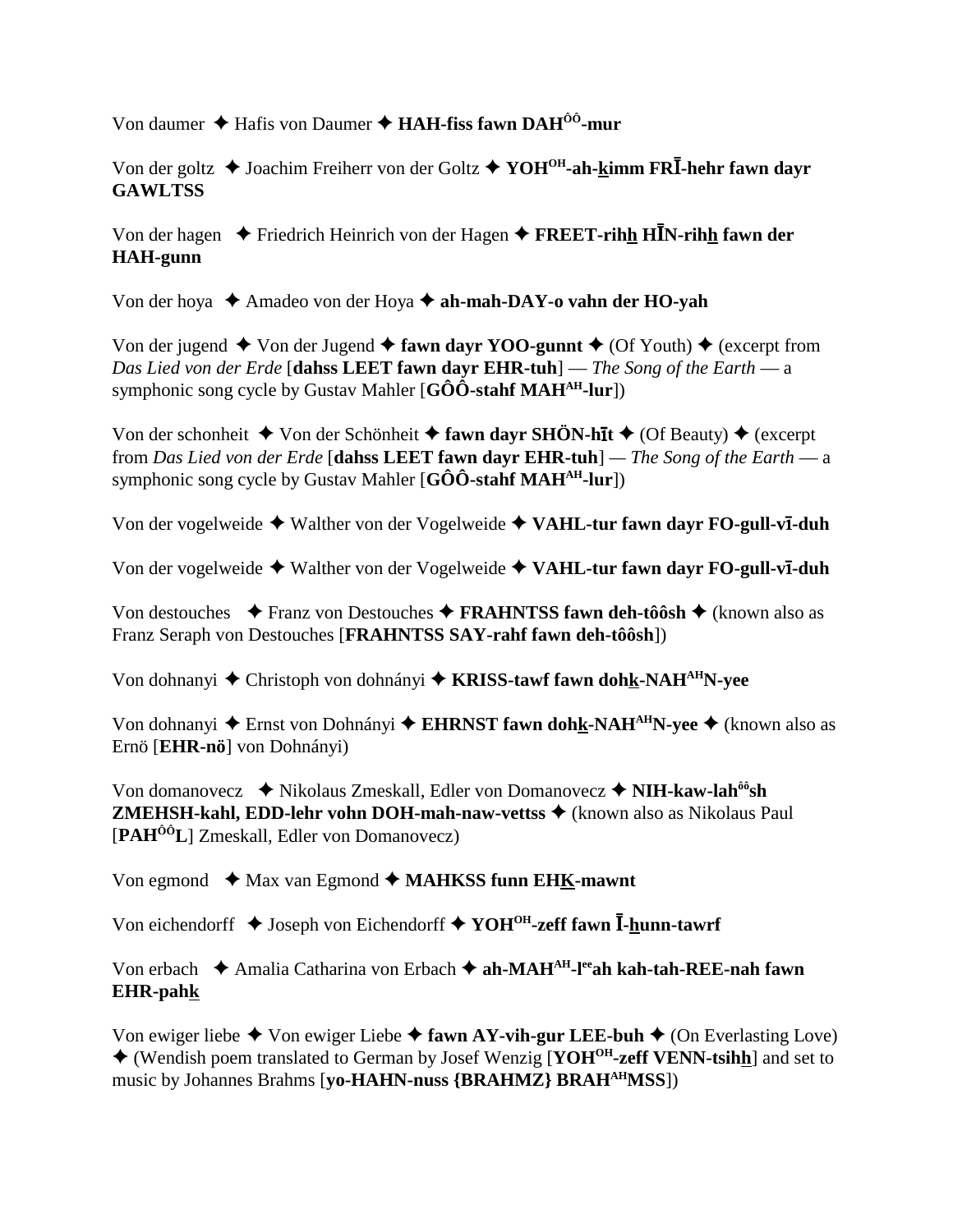Von eybler  $\blacklozenge$  Joseph Leopold, Edler von Eybler  $\blacklozenge$  YOH<sup>OH</sup>-zeff LAY-o-pawlt, ETT-lur fawn I-blur

Von fallersleben  $\triangleq$  Heinrich August Hoffmann von Fallersleben  $\triangleq$  HIN-rihh AH<sup>00</sup>-g00st HAWF-mahn fawn FAHL-lurss-lay-bunn ♦ (known also as Heinrich August Hoffmann)

Von faninal  $\blacklozenge$  Herr von Faninal  $\blacklozenge$  HEHR fawn FAH-nee-nahl  $\blacklozenge$  (character in the opera Der Rosenkavalier [dayr RO-zunn-kah-fah-leer] — The Knight of the Rose; music by Richard Strauss [RIH-hart SHTRAH<sup>00</sup>SS] and libretto by Hugo von Hofmannsthal [HOO-go fawn HAWF-mahn-stahl])

Von fremden landern und menschen ◆ Von fremden Ländern und Menschen ◆ fawn FREMMtunn LENN-turn ô ônt MENN-shunn  $\triangleq$  (excerpt from *Kinderszenen* [KINN-tur-s'tsay-nunn] - Scenes From Childhood - by Robert Schumann [ROH<sup>OH</sup>-bert SHOO-mahn])

Von fulda  $\triangle$  Adam von Fulda  $\triangle$  AH<sup>AH</sup>-dahm fawn FÔÔL-tah

Von gallenberg  $\blacklozenge$  Wenzel Robert, Graf von Gallenberg  $\blacklozenge$  VENN-tsell ROH<sup>OH</sup>-bert, GRAHF fawn GAHL-lunn-pehrk

Von gilm  $\triangle$  Hermann von Gilm  $\triangle$  HEHR-mahn fawn GHILM

Von gluck  $\triangle$  Christoph Willibald von Gluck  $\triangle$  KRIH-stawf VILL-lee-bahlt fawn GLÔÔK

Von goldschmidt  $\blacklozenge$  Adalbert von Goldschmidt  $\blacklozenge$  AH<sup>AH</sup>-dahl-pert fawn GAWLT-shmitt

Von grimm  $\blacklozenge$  Friedrich Melchior, Baron von Grimm  $\blacklozenge$  FREET-rihh MELL-h<sup>ih</sup>awr, bah-**ROHN fawn GRIMM** 

Von halem  $\blacklozenge$  Victor von Halem  $\blacklozenge$  FICK-tawr fawn HAH-lumm

Von hausegger  $\triangle$  FREET-rihh fawn HAH<sup> $00$ </sup>-zegg-gur

Von hausegger ◆ Siegmund von Hausegger ◆ ZEEK-môônt fawn HAH<sup>ôô</sup>-zegg-gur

Von hellborn  $\triangle$  Heinrich Kreissle von Hellborn  $\triangle$  HIN-rihh KRISS-luh fawn HELL-pawrn

Von helmholtz  $\triangle$  Hermann von Helmholtz  $\triangle$  HEHR-mahn fawn HELLM-hawltss  $\triangle$  (known also as Hermann Ludwig Ferdinand von Helmholtz [HEHR-mahn LOOT-vihh FEHR-teenahnt fawn HELLM-hawltss])

Von herbeck  $\blacklozenge$  Johann, Ritter von Herbeck  $\blacklozenge$  YO-hahn, RITT-tur fawn HEHR-peck  $\blacklozenge$ (known also as Johann Franz [FRAHNTSS], Ritter von Herbeck)

Von herzogenberg  $\triangle$  Heinrich, Freiherr von Herzogenberg  $\triangle$  HIN-rihh, FRI-hehr fawn hehr-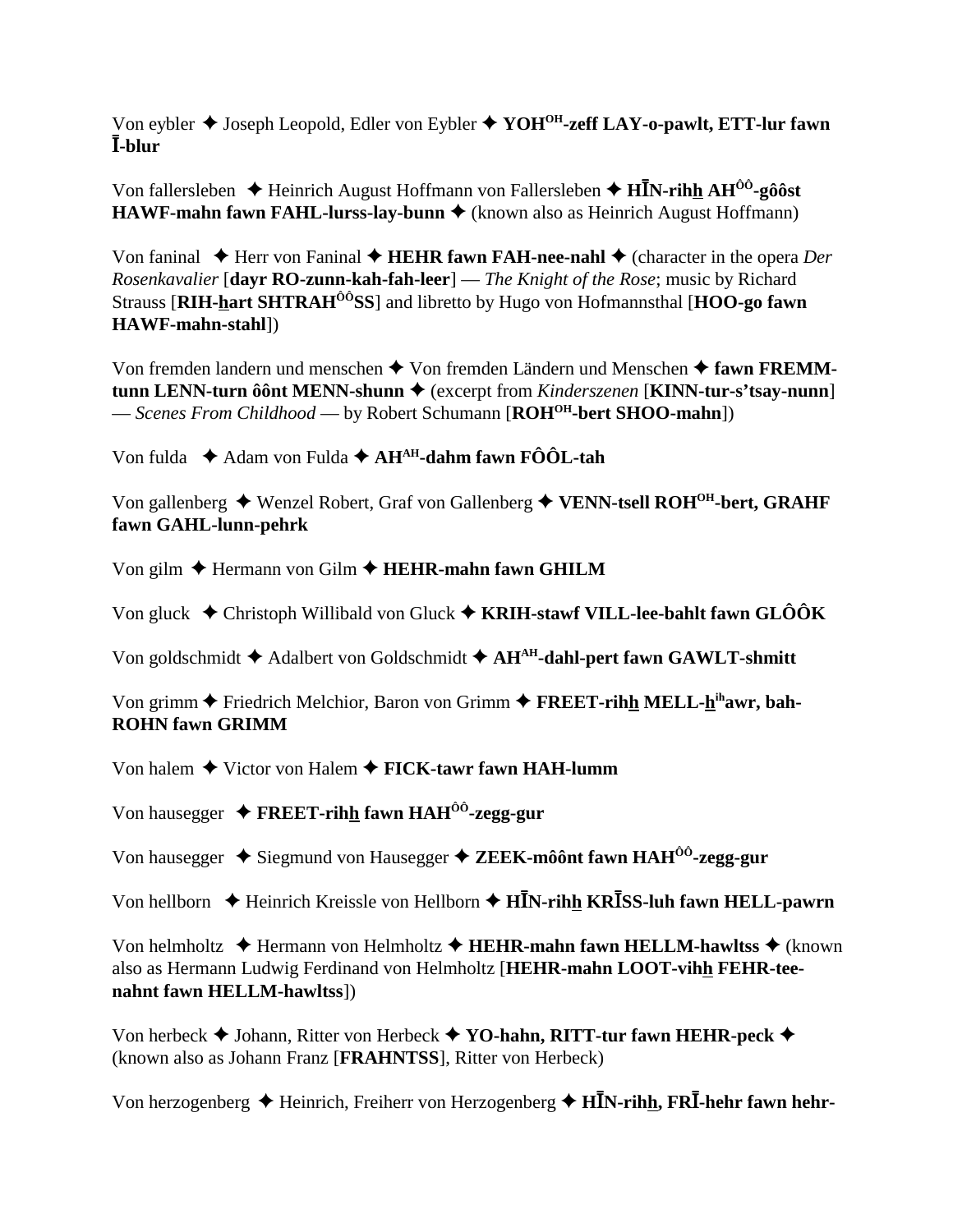**TSO-gunn-pehrk ←** (known also as Leopold Heinrich Picot de Peccaduc, Freiherr von Herzogenberg [**LAY-o-pawlt HN-rihh pee-ko duh peck-kah-dük, FR-hehr fawn hehr-TSO-gunn-pehrk**])

Von hessen ◆ Alexander Friedrich, Landgraf von Hessen ◆ ah-leck-SAHN-tur FREET-rihh, **LAHNT-grahf fawn HESS-sunn**

Von hiller ◆ Ferdinand von Hiller ◆ **FEHR-tee-nahnt fawn HILL-lur ◆** (known also as Ferdinand Hiller)

Von hochberg ◆ Hans Heinrich, XIV, Bolko Graf von Hochberg ◆ HAHNSS HIN-rihh, XIV, **BAWL-ko GRAHF fawn HOHK-perk**  $\blacklozenge$  (Graf = Count)

Von hoesslin **◆** Franz von Hoesslin ◆ **FRAHNTSS fawn HÖSS-linn** 

Von hofmannsthal **→** Hugo von Hofmannsthal ◆ **HOO-go fawn HAWF-mahn-stahl** 

Von holst **→** Gustavus Theodore von Holst → güss-TAH-vüss TEE-ôô-dawr vawn HAWLST (known also as Gustav Holst [**GUSS-tuvv HOHLST**])

Von holstein ◆ Franz von Holstein ◆ FRAHNTSS fawn HAWL-sht**īn** ◆ (known also as Franz Friedrich [**FREET-rihh**] von Holstein)

Von hornau ◆ Martin Gerbert, Freiherr von Hornau ◆ MAR-teen GHEHR-pert, FR**I**-hehr **fawn HAWR-nahôô**

Von hornbostel Erich Moritz von Hornbostel **AY-rihh MO-rittss fawn HAWRN-pawsstull**

Von hornstein  $\triangle$  Robert von Hornstein  $\triangle$  ROH<sup>OH</sup>-bert fawn HAWRN-shtin

Von janko **→** Paul von Jankó **→ PAH<sup>ôô</sup>L fawn YAHN-kaw**<sup>aw</sup>

Von karajan **→** Herbert von Karajan → **HEHR-pert fawn KAH-rah-yahn** 

Von kaskel ◆ Karl von Kaskel ◆ KARL fawn KAHSS-kull

Von keller ♦ Gottfried von Keller ♦ GAWT-freet fawn KELL-lur

Von keussler ◆ Gerhard von Keussler ◆ GAYR-hart fawn KOYSS-lur

Von knorr Ernst-Lothar von Knorr **EHRNST-LAW-tar fawn k'NAWR**

Von koch  $\triangle$  Erland von Koch  $\triangle$  **AR-lahnd vawn KAWK**  $\triangle$  (known also as Sigurd Christian [**SEE-gürd KRISS-tihahn**] Erland von Koch)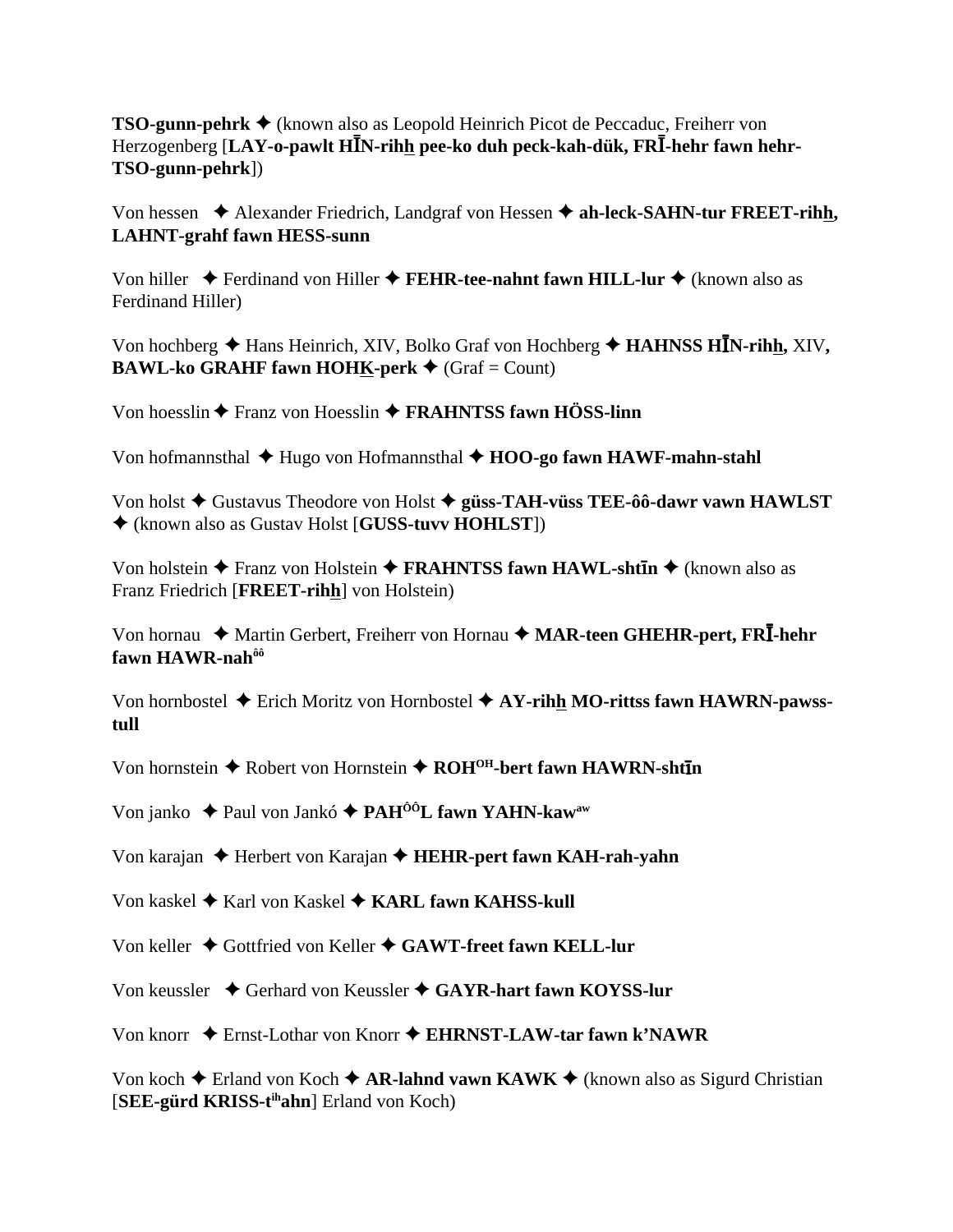Von koch  $\triangle$  Sigurd von Koch  $\triangle$  SEE-gürd vawn KAWK  $\triangle$  (known also as Richert Sigurd Valdemar von Koch [REE-chert SEE-gürd VAHL-duh-mar vawn KAWK])

Von kochel  $\triangleleft$  Ludwig, Ritter von Köchel  $\triangleleft$  LOOT-vihh, RITT-tur fawn KÖ-hull  $\triangleleft$ (known also as Ludwig Alois Ferdinand, Ritter von Köchel [LOOT-vihh AH<sup>AH</sup>-lo-eess FEHRtee-nahnt, RITT-tur fawn KÖ-hull])

Von konigslow  $\triangle$  Johann Wilhelm Cornelius von Königslöw  $\triangle$  YO-hahn VILL-hellm kawr-NAY-l<sup>ih</sup>ôôss fawn KÖ-nick-slöv

Von konigslow  $\triangleq$  Otto Friedrich von Königslöw  $\triangleq$  AWT-toh FREET-rihh fawn KÖ-nickslöv

Von kraus  $\triangle$  Felix von Kraus  $\triangle$  FAY-lickss fawn KRAH<sup> $00$ </sup>SS

Von krufft  $\triangleq$  Nikolaus von Krufft  $\triangleq$  NEE-ko-lah<sup> $\hat{\theta}$ os fawn KROOFT</sup>

Von kulm → Walter Müller von Kulm → VAHL-tur MÜL-lur fawn KÔÔLM

Von kunits  $\triangle$  Luigi von Kunits  $\triangle$  {l<sup>oo</sup>EE-jee vahn k'YOO-nittz} l<sup>oo</sup>EE-jee fawn KOO-nittss

Von landwehr ◆ Franz von Landwehr ◆ FRAHNTSS fawn LAHNT-vayr

Von leitner ♦ Karl Gottfried von Leitner ♦ KARL GAWT-freet fawn LIT-nur

Von lemcke  $\blacklozenge$  Karl von Lemcke  $\blacklozenge$  KARL fawn LEMM-kuh

Von lichnowsky  $\triangleq$  Prince Karl von Lichnowsky  $\triangleq$  (Prince) KARL fawn lihh-NAWV-skee

Von lichtenstein  $\triangle$  Karl August, Freiherr von Lichtenstein  $\triangle$  KARL AH<sup> $\hat{0}$ 0-g $\hat{0}$ ôst, FR**I**-hehr</sup> fawn LIHH-tunn-shtin

Von liliencron  $\triangle$  Rochus, Freiherr von Liliencron  $\triangle$  RAW-kôôss, FRI-hehr fawn LEE-leen**krawn**  $\blacklozenge$  (known also as Rochus Traugott Ferdinand [**TRAH**<sup>00</sup>-gawt **FEHR-tee-nahnt**]. Freiherr von Liliencron)

Von lindpaintner  $\triangleq$  Peter Joseph von Lindpaintner  $\triangleq$  PAY-tur YOH<sup>OH</sup>-zeff fawn LINNTpahihnt-nur

Von lubeck  $\blacklozenge$  Schmidt von Lübeck  $\blacklozenge$  SHMITT fawn LÜ-beck

Von martinez  $\triangleleft$  Marianne von Martínez  $\triangleleft$  mah-ree-AHN-nuh fawn mar-TEE-nehth

Von meck  $\triangle$  Nadezhda von Meck  $\triangle$  nah-D<sup>Y</sup>EZZ-duh fawn MECK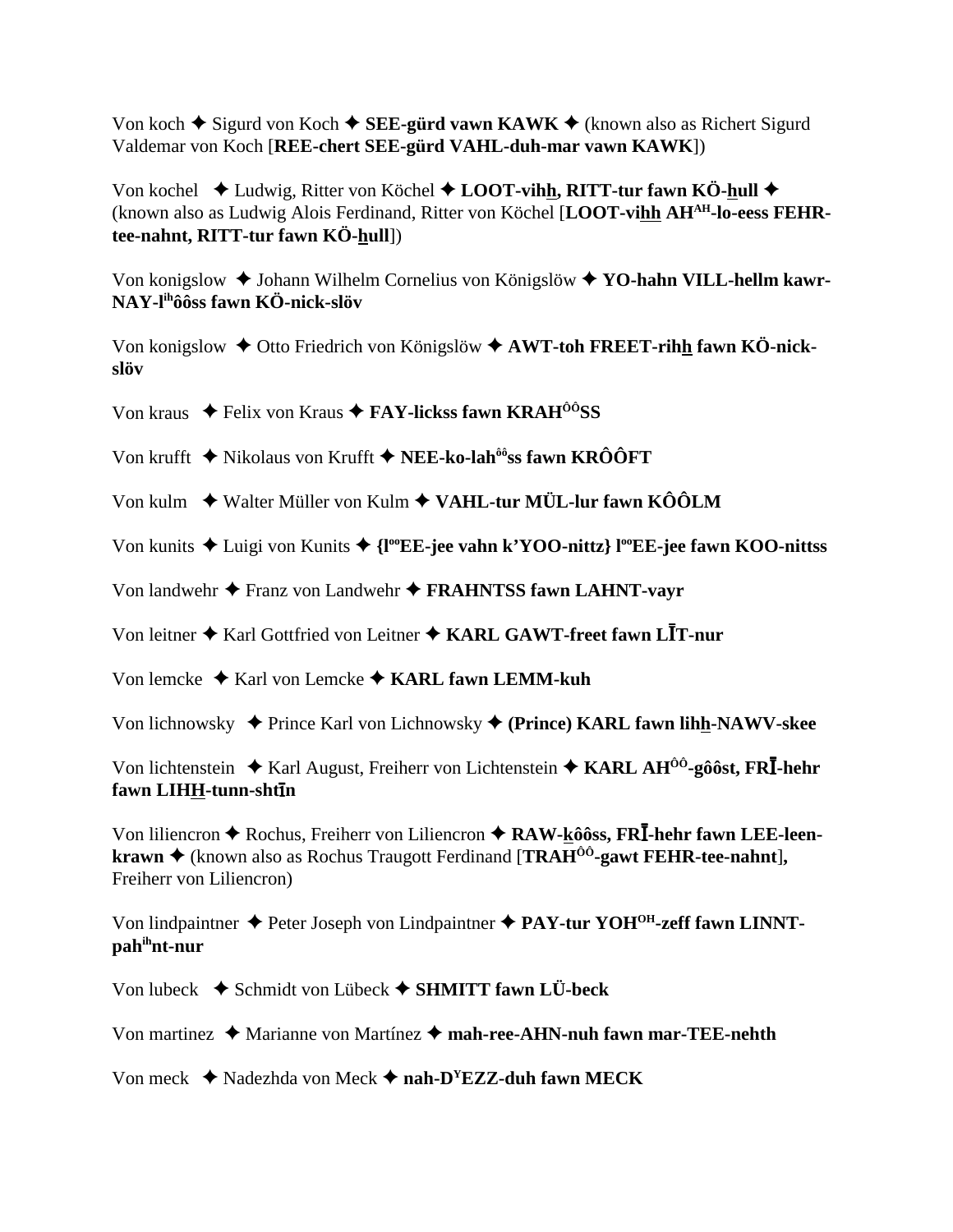Von meyer  $\triangle$  Leopold von Meyer  $\triangle$  LAY-o-pawlt fawn M**I**-ur  $\triangle$  (known also as Leopold de Meyer [**LAY-o-pawlt duh M-ur**])

Von mihalovich Edmund von Mihalovich **EDD-môônd vawn MIH-hah-lo-vihch**

Von mojsisovics ◆ Roderich, Edler von Mojsisovics ◆ RO-duh-rihh, ETT-lur fawn MO<sup>EE</sup>sih-saw-vihch ◆ (known also as Roderich, Edler von Mojsisovics-Mojsvár [MO<sup>EE</sup>SS-vah<sup>ah</sup>r])

Von mollendorff Willi von Möllendorff **VILL-lee fawn MÖL-lunn-tawrf**

Von mosel  $\blacklozenge$  Ignaz Franz von Mosel  $\blacklozenge$  **EEG-nahtss FRAHNTSS fawn MO-zull** 

Von munzberg ◆ Felix Weingartner, Edler von Münzberg ◆ **FAY-lickss V<sup>I</sup>N-gart-nur, ETTlur fawn MÜNTSS-pehrk** (known also as Paul [**PAHÔÔL**] Felix Weingartner, Edler von Münzberg)

Von neukomm ◆ Sigismund, Ritter von Neukomm ◆ ZEE-ghiss-môônt, RITT-tur fawn **NOY-kawm**

Von oettingen ◆ Arthur Joachim von Oettingen ◆ AR-tôôr YOH<sup>OH</sup>-ah-kimm fawn ÖT-tihng**unn**

Von otter **→** Anne Sofie von Otter **→ AHN-nuh ZO-fee fawn AWT-tur** 

Von paradis ◆ Maria-Theresia von Paradis ◆ mah-REE-ah-tay-RAY-z<sup>ih</sup>ah fawn PAH-rah**diss**

Von perfall **→** Karl, Freiherr von Perfall ◆ KARL, FR**I**-hehr fawn PEHR-fahl

Von perger **→** Richard von Perger **→ RIH-hart fawn PEHR-gur** 

Von platen  $\triangle$  August Graf von Platen  $\triangle$  AH<sup>ôô</sup>-gôôst GRAHF fawn PLAH-tunn  $\triangle$  (Graf = Count)

Von pocci  $\blacklozenge$  Franz, Graf von Pocci  $\blacklozenge$  **FRAHNTSS, GRAHF fawn PO-chee**  $\blacklozenge$  (Graf = Count)

Von poissl ◆ Johann Nepomuk, Freiherr von Poissl ◆ YO-hahn NAY-po-môôk, FR**<sup>†</sup>-hehr** fawn PO<sup>IH</sup>SS-s'l

Von preyer **◆** Gottfried von Preyer ◆ GAWT-freet fawn PR**I**-ur

Von prochazka ◆ Rudolf von Procházka ◆ RÔÔ-dawlf vawn PRAW-kah<sup>ah</sup>z-kuh

Von puttlingen ◆ Johann Vesque von Püttlingen ◆ YO-hahn fessk fawn PÜTT-lihng-unn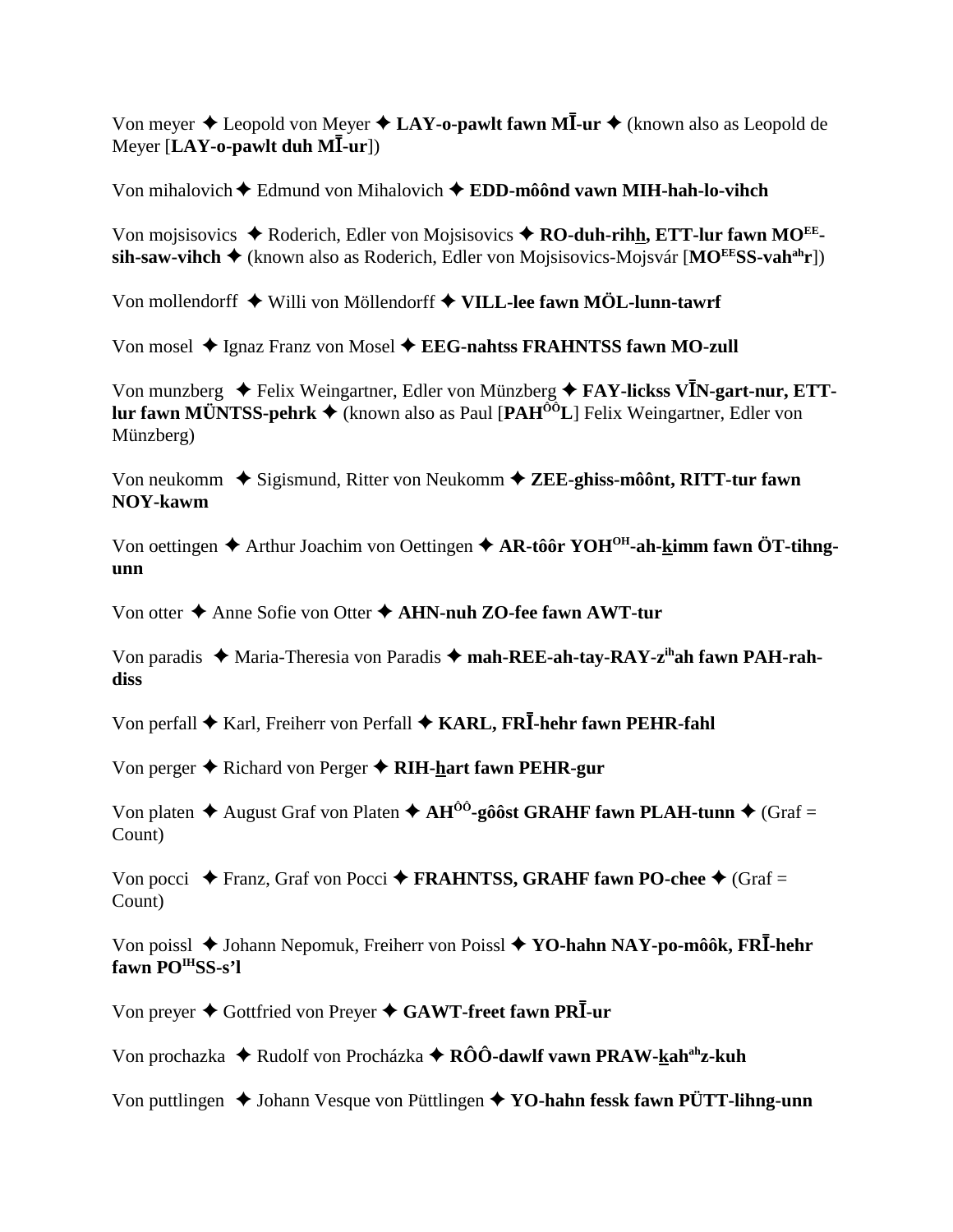Von ratschky ◆ Joseph Franz von Ratschky ◆ YOH<sup>OH</sup>-zeff FRAHNTSS fawn RAHTSH-kee

Von redwitz ◆ Oscar von Redwitz **◆ AW-skar fawn RETT-vittss** 

Von reichenau ◆ Berno von Reichenau ◆ BEHR-no fawn R**I-huh-nah**<sup>ôô</sup>

Von reuenthal ◆ Neidhardt von Reuenthal ◆ N**ĪT-hart fawn ROY-unn-tahl** ◆ (Neidhart [**NT-hart**] and Nithart [**NIH-tart**] are alternative spellings of Neidhardt)

Von reutter ◆ Georg von Reutter ◆ GAY-awrk fawn ROYT-tur ◆ (known also as Georg Reutter)

Von reutter ◆ Georg von Reutter ◆ GAY-awrk fawn ROYT-tur ◆ (known also as Johann Adam Joseph [**YO-hahn AH<sup>AH</sup>-dahm YOH<sup>OH</sup>-zeff KARL**] Georg von Reutter and Johann Georg von Reutter)

Von reznicek ◆ Emil Nikolaus von Rezniček ◆ AY-meel NEE-ko-lah<sup>ôô</sup>ss fawn RETTSS**nih-check**

Von riehl **→** Wilhelm Heinrich von Riehl **→ VILL-hellm H<sup>I</sup>N-rihh fawn REEL** 

Von rugen Wizlaw von Rügen **VITTSS-lahv fawn RÜ-gunn**

Von salis ◆ Johann Gaudene von Salis ◆ YO-hahn GAH<sup>ôô</sup>-duh-nuh fawn ZAH-liss

Von sauer  $\triangle$  Emil von Sauer  $\triangle$  AY-meel fawn ZAH<sup> $\hat{0}$ o<sup>-</sup>ur  $\triangle$  (known also as Emil Georg</sup> Konrad [**GAY-awrk KAWN-raht**] von Sauer)

Von schacht **→** Theodor, Freiherr von Schacht → TAY-o-doh<sup>oh</sup>r, FR**I**-hehr fawn SHAHKT

Von schack **→** Adolf Friedrich Graf von Schack → AH<sup>AH</sup>-dawlf FREET-rihh GRAHF fawn **SHAHK**  $\blacklozenge$  (Graf = Count)

Von schellendorf **→** Hans Bronsart von Schellendorf **→ HAHNSS BRAWN-zart fawn SHELL-lunn-tawrf ◆** (known also as Hans Bronsart)

Von schellendorf  $\triangle$  Ingeborg Bronsart von Schellendorf  $\triangle$  IHNG-uh-bawr<sup>y'</sup> BRAWN-zart **fawn SHELL-lunn-tawrf ◆** known also as Ingeborg Bronsart)

Von schiller Friedrich von Schiller **FREET-rihh fawn SHILL-lur**

Von schillings **→** Max von Schillings → MAHKSS fawn SHILL-lihngs

Von schlegel **←** Friedrich von Schlegel ← FREET-rihh fawn SHLAY-gull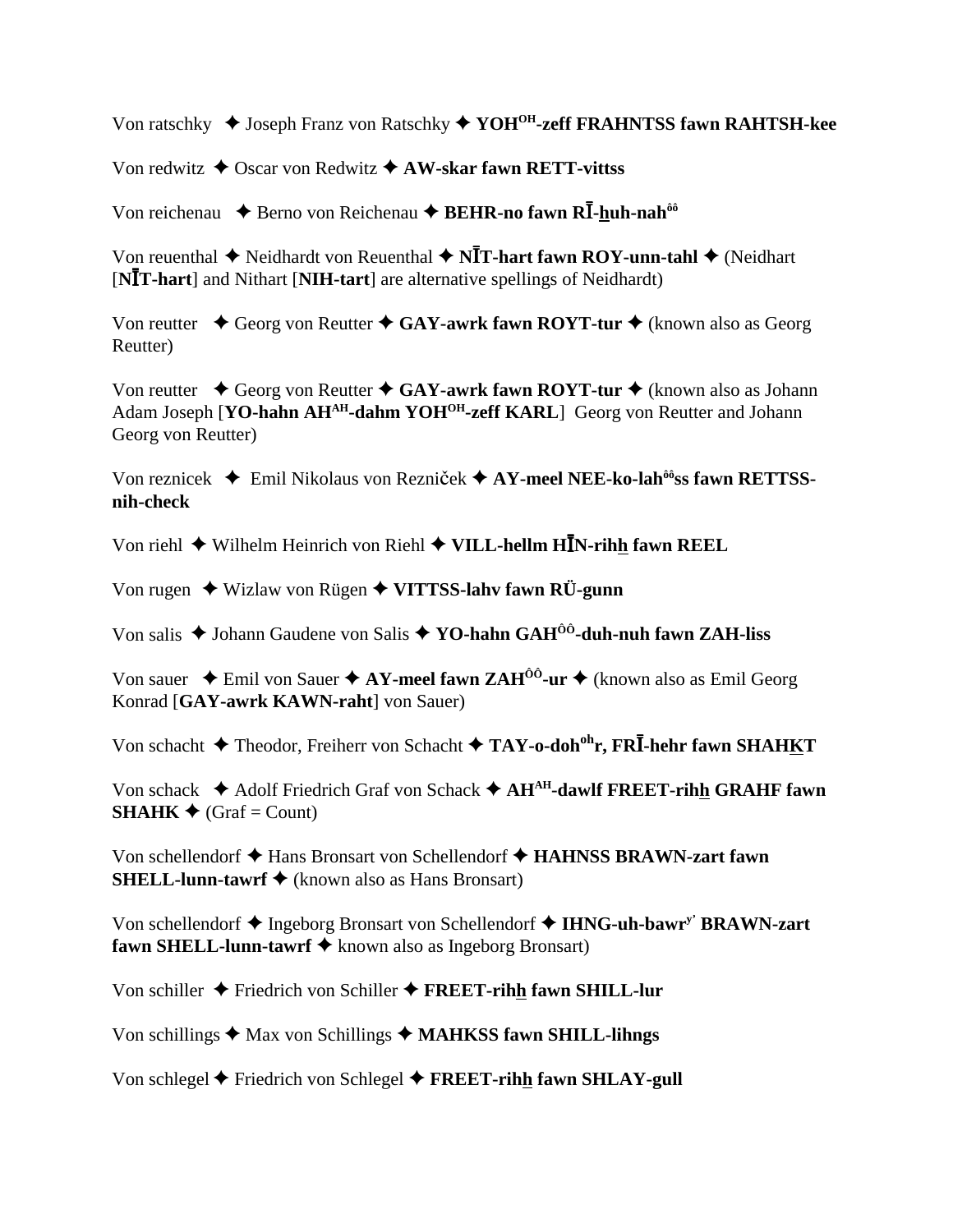Von schober  $\triangle$  Franz von Schober  $\triangle$  FRAHNTSS fawn SHO-bur

Von schweinitz  $\triangle$  Wolfgang von Schweinitz  $\triangle$  VAWLF-gahng fawn SHVI-nittss

Von seyfried ◆ Ignaz, Ritter von Seyfried ◆ IGG-nahtss, RITT-tur fawn ZI-freet ◆ (known also as Ignaz Xaver [KSAH-fur], Ritter von Seyfried)

Von spitzmuller + Alexander, Freiherr von Spitzmüller + ah-leck-SAHN-tur, FRI-hehr fawn SHPITTSS-mül-lur ◆ (known also as Alexander, Freiherr von Spitzmüller-Harmersbach  $[SHPITTSS-mül-lur-HAR-murss-pahk])$ 

Von stade  $\rightarrow$  Frederica von Stade  $\rightarrow$  freh-duh-REE-kuh vahn STAH-duh

Von stahlin  $\blacklozenge$  Jacob von Stählin  $\blacklozenge$  YAH<sup>AH</sup>-kawp fawn SHTAY-linn

Von stosch  $\blacklozenge$  Anny von Stosch  $\blacklozenge$  AHN-nee fawn STAWSH

Von strachwitz  $\blacklozenge$  Moritz Graf von Strachwitz  $\blacklozenge$  MO-rittss GRAHF fawn SHTRAHK-vittss  $\triangle$  (Graf = Count)

Von suppe  $\triangle$  Franz von Suppé  $\triangle$  FRAHNTSS fawn zôôp-PAY

Von tilzer  $\triangle$  Albert Von Tilzer  $\triangle$  A<sup>L</sup>-burt vahn TILL-zur

Von tilzer  $\triangle$  Harry Von Tilzer  $\triangle$  HA<sup>R</sup>-ree vahn TILL-zur

Von torne  $\triangle$  Bengt von Törne  $\triangle$  BAYNGT vawn TÖR-nay  $\triangle$  (known also as Bengt Axel [AH-ksayl] von Törne)

Von tucher  $\blacklozenge$  Gottlieb, Freiherr von Tucher  $\blacklozenge$  GAWT-leep, FRI-hehr fawn TÔÔ-hur

Von waldstein  $\blacklozenge$  Ferdinand Ernst Joseph Gabriel, Count von Waldstein und Wartenberg zu Dux ◆ FEHR-tee-nahnt EHRNST YOH<sup>OH</sup>-zeff GAHP-r<sup>ee</sup>ayl, (Count) fawn VAHLT-shttn ôont **VAR-tunn-pehrk tsoo DOOKSS** 

Von waltershausen  $\star$  H. W., Freiherr von Waltershausen  $\star$  (H.W.), FRI-hehr fawn VAHLturss-hah<sup> $\delta \hat{\sigma}$ </sup>-zunn  $\blacklozenge$  (known also as Hermann Wolfgang Sartorius, Freiherr von Waltershausen [HEHR-mahn VAWLF-gahng zar-TOH-r<sup>ih</sup>ôôss, FRI-hehr fawn VAHL-turss-hah<sup>ôô</sup>-zunn])

Von warlich  $\triangle$  Reinhold von Warlich  $\triangle$  R**IN-hawlt fawn VAR-lihh** 

Von wartensee  $\star$  Xaver Schnyder von Wartensee  $\star$  KSAH-fur SHNÜ-tur fawn VAR-tunn- $\text{zay}$   $\blacklozenge$  (known also as Franz [FRAHNTSS] Xaver Schnyder von Wartensee)

Von wasielewski  $\blacklozenge$  Wilhelm Joseph von Wasielewski  $\blacklozenge$  VILL-hellm YOH<sup>OH</sup>-zeff fawn vah-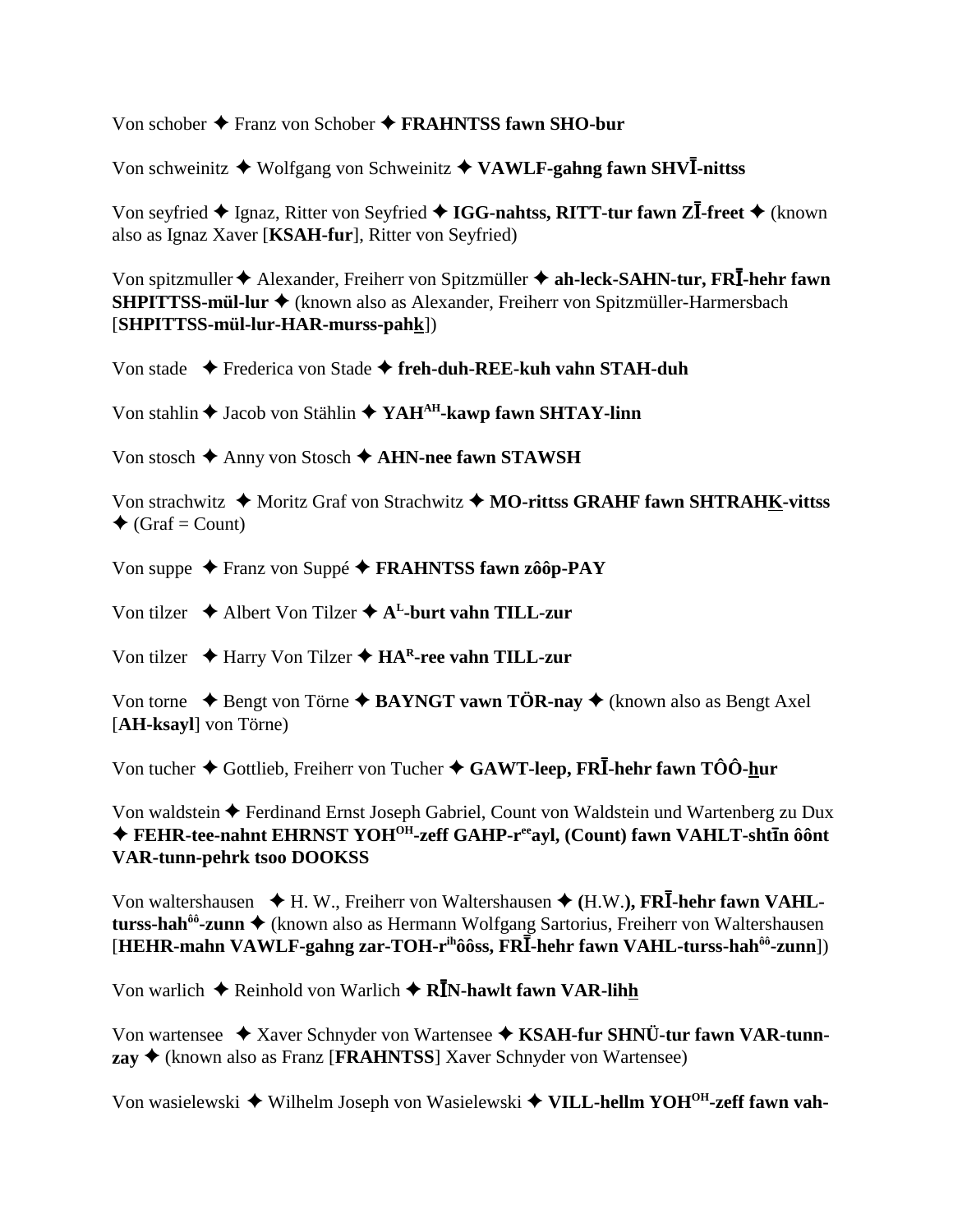#### s<sup>ih</sup>eh-LEVV-skee

Von wayrauch  $\triangleq$  August Heinrich von Wayrauch  $\triangleq AH^{00}$ -gôôst HIN-rihh fawn VI-rah<sup>ôô</sup>h

Von webern  $\triangle$  Anton von Webern  $\triangle$  AHN-toh<sup>oh</sup>n fawn VAY-behrn  $\triangle$  (known also as Anton Friedrich Wilhelm [FREET-rihh VILL-hellm] von Webern)

Von weinzierl ♦ Max, Ritter von Weinzierl ♦ MAHKSS, RITT-tur fawn VIN-tseerl

Von wiesenbrunn  $\triangle$  Raphael Georg Kiesewetter, Edler von Wiesenbrunn  $\triangle$  RAH-fah-ell GAY-awrk KEE-zuh-vett-tur, ETT-lur fawn VEE-zunn-brôôn ♦ (known also as Raphael Georg Kiesewetter)

Von wilderer  $\triangle$  Johann Hugo von Wilderer  $\triangle$  YO-hahn HOO-go fawn VILL-tuh-rur

Von wilm  $\blacklozenge$  Nicolai von Wilm  $\blacklozenge$  NEE-ko-lah<sup>ih</sup> fawn VILLM  $\blacklozenge$  (known also as Peter [PAYtur] Nicolai von Wilm)

Von winterfeld  $\triangle$  Carl von Winterfeld  $\triangle$  KARL fawn VINN-tur-fellt  $\triangle$  (known also as Carl Georg Vivigens [KARL GAY-awrk FEE-fee-ghennss] von Winterfeld)

Von woikowski biedau ◆ Viktor Hugo von Woikowski-Biedau ◆ VICK-tawr HOO-go fawn vo<sup>ih</sup>-KAWV-skee BEE-dah<sup>ôô</sup>

Von wolfurt  $\triangleq$  Kurt von Wolfurt  $\triangleq$  KÔÔRT fawn VAWL-fôôrt

Von wolkenstein  $\triangle$  Oswald von Wolkenstein  $\triangle$  AWSS-vahlt fawn VAWL-kunn-sht $\bar{\mathbf{u}}$ 

Von wolzogen  $\triangle$  Alfred, Freiherr von Wolzogen  $\triangle$  AHL-fravt, FRI-hehr fawn VAWL-tsogunn ♦ (known also as Karl August Alfred, Freiherr von Wolzogen [KARL AH<sup> $00$ </sup>-gôôst AHLfrayt, FRI-hehr fawn VAWL-tso-gunn])

Von wolzogen  $\triangle$  Ernst, Freiherr von Wolzogen  $\triangle$  EHRNST, FRI-hehr fawn VAWL-tsogunn

Von wolzogen  $\triangleleft$  Hans, Freiherr von Wolzogen  $\triangleleft$  HAHNSS, FRI-hehr fawn VAWL-tso**gunn**  $\triangle$  (known also as Hans Paul [PAH<sup> $\hat{O}^0L$ ], Freiherr von Wolzogen)</sup>

Von woss  $\triangleq$  Josef Venantius von Wöss  $\triangleq$  YOH<sup>OH</sup>-zeff feh-NAHN-t<sup>ih</sup>ôôss fawn VÖSS

Von woyna  $\blacklozenge$  F. von Woyna  $\blacklozenge$  (F.) fawn VOY-nah

Von woyrsch  $\blacklozenge$  Felix von Woyrsch  $\blacklozenge$  FAY-licks fawn VOYRSH

Von wrochem  $\triangle$  Ulrich von Wrochem  $\triangle$  ÔÔL-rihh fawn VRAW-kumm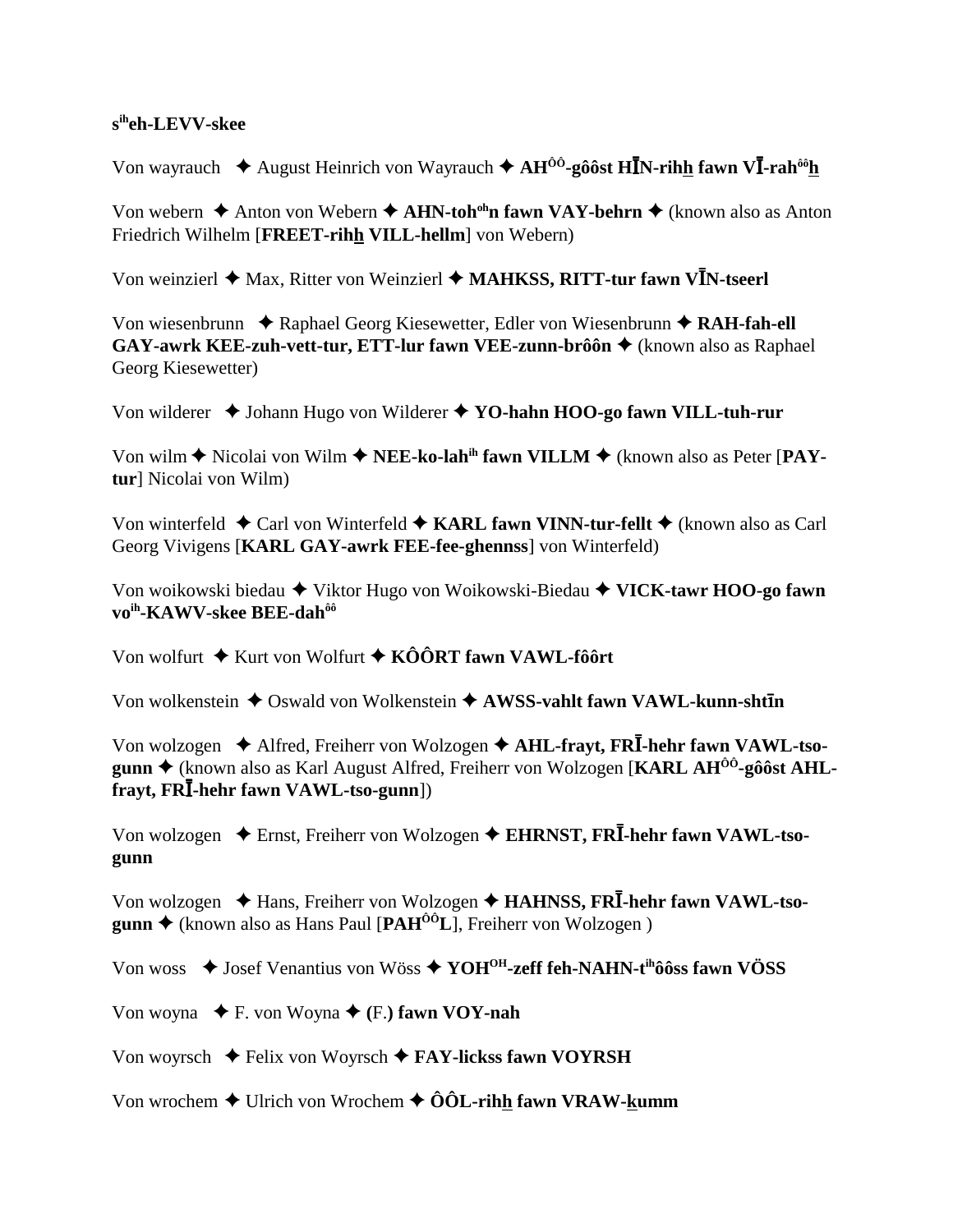Von wurtzler  $\blacklozenge$  Aristid von Würtzler  $\blacklozenge$  {A-russ-tidd vawn WÔÔRTZ-lur} AH-riss-tidd **vawn VÜRTSS-lur**

Von zallinger ◆ Meinhard von Zallinger ◆ M**I**N-hart fawn TSAHL-lihng-ur

Von zaytz **→** Giovanni von Zaytz **→ jo-VAHN-nee fawn TSITSS** → (internationalized name adopted professionally by the Croatian musician Ivan Zajc [**EE-vunn ZTSS**])

Von zedlitz ◆ J. Ch. Freiherr von Zedlitz ◆ YO-hahn KRIH-st<sup>ih</sup>ahn FR**I**-hehr fawn **TSETT-littss**

Von zemlinsky Alexander von Zemlinsky **ah-leck-SAHN-tur fawn TSEMM-linn-skee**

Von zuccalmaglio ◆ Anton Wilhelm Florentin von Zuccalmaglio ◆ AHN-toh<sup>oh</sup>n VILL-hellm **FLO-renn-tinn fawn tsook-kahl-MAH-leeo**

Von zur muhlen ◆ Raimund von Zur Mühlen ◆ RAH<sup>IH</sup>-môônt fawn tsôôr MÜ-lunn

Vonk **→ Hans Vonk → HAHNSS VAWNGK** 

Vonk Henk Vonk **HEHNGK VAWNGK**

Voorhees Donald Voorhees **DAH-nulld VÔÔR-heez**

Voormolen **→** Alexander Voormolen **→ ah-leck-SAHN-dur voh<sup>oh</sup>r-MO-lunn →** (known also as Alexander Nicolas [**NEE-ko-lahss**] Voormolen)

Voorn  $\triangle$  Joop Voorn  $\triangle$  YOH<sup>OH</sup>P VOH<sup>OH</sup>RN  $\triangle$  (known also as Joop Josephus Hermanus Maria [**yo-ZEH-füss hehr-MAH-nüss mah-REE-ah**] Voorn)

Vopelius ◆ Gottfried Vopelius ◆ GAWT-freet fo-PAY-l<sup>ih</sup>ôôss

Vor der ernte ◆ Vor der Ernte ◆ fohr dayr EHRN-tuh ◆ (song by Othmar Schoeck [AWT**mar SHÖK**])

Vor dir schein ich aufgewacht  $\blacklozenge$  Vor dir schein' ich aufgewacht  $\blacklozenge$  **fohr deer shIn ihh AH<sup>ÔÔ</sup>Fguh-vahkt ♦** (Near You I Have Awakened) ♦ (poem by Christian Morgenstern [**KRIH-st<sup>ih</sup>ahn**] **MAWR-gunn-shtern**] set to music by Paul Hindemith [**PAHÔÔL HINN-tuh-mitt**])

Vorlova ◆ Sláva Vorlová ◆ SLAH<sup>AH</sup>-vah VAWR-law-vah<sup>ah</sup>

Vorrasi John Vorrasi **JAHN vawr-RAH-see**

Vorrei ◆ vohr-RAY<sup>ee</sup> ◆ (song by Francesco Paolo Tosti [frahn-CHAY-sko PAH<sup>O</sup>-lo TOH**stee**])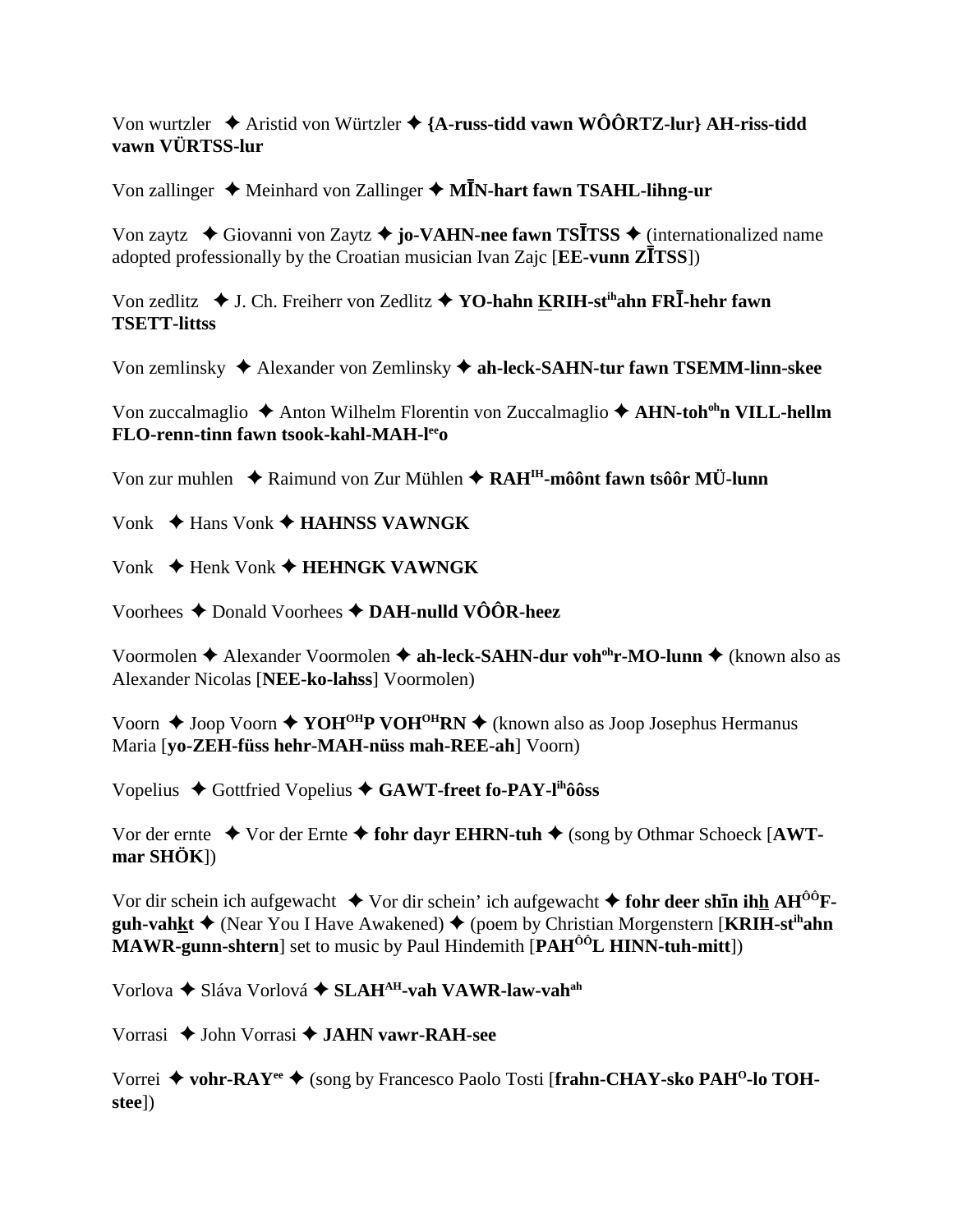## Vorspiel  $\blacklozenge$  **FAWR-shpeel**  $\blacklozenge$  (Prelude)

Vorstellung unterschiedlicher cassum die ihm in der fremde konnten vorfallen  $\triangle$  Ist eine Vorstellung unterschiedlicher Cassum, die ihm in der Fremde konnten vorfallen  $\triangleq$  isst  $\overline{I}$ -nuh FOHR-shtell-lôông ÔÔN-tur-sheet-lih-hur KAHSS-sôôm, dee EEM inn dayr FREMM-tuh **KAWN-tunn fohr-FAHL-lunn**  $\blacklozenge$  (excerpt from *Capriccio* [kah-PREE-cho] *on the Departure* of His Most Beloved Brother by Johann Sebastian Bach [YO-hahn {suh-BASS-t<sup>ih</sup>unn BAHK} zay-BAH-st<sup>ih</sup>ahn BAHK])

Vos jeux mes amis  $\triangle$  A vos jeux, mes amis  $\triangle$  ah vo zhö, meh-zah-mee  $\triangle$  (In your revels, my friends)  $\triangleq$  (aria featuring Ophélie [aw-fay-lee] in the opera *Hamlet* [**HAMM-lutt**]; music by Ambroise Thomas [ah6-br'wahz taw-mah]; libretto by Jules Barbier [zhül bar-b<sup>ee</sup>ay] and Michel Carré [mee-shell kar-ray] after William Shakespeare [WILL-l<sup>ih</sup>umm SHAYK-spih<sup>uh</sup>r])

Vos omnes  $\blacklozenge$  o vohss OHM-ness  $\blacklozenge$  (O all you who pass by)  $\blacklozenge$  (madrigal [MADD-rih-gull] by Carlo Gesualdo [KAR-lo jay-z<sup>oo</sup>AHL-doh])

Vos omnes  $\triangle$  o vohss OHM-ness  $\triangle$  (Is it nothing to you, all ye who pass by?)  $\triangle$  motet [mo-**TETT** by Marc Antoine Charpentier [mark ah**6-twahn shar-pah6-t<sup>ee</sup>ay**])

Voss  $\triangle$  Charles Voss  $\triangle$  sharl FAWSS

Voss  $\triangle$  Friedrich Voss  $\triangle$  FREET-rihh FAWSS

Voss  $\triangle$  Gerhard Voss  $\triangle$  GAYR-hart FAWSS

Voss  $\triangle$  Hermann Voss  $\triangle$  HEHR-mahn FAWSS

Vossius  $\triangleq$  Isaac Vossius  $\triangleq$  ee-ZAH<sup>AH</sup>K FAWSS-s<sup>ih</sup>uss

Vostrak ◆ Zbyněk Vostřák ◆ ZBIH-n<sup>y</sup>eck VAWSS-t<sup>r</sup>shah<sup>ah</sup>k

Vot on smotri  $\blacklozenge$  Vot on, smotri  $\blacklozenge$  VAW-tunn, smah-TREE  $\blacklozenge$  (excerpt from the opera *Pique dame* [peek dahm] — *The Queen of Spades* — featuring Herman [GHEHR-mahn] with Surin [SOO-rinn] and Tomsky [TAWM-skee]; music by Peter Ilyich Tchaikovsky [p'YAW-t'r ill-YEECH {chah<sup>ih</sup>-KAWF-skee} chay-KAWF-skee]; libretto by Modest Tchaikovsky [mah-D<sup>Y</sup>ESST {chah<sup>ih</sup>-KAWF-skee} chay-KAWF-skee] after Alexander Sergeyevich Pushkin [uh-[Vick-SAHN-d'r sehr-GAY-yeh-vihch POOSH-kinn])

Votapek  $\triangleleft$  Ralph Votapek  $\triangleleft$  RA<sup>L</sup>F VO-tah-peck

Votto  $\rightarrow$  Antonino Votto  $\rightarrow$  ahn-toh-NEE-no VOHT-toh

Voulez vous danser  $\triangle$  Voulez-vous danser?  $\triangle$  vôô-lay-vôô dahb-say?  $\triangle$  (excerpt from the opera Romulus [RAH-m'yoo-luss] Hunt; music by Carty Simon [KAR-tee SI-munn] and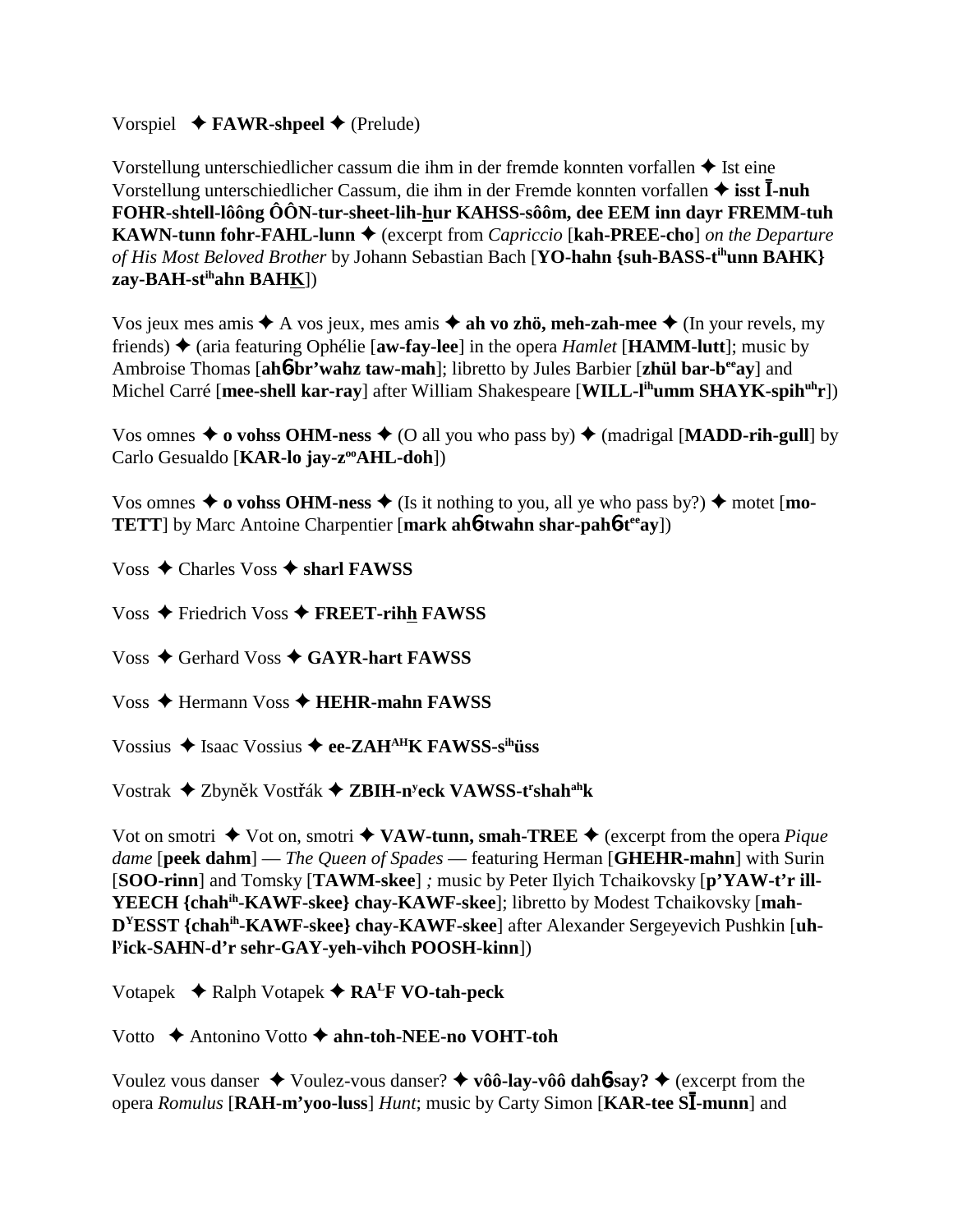libretto by Simon and Jacob Brackman [**JAY-kubb BRACK-munn**])

Vous aimerez demain  $\triangle$  vôô eh-muh-ray duh-meh**6**  $\triangle$  (You Will Love Tomorrow)  $\triangle$  (poem by Armand Silvestre [**ar-mah**6 **seel-vess-tr'**] set to music by Jules Massenet [**zhül {mahss-s'nay} mahss-s'neh**])

Vous larez sil vous plaist  $\triangle$  Vous l'arez s'il vous plaist  $\triangle$  vôô lah-ray seel vôô pleh  $\triangle$  (You May Have It If You Wish)  $\triangle$  (six-voice song from Medieval France by Josquin Despréz [zhawss**keh**6 **day-pray**])

Vous ne larez pas  $\bullet$  Vous ne l'arez pas  $\bullet$  vôô nuh lah-ray pah  $\bullet$  (You Shall Not Have It)  $\bullet$ (six-voice song from Medieval France by Josquin Despréz [**zhawss-keh**6 **day-pray**])

Vous qui faites lendormie Vous qui faites l'endormie **vôô kee fett lah**6**-dawr-mee** (Mephistopheles' [**meh-feess-taw-fuh-luss'**] serenade from the opera *Faust* [**fahôôst**] (French version); music by Charles Gounod [**sharl gôô-no**]; libretto by Jules Barbier [**zhül bar-beeay**] and Michel Carré [**mee-shell kar-ray**] after Johann Wolfgang von Goethe [**YO-hahn VAWLFgahng fawn GÖ-tuh**])

Vous tous les habitants des cieux louez hautement le seigneur  $\triangle$  Vous tous les habitants des cieux, louez hautement le Seigneur **vôô tôô leh-zah-bee-tah**6 **day seeö, lôô-ay o-tuh-mah**6 **luh** seh-n'yör  $\triangle$  (Praise ye the Lord ... in the heights)  $\triangle$  (psalm set to music by Jan Pieterszoon Sweelinck [**YAHN PEE-turss-zoh<sup>oh</sup>n SWAY<sup>AY</sup>-lihngk**])

Vox balaenae  $\blacklozenge$  Vox balaenae  $\blacklozenge$  **VOHKSS bah-LAH<sup>AY</sup>-nah**<sup>ay</sup>  $\blacklozenge$  (Voice of the Whale)  $\blacklozenge$ (compositions by George Crumb [**JAW-urj KRUMM**])

Vox dilecti mei  $\blacklozenge$  **VOHKSS dee-LAYK-tih MAYEE**  $\blacklozenge$  (motet [**mo-TETT**] by Giovanni da Palestrina [**jo-VAHN-nee dah pah-lay-STREE-nah**])

Vozza Corinna Vozza **ko-REEN-nah VOHT-tsah**

Vranken Jaap Vranken **YAHAHP VRANG-kunn**

Vrchlicky Jaroslav Vrchlický **YAH-raw-slahf VUR-klittss-keeee**

Vredenburg ◆ Max Vredenburg ◆ MAHKSS VRAY-dunn-bürk

Vreli **VRAY-lee** (character in the opera *A Village Romeo and Juliet*; music by Frederick Delius [**FREH-duh-rick DEE-lihuss**]; libretto by Delius after Gottfried Keller [**GAWT-freet KELL-lur**])

Vretblad ◆ Viktor Patrik Vretblad ◆ VEEK-tawr PAHT-rick VREE<sup>EH</sup>T-blahd

Vreuls Victor Vreuls **veek-tawr vröllss** (known also as Victor Jean Léonard [**zhah**6 **lay-**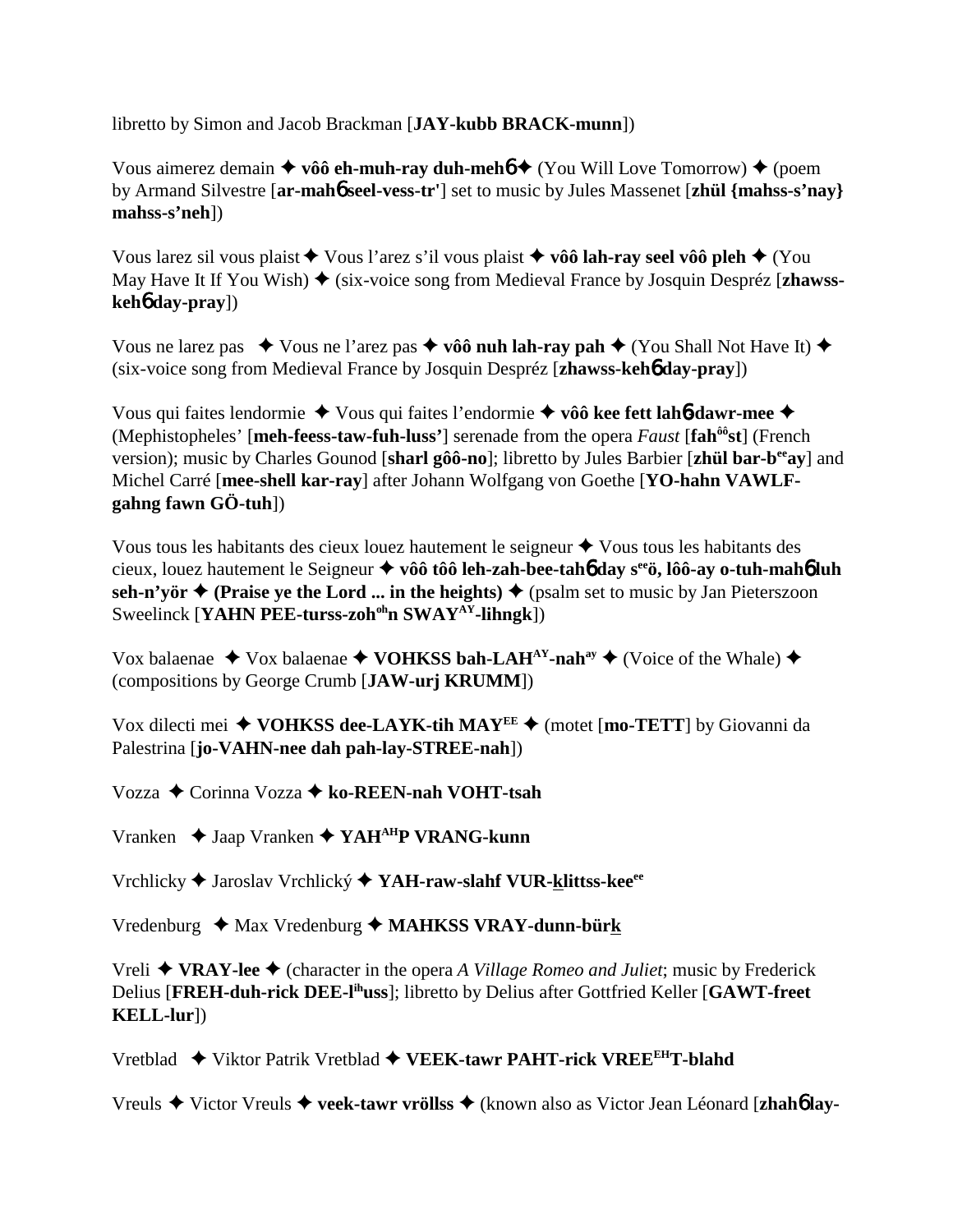**aw-nar**] Vreuls)

Vriend **←** Jan Vriend **← YAHN VRINNT** 

Vrieslander Otto Vrieslander **AWT-toh FREESS-lahn-tur**

Vronsky Vitya Vronsky **VEET-yuh VRAWN-skee**

Vroons ◆ Frans Vroons ◆ FRAHNSS VROH<sup>OH</sup>NSS

Vu le loup  $\blacklozenge$  J'ai vû le loup  $\blacklozenge$  **zheh vü luh loo**  $\blacklozenge$  (traditional song of Renaissance France)

Vuataz Roger Vuataz **raw-zhay vü-ah-tahz**

Vucchella **↑** A vucchella **↑ ah vook-KAYL-lah ◆** (lyric by Gabriele d'Annunzio [**gah-br**<sup>ee</sup>**AYlay dahn-NOON-tseeo**] set to music by Francesco Paolo Tosti [**frahn-CHAY-sko PAHO-lo TOH-stee**])

Vuckovic ♦ Vojislav Vučković ♦ VO-vih-slahf VOOCH-kaw-vihch

Vuillaume Claude Vuillaume **klohd vee-yohm**

Vuillaume ◆ Jean-Baptiste Vuillaume ◆ zhah**6**-bah-teest vee-yohm

Vuillaume Nicolas-François Vuillaume **nee-ko-lah-frah**6**-swah vee-yohm**

Vuillaume Sébastien Vuillaume **say-bahss-teeah**6 **vee-yohm**

Vuillermoz Émile Vuillermoz **ay-meel vee-yehr-maw**

Vuillermoz Jean Vuillermoz **zhah**6 **vee-yehr-maw**

Vukdragovic ◆ Mihailo Vukdragović ◆ mee-HAH<sup>IH</sup>-law vook-DRAH-gaw-vihch

Vulnerasti cor meum  $\blacklozenge$  vool-neh-RAH-stih kawr MAY-ôôm  $\blacklozenge$  (motet [mo-TETT] by Giovanni da Palestrina [**jo-VAHN-nee dah pah-lay-STREE-nah**])

Vulpius ◆ Melchior Vulpius ◆ MELL-hihawr VÔÔL-pihôôss

Vuol ballare signor contino  $\triangle$  Se vuol ballare, Signor Contino  $\triangle$  say v<sup>oo</sup>OHL bahl-LAH-ray, **see-n'YOHR kohn-TEE-no ♦** (aria from the opera *Le nozze di Figaro* [lay NOHT-tsay dee **FEE-gah-ro**]; music by Wolfgang Amadeus Mozart [**VAWLF-gahng ah-mah-DAY-ôôss MOtsart**]; libretto by Lorenzo da Ponte [**lo-RAYN-tso dah POHN-tay**] after Pierre-Augustin Caron de Beaumarchais [**peeehr-o-güss-teh**6 **kah-raw**6 **duh bo-mar-sheh**])